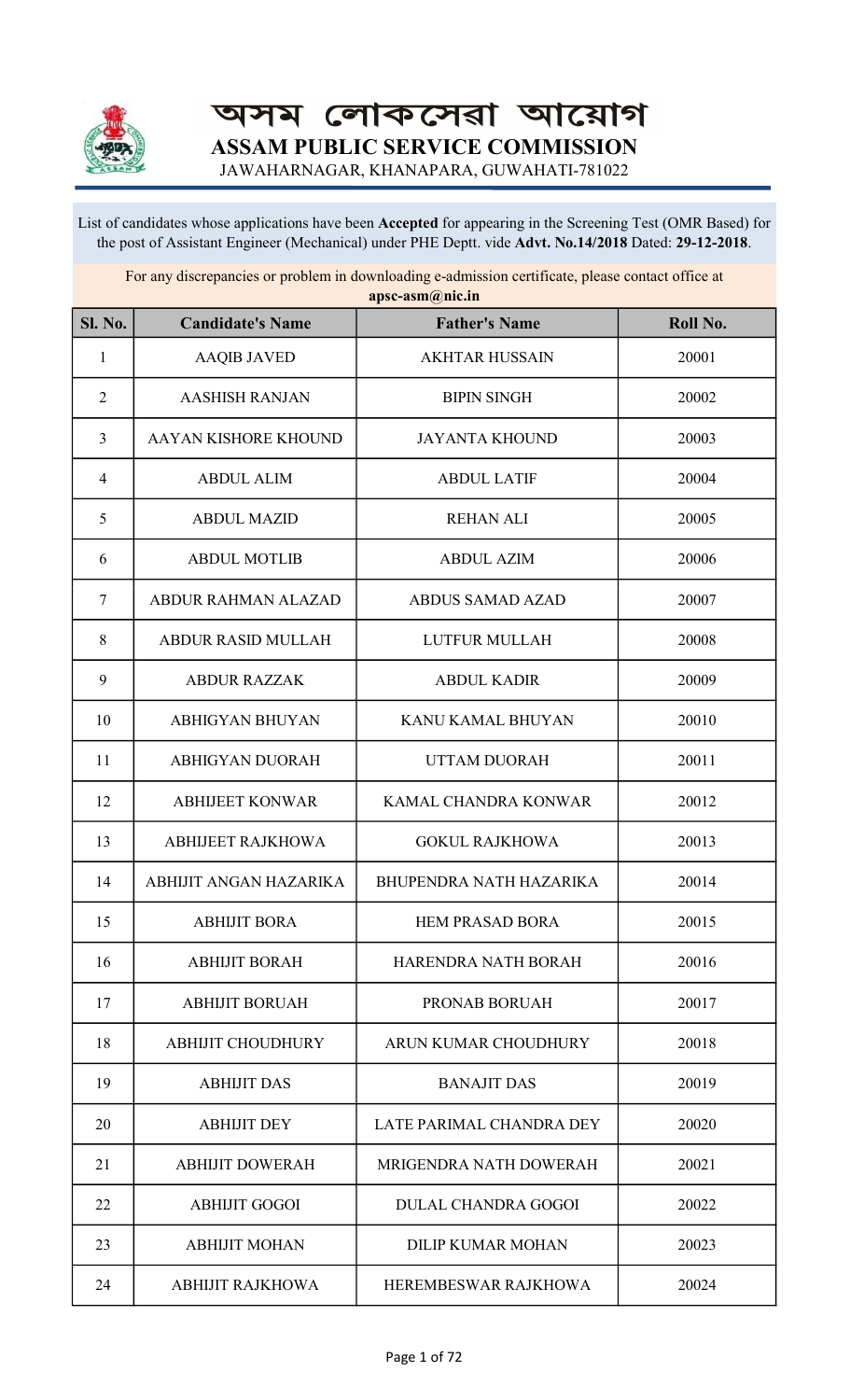| <b>Sl. No.</b> | <b>Candidate's Name</b>                     | <b>Father's Name</b>              | Roll No. |
|----------------|---------------------------------------------|-----------------------------------|----------|
| 25             | <b>ABHIK DEB</b>                            | <b>ALOK KUMAR DEB</b>             | 20025    |
| 26             | <b>ABHIK KR NEOG</b>                        | <b>SURYYA KUMAR NEOG</b>          | 20026    |
| 27             | <b>ABHILASH BARUAH</b>                      | <b>BHAGIRATH BARUAH</b>           | 20027    |
| 28             | <b>ABHILASH BORTHAKUR</b>                   | <b>JAYANTA BORTHAKUR</b>          | 20028    |
| 29             | <b>ABHILASH DAS</b>                         | <b>RAJEN CH DAS</b>               | 20029    |
| 30             | <b>ABHILASH PHUKAN</b>                      | <b>ASHOK KUMAR PHUKAN</b>         | 20030    |
| 31             | <b>ABHILASH SARMAH</b>                      | <b>SANJIBON SARMAH</b>            | 20031    |
| 32             | <b>ABHILASH SHARMA</b>                      | PRANJAL SHARMA                    | 20032    |
| 33             | <b>ABHILASH TALUKDAR</b>                    | NARAYAN TALUKDAR                  | 20033    |
| 34             | <b>ABHILASH TALUKDAR</b>                    | MAHAT CHANDRA TALUKDAR            | 20034    |
| 35             | <b>ABHILASHA DAS</b>                        | <b>SHAITANYA KUMAR DAS</b>        | 20035    |
| 36             | <b>ABHILEKH SHARMA</b>                      | <b>DEEPAK SHARMA</b>              | 20036    |
| 37             | <b>ABHIMANYU ANAND</b>                      | <b>VINDHYESH KUMAR</b>            | 20037    |
| 38             | <b>ABHINANDAN BORUAH</b>                    | PULIN KUMAR BORUAH                | 20038    |
| 39             | ABHINANDAN KONWAR                           | ROMEN KONWAR                      | 20039    |
| 40             | <b>ABHINAV BHARALI</b>                      | <b>RAMESH CH BHARALI</b>          | 20040    |
| 41             | <b>ABHINAV DUTTA</b>                        | PRASANTA KUMAR DUTTA              | 20041    |
| 42             | <b>ABHINAV PHANGCHO</b><br><b>CHOUDHURY</b> | <b>UMESH PHANGCHA</b>             | 20042    |
| 43             | <b>ABHISEK GOSWAMI</b>                      | <b>SRINATH GOSWAMI</b>            | 20043    |
| 44             | <b>ABHISEK KUMAR</b>                        | <b>GIRIJA SHANKAR PRASAD SAHU</b> | 20044    |
| 45             | <b>ABHISHEK BORKOTOKY</b>                   | NANI MADHAV BORKOTOKY             | 20045    |
| 46             | <b>ABHISHEK CHATTERJEE</b>                  | <b>BIKASH CHATTERJEE</b>          | 20046    |
| 47             | <b>ABHISHEK DAS</b>                         | <b>BADAL KRISHNA DAS</b>          | 20047    |
| 48             | <b>ABHISHEK DEV</b>                         | <b>GANENDU BHUSHAN DEV</b>        | 20048    |
| 49             | <b>ABHISHEK KAMAL</b>                       | <b>JIA LAL KAMAL</b>              | 20049    |
| 50             | <b>ABHISHEK KUMAR</b>                       | <b>CHANDRA KISHOR MANJHI</b>      | 20050    |
| 51             | <b>ABHISHEK LAHKAR</b>                      | PARESH CHANDRA LAHKAR             | 20051    |
| 52             | <b>ABHISHEK LAHKAR</b>                      | SATYENDRA CHANDRA LAHKAR          | 20052    |
| 53             | <b>ABHISHEK SARMAH</b>                      | <b>RANJIT SARMAH</b>              | 20053    |
| 54             | ABINASH ARANDHARA                           | <b>INDRA KANTA ARANDHARA</b>      | 20054    |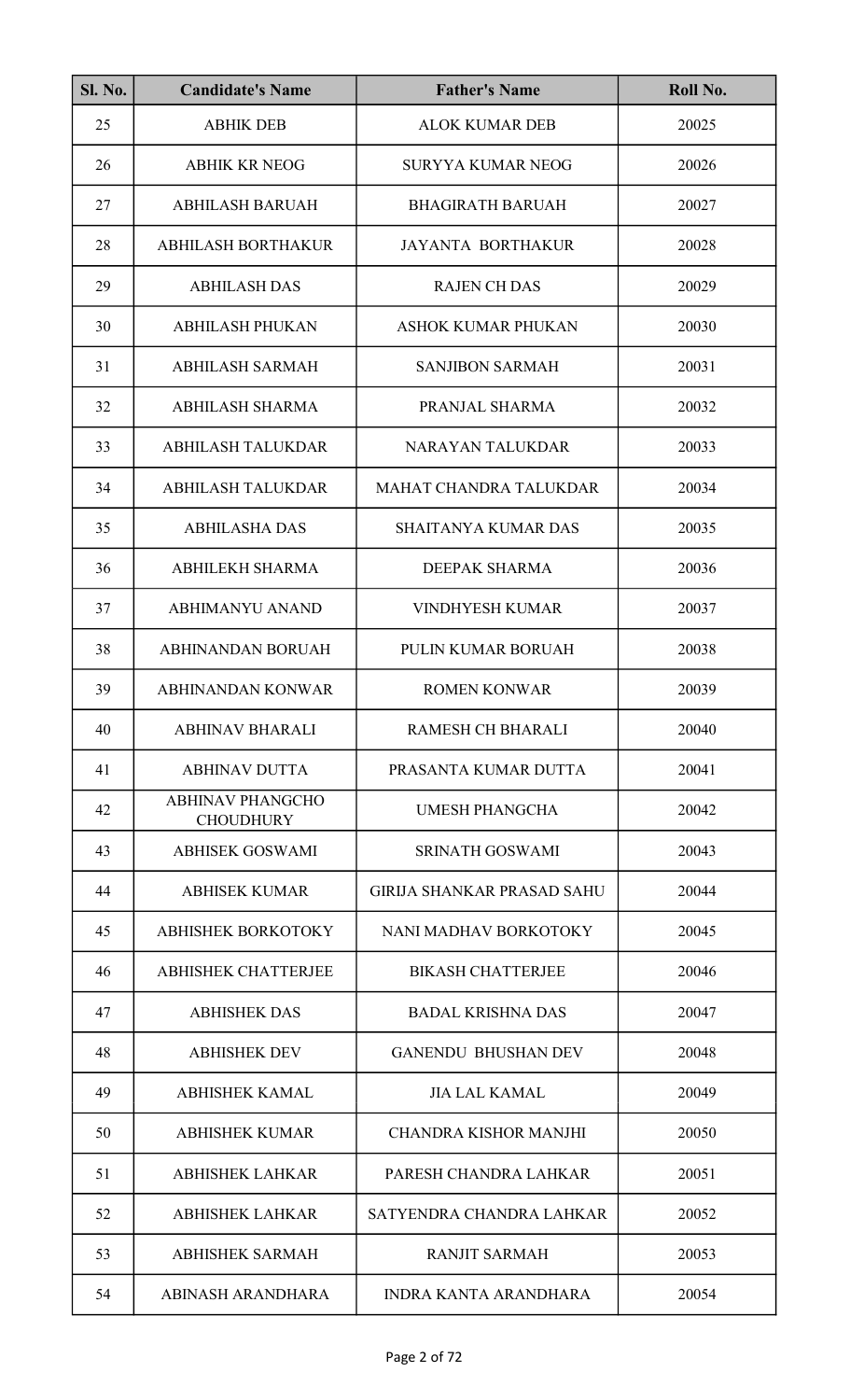| <b>Sl. No.</b> | <b>Candidate's Name</b>    | <b>Father's Name</b>          | Roll No. |
|----------------|----------------------------|-------------------------------|----------|
| 55             | <b>ABINASH BARMAN</b>      | <b>DURGESWAR BARMAN</b>       | 20055    |
| 56             | <b>ABINASH BORA</b>        | NITYANANDA BORA               | 20056    |
| 57             | <b>ABINASH DEKA</b>        | <b>TRIDIP DEKA</b>            | 20057    |
| 58             | <b>ABINASH KASHYAP</b>     | KARUNA KANTA SARMA            | 20058    |
| 59             | ABINASH KASHYAP DEKA       | <b>BIPIN CHANDRA DEKA</b>     | 20059    |
| 60             | <b>ABINASH SAIKIA</b>      | <b>NILA KANTA SAIKIA</b>      | 20060    |
| 61             | <b>ABINASH SAIKIA</b>      | <b>NRIPEN SAIKIA</b>          | 20061    |
| 62             | <b>ABINASH SARMA</b>       | SIDANANDA SARMA               | 20062    |
| 63             | <b>ABU MD NUMAN</b>        | <b>FAKHAR UDDIN AHMED</b>     | 20063    |
| 64             | <b>ABU RAIHAN AHMED</b>    | <b>ABDUR RAHMAN</b>           | 20064    |
| 65             | <b>ABU SALEH MD ARIF</b>   | <b>ABU SALEH NAZHUDDIN</b>    | 20065    |
| 66             | <b>ACHINTA MONI DAS</b>    | <b>ASHOK KUMAR DAS</b>        | 20066    |
| 67             | <b>ADITI GOGOI</b>         | <b>BASANTA KUMAR GOGOI</b>    | 20067    |
| 68             | <b>ADITYA KONWAR</b>       | PRODIP KONWAR                 | 20068    |
| 69             | <b>ADRIT PHUKAN</b>        | DHIREN PHUKAN                 | 20069    |
| 70             | <b>AFTAB KHAN</b>          | <b>ASIF KHAN</b>              | 20070    |
| 71             | <b>AITY HANSEPI</b>        | <b>BIDYA SINGH HANSE</b>      | 20071    |
| 72             | <b>AJANTA KALITA</b>       | <b>ABANI KALITA</b>           | 20072    |
| 73             | <b>AJITABH BHAUMICK</b>    | RATAN CHANDRA BHAUMICK        | 20073    |
| 74             | <b>AJOY DHAR</b>           | <b>SURJYA DHAR</b>            | 20074    |
| 75             | <b>AJOY SAHU</b>           | <b>BONGSHI DHAR SAHU</b>      | 20075    |
| 76             | <b>AKASH DUTTA</b>         | <b>BIREN DUTTA</b>            | 20076    |
| 77             | <b>AKASH GAURAV</b>        | PRAFULLA KUMAR HAZARIKA       | 20077    |
| 78             | <b>AKASH JYOTI DUTTA</b>   | <b>KIRON CHANDRA DUTTA</b>    | 20078    |
| 79             | <b>AKASH KUMAR PANDIT</b>  | <b>CHANDRA SHEKHAR PANDIT</b> | 20079    |
| 80             | <b>AKASH PANDIT</b>        | <b>SUBHASH PANDIT</b>         | 20080    |
| 81             | AKASH PRATIM KASHYAP       | <b>LATE PRABHAT SARMA</b>     | 20081    |
| 82             | <b>AKASHDEEP CHOWDHURY</b> | <b>BIMAN KUSUM CHOWDHURY</b>  | 20082    |
| 83             | <b>AKASHDEEP ROY</b>       | <b>ASHOKE KUMAR ROY</b>       | 20083    |
| 84             | <b>AKHIL PJOHN</b>         | <b>LAL P JOHN</b>             | 20084    |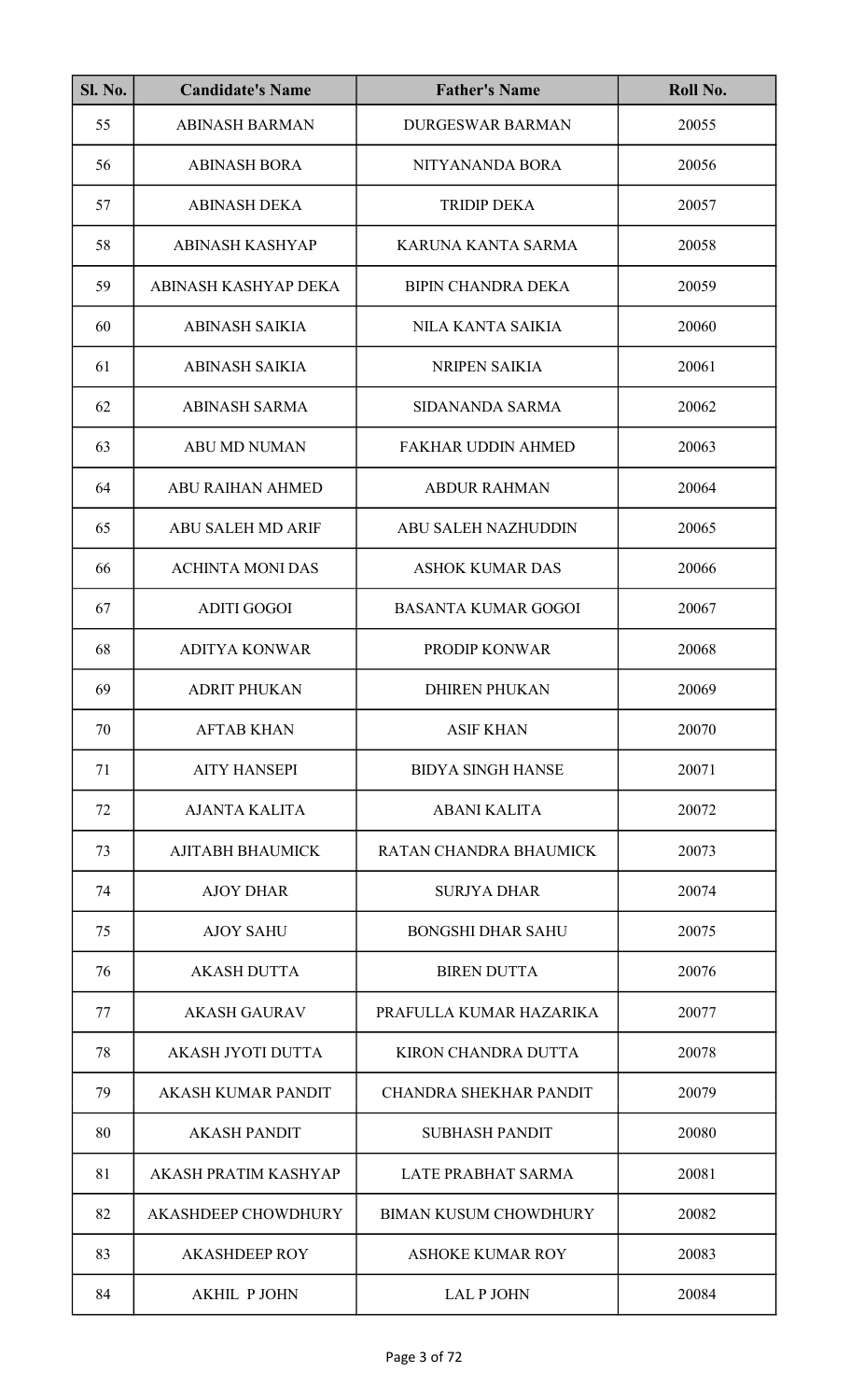| <b>Sl. No.</b> | <b>Candidate's Name</b>                  | <b>Father's Name</b>                  | Roll No. |
|----------------|------------------------------------------|---------------------------------------|----------|
| 85             | <b>AKMUL HOQUE</b>                       | <b>NUR HUSSAIN</b>                    | 20085    |
| 86             | <b>AKSHAY AVINASH BORAH</b>              | <b>JITENDRA NATH BORAH</b>            | 20086    |
| 87             | <b>AKSHAY BOHRA</b>                      | OM PRAKASH CHETRY                     | 20087    |
| 88             | <b>AKSHEE SHIVAM</b>                     | <b>SASHIN KUMAR BORTHAKUR</b>         | 20088    |
| 89             | <b>AKSHOY BHARALI</b>                    | <b>RAJEN BHARALI</b>                  | 20089    |
| 90             | <b>AKTHAR HUSSAIN</b><br><b>MAZUMDER</b> | <b>ABDUL JALIL MAZUMDER</b>           | 20090    |
| 91             | <b>ALAKESH SAIKIA</b>                    | <b>ROBIN SAIKIA</b>                   | 20091    |
| 92             | <b>ALAKESH SARMAH</b>                    | <b>NABIN SARMAH</b>                   | 20092    |
| 93             | <b>ALAM HUSSAIN</b>                      | <b>ALIJAN HUSSAIN</b>                 | 20093    |
| 94             | <b>ALAM HUSSAIN</b>                      | <b>ALIJAN HUSSAIN</b>                 | 20094    |
| 95             | ALANKRITA SAIKIA                         | <b>RATUL SAIKIA</b>                   | 20095    |
| 96             | <b>ALIUL HOQUE</b>                       | <b>SAMSUL HOQUE</b>                   | 20096    |
| 97             | <b>ALLANDY BENNEDY SWER</b>              | WITLINGTON THANGKHIEW                 | 20097    |
| 98             | <b>ALONGBAR SWARGIARY</b>                | <b>HARIMOHAN SWARGIARY</b>            | 20098    |
| 99             | <b>AMAN SARMA</b>                        | <b>BABULAL SARMA</b>                  | 20099    |
| 100            | <b>AMAR JYOTI BORA</b>                   | <b>DIPAK BORA</b>                     | 20100    |
| 101            | <b>AMAR JYOTI DEKA</b>                   | UMESH CHANDRA DEKA                    | 20101    |
| 102            | <b>AMAR PEGU</b>                         | <b>RAM CHANDRA PEGU</b>               | 20102    |
| 103            | <b>AMARENDRA DEKA</b>                    | <b>BASANTA KUMAR DEKA</b>             | 20103    |
| 104            | AMARJIT HAZARIKA                         | <b>JIBAN HAZARIKA</b>                 | 20104    |
| 105            | <b>AMARJYOTI BORO</b>                    | <b>HEMANTA KUMAR BORO</b>             | 20105    |
| 106            | <b>AMARNATH REGON</b>                    | <b>KAMALESWAR REGON</b>               | 20106    |
| 107            | AMBALIKA CHANDA                          | <b>AJIT CHANDA</b>                    | 20107    |
| 108            | <b>AMBARISH DAS</b>                      | <b>DIBAKAR DAS</b>                    | 20108    |
| 109            | <b>AMBARISH KHOUND</b>                   | LATE MADHURYYA KUMAR<br><b>KHOUND</b> | 20109    |
| 110            | <b>AMIT BORKOTOKY</b>                    | MOHAN KRISHNA BORKOTOKY               | 20110    |
| 111            | AMIT CHANDRA DEKA                        | HAREN CHANDRA DEKA                    | 20111    |
| 112            | <b>AMIT DHAR</b>                         | <b>AJIT DHAR</b>                      | 20112    |
| 113            | <b>AMIT KUMAR ROY</b>                    | PRANAB KUMAR ROY                      | 20113    |
| 114            | <b>AMIT KUMAR SAH</b>                    | <b>RAM NARESH SAH</b>                 | 20114    |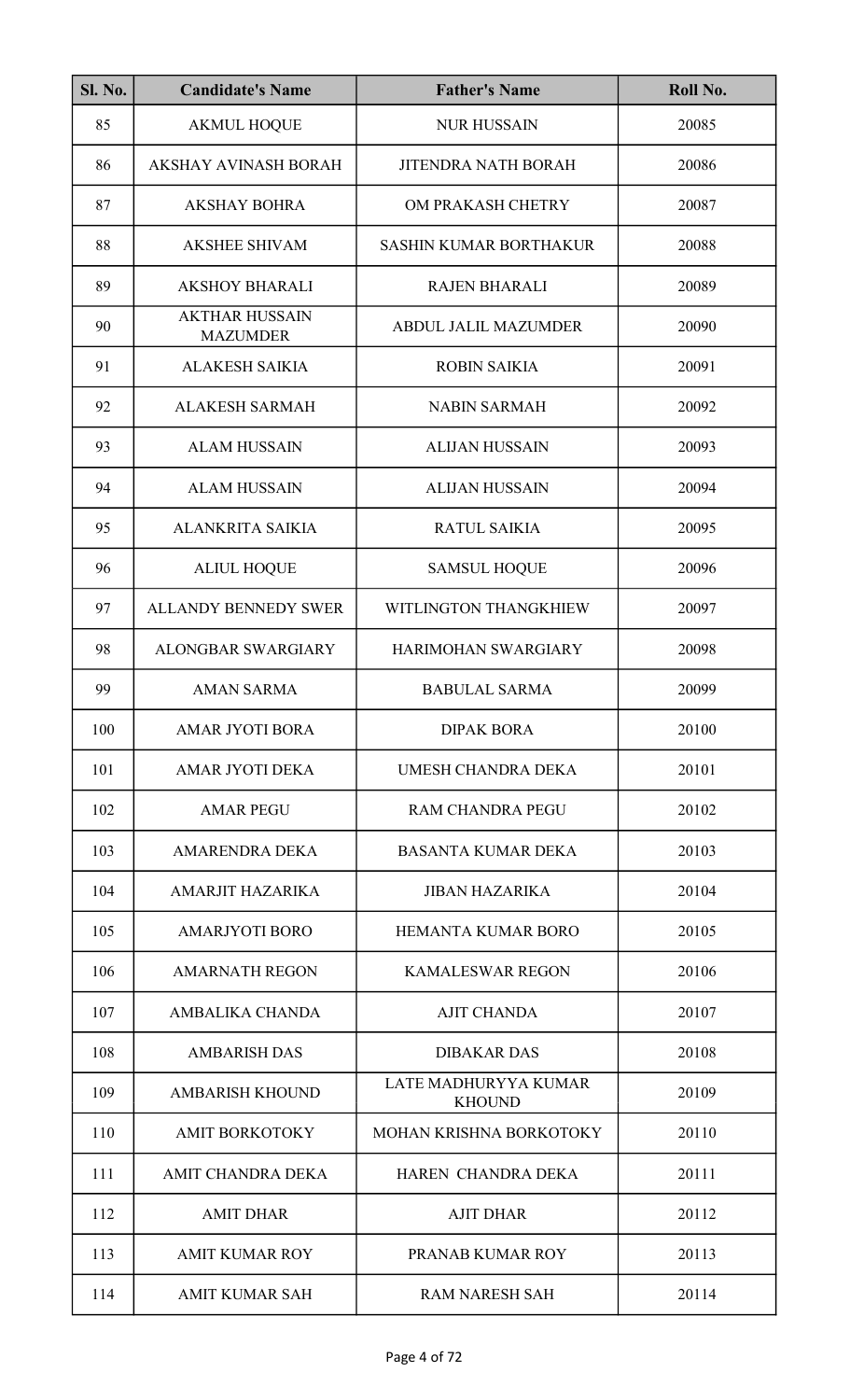| <b>Sl. No.</b> | <b>Candidate's Name</b>                 | <b>Father's Name</b>             | Roll No. |
|----------------|-----------------------------------------|----------------------------------|----------|
| 115            | <b>AMIT KUMAR SARMA</b>                 | <b>SWAPAN KUMAR SARMA</b>        | 20115    |
| 116            | <b>AMITABH GOGOI</b>                    | RANJIT CHANDRA GOGOI             | 20116    |
| 117            | AMLAN AOICHOIRRYYA<br><b>BURAGOHAIN</b> | <b>GANESH CHANDRA BURAGOHAIN</b> | 20117    |
| 118            | AMLAN JYOTI GOSWAMI                     | <b>JYOTI PRASAD GOSWAMI</b>      | 20118    |
| 119            | AMLAN SANKAR BORA                       | LALIT SANKAR BORA                | 20119    |
| 120            | <b>AMLANJIT HAZARIKA</b>                | <b>MANIK HAZARIKA</b>            | 20120    |
| 121            | <b>AMPU BARMAN</b>                      | JAYANTA KUMAR BARMAN             | 20121    |
| 122            | <b>AMRITA PATHAK</b>                    | <b>BAPAN PATHAK</b>              | 20122    |
| 123            | AMRITLAL PRAJAPATI                      | HIRALAL PRAJAPATI                | 20123    |
| 124            | <b>ANAL BEZBORAH</b>                    | <b>ASHOK KUMAR BEZBORAH</b>      | 20124    |
| 125            | <b>ANAND PRAKASH</b>                    | <b>RAMNATH SINGH</b>             | 20125    |
| 126            | <b>ANAND SAGAR BARUAH</b>               | ASHIM KUMAR BARUAH               | 20126    |
| 127            | ANANDA RAM BARMAN                       | <b>GOPINATH BARMAN</b>           | 20127    |
| 128            | ANANDITA SARMA                          | <b>JATINDRA NATH SARMA</b>       | 20128    |
| 129            | ANANYA PAUL                             | <b>SARADINDU PAUL</b>            | 20129    |
| 130            | ANANYA SAIKIA                           | <b>HAREN SAIKIA</b>              | 20130    |
| 131            | <b>ANEESH PAUL</b>                      | NEPAL CHANDRA PAUL               | 20131    |
| 132            | <b>ANGKAN BANIA</b>                     | LATE PADMA KANTA BANIA           | 20132    |
| 133            | <b>ANGSHUMAN DAS</b>                    | <b>ASIM DAS</b>                  | 20133    |
| 134            | ANGSHUMAN DEV SARMA                     | MUNINDRA NATH SARMA              | 20134    |
| 135            | ANGSHUMAN GOGOI                         | <b>SARAT GOGOI</b>               | 20135    |
| 136            | ANGSHUMAN HAZARIKA                      | KULA DHAR HAZARIKA               | 20136    |
| 137            | ANGSHUMAN KASHYAP                       | ROHINI KUMAR DEKA                | 20137    |
| 138            | ANGSHUMAN TAMULI                        | RAMESH CHANDRA TAMULI            | 20138    |
| 139            | ANGSUMAN PHUKAN                         | <b>JYOTISH PHUKAN</b>            | 20139    |
| 140            | <b>ANIL KUMAR RAY</b>                   | <b>KAMAL DEO RAY</b>             | 20140    |
| 141            | <b>ANIL PAYANG</b>                      | NAVA KRISHNA PAYANG              | 20141    |
| 142            | <b>ANIL PAYANG</b>                      | NAVA KRISHNA PAYANG              | 20142    |
| 143            | <b>ANIMESH BORAH</b>                    | NITYA NANDA BORAH                | 20143    |
| 144            | <b>ANIMESH BORGOHAIN</b>                | <b>RANJIT KUMAR BORGOHAIN</b>    | 20144    |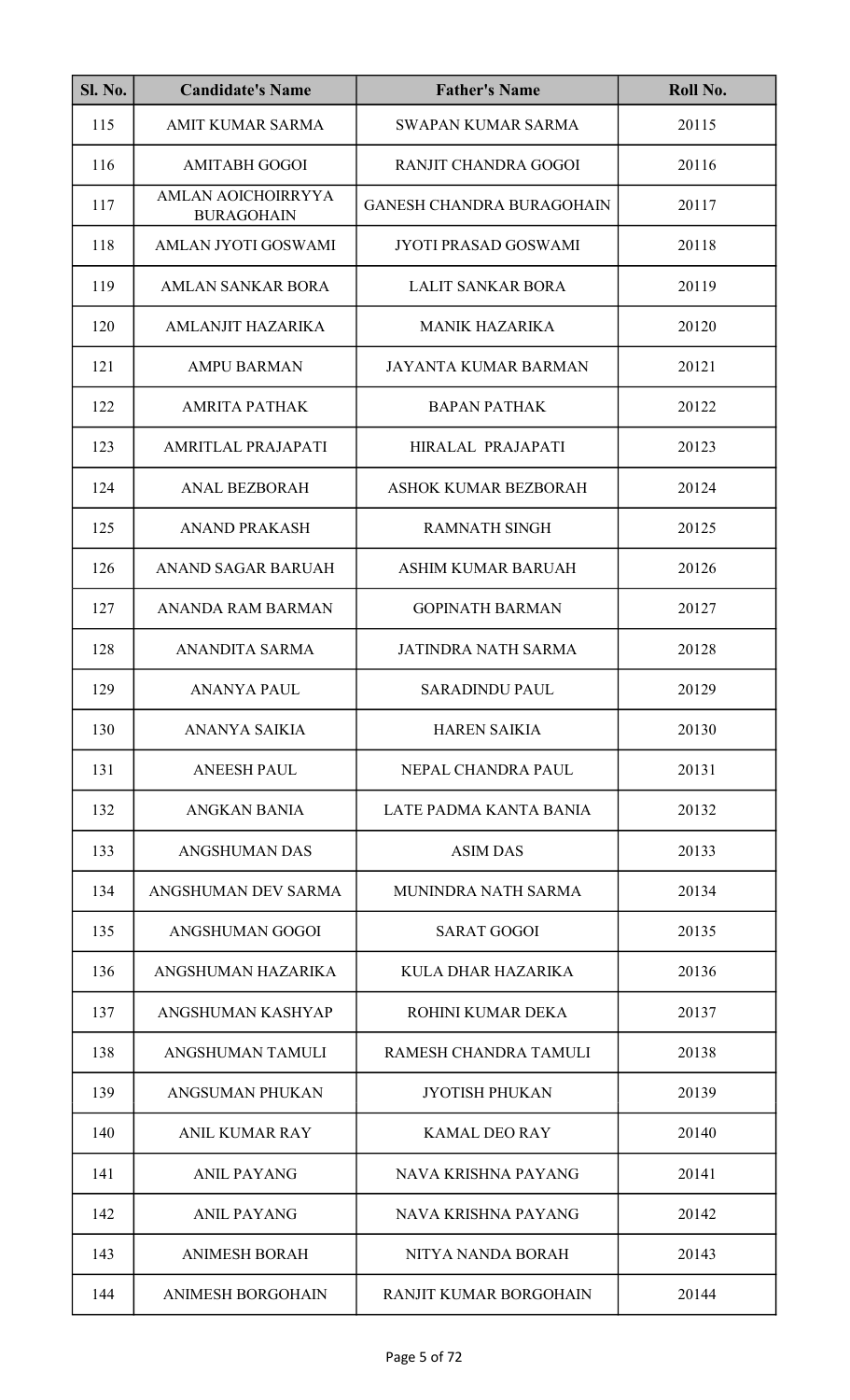| <b>Sl. No.</b> | <b>Candidate's Name</b>                 | <b>Father's Name</b>        | Roll No. |
|----------------|-----------------------------------------|-----------------------------|----------|
| 145            | <b>ANIMESH GOSWAMI</b>                  | MRINAL GOSWAMI              | 20145    |
| 146            | ANINDITA SHARMA                         | <b>KULA NATH SARMA</b>      | 20146    |
| 147            | <b>ANINDYA DEY</b>                      | <b>ALAKESH DEY</b>          | 20147    |
| 148            | ANINDYA GOPAL BHUYAN                    | <b>GOPAL SARUP BHUYAN</b>   | 20148    |
| 149            | ANINDYA KUMAR NEOG                      | <b>SURYYA KUMAR NEOG</b>    | 20149    |
| 150            | ANINDYA KUMAR SHARMA                    | <b>MUNIN SHARMA</b>         | 20150    |
| 151            | <b>ANINDYA SUNDAR</b><br><b>MAHANTA</b> | RAJIB LOSAN MAHANTA         | 20151    |
| 152            | <b>ANIRBAN BASUMATARY</b>               | <b>DANDI RAM BASUMATARY</b> | 20152    |
| 153            | ANIRBAN CHAKRABORTY                     | <b>GAUTAM CHAKRABORTY</b>   | 20153    |
| 154            | <b>ANIRBAN DUTTA</b>                    | NIRMALENDU DUTTA            | 20154    |
| 155            | ANIRUDDHA MEDHI                         | <b>BIRO BHADRA MEDHI</b>    | 20155    |
| 156            | <b>ANIRUDH ROY</b>                      | <b>MAHENDRA MOHAN ROY</b>   | 20156    |
| 157            | ANIRUDHA KALITA                         | <b>UMESH KALITA</b>         | 20157    |
| 158            | <b>ANISH AHMED</b>                      | <b>ALFAZ UDDIN AHMED</b>    | 20158    |
| 159            | ANJALI GAYAN                            | MOHESWAR GAYAN              | 20159    |
| 160            | <b>ANJAN BARUAH</b>                     | <b>SUREN BORUAH</b>         | 20160    |
| 161            | ANJAN JYOTI BHARALI                     | <b>GOPI KANTA BHARALI</b>   | 20161    |
| 162            | <b>ANJAN KUMAR BARUAH</b>               | PURANDAN BARUAH             | 20162    |
| 163            | <b>ANJAN MISHRA</b>                     | <b>SASHI MISHRA</b>         | 20163    |
| 164            | ANJNEY KUMAR RAI                        | SURYA NARAYAN RAI           | 20164    |
| 165            | <b>ANJUM PARVEEN</b>                    | SAZAD ZAMAN HAZARIKA        | 20165    |
| 166            | ANKIT CHOURASIA                         | <b>RAVI CHOURASIA</b>       | 20166    |
| 167            | <b>ANKIT DIXIT</b>                      | DR RAKESH KUMAR DIXIT       | 20167    |
| 168            | ANKIT KUMAR SHUKLA                      | <b>MUNISH KUMAR SHUKLA</b>  | 20168    |
| 169            | <b>ANKIT MAHANTA</b>                    | ASWINI KUMAR MAHANTA        | 20169    |
| 170            | <b>ANKIT SHARMA</b>                     | <b>JAI RAM SHARMA</b>       | 20170    |
| 171            | <b>ANKITA SARMAH</b>                    | DR DILIP KUMAR SARMAH       | 20171    |
| 172            | <b>ANKUR BARUAH</b>                     | <b>GIRIN BARUAH</b>         | 20172    |
| 173            | <b>ANKUR JYOTI BORAH</b>                | <b>SURENDRA NATH BORAH</b>  | 20173    |
| 174            | <b>ANKUR JYOTI DAS</b>                  | <b>DIPAK KUMAR DAS</b>      | 20174    |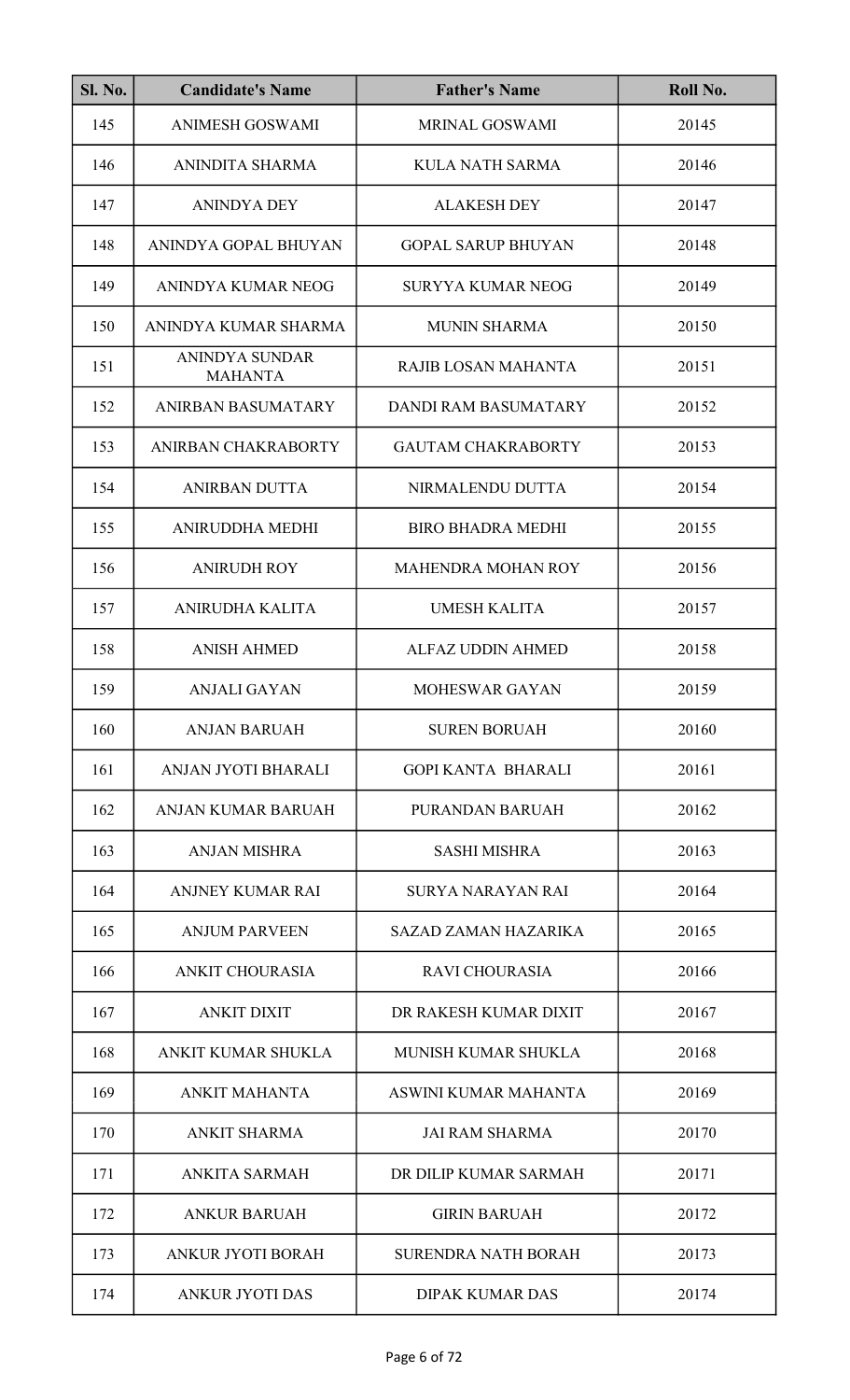| Sl. No. | <b>Candidate's Name</b>  | <b>Father's Name</b>         | Roll No. |
|---------|--------------------------|------------------------------|----------|
| 175     | <b>ANKUR JYOTI GOGOI</b> | LATE PRABHAT CHANDRA GOGOI   | 20175    |
| 176     | ANKUR JYOTI RAJA         | UMESH CHANDRA RAJA           | 20176    |
| 177     | ANKUR JYOTI SHARMA       | <b>DWIJEN CHANDRA SHARMA</b> | 20177    |
| 178     | ANKUR JYOTI SONOWAL      | DAMBARU SONOWAL              | 20178    |
| 179     | <b>ANKUR KAKATI</b>      | JATINDRA NATH KAKATI         | 20179    |
| 180     | ANKUR MODHUKALAYA        | PRATAP CH SARMAH             | 20180    |
| 181     | <b>ANKUR NATH</b>        | <b>GIRIN NATH</b>            | 20181    |
| 182     | <b>ANKUR SARMAH</b>      | <b>ASHIM SARMAH</b>          | 20182    |
| 183     | <b>ANKURIMA BORAH</b>    | ARUN CHANDRA BORAH           | 20183    |
| 184     | <b>ANKUSH NANDI</b>      | ARUN KUMAR NANDI             | 20184    |
| 185     | <b>ANSHU SHUKLA</b>      | ANIL KUMAR SHUKLA            | 20185    |
| 186     | <b>ANSHUMAN BORA</b>     | <b>AMRIT BORA</b>            | 20186    |
| 187     | ANSHUMAN HANDIQUE        | MADHURJYA HANDIQUE           | 20187    |
| 188     | ANSHUMAN MAHANTA         | ROHIT CHANDRA MAHANTA        | 20188    |
| 189     | ANSHUMAN SAIKIA          | <b>MANORANJAN SAIKIA</b>     | 20189    |
| 190     | <b>ANSHUMAN SARMA</b>    | PRODIP SARMA                 | 20190    |
| 191     | <b>ANTARA GOGOI</b>      | <b>SAILYA KANTA GOGOI</b>    | 20191    |
| 192     | <b>ANU KALITA</b>        | <b>BINANDA RAM KALITA</b>    | 20192    |
| 193     | <b>ANUJ KUMAR</b>        | <b>BABU LAL</b>              | 20193    |
| 194     | <b>ANUP DAS</b>          | <b>NITAI DAS</b>             | 20194    |
| 195     | <b>ANUP KUMAR SALOI</b>  | <b>DHANIRAM SALOI</b>        | 20195    |
| 196     | <b>ANUPAL DUTTA</b>      | <b>DILIP KUMAR DUTTA</b>     | 20196    |
| 197     | <b>ANUPAM BARUAH</b>     | <b>HARI PRASAD BARUAH</b>    | 20197    |
| 198     | <b>ANUPAM BARUAH</b>     | PRAKASH BARUAH               | 20198    |
| 199     | <b>ANUPAM BARUAH</b>     | <b>ANIL BARUAH</b>           | 20199    |
| 200     | <b>ANUPAM BORO</b>       | <b>HARSHA BORO</b>           | 20200    |
| 201     | <b>ANUPAM CHOUBEY</b>    | <b>MADAN MOHAN CHOUBEY</b>   | 20201    |
| 202     | <b>ANUPAM GAYAN</b>      | <b>TONKESWAR GAYAN</b>       | 20202    |
| 203     | ANUPAM JYOTI BAISHYA     | NRIPEN BAISHYA               | 20203    |
| 204     | <b>ANUPAM KUMAR</b>      | <b>JOGESWAR KUMAR</b>        | 20204    |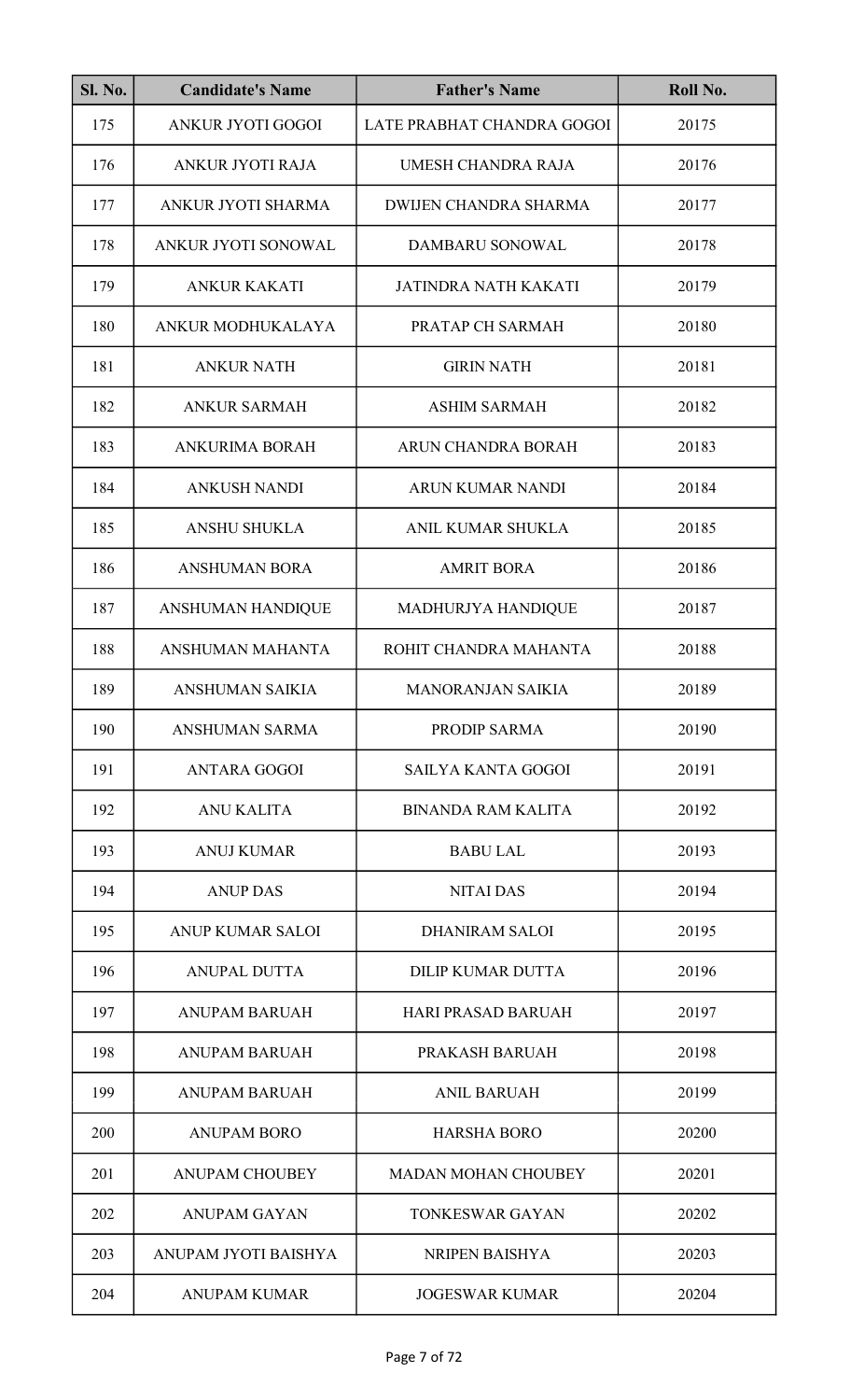| <b>Sl. No.</b> | <b>Candidate's Name</b>   | <b>Father's Name</b>          | Roll No. |
|----------------|---------------------------|-------------------------------|----------|
| 205            | <b>ANUPAM ROY</b>         | ABINASH CHANDRA ROY           | 20205    |
| 206            | <b>ANURAG BORDOLOI</b>    | <b>BASANTA KUMAR BORDOLOI</b> | 20206    |
| 207            | <b>ANURAG HAZARIKA</b>    | PRABIN HAZARIKA               | 20207    |
| 208            | <b>ANURAG KALITA</b>      | PREMADHAR KALITA              | 20208    |
| 209            | <b>ANURAG KASHYAP</b>     | PRABIN SAIKIA                 | 20209    |
| 210            | <b>ANURAG KUMAR</b>       | PREM KUMAR SHUKLA             | 20210    |
| 211            | <b>ANURAG SHARMA</b>      | <b>KAMLESH SHARMA</b>         | 20211    |
| 212            | APARAJITA BARUAH          | <b>DIPAK BARUAH</b>           | 20212    |
| 213            | <b>APRATIM DAS</b>        | PRADIP KUMAR DAS              | 20213    |
| 214            | <b>APURBA KURMI</b>       | <b>LATE GOJEN KURMI</b>       | 20214    |
| 215            | <b>APURBA PATHAK</b>      | ACHYUT CHANDRA U PATHAK       | 20215    |
| 216            | <b>AQEEB JAVED</b>        | <b>ABDUL LATIF</b>            | 20216    |
| 217            | <b>ARCHITA CHOUDHURY</b>  | <b>CHAKRESWAR CHOUDHURY</b>   | 20217    |
| 218            | AREENDAM DUTTA            | <b>DURGA PRASAD DUTTA</b>     | 20218    |
| 219            | ARGHA CHANDAN SARKAR      | PANCHANAN SARKAR              | 20219    |
| 220            | <b>ARGHADWIP BISWAS</b>   | <b>ARUN BISWAS</b>            | 20220    |
| 221            | ARIF ARAFAT RAHMAN        | <b>SAFIKUR RAHMAN</b>         | 20221    |
| 222            | <b>ARIJIT DEY</b>         | ARUN CHANDRA DEY              | 20222    |
| 223            | <b>ARIJIT NANDI</b>       | <b>INDRAJIT NANDI</b>         | 20223    |
| 224            | <b>ARIJIT PAUL</b>        | DR ABINASH CHANDRA PAUL       | 20224    |
| 225            | <b>ARINDAM BARUAH</b>     | <b>DOMBARU BARUAH</b>         | 20225    |
| 226            | ARINDAM BHATTACHARJEE     | SUKANTA BHATTACHARJEE         | 20226    |
| 227            | <b>ARINDAM BORA</b>       | PRADIP SAIKIA                 | 20227    |
| 228            | ARINDAM GOSWAMI           | <b>BIPUL GOSWAMI</b>          | 20228    |
| 229            | <b>ARINDAM PAUL</b>       | <b>JAYANTA SANKAR PAUL</b>    | 20229    |
| 230            | <b>ARINDAM PRAN BORA</b>  | PABITRA KUMAR BORA            | 20230    |
| 231            | <b>ARINDAM SAHA</b>       | NIRMAL KUMAR SAHA             | 20231    |
| 232            | <b>ARINDOM HAZARIKA</b>   | <b>DWIJEN HAZARIKA</b>        | 20232    |
| 233            | <b>ARINDOM SENCHOWA</b>   | <b>TIRTHA SENCHOWA</b>        | 20233    |
| 234            | <b>ARJU ARIF PRODHANI</b> | <b>ABDUL GAFUR PRODHANI</b>   | 20234    |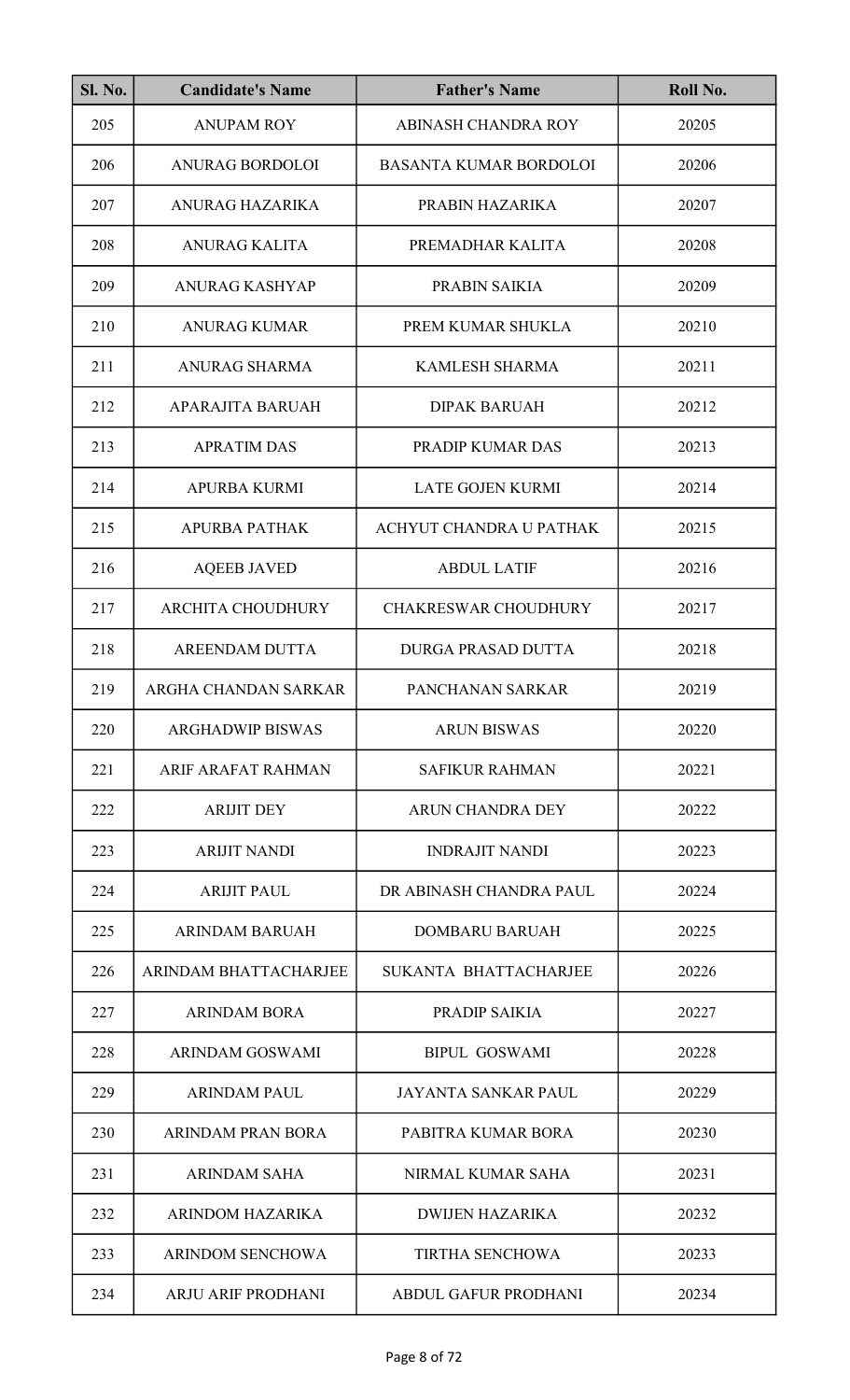| <b>Sl. No.</b> | <b>Candidate's Name</b>  | <b>Father's Name</b>        | Roll No. |
|----------------|--------------------------|-----------------------------|----------|
| 235            | <b>ARJUMAND FAHMIDA</b>  | <b>SHAIKHUL ISLAM</b>       | 20235    |
| 236            | <b>ARJUN PAUL</b>        | LT ABHIMANYU PAUL           | 20236    |
| 237            | <b>ARJUN SARKAR</b>      | <b>GORAKSHA SARKAR</b>      | 20237    |
| 238            | <b>ARNAB ADHIKARY</b>    | PRADIP KUMAR ADHIKARY       | 20238    |
| 239            | <b>ARNAB BORAH</b>       | <b>RANJIB BORAH</b>         | 20239    |
| 240            | <b>ARNAB KALITA</b>      | <b>RAGHU KALITA</b>         | 20240    |
| 241            | <b>ARNAB KUMAR DAS</b>   | <b>BARADA KANTA DAS</b>     | 20241    |
| 242            | <b>ARNAB PATHAK</b>      | KHANINDRA NATH PATHAK       | 20242    |
| 243            | <b>ARNAB ROY</b>         | <b>AJOY KUMAR ROY</b>       | 20243    |
| 244            | <b>ARNAB SAIKIA</b>      | PRANABANANDA SAIKIA         | 20244    |
| 245            | ARNABJYOTI NEOG          | <b>JOGESWAR NEOG</b>        | 20245    |
| 246            | <b>ARNAV GOSWAMI</b>     | DINESH CHANDRA GOSWAMI      | 20246    |
| 247            | <b>ARNAV JYOTI DUTTA</b> | <b>DILIP KUMAR DUTTA</b>    | 20247    |
| 248            | <b>ARNOV BORGOHAIN</b>   | <b>BIJOY KRISHNA GOHAIN</b> | 20248    |
| 249            | <b>ARPAN DAS</b>         | <b>SURJYA KANTA DAS</b>     | 20249    |
| 250            | <b>ARPEETA SAIKIA</b>    | <b>ARPAN SAIKIA</b>         | 20250    |
| 251            | <b>ARPITA PHUKON</b>     | PRABHAT CHANDRA PHUKON      | 20251    |
| 252            | <b>ARSHAD RAHMAN</b>     | <b>DALILUR RAHMAN</b>       | 20252    |
| 253            | ARUN JYOTI BHUYAN        | <b>JAYANTA KR BHUYAN</b>    | 20253    |
| 254            | <b>ARUN KUMAR</b>        | <b>BANWARI PRASAD</b>       | 20254    |
| 255            | ARUNABH CHOUDHURY        | ANIL KUMAR CHOUDHURY        | 20255    |
| 256            | ARUNABH SAHARIA          | <b>CHANDAN SAHARIA</b>      | 20256    |
| 257            | <b>ARUNAV BORAH</b>      | <b>BHASKAR JYOTI BORAH</b>  | 20257    |
| 258            | <b>ARUNAV KAR</b>        | <b>ASHIM KUMAR KAR</b>      | 20258    |
| 259            | <b>ARUNDHATI INGTI</b>   | NAREN CHANDRA INGTI         | 20259    |
| 260            | <b>ARUNJIT SEN</b>       | <b>SATYAJIT SEN</b>         | 20260    |
| 261            | ARUP JYOTI BAISHYA       | PRABIN CHANDRA BAISHYA      | 20261    |
| 262            | <b>ARUP JYOTI SAHU</b>   | <b>NIRANJAN SAHU</b>        | 20262    |
| 263            | <b>ARUP KALITA</b>       | <b>AMULYA KALITA</b>        | 20263    |
| 264            | ARUP KUMAR BAISHYA       | NABIN CHANDRA BAISHYA       | 20264    |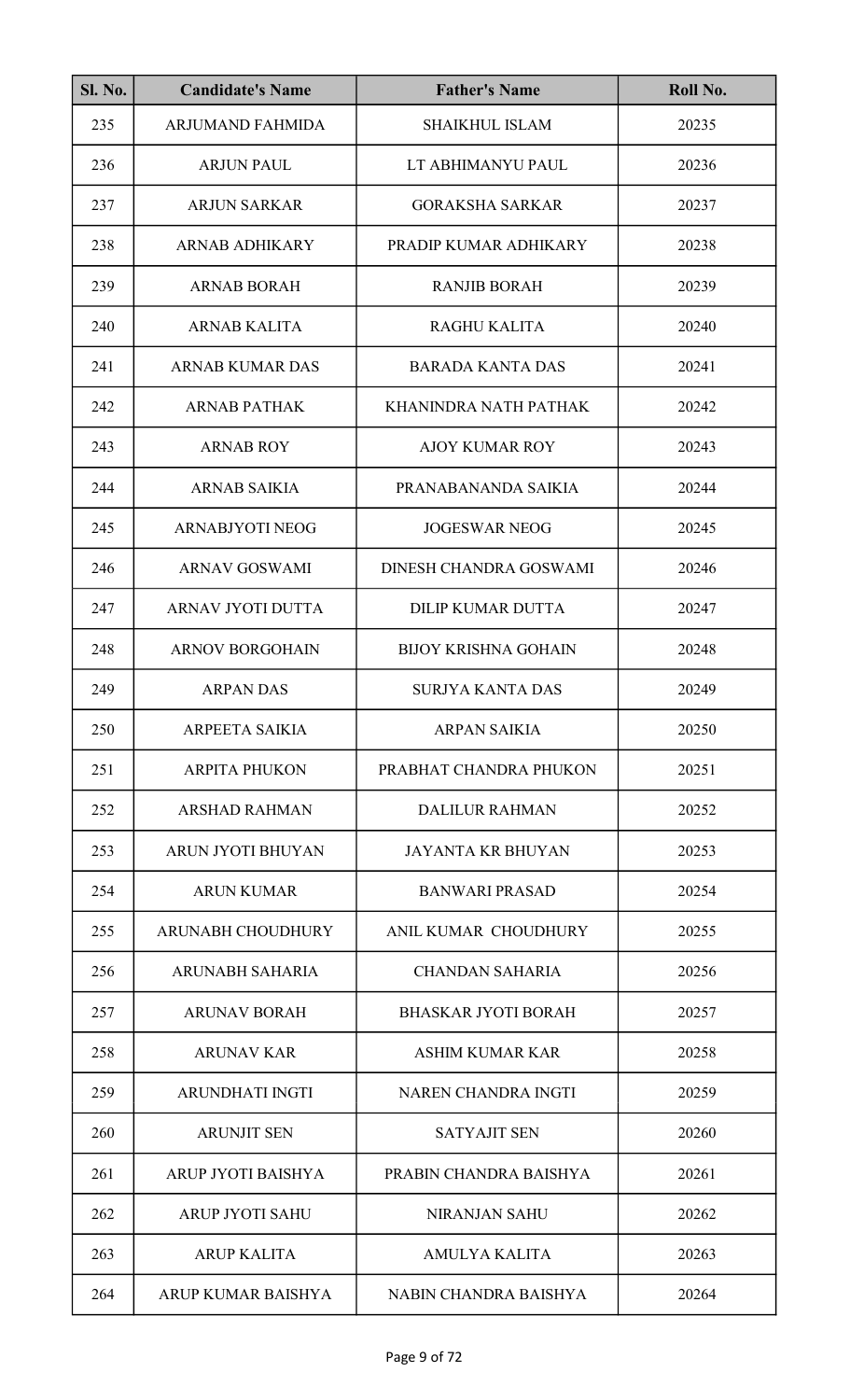| <b>Sl. No.</b> | <b>Candidate's Name</b>                    | <b>Father's Name</b>          | Roll No. |
|----------------|--------------------------------------------|-------------------------------|----------|
| 265            | <b>ARUPJYOTI DAS</b>                       | <b>KRISHNA KANTA DAS</b>      | 20265    |
| 266            | ASHAPURNA BARMAN                           | <b>DINESH CHANDRA</b>         | 20266    |
| 267            | ASHIF KAMAL RAHMAN<br><b>PRODHANI</b>      | AMANUR RAHMAN PRODHANI        | 20267    |
| 268            | <b>ASHIM DEKA</b>                          | <b>MADHU DEKA</b>             | 20268    |
| 269            | <b>ASHIM JYOTI NATH</b>                    | <b>SHYAM CHANDRA NATH</b>     | 20269    |
| 270            | <b>ASHIM SAIKIA</b>                        | SANAT KUMAR SAIKIA            | 20270    |
| 271            | <b>ASHIQUE AMIN</b>                        | MD SIDDIQUE ALI               | 20271    |
| 272            | <b>ASHISH KONWAR</b>                       | <b>BIPUL KONWAR</b>           | 20272    |
| 273            | <b>ASHOK KR GUPTA</b>                      | MANGAL PRASAD GUPTA           | 20273    |
| 274            | <b>ASHOK KUMAR SENSUWA</b>                 | <b>TUTU SENSUWA</b>           | 20274    |
| 275            | <b>ASHRAFUL ALOM MOLLAH</b>                | ABDULLAH MOLLAH               | 20275    |
| 276            | ASHUTOSH KUMAR SINGH                       | SUBHASH CHANDRA SINGH         | 20276    |
| 277            | <b>ASHWINI SAIKIA</b>                      | <b>BABUL SAIKIA</b>           | 20277    |
| 278            | <b>ATIKUR RAHMAN SAIKIA</b>                | <b>ABDUL KARIM SAIKIA</b>     | 20278    |
| 279            | <b>ATONU DEKA</b>                          | PADMA PANI DEKA               | 20279    |
| 280            | <b>ATOWAR RAHMAN</b>                       | <b>FAIZAR RAHMAN</b>          | 20280    |
| 281            | ATREYA BHATTACHARYA                        | DEVAJIT BHATTACHARYA          | 20281    |
| 282            | <b>ATUL ARYAN</b>                          | ANAJAN KUMAR                  | 20282    |
| 283            | <b>AVATAR SUDARSAN</b>                     | PABITRA KUMAR                 | 20283    |
| 284            | <b>AVILASH MAZUMDER</b>                    | <b>UTPAL MAZUMDER</b>         | 20284    |
| 285            | <b>AVINASH KUMAR</b>                       | <b>BRIJ BIHARI RAM</b>        | 20285    |
| 286            | <b>AVINAV KAUSHIK DAS</b>                  | <b>NALINI KUMAR DAS</b>       | 20286    |
| 287            | <b>AYAZ TANVIR ALAM</b>                    | <b>ABDUR RAHIM</b>            | 20287    |
| 288            | <b>AYUSHMAN SUPRATIM</b><br><b>PARASAR</b> | PANNALAL SARMA                | 20288    |
| 289            | <b>AZAHAR UDDIN AHMED</b>                  | <b>NAZRUL ISLAM</b>           | 20289    |
| 290            | <b>BABU BIKASH GOGOI</b>                   | <b>JUGESHWAR GOGOI</b>        | 20290    |
| 291            | <b>BABUL DEORI</b>                         | <b>KULA KUMAR DEORI</b>       | 20291    |
| 292            | <b>BABUL SARKAR</b>                        | <b>GOPAL SARKAR</b>           | 20292    |
| 293            | <b>BAHARUL ISLAM</b>                       | <b>IBRAHIM ALI</b>            | 20293    |
| 294            | <b>BANASHRI THAKURIA</b>                   | <b>MADAN CHANDRA THAKURIA</b> | 20294    |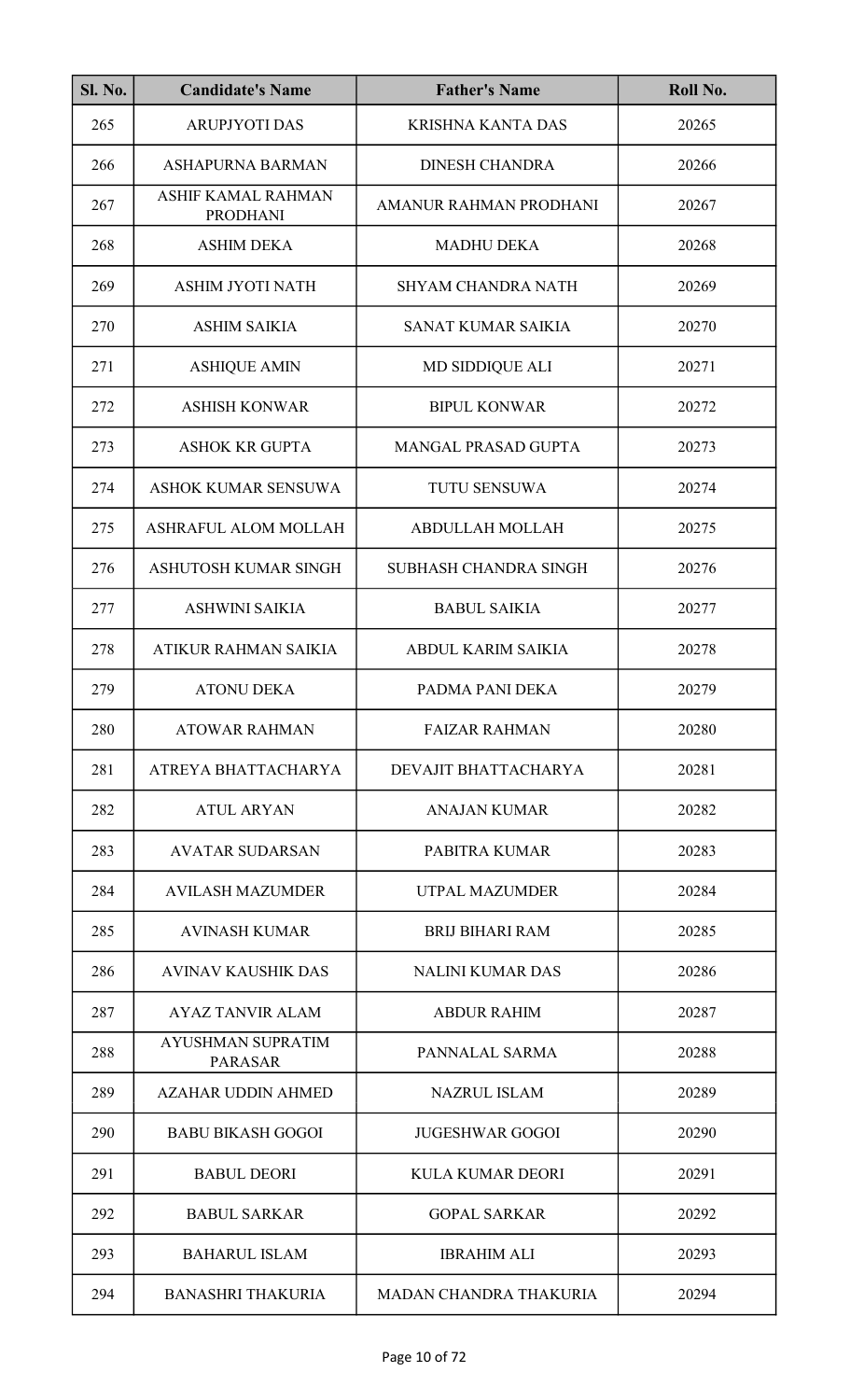| <b>Sl. No.</b> | <b>Candidate's Name</b>    | <b>Father's Name</b>          | Roll No. |
|----------------|----------------------------|-------------------------------|----------|
| 295            | <b>BANJIT HUJURI</b>       | <b>BHABESH HUJURI</b>         | 20295    |
| 296            | <b>BAPAN KUMAR CHANDA</b>  | LAKHAN KUMAR CHANDA           | 20296    |
| 297            | <b>BARBIE LEENA BARHOI</b> | <b>DURLOVE CHANDRA BARHOI</b> | 20297    |
| 298            | <b>BARENYA MAZUMDAR</b>    | NILAMANI MAZUMDAR             | 20298    |
| 299            | <b>BARUN KUMAR MAHATO</b>  | <b>BHOLA MAHATO</b>           | 20299    |
| 300            | <b>BASABI GOSWAMI</b>      | <b>GHANA KANTA GOSWAMI</b>    | 20300    |
| 301            | <b>BASANTA KUMAR PAIT</b>  | <b>RAJEN PAIT</b>             | 20301    |
| 302            | <b>BASTAV BORAH</b>        | <b>HEMKANTA BORAH</b>         | 20302    |
| 303            | <b>BASTAV NAYAN SAIKIA</b> | PRAFULLA SAIKIA               | 20303    |
| 304            | <b>BEDABRAT BHAGAWATI</b>  | <b>ANIL BHAGAWATI</b>         | 20304    |
| 305            | <b>BEDABRATA BORA</b>      | <b>DIGONTA KUMAR BORA</b>     | 20305    |
| 306            | <b>BEDABRATA SARMA</b>     | <b>MUNINDRA SARMA</b>         | 20306    |
| 307            | <b>BEDANGA GOGOI</b>       | <b>UMA KANTA GOGOI</b>        | 20307    |
| 308            | BEDANTA BIKASH SARMA       | ANIL KUMAR SARMA              | 20308    |
| 309            | BEDANTA BIKASH SARMA       | LANKESWAR SARMA               | 20309    |
| 310            | <b>BEDANTA MADHAB BORA</b> | <b>RATUL CHARAN BORA</b>      | 20310    |
| 311            | <b>BEETOPAN KALITA</b>     | <b>BINOY KUMAR KALITA</b>     | 20311    |
| 312            | <b>BENJAMIN DAS</b>        | DANDI DHAR DAS                | 20312    |
| 313            | <b>BHABA NANDA BORAH</b>   | <b>BIREN BORAH</b>            | 20313    |
| 314            | <b>BHABAJIT BARUAH</b>     | NIRMAL KUMAR BARUAH           | 20314    |
| 315            | <b>BHABANA DUTTA</b>       | <b>RAMEN DUTTA</b>            | 20315    |
| 316            | <b>BHABEN KALITA</b>       | <b>BIREN KALITA</b>           | 20316    |
| 317            | BHAGYAJYOTI GOGOI          | <b>LATE JADUNATH GOGOI</b>    | 20317    |
| 318            | <b>BHAGYASHREE PHUKAN</b>  | NAVA KANTA PHUKAN             | 20318    |
| 319            | <b>BHAIJU PANGING</b>      | <b>SONABAR PANGING</b>        | 20319    |
| 320            | <b>BHAIMOON GOHAIN</b>     | <b>SAILEN GOHAIN</b>          | 20320    |
| 321            | <b>BHARAT CHANDRA NATH</b> | <b>RAJ KUMAR NATH</b>         | 20321    |
| 322            | <b>BHARAT KALITA</b>       | <b>NARAYAN KALITA</b>         | 20322    |
| 323            | <b>BHARGAB CHOUDHURY</b>   | <b>DWIJEN CHOUDHURY</b>       | 20323    |
| 324            | <b>BHARGAB GOGOI</b>       | <b>SUKHEN GOGOI</b>           | 20324    |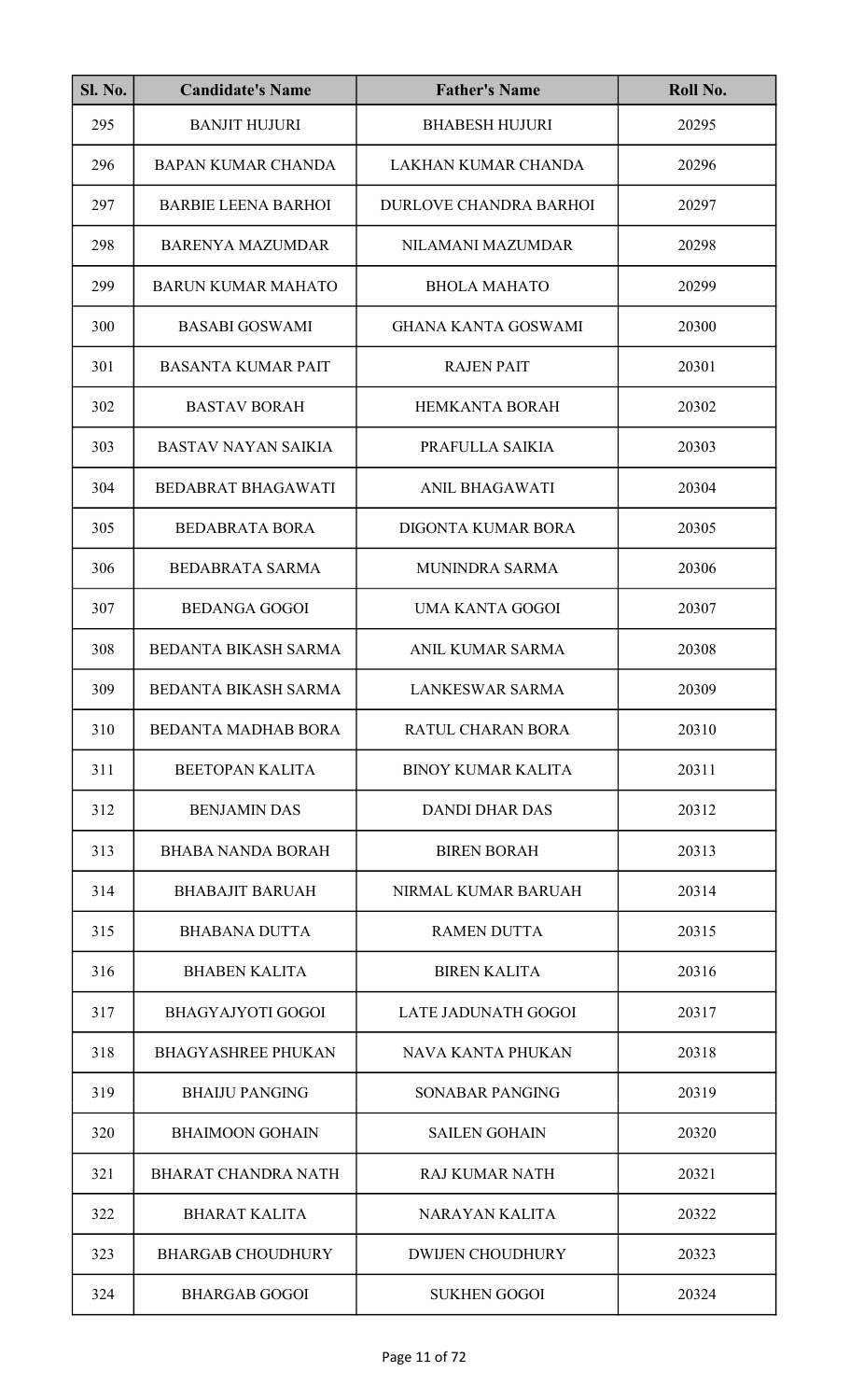| <b>Sl. No.</b> | <b>Candidate's Name</b>                   | <b>Father's Name</b>         | Roll No. |
|----------------|-------------------------------------------|------------------------------|----------|
| 325            | <b>BHARGAB GOSWAMI</b>                    | NABA KUMAR GOSWAMI           | 20325    |
| 326            | <b>BHARGAB JYOTI DAS</b>                  | <b>DURGESWAR DAS</b>         | 20326    |
| 327            | <b>BHARGAB KALITA</b>                     | <b>RABIN KALITA</b>          | 20327    |
| 328            | <b>BHARGAB MADHAB BARUA</b>               | NIRMAL MADHAB BARUA          | 20328    |
| 329            | <b>BHARGAB RAJMEDHI</b>                   | <b>SHYAM PRASAD RAJMEDHI</b> | 20329    |
| 330            | <b>BHARGAV BHUYAN</b>                     | <b>JADU NATH BHUYAN</b>      | 20330    |
| 331            | <b>BHARGAV BORAH</b>                      | <b>DEBESWAR BORAH</b>        | 20331    |
| 332            | <b>BHARGAV GOGOI</b>                      | <b>CHANDRA KANTA GOGOI</b>   | 20332    |
| 333            | <b>BHARGAV JYOTI MEDHI</b>                | <b>CHITRA MEDHI</b>          | 20333    |
| 334            | <b>BHARGAV KONWAR</b>                     | PREETAM KONWAR               | 20334    |
| 335            | <b>BHARGAV SAIKIA</b>                     | <b>MOHENDRA SAIKIA</b>       | 20335    |
| 336            | <b>BHARGOB BORTHAKUR</b>                  | <b>SANJEEV BORTHAKUR</b>     | 20336    |
| 337            | <b>BHARGOV BHATTACHARYYA</b>              | ABHOY KR BHATTACHARYYA       | 20337    |
| 338            | <b>BHARGOV GOGOI</b>                      | LATE GIRIN CHANDRA GOGOI     | 20338    |
| 339            | <b>BHARIGU KUMAR DAS</b>                  | <b>DIZEN DAS</b>             | 20339    |
| 340            | <b>BHASKAR BORDOLOI</b>                   | <b>BHABA KT BORDOLOI</b>     | 20340    |
| 341            | <b>BHASKAR BORUAH</b>                     | <b>SAILEN BORUAH</b>         | 20341    |
| 342            | <b>BHASKAR JOUTY DEKA</b>                 | PRANKRISHNA DEKA             | 20342    |
| 343            | <b>BHASKAR JYOTI BORA</b>                 | <b>SHARAT KUMAR BORA</b>     | 20343    |
| 344            | <b>BHASKAR JYOTI BORAH</b>                | RADHA KANTA BORAH            | 20344    |
| 345            | <b>BHASKAR JYOTI BORAH</b>                | <b>SOMESWAR BORAH</b>        | 20345    |
| 346            | <b>BHASKAR JYOTI BORDOLOI</b>             | LATE GAUTAM BORDOLOI         | 20346    |
| 347            | <b>BHASKAR JYOTI BORUAH</b>               | <b>LATE PULIN BORUAH</b>     | 20347    |
| 348            | <b>BHASKAR JYOTI</b><br><b>CHOUDHURY</b>  | <b>GOPINATH CHOUDHURY</b>    | 20348    |
| 349            | <b>BHASKAR JYOTI DAS</b>                  | <b>MOHAN CHANDRA DAS</b>     | 20349    |
| 350            | <b>BHASKAR JYOTI DEKA</b>                 | LT RUCHI NATH DEKA           | 20350    |
| 351            | <b>BHASKAR JYOTI GOGOI</b>                | <b>GOHIN GOGOI</b>           | 20351    |
| 352            | <b>BHASKAR PRATIM</b><br><b>BORTHAKUR</b> | <b>LAKHESAWR BORTHAKUR</b>   | 20352    |
| 353            | <b>BHASKAR PRATIM HAZARIKA</b>            | PRAFULLA HAZARIKA            | 20353    |
| 354            | <b>BHASKAR ROY</b>                        | <b>BHAGWAN ROY</b>           | 20354    |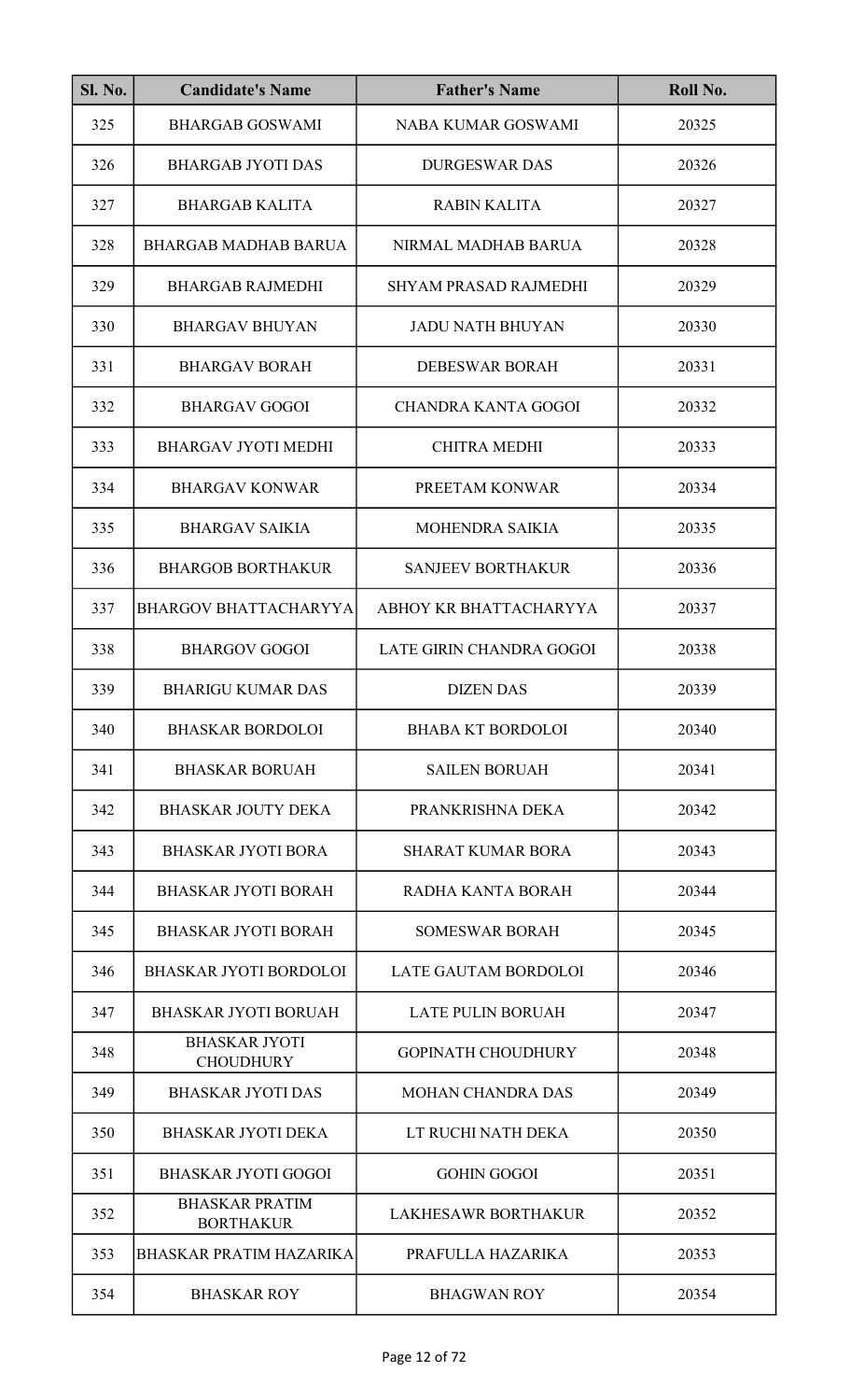| <b>Sl. No.</b> | <b>Candidate's Name</b>        | <b>Father's Name</b>           | Roll No. |
|----------------|--------------------------------|--------------------------------|----------|
| 355            | <b>BHASKARJIT BARUAH GOGOI</b> | <b>BHABA KANTA GOGOI</b>       | 20355    |
| 356            | <b>BHASKARJIT CHOUDHURY</b>    | KAILASH CHANDRA CHOUDHURY      | 20356    |
| 357            | <b>BHASKARJYOTI BORA</b>       | <b>TANKESWAR BORA</b>          | 20357    |
| 358            | <b>BHASKARJYOTI PATHAK</b>     | KHANINDRA NATH PATHAK          | 20358    |
| 359            | <b>BHASWATI DAS</b>            | NRIPENDRA KUMAR DAS            | 20359    |
| 360            | <b>BHAYOLINA BARMAN</b>        | UPEN CHANDRA BARMAN            | 20360    |
| 361            | <b>BHOKLARCHEN SINGNAR</b>     | <b>KANGBURA SINGNAR</b>        | 20361    |
| 362            | <b>BHRIGU BORTHAKUR</b>        | <b>JIBAN CHANDRA BORTHAKUR</b> | 20362    |
| 363            | <b>BHRIGU JYOTI DAS</b>        | <b>KANAK DAS</b>               | 20363    |
| 364            | <b>BHUPENJEET DEKA</b>         | <b>JOGENDRA NATH DEKA</b>      | 20364    |
| 365            | <b>BIBEK MISHRA</b>            | <b>BIKASH MISHRA</b>           | 20365    |
| 366            | <b>BIBHAS JYOTI BRAHMA</b>     | <b>DEBAJIT BARHMA</b>          | 20366    |
| 367            | <b>BIBHASH CHANDRA SARMAH</b>  | AMAL CHANDRA SARMAH            | 20367    |
| 368            | <b>BIBHASH SARMA</b>           | <b>BIPUL SARMA PANDIT</b>      | 20368    |
| 369            | <b>BIBHAV TALUKDAR</b>         | <b>BASANTA TALUKDAR</b>        | 20369    |
| 370            | <b>BIBHRAT ROY</b>             | <b>AWADHESH ROY</b>            | 20370    |
| 371            | <b>BIBHUTI BHUSAN HANDIQUE</b> | LOHIT CHANDRA HANDIQUE         | 20371    |
| 372            | <b>BIBHUTI BIKASH KAGYUNG</b>  | NIRANJAN KAGYUNG               | 20372    |
| 373            | <b>BICHITRA BIKASH</b>         | HIRANYA KUMAR DUWARAH          | 20373    |
| 374            | <b>BIDISHA CHETIA</b>          | <b>BIBHASH DAS</b>             | 20374    |
| 375            | <b>BIDYANKA BORAH</b>          | <b>RAJANI KANTA BORAH</b>      | 20375    |
| 376            | <b>BIDYUT BIKASH ATREYA</b>    | PRANAB KUMAR SARMA             | 20376    |
| 377            | <b>BIDYUT BIKASH CHETIA</b>    | <b>BIMAL CHETIA</b>            | 20377    |
| 378            | <b>BIDYUT BIKASH DUTTA</b>     | <b>LABAN DUTTA</b>             | 20378    |
| 379            | <b>BIDYUT JYOTI DEKA</b>       | <b>HARKUMAR DEKA</b>           | 20379    |
| 380            | <b>BIDYUT KR DAS</b>           | PRANAB KR DAS                  | 20380    |
| 381            | <b>BIDYUT PATOWARY</b>         | HEMANTA KUMAR PATOWARY         | 20381    |
| 382            | <b>BIDYUT SONOWAL</b>          | <b>PRODIP SONOWAL</b>          | 20382    |
| 383            | <b>BIDYUTJYOTI BARUAH</b>      | <b>DHIRENDRA BARUAH</b>        | 20383    |
| 384            | <b>BIDYUTJYOTI TALUKDAR</b>    | <b>TARANI SEN TALUKDAR</b>     | 20384    |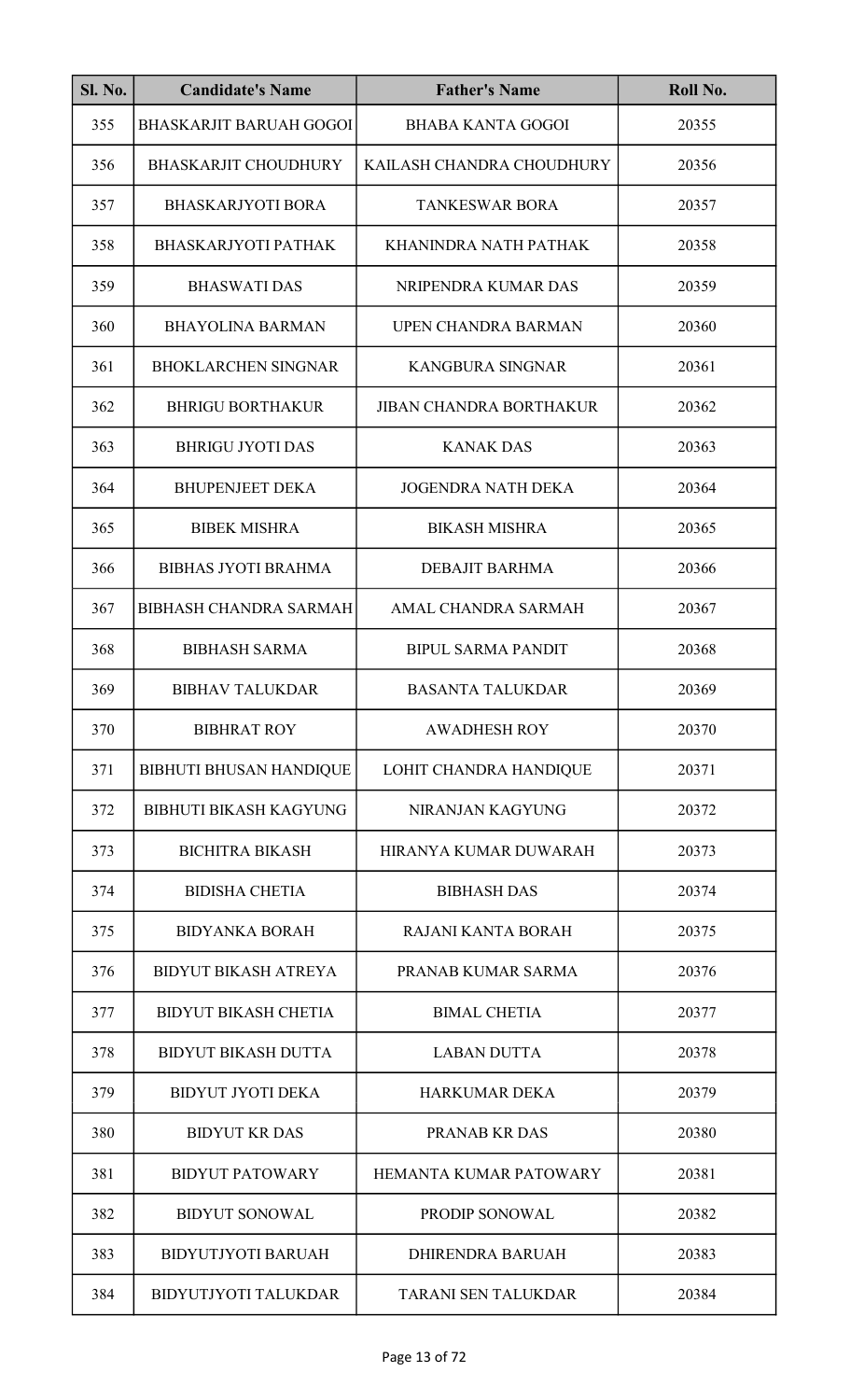| <b>Sl. No.</b> | <b>Candidate's Name</b>                 | <b>Father's Name</b>         | Roll No. |
|----------------|-----------------------------------------|------------------------------|----------|
| 385            | <b>BIJAY KRISNA DAS</b>                 | <b>BHABA KANTA DAS</b>       | 20385    |
| 386            | <b>BIJENDRA DAS</b>                     | <b>KARTIK DAS</b>            | 20386    |
| 387            | <b>BIJIT BORAH</b>                      | <b>HAREN BORAH</b>           | 20387    |
| 388            | <b>BIJIT DAS</b>                        | <b>HAREN CHANDRA DAS</b>     | 20388    |
| 389            | <b>BIJIT KALITA</b>                     | HITESH KALITA                | 20389    |
| 390            | <b>BIJOY SINGHA</b>                     | <b>IRABAT SINGHA</b>         | 20390    |
| 391            | <b>BIJU GOGOI</b>                       | PHATIK CHANDRA GOGOI         | 20391    |
| 392            | <b>BIKASH BARMAN</b>                    | <b>LATE KANTHIRAM BARMAN</b> | 20392    |
| 393            | <b>BIKASH BORAH</b>                     | <b>KORNEL BORAH</b>          | 20393    |
| 394            | <b>BIKASH BURAGOHAIN</b>                | <b>DULAL BURAGOHAIN</b>      | 20394    |
| 395            | <b>BIKASH DAS</b>                       | <b>RAMA KANTA DAS</b>        | 20395    |
| 396            | <b>BIKASH DEORI CITIGA</b>              | ANIL CHANDRA DEORI CITIGA    | 20396    |
| 397            | <b>BIKASH DUTTA</b>                     | <b>SARAT DUTTA</b>           | 20397    |
| 398            | <b>BIKASH HALOI</b>                     | PRAFULLA CHANDRA HALOI       | 20398    |
| 399            | <b>BIKASH JYOTI BAYAN</b>               | <b>GOPAL BAYAN</b>           | 20399    |
| 400            | <b>BIKASH JYOTI NATH</b>                | <b>KAMALA KANTA NATH</b>     | 20400    |
| 401            | <b>BIKASH JYOTI PATHAK</b>              | <b>MRIGENDRA PATHAK</b>      | 20401    |
| 402            | <b>BIKASH JYOTI SARMA</b>               | <b>HIREN SARMA</b>           | 20402    |
| 403            | <b>BIKASH KALI DEB</b>                  | <b>BIMAN DEB</b>             | 20403    |
| 404            | <b>BIKASH KALITA</b>                    | <b>JANMI KALITA</b>          | 20404    |
| 405            | <b>BIKASH KUMAR</b><br><b>UPADHYAYA</b> | BIDYA KANTA UPADHYAYA        | 20405    |
| 406            | <b>BIKASH PHUKON</b>                    | KHETRA DHAR PHUKON           | 20406    |
| 407            | <b>BIKASH PROTIM GOGOI</b>              | <b>BINOY KUMAR GOGOI</b>     | 20407    |
| 408            | <b>BIKASH SAIKIA</b>                    | <b>BIRENDRA SAIKIA</b>       | 20408    |
| 409            | <b>BIKEERNA DEEP MEDHI</b>              | LATE PRADEEP KUMAR MEDHI     | 20409    |
| 410            | <b>BIKI MONI DAS</b>                    | <b>LATE MIHI RAM DAS</b>     | 20410    |
| 411            | <b>BIKRAM PATHAK</b>                    | PRABIN MOHAN PATHAK          | 20411    |
| 412            | <b>BIKRAMJYOTI SAHARIAH</b>             | PRASANTA KUMAR SAHARIAH      | 20412    |
| 413            | <b>BINAY BHUSHAN BORA</b>               | <b>DULESWAR BORA</b>         | 20413    |
| 414            | <b>BINDU BACHAN BRAHMA</b>              | <b>BANESWAR BRAHMA</b>       | 20414    |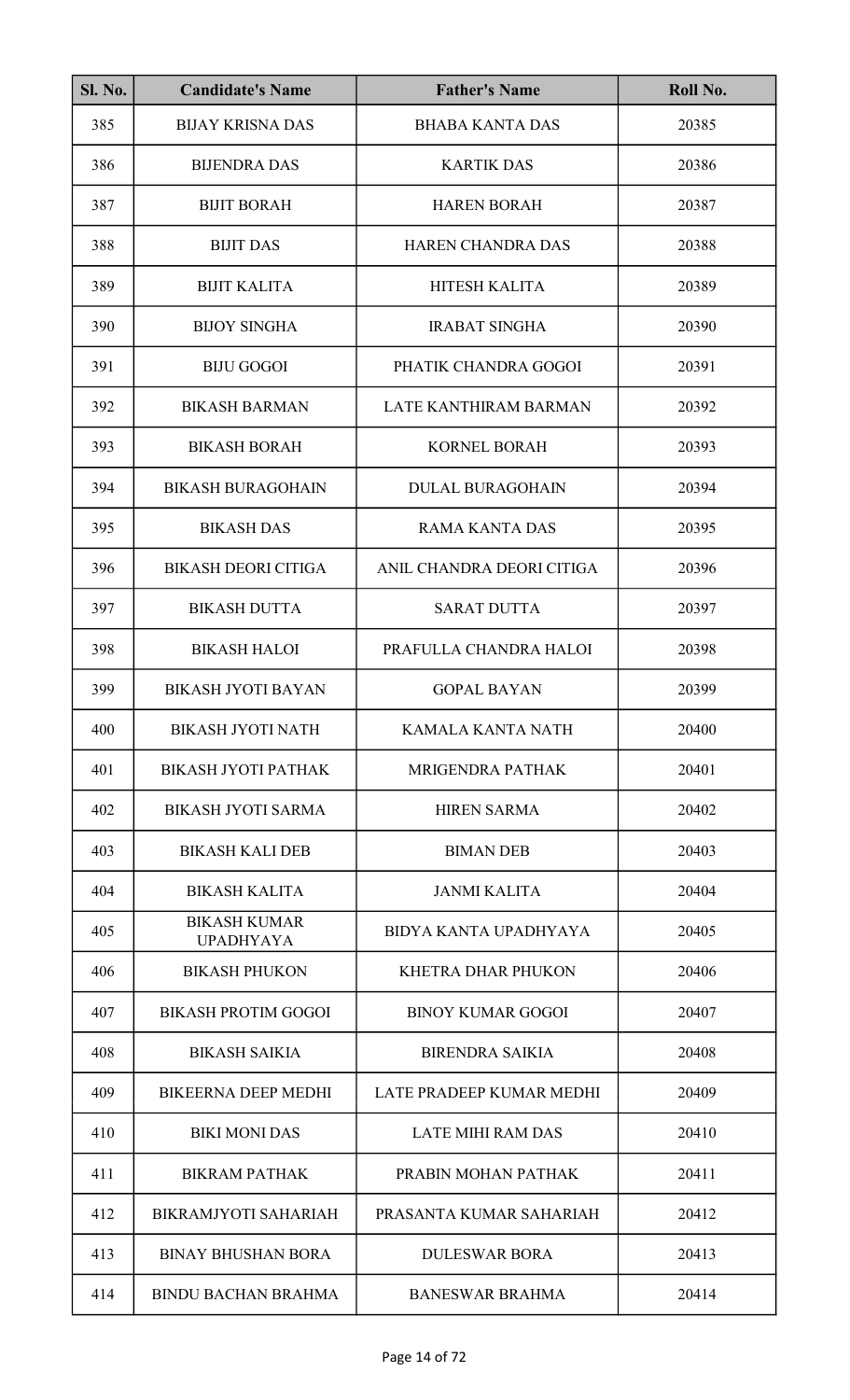| <b>Sl. No.</b> | <b>Candidate's Name</b>      | <b>Father's Name</b>         | Roll No. |
|----------------|------------------------------|------------------------------|----------|
| 415            | <b>BINITA GOGOI</b>          | <b>MUNIN GOGOI</b>           | 20415    |
| 416            | <b>BINOB KHERSA</b>          | <b>NARESH KHERSA</b>         | 20416    |
| 417            | <b>BINOY DOLEY</b>           | <b>BIBHISON DOLEY</b>        | 20417    |
| 418            | <b>BINOY KUMAR BAROI</b>     | <b>BIJOY KUMAR BAROI</b>     | 20418    |
| 419            | <b>BIPANCHEE ADITYA</b>      | <b>DINESH CHANDRA DAS</b>    | 20419    |
| 420            | <b>BIPLOB JYOTI BORDOLOI</b> | <b>JUGAL BORDOLOI</b>        | 20420    |
| 421            | <b>BIPLOB SINHA</b>          | <b>BIRENDRA KUMAR SINHA</b>  | 20421    |
| 422            | <b>BIPLOV CHUTIA</b>         | <b>SISHURAM CHUTIA</b>       | 20422    |
| 423            | <b>BIPUL BRAHMA</b>          | <b>CHANDESWAR BRAHMA</b>     | 20423    |
| 424            | <b>BIPUL KUMAR DEKA</b>      | BHABESH CHANDRA DEKA         | 20424    |
| 425            | <b>BIPUL TALUKDAR</b>        | LOKNATH TALUKDAR             | 20425    |
| 426            | <b>BIRAJ BURAGOHAIN</b>      | PRODIP BURAGOHAIN            | 20426    |
| 427            | <b>BIRAL KUMAR BRAHMA</b>    | <b>CHANDESWAR BRAHMA</b>     | 20427    |
| 428            | <b>BISHAL BORTAMULY</b>      | HEMANTA BORTAMULY            | 20428    |
| 429            | <b>BISHAL CHOUDHURY</b>      | KSHITISH CH CHOUDHURY        | 20429    |
| 430            | <b>BISHAL DEEP DAS</b>       | <b>GIRISH DAS</b>            | 20430    |
| 431            | <b>BISHAL DUTTA</b>          | <b>LATE RATUL DUTTA</b>      | 20431    |
| 432            | <b>BISHAL DUTTA</b>          | <b>BIJAY LAL DUTTA</b>       | 20432    |
| 433            | <b>BISHAL PRASAD</b>         | <b>BIJOY PRASAD</b>          | 20433    |
| 434            | <b>BISHNU PRAKASH MEDHI</b>  | KUMUD CHANDRA MEDHI          | 20434    |
| 435            | <b>BISHUB CHOUDHURY</b>      | <b>BIHARI LAL CHOUDHURY</b>  | 20435    |
| 436            | <b>BISHWAJIT DAS</b>         | <b>DILIP CHANDRA DAS</b>     | 20436    |
| 437            | <b>BISHWAJIT PHUKAN</b>      | <b>KAMAL PHUKAN</b>          | 20437    |
| 438            | <b>BISWADIP CHOUDHURY</b>    | <b>BISWAJIT CHOUDHURY</b>    | 20438    |
| 439            | <b>BISWAJIT BAISHYA</b>      | <b>MAHENDRA NATH BAISHYA</b> | 20439    |
| 440            | <b>BISWAJIT BARMAN</b>       | <b>BANGSHI DHAR BARMAN</b>   | 20440    |
| 441            | <b>BISWAJIT BARMAN</b>       | <b>SASHI KANTA BARMAN</b>    | 20441    |
| 442            | <b>BISWAJIT BORAH</b>        | <b>MANIK CHANDRA BORAH</b>   | 20442    |
| 443            | <b>BISWAJIT BORDOLOI</b>     | DEBABRATA BORDOLOI           | 20443    |
| 444            | <b>BISWAJIT BORUAH</b>       | <b>KAMALESWAR BORUAH</b>     | 20444    |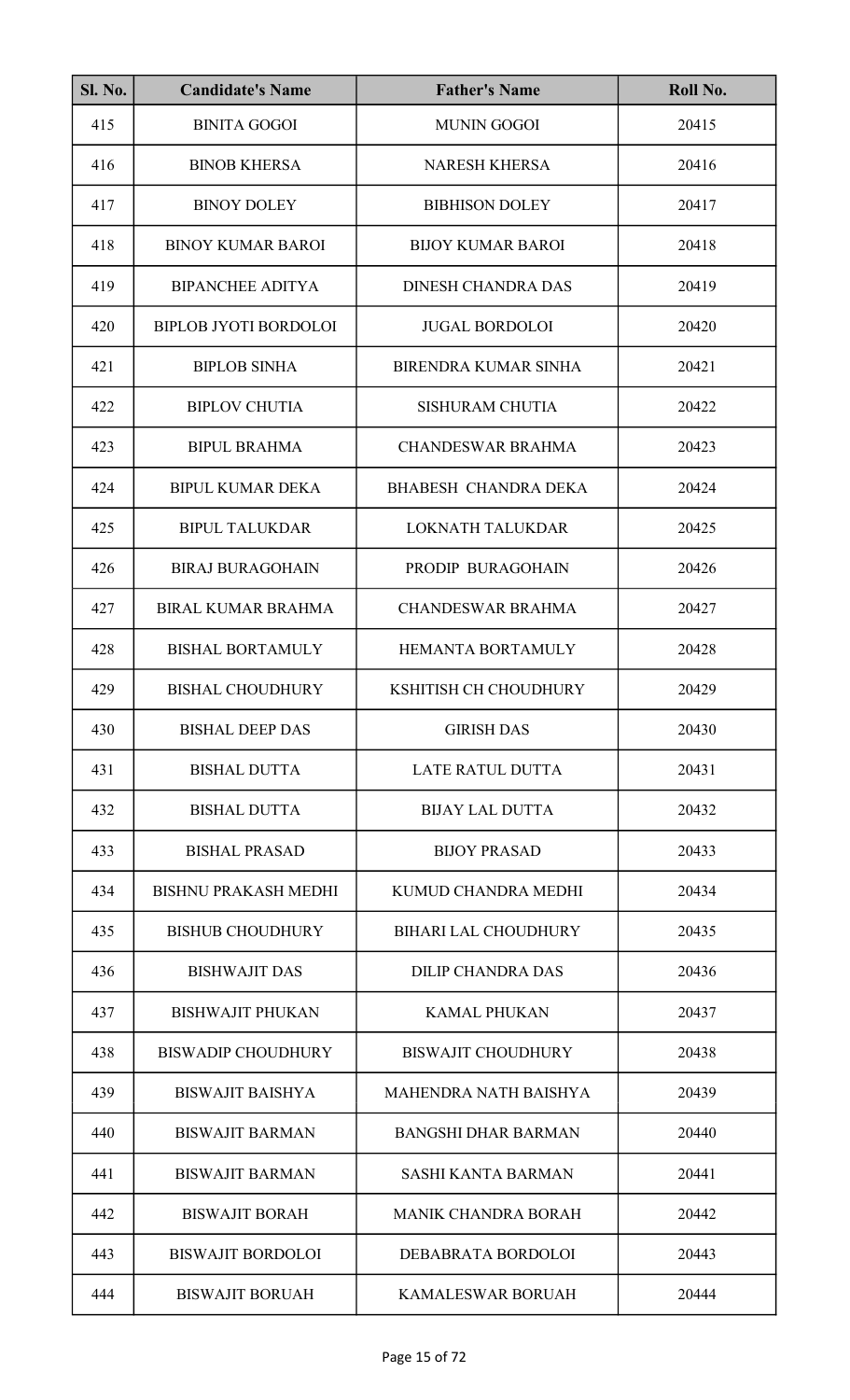| <b>Sl. No.</b> | <b>Candidate's Name</b>                 | <b>Father's Name</b>          | Roll No. |
|----------------|-----------------------------------------|-------------------------------|----------|
| 445            | <b>BISWAJIT CHANDA</b>                  | <b>BIDHAN KUMAR CHANDA</b>    | 20445    |
| 446            | <b>BISWAJIT GOGOI</b>                   | <b>TAMBHU RAM GOGOI</b>       | 20446    |
| 447            | <b>BISWAJIT KALITA</b>                  | PRODIP KUMAR KALITA           | 20447    |
| 448            | <b>BISWAJIT KELENG</b>                  | <b>SATRAM KELENG</b>          | 20448    |
| 449            | <b>BISWAJIT MAHANTA</b>                 | RAJEN KUMAR MAHANTA           | 20449    |
| 450            | <b>BISWAJIT MAHANTA</b>                 | <b>BALINDRA KUMAR MAHANTA</b> | 20450    |
| 451            | <b>BISWAJIT SHYAM</b>                   | <b>LALIT SHYAM</b>            | 20451    |
| 452            | <b>BISWAJYOTI GOGOI</b>                 | NAKUL CHANDRA GOGOI           | 20452    |
| 453            | <b>BITOPAN DEKA</b>                     | <b>DHANESWAR DEKA</b>         | 20453    |
| 454            | <b>BITOPAN KALITA</b>                   | KANDARPA KUMAR KALITA         | 20454    |
| 455            | <b>BITOPAN LAHKAR</b>                   | <b>JOGEN LAHKAR</b>           | 20455    |
| 456            | <b>BITOPAN SARMA</b>                    | DEBEN CHANDRA SARMA           | 20456    |
| 457            | <b>BITUPAN BARUAH</b>                   | <b>JATIN BARUAH</b>           | 20457    |
| 458            | <b>BITUPAN BORDOLOI</b>                 | <b>BODON BORDOLOI</b>         | 20458    |
| 459            | <b>BITUPAN DAS</b>                      | <b>RAM CH DAS</b>             | 20459    |
| 460            | <b>BITUPAN KUMAR BARUAH</b>             | HEMANTA KUMAR BARUAH          | 20460    |
| 461            | <b>BITUPON BORUAH</b>                   | PARIJAT BORUAH                | 20461    |
| 462            | <b>BIVANDRA GAUTAM</b><br><b>SARMAH</b> | <b>TARANATH SARMAH</b>        | 20462    |
| 463            | <b>BIVASH DAS</b>                       | <b>TARUN DAS</b>              | 20463    |
| 464            | <b>BORNAV SARMA</b>                     | <b>TAPAN SARMA</b>            | 20464    |
| 465            | <b>BORNITA FOUZDER</b>                  | <b>ASHWINI FOUZDER</b>        | 20465    |
| 466            | <b>BRINDAM BARKATAKY</b>                | PRABIN KUMAR BARKATAKY        | 20466    |
| 467            | <b>BRISTIRAJ PHUKON</b>                 | <b>TANKESWAR PHUKON</b>       | 20467    |
| 468            | <b>BULBUL CHUTIA</b>                    | PRADIP CHUTIA                 | 20468    |
| 469            | <b>BULON CH HAZARIKA</b>                | DILIP KUMAR HAZARIKA          | 20469    |
| 470            | <b>BWHWITHI MACHAHARY</b>               | <b>SAMAR MACHAHARY</b>        | 20470    |
| 471            | <b>CHABNAM BAISHYA</b>                  | RAJANI KANTA BAISHYA          | 20471    |
| 472            | <b>CHAIKI MALAKAR</b>                   | KHAGEN CHANDRA MALAKAR        | 20472    |
| 473            | <b>CHAKILUR RAHMAN</b>                  | <b>FAZLUR RAHMAN</b>          | 20473    |
| 474            | <b>CHAMPAK KHANIKAR</b>                 | <b>GOPAL CHANDRA KHANIKAR</b> | 20474    |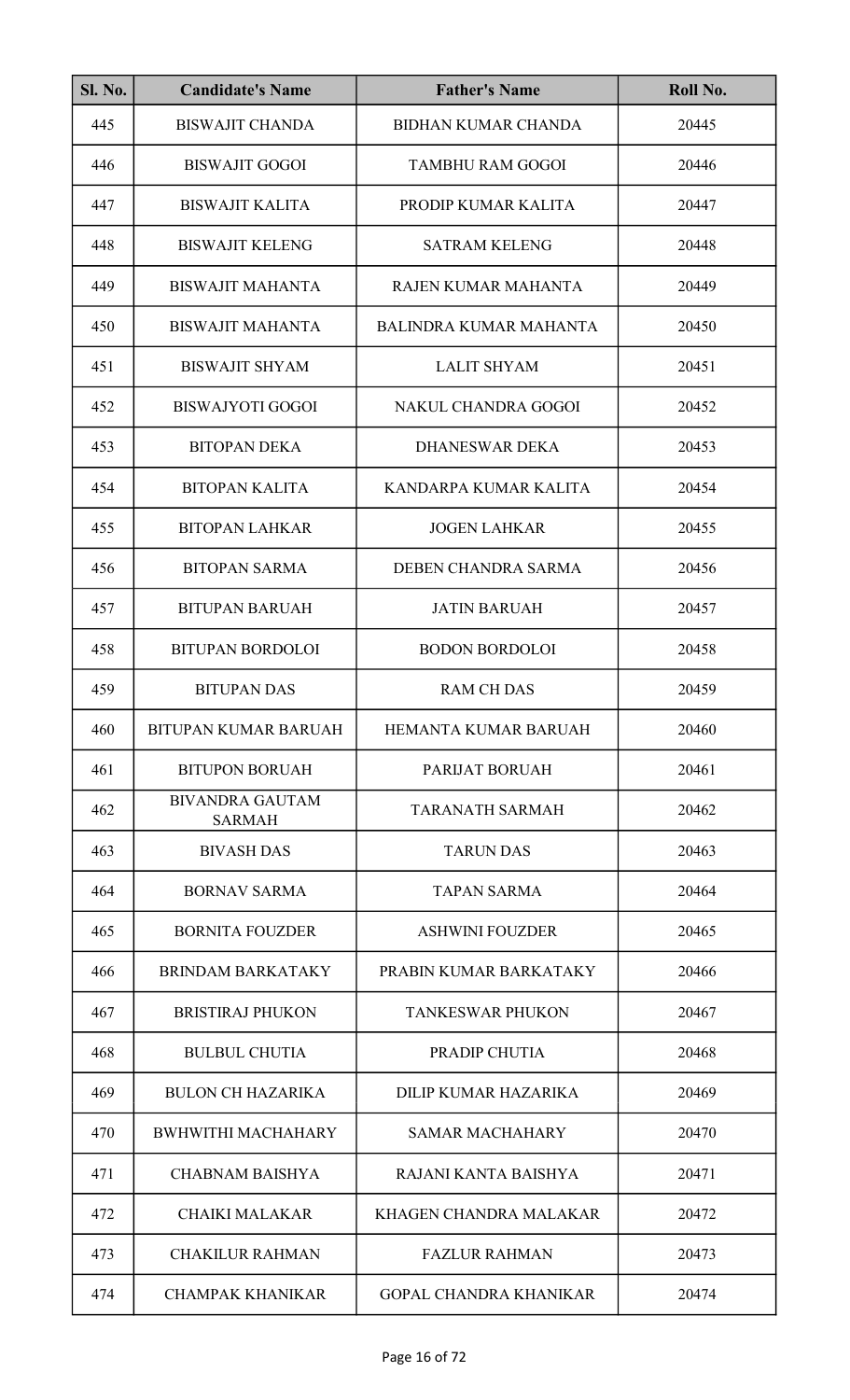| <b>Sl. No.</b> | <b>Candidate's Name</b>                    | <b>Father's Name</b>                  | Roll No. |
|----------------|--------------------------------------------|---------------------------------------|----------|
| 475            | <b>CHANDAN BORGOHAIN</b>                   | <b>BHUPEN CHANDRA BORGOHAIN</b>       | 20475    |
| 476            | <b>CHANDAN DAS</b>                         | <b>SUKRAKANTA DAS</b>                 | 20476    |
| 477            | <b>CHANDAN DAS</b>                         | <b>DILIP KUMAR DAS</b>                | 20477    |
| 478            | <b>CHANDAN JYOTI PATRA</b>                 | <b>BALARAM PATRA</b>                  | 20478    |
| 479            | <b>CHANDAN JYOTI</b><br><b>SABHAPANDIT</b> | ANIL SABHAPANDIT                      | 20479    |
| 480            | <b>CHANDAN KUMAR</b>                       | <b>NARENDRA PRASAD</b>                | 20480    |
| 481            | <b>CHANDAN LAHON</b>                       | <b>LATE BINOD LAHAN</b>               | 20481    |
| 482            | <b>CHANDANA RAJBONGSHI</b>                 | <b>BHAGNESWAR RAJBONGSHI</b>          | 20482    |
| 483            | CHANDRA KAMAL SARMAH                       | <b>ATUL SARMAH</b>                    | 20483    |
| 484            | CHANDRA KAUSHIK DEVA<br><b>SARMA</b>       | LATE BARUN KUMAR DEVA<br><b>SARMA</b> | 20484    |
| 485            | <b>CHANDRA MOHAN MORAN</b>                 | MILAN CHANDRA MORAN                   | 20485    |
| 486            | <b>CHANDRANEEL DAS</b>                     | <b>MOHEERAM DAS</b>                   | 20486    |
| 487            | <b>CHAO BANSENG GOGOI</b>                  | <b>RAJIB GOGOI</b>                    | 20487    |
| 488            | <b>CHAYA SONOWAL</b>                       | <b>AJOY SONOWAL</b>                   | 20488    |
| 489            | <b>CHAYAD BARBHUIYA</b>                    | NURUL HOQUE BARBHUIYA                 | 20489    |
| 490            | <b>CHAYAN KUMAR BORA</b>                   | <b>HOREN BORA</b>                     | 20490    |
| 491            | CHEMIMA AKHTARA BEGUM                      | CHAND MAHAMMAD ALI                    | 20491    |
| 492            | <b>CHEN AIM CHAKHAP</b>                    | <b>CHAM LEK GOHAIN</b>                | 20492    |
| 493            | <b>CHETONA BORUAH</b>                      | MRIGEN CHANDRA BORUAH                 | 20493    |
| 494            | <b>CHETONA BORUAH</b>                      | MRIGEN CHANDRA BORUAH                 | 20494    |
| 495            | <b>CHINMOI AGNI BORAH</b>                  | KUSHAL CHANDRA BORAH                  | 20495    |
| 496            | <b>CHINMOY BARMAN</b>                      | <b>MAHESWAR BARMAN</b>                | 20496    |
| 497            | <b>CHINMOY BHARALI</b>                     | DHIREN CHANDRA BHARALI                | 20497    |
| 498            | <b>CHINMOY CHAYAN DAS</b>                  | <b>JAYANTA KUMAR DAS</b>              | 20498    |
| 499            | <b>CHINMOY DAS</b>                         | <b>RAJESWAR DAS</b>                   | 20499    |
| 500            | <b>CHINMOY DAS</b>                         | <b>GURU PRASAD DAS</b>                | 20500    |
| 501            | CHINMOY JYOTI NATH                         | <b>SABHA RAM NATH</b>                 | 20501    |
| 502            | CHINMOY JYOTI SARMAH                       | <b>BROJEN CHANDRA SARMAH</b>          | 20502    |
| 503            | <b>CHINTU KUMAR PODDAR</b>                 | <b>UDAY PODDAR</b>                    | 20503    |
| 504            | <b>CHINTU SAIKIA</b>                       | MUNIN CHANDRA SAIKIA                  | 20504    |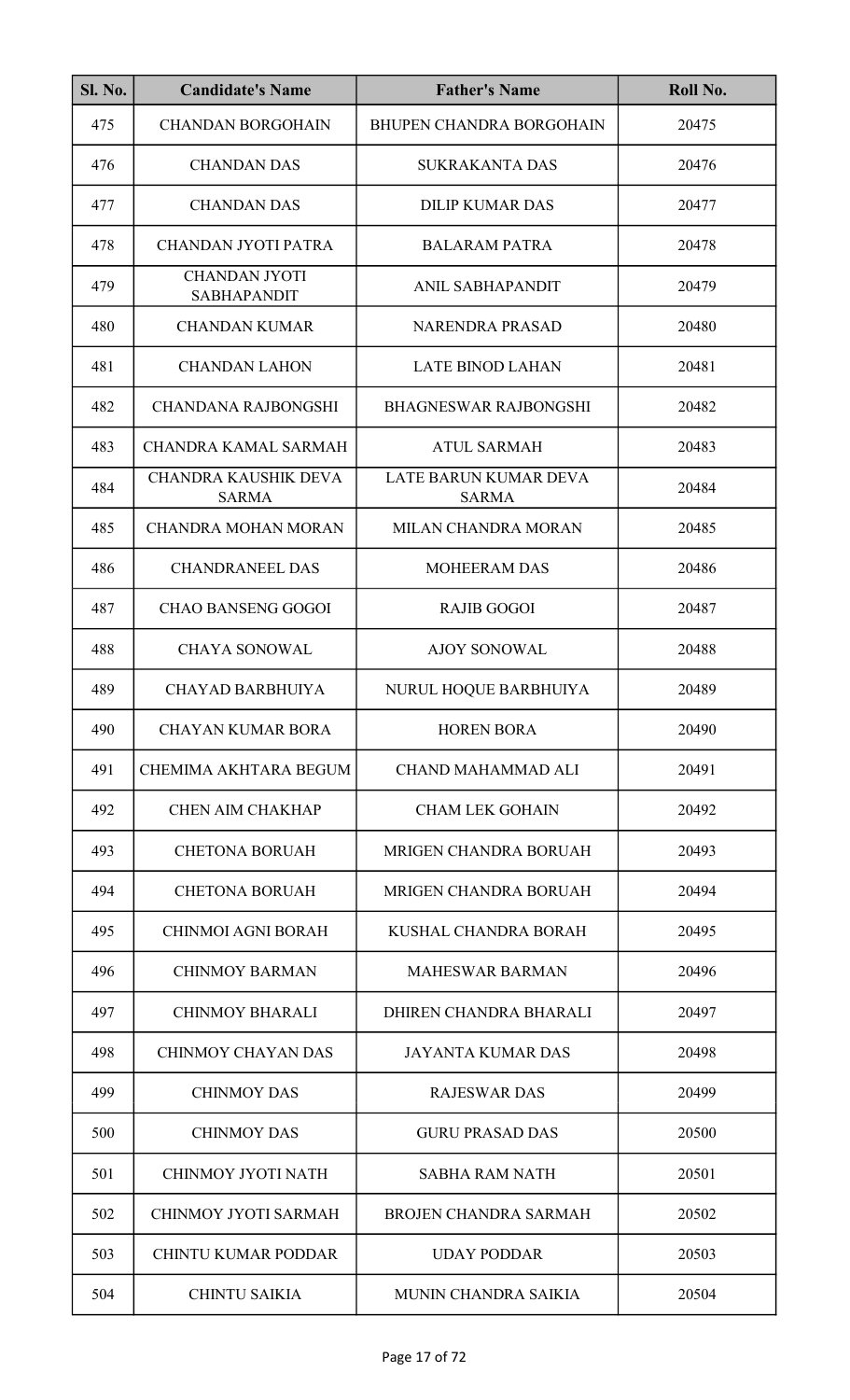| <b>Sl. No.</b> | <b>Candidate's Name</b>                 | <b>Father's Name</b>      | Roll No. |
|----------------|-----------------------------------------|---------------------------|----------|
| 505            | <b>CHINTU SHARMA</b>                    | PURNANANDA SHARMA         | 20505    |
| 506            | <b>CHIRANJEET BIKROM SARMA</b>          | AMIYA KUMAR SARMA         | 20506    |
| 507            | <b>CHIRANJEEV KHOUND</b>                | <b>BISWAJIT KHOUND</b>    | 20507    |
| 508            | <b>CHIRANJEEV PALIT</b>                 | <b>MANISH KUMAR PALIT</b> | 20508    |
| 509            | <b>CHIRANJEEV SARMAH</b>                | DAMBARU DHAR SARMAH       | 20509    |
| 510            | <b>CHIRANJIB BORAH</b>                  | MUNINDRA CHANDRA BORAH    | 20510    |
| 511            | <b>CHIRANJIB GOGOI</b>                  | <b>NABA KUMAR GOGOI</b>   | 20511    |
| 512            | <b>CHIRANJIT DAS</b>                    | <b>JUGESH DAS</b>         | 20512    |
| 513            | <b>CHOW HONSEN SHYAM</b>                | <b>BROJEN SHYAM</b>       | 20513    |
| 514            | <b>CHRISTIAN TAKAM PEGU</b>             | <b>BILASH PEGU</b>        | 20514    |
| 515            | CHUPIKAMAL KALITA                       | <b>ARJUN KALITA</b>       | 20515    |
| 516            | <b>DAMBARU SAIKIA</b>                   | <b>SILA NATH SAIKIA</b>   | 20516    |
| 517            | <b>DARPAN MEDHI</b>                     | <b>JANAK KUMAR MEDHI</b>  | 20517    |
| 518            | DEBA DURLLOVE DIHINGIA                  | DHANESWAR DIHINGIA        | 20518    |
| 519            | DEBABRAT BARUAH                         | <b>GHANA KANTA BARUAH</b> | 20519    |
| 520            | DEBABRATA DA                            | <b>RAM NATH DAS</b>       | 20520    |
| 521            | DEBABRATA HAZARIKA                      | LATE KARNA KANTA HAZARIKA | 20521    |
| 522            | DEBABRATA KALITA                        | LATE INDRA KANTA KALITA   | 20522    |
| 523            | <b>DEBAJIT DAS</b>                      | <b>DEBEN CH DAS</b>       | 20523    |
| 524            | <b>DEBAJIT DAS</b>                      | <b>JITENDRA NATH DAS</b>  | 20524    |
| 525            | DEBAJIT HAZARIKA                        | NARA NATH HAZARIKA        | 20525    |
| 526            | <b>DEBAJIT TALUKDAR</b>                 | DHARANI DHAR TALUKDAR     | 20526    |
| 527            | DEBAJYOTI MAZUMDAR                      | <b>GANESH MAZUMDAR</b>    | 20527    |
| 528            | <b>DEBANGA GOUTAM</b><br><b>GOSWAMI</b> | <b>ROBIN GOSWAMI</b>      | 20528    |
| 529            | DEBANGSU KASHYAP                        | NRIPEN BORTHAKUR          | 20529    |
| 530            | <b>DEBANIL DAS</b>                      | <b>JOGENDRA NATH DAS</b>  | 20530    |
| 531            | <b>DEBANJAN PAUL</b>                    | <b>BIDHAN CH PAUL</b>     | 20531    |
| 532            | DEBAPRATIM DUTTA                        | KHANINDRA KUMAR DUTTA     | 20532    |
| 533            | DEBARSHI RAJ BORAH                      | HEMENDRA NATH BORAH       | 20533    |
| 534            | <b>DEBARUP BORAH</b>                    | PADMA DHAR BORAH          | 20534    |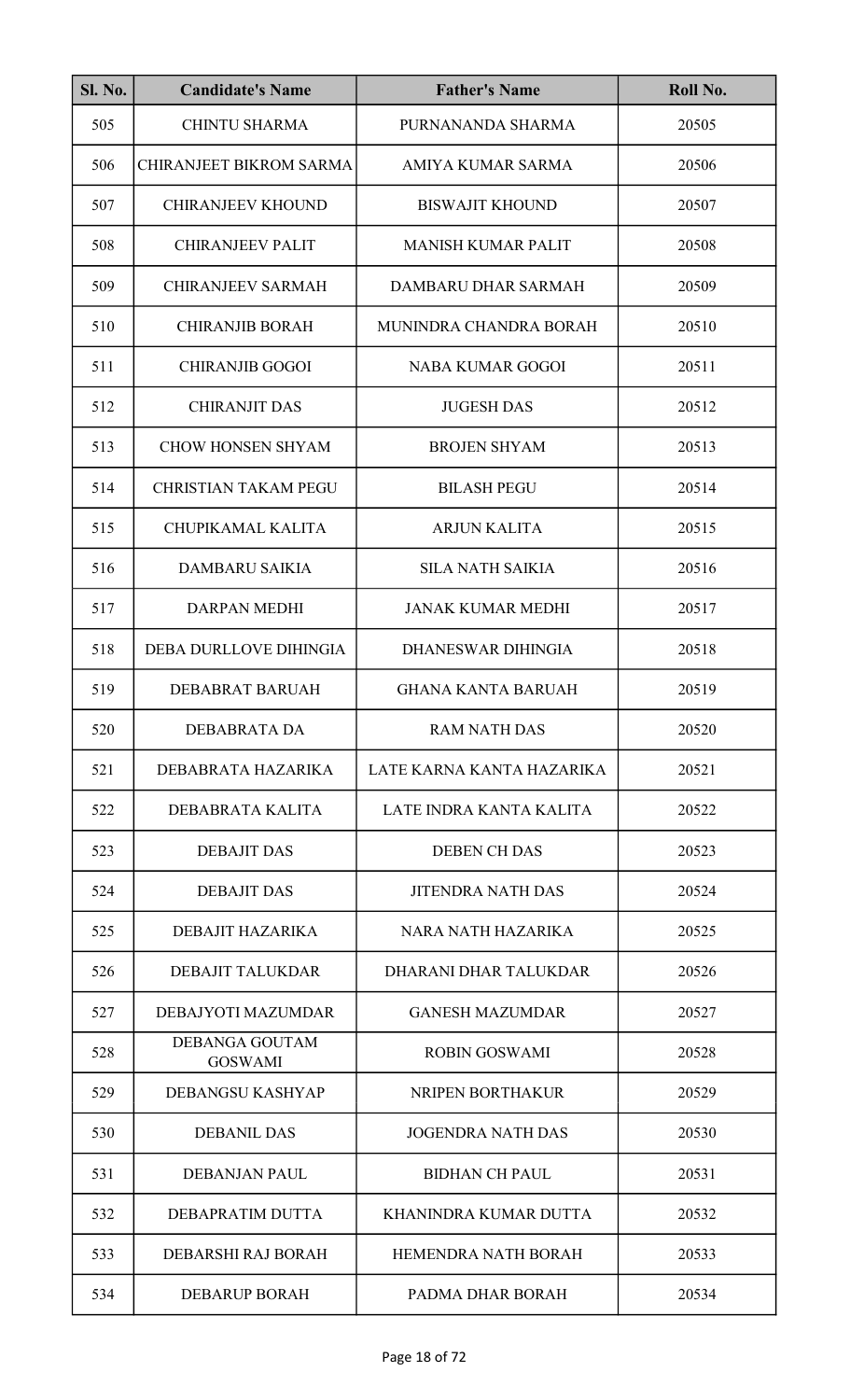| <b>Sl. No.</b> | <b>Candidate's Name</b>  | <b>Father's Name</b>           | Roll No. |
|----------------|--------------------------|--------------------------------|----------|
| 535            | <b>DEBASHIS DAS</b>      | DHARANI KANTA DAS              | 20535    |
| 536            | <b>DEBASHIS SARMAH</b>   | <b>GUNINDRA CHANDRA SARMAH</b> | 20536    |
| 537            | <b>DEBASHIS SUT</b>      | <b>DEBA RAM SUT</b>            | 20537    |
| 538            | <b>DEBASHISH BARUAH</b>  | <b>DUPANKAR BARUAH</b>         | 20538    |
| 539            | <b>DEBASHISH BORA</b>    | PABITRA KR BORA                | 20539    |
| 540            | <b>DEBASHISH GOGOI</b>   | PRAFULLA GOGOI                 | 20540    |
| 541            | DEBASHISH HAZARIKA       | DIJENDRA NATH HAZARIKA         | 20541    |
| 542            | <b>DEBASHREE DUTTA</b>   | RANJIT KUMAR DUTTA             | 20542    |
| 543            | <b>DEBASHREE GOSWAMI</b> | <b>ARABINDA GOSWAMI</b>        | 20543    |
| 544            | <b>DEBASISH BARMAN</b>   | <b>RAJANI BARMAN</b>           | 20544    |
| 545            | <b>DEBASISH BARUAH</b>   | MUNINDRA NATH BARUAH           | 20545    |
| 546            | <b>DEBASISH DUTTA</b>    | <b>TAPAN DUTTA</b>             | 20546    |
| 547            | <b>DEBASISH DUTTA</b>    | <b>SAMUDRA DUTTA</b>           | 20547    |
| 548            | <b>DEBASISH DUTTA</b>    | RAJENDRA NATH DUTTA            | 20548    |
| 549            | <b>DEBASISH GOGOI</b>    | <b>DIMBESWAR GOGOI</b>         | 20549    |
| 550            | <b>DEBASISH HALDER</b>   | <b>TAPAN KUMAR HALDER</b>      | 20550    |
| 551            | <b>DEBASISH KONWAR</b>   | <b>LATE SUREN KONWAR</b>       | 20551    |
| 552            | <b>DEBASISH KONWAR</b>   | DHRUBAJYOTI KONWAR             | 20552    |
| 553            | <b>DEBASISH KONWAR</b>   | <b>AMATAN KONWAR</b>           | 20553    |
| 554            | <b>DEBASISH SARMAH</b>   | PROKASH SARMAH                 | 20554    |
| 555            | <b>DEBASISH SENSUA</b>   | <b>DEVEN SENSUA</b>            | 20555    |
| 556            | <b>DEBASISH SHARMA</b>   | ATUL CHANDRA SHARMA            | 20556    |
| 557            | DEBENDRA KALITA          | <b>MITHARAM KALITA</b>         | 20557    |
| 558            | <b>DEBOJIT DEKA</b>      | <b>DINESH DEKA</b>             | 20558    |
| 559            | <b>DEBOJIT PEGU</b>      | <b>SATYANATH PEGU</b>          | 20559    |
| 560            | <b>DEBOJIT SHARMA</b>    | <b>GIRISH CHANDRA SHARMA</b>   | 20560    |
| 561            | <b>DEBOJIT THAPA</b>     | <b>KALIA THAPA</b>             | 20561    |
| 562            | DEBOTTAM BHOWMIK         | <b>DHANANJOY BHOWMIK</b>       | 20562    |
| 563            | <b>DEEP BURAGOHAIN</b>   | AMBIKA PRASAD BURAGOHAI        | 20563    |
| 564            | DEEP JYOTI DAS           | <b>JAIKRISHNA DAS</b>          | 20564    |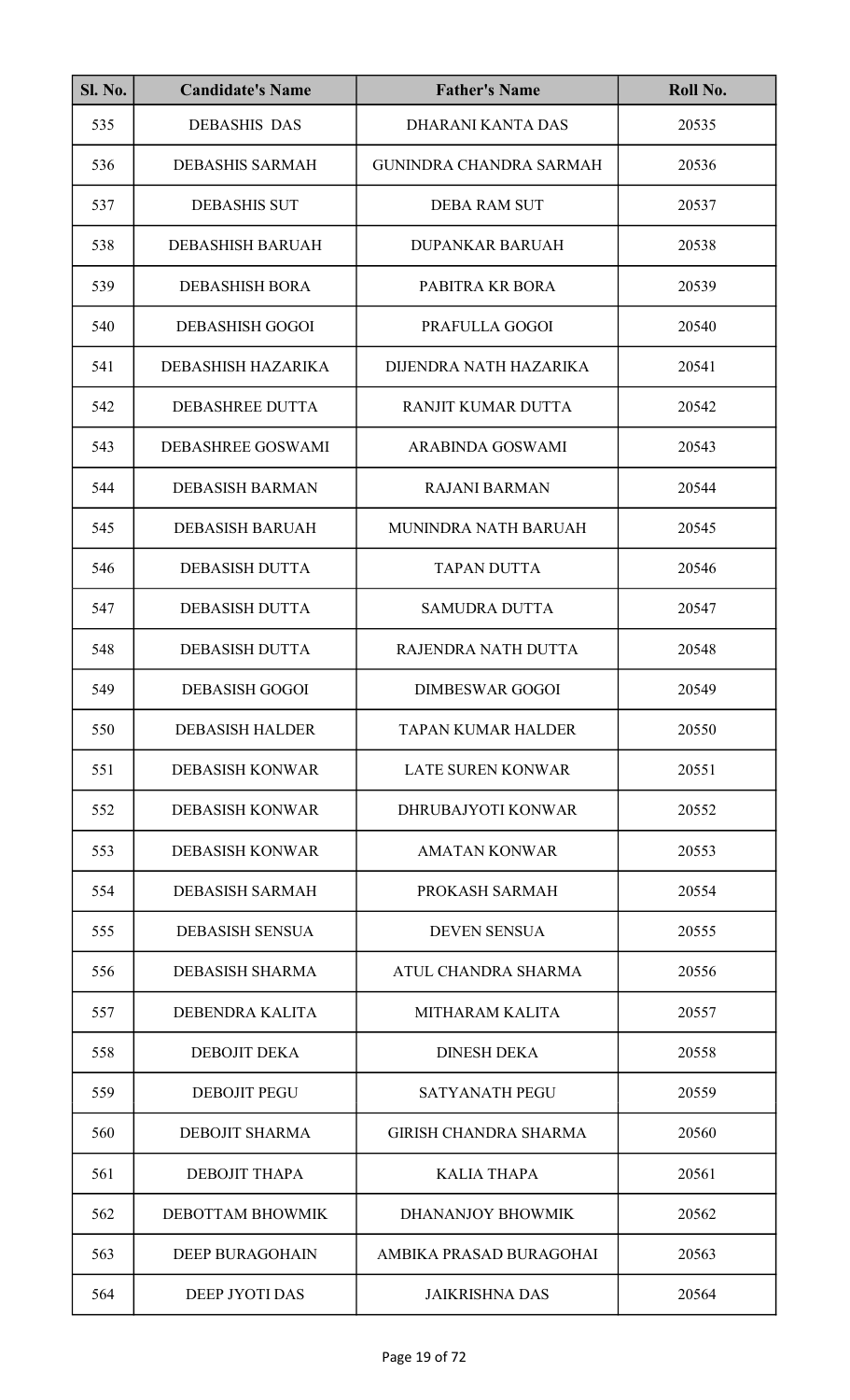| <b>Sl. No.</b> | <b>Candidate's Name</b>   | <b>Father's Name</b>        | Roll No. |
|----------------|---------------------------|-----------------------------|----------|
| 565            | DEEP JYOTI GOGOI          | <b>LAKHINDRA GOGOI</b>      | 20565    |
| 566            | DEEP JYOTI NATH           | PREMESWAR NATH              | 20566    |
| 567            | DEEP SURYA TALUKDAR       | MONORANJAN TALUKDAR         | 20567    |
| 568            | DEEPAK HOJAI              | <b>JAYTALAL HOJAI</b>       | 20568    |
| 569            | DEEPANKAR DAS             | <b>LAKSHI KANTA DAS</b>     | 20569    |
| 570            | DEEPJYOTI BARMAN          | <b>JYOTISH CH BARMAN</b>    | 20570    |
| 571            | DEEPJYOTI BARUAH          | <b>NAREN CHANDRA BARUAH</b> | 20571    |
| 572            | <b>DEEPJYOTI DAS</b>      | <b>SAILENDRA KUMAR DAS</b>  | 20572    |
| 573            | DEEPJYOTI DEKA            | <b>BHARAT DEKA</b>          | 20573    |
| 574            | DEEPJYOTI KALITA          | <b>KABINDRA KALITA</b>      | 20574    |
| 575            | DEEPJYOTI MEDHI           | <b>MORMESWAR MEDHI</b>      | 20575    |
| 576            | DEEPJYOTI PUZARI          | ARUN KUMAR PUJARI           | 20576    |
| 577            | <b>DEOBRAT RAM</b>        | <b>RAMAKANT RAM</b>         | 20577    |
| 578            | <b>DEOMANI</b>            | <b>BALMUKUND</b>            | 20578    |
| 579            | DEPANKAR HAZARIKA         | MOHIM HAZARIKA              | 20579    |
| 580            | <b>DESRINGDI MAIBAGSA</b> | LATE KEDAR MAIBANGSA        | 20580    |
| 581            | DEVADUTTA PARASHAR        | <b>MANOMOHAN SHARMA</b>     | 20581    |
| 582            | DEVAJIT KUMAR DAS         | <b>HALADHAR DAS</b>         | 20582    |
| 583            | DEVAJYOTI CHOUDHURY       | KULADA PRASAD CHOUDHURY     | 20583    |
| 584            | DEVANKUR CHOUDHURY        | NIRODE CHOUDHURY            | 20584    |
| 585            | DEVI RANI BRAHMA          | PANI RAM BRAHMA             | 20585    |
| 586            | DEVRAJ SARMAH             | <b>BASANTA KUMAR SARMAH</b> | 20586    |
| 587            | DHANJYOTI DEKA            | <b>JOY RAM DEKA</b>         | 20587    |
| 588            | DHARINDOM SONOWAL         | <b>MOHENDRA SONOWAL</b>     | 20588    |
| 589            | <b>DHARMENDRA DAS</b>     | <b>DHANESWAR DAS</b>        | 20589    |
| 590            | <b>DHARMESWAR SAIKIA</b>  | <b>DHRUBA SAIKIA</b>        | 20590    |
| 591            | DHARNAB DHYAN BORAH       | <b>NAGEN BORAH</b>          | 20591    |
| 592            | DHEEJYOTI KALITA          | NAREN CHANDRA KALITA        | 20592    |
| 593            | DHIRAJ KUMAR NATH         | <b>CHENI RAM NATH</b>       | 20593    |
| 594            | <b>DHIRAJ SONOWAL</b>     | <b>DULESWAR SONOWAL</b>     | 20594    |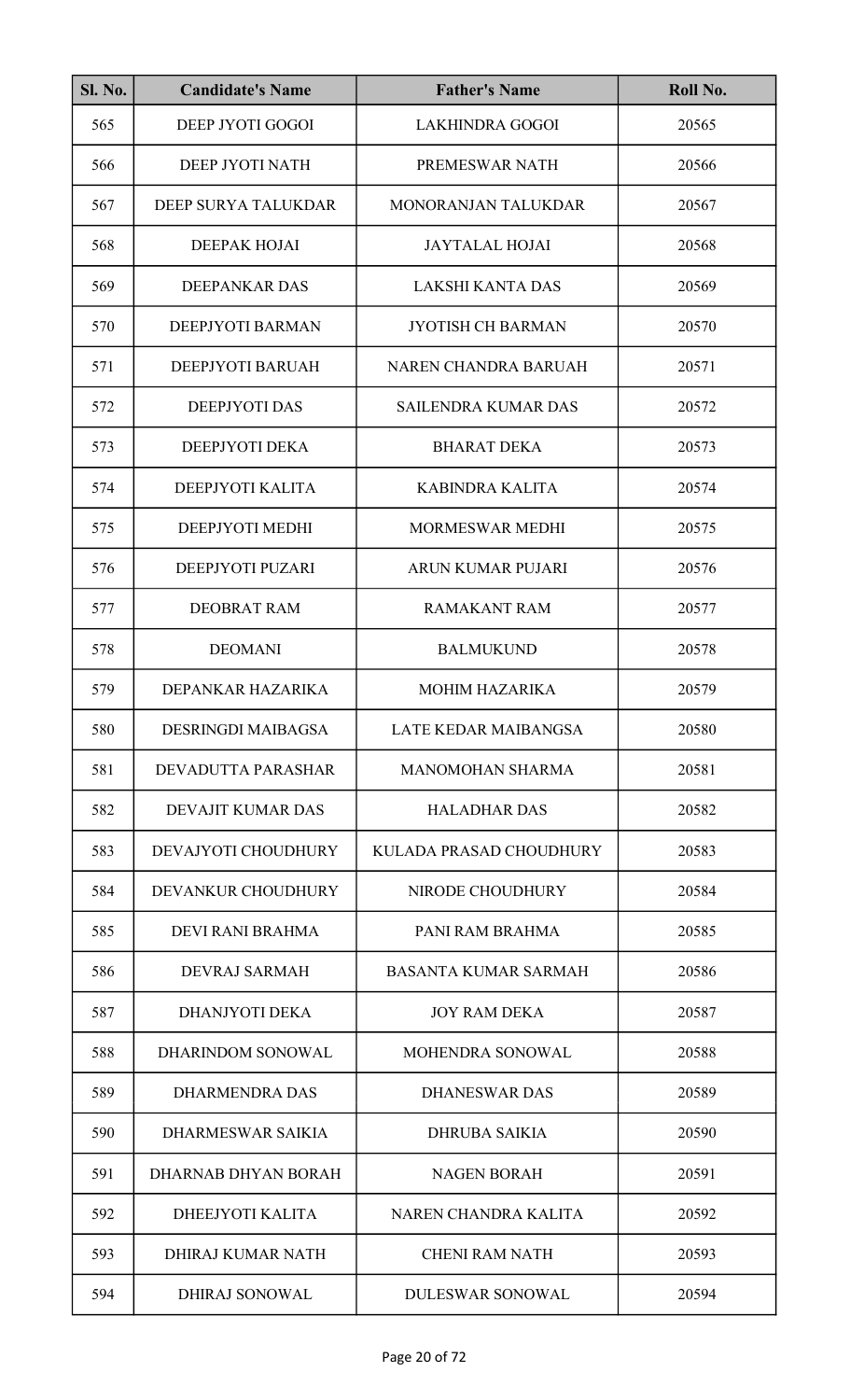| <b>Sl. No.</b> | <b>Candidate's Name</b>  | <b>Father's Name</b>       | Roll No. |
|----------------|--------------------------|----------------------------|----------|
| 595            | <b>DHIRAJ SURI</b>       | <b>PUSHNA SURI</b>         | 20595    |
| 596            | <b>DHIREN TAID</b>       | <b>RATNA KANTA TAID</b>    | 20596    |
| 597            | <b>DHRITI BHUYAN</b>     | <b>AMBIKA BHUYAN</b>       | 20597    |
| 598            | <b>DHRITIMAN DAS</b>     | <b>HALADHAR DAS</b>        | 20598    |
| 599            | DHRITIMAN TALUKDAR       | DR SOAN KUMAR TALUKDAR     | 20599    |
| 600            | <b>DHRITIRAJ LAHKAR</b>  | <b>BIMAL CH LAHKAR</b>     | 20600    |
| 601            | DHRUBA JYOTI BORUAH      | ANANDA CHANDRA BORUAH      | 20601    |
| 602            | DHRUBA JYOTI KALITA      | <b>KRISHNA KALITA</b>      | 20602    |
| 603            | DHRUBA JYOTI NATH        | <b>BABUL CHANDRA NATH</b>  | 20603    |
| 604            | DHRUBA JYOTI RABHA       | <b>HALI RAM RABHA</b>      | 20604    |
| 605            | DHRUBA JYOTI SARMA       | <b>BABUL CHANDRA SARMA</b> | 20605    |
| 606            | <b>DHRUBA JYOTIDAS</b>   | <b>DIMBESWAR DAS</b>       | 20606    |
| 607            | DHRUBA KISHORE CHUTIA    | LOHIT CHANDRA CHUTIA       | 20607    |
| 608            | DHRUBAJYOTI BARUAH       | <b>NABIN BARUAH</b>        | 20608    |
| 609            | DHRUBAJYOTI BORA         | NOMAL CHANDRA BORA         | 20609    |
| 610            | <b>DHRUBAJYOTI DAS</b>   | <b>KANAK CHANDRA DAS</b>   | 20610    |
| 611            | <b>DHRUBAJYOTI DAS</b>   | <b>DINESH CHANDRA DAS</b>  | 20611    |
| 612            | DHRUBAJYOTI DAS          | <b>MAHADEV DAS</b>         | 20612    |
| 613            | DHRUBAJYOTI GOGOI        | PRASANTA GOGOI             | 20613    |
| 614            | DHRUBAJYOTI KALITA       | <b>MUKUNDA DAS</b>         | 20614    |
| 615            | <b>DHRUBAJYOTI TERON</b> | <b>TILESWAR TERON</b>      | 20615    |
| 616            | DHRUVA JYOTI BORUAH      | <b>MANIK CH BORUAH</b>     | 20616    |
| 617            | <b>DHURJYOTI SARMA</b>   | NIRENDRA NATH SARMA        | 20617    |
| 618            | <b>DIBAKAR KALITA</b>    | <b>BASANTA KALITA</b>      | 20618    |
| 619            | DIBYA JYOTI DANG         | <b>SUREN CHANDRA DANG</b>  | 20619    |
| 620            | DIBYA JYOTI KALITA       | DHANESWAR KALITA           | 20620    |
| 621            | <b>DIBYA SARMA</b>       | <b>SANJEEB SARMA</b>       | 20621    |
| 622            | <b>DIBYAJYOTI BORAH</b>  | <b>JADAV CH BORAH</b>      | 20622    |
| 623            | <b>DIBYAJYOTI DAS</b>    | <b>BALO RAM DAS</b>        | 20623    |
| 624            | DIBYAJYOTI TAMULI        | LATE BAIKUNTHA TAMULI      | 20624    |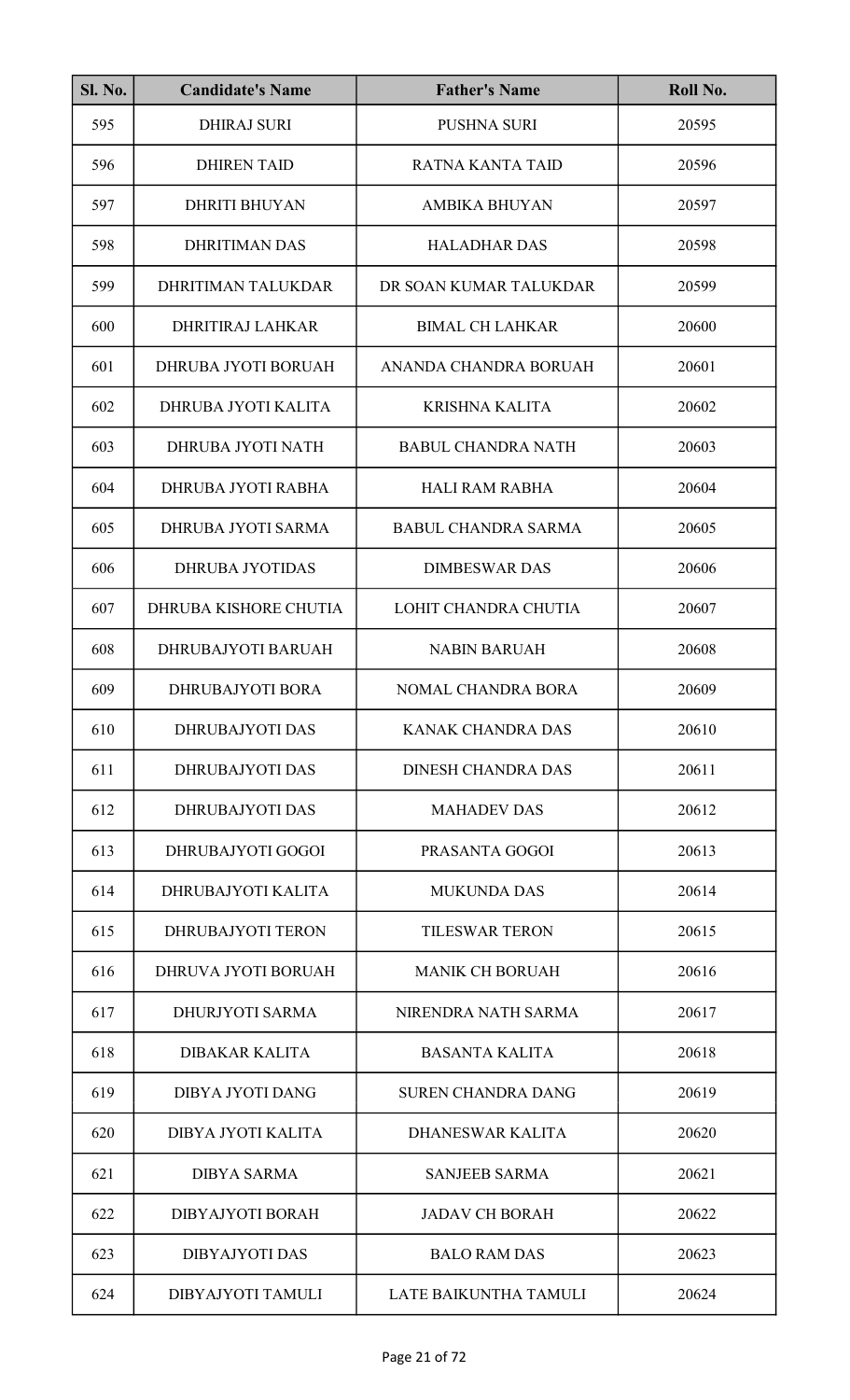| <b>Sl. No.</b> | <b>Candidate's Name</b>             | <b>Father's Name</b>                       | Roll No. |
|----------------|-------------------------------------|--------------------------------------------|----------|
| 625            | <b>DIGANTA BURAGOHAIN</b>           | <b>SIBA BURAGOHAIN</b>                     | 20625    |
| 626            | DIGANTA CHAKRAVARTY                 | ABANI KUMAR CHAKRABORTY                    | 20626    |
| 627            | DIGANTA HAZARIKA                    | <b>BIREN HAZARIKA</b>                      | 20627    |
| 628            | <b>DIGANTA KALITA</b>               | <b>BASANTA KALITA</b>                      | 20628    |
| 629            | DIGANTA KR SARMAH                   | PABITRA KR SARMAH                          | 20629    |
| 630            | <b>DIGANTA MEDHI</b>                | <b>GIRISH MEDHI</b>                        | 20630    |
| 631            | DIGANTA PRATIM SANDILYA             | <b>DIPAK SARMAH</b>                        | 20631    |
| 632            | <b>DIGBIJOY BORA</b>                | <b>KSHIROD BORAH</b>                       | 20632    |
| 633            | <b>DIGONTA TAMULI</b>               | <b>MAKHON TAMULI</b>                       | 20633    |
| 634            | <b>DIJU KUMAR BORO</b>              | <b>SARBESWAR BARO</b>                      | 20634    |
| 635            | <b>DIKENCE THAKURIA</b>             | <b>GOPAL CHANDRA THAKURIA</b>              | 20635    |
| 636            | <b>DIKHANTOR GOGOI</b>              | <b>BHARAT CHANDRA GOGOI</b>                | 20636    |
| 637            | <b>DIKHSITA CHOUDHARY</b>           | JATINDRA KUMAR CHOUDHARY                   | 20637    |
| 638            | <b>DIKU SAIKIA</b>                  | AMULYA KUMAR SAIKIA                        | 20638    |
| 639            | DILWAR HUSSAIN LASKAR               | AHMED HUSSAIN LASKAR                       | 20639    |
| 640            | <b>DIMBALITA DEKA</b>               | THANESWAR DEKA                             | 20640    |
| 641            | <b>DIMPEE MECH</b>                  | <b>LOKESWAR MECH</b>                       | 20641    |
| 642            | <b>DIMPLE DUARAH</b>                | JATINDRA MOHAN DUARAH                      | 20642    |
| 643            | <b>DINESH BORGOHAI</b>              | <b>SUCHEN BORGOHAI</b>                     | 20643    |
| 644            | <b>DINESH SHARMA</b>                | <b>SHYAM LAL SARMAH</b>                    | 20644    |
| 645            | <b>DINESH TAMULY</b>                | <b>GONESH TAMULY</b>                       | 20645    |
| 646            | <b>DIPAL BARUAH</b>                 | <b>KRISHNA KUMAR BARUAH</b>                | 20646    |
| 647            | <b>DIPAN CHOWDHURY</b>              | <b>NARAYAN CHANDRA</b><br><b>CHOWDHURY</b> | 20647    |
| 648            | <b>DIPANKA BHUYAN</b>               | <b>LATE LALIT BHUYAN</b>                   | 20648    |
| 649            | DIPANKA KASHYAP<br><b>BORTHAKUR</b> | <b>SAMIRON BORTHAKUR</b>                   | 20649    |
| 650            | <b>DIPANKAR BAISHYA</b>             | DHARANI DHAR BAISHYA                       | 20650    |
| 651            | <b>DIPANKAR BAISHYA</b>             | <b>ANIL BAISHYA</b>                        | 20651    |
| 652            | <b>DIPANKAR BARMAN</b>              | <b>LATE PANKAJ BARMAN</b>                  | 20652    |
| 653            | <b>DIPANKAR BORA</b>                | <b>ANIL BORA</b>                           | 20653    |
| 654            | <b>DIPANKAR BORAH</b>               | <b>TRAILOKYA NATH BORAH</b>                | 20654    |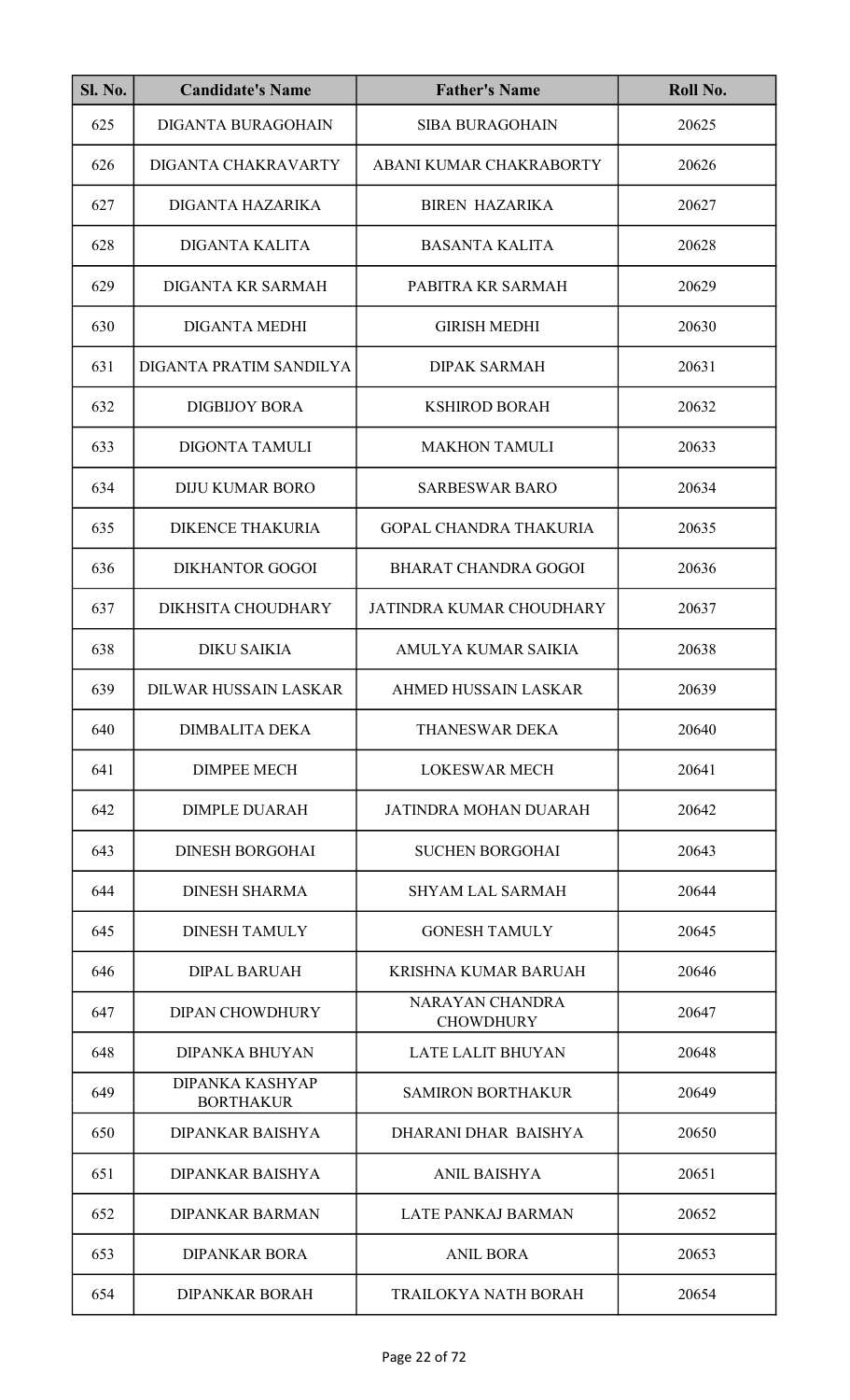| <b>Sl. No.</b> | <b>Candidate's Name</b>                  | <b>Father's Name</b>             | Roll No. |
|----------------|------------------------------------------|----------------------------------|----------|
| 655            | <b>DIPANKAR BURAGOHAIN</b>               | <b>BOGEN CH BURAGOHAIN</b>       | 20655    |
| 656            | DIPANKAR CHAKRABORTY                     | DIPAK CHAKRABORTY                | 20656    |
| 657            | <b>DIPANKAR CHETIA</b>                   | <b>INDRESWAR CHETIA</b>          | 20657    |
| 658            | <b>DIPANKAR DUTTA</b>                    | PRABHAT DUTTA                    | 20658    |
| 659            | <b>DIPANKAR INGTI</b>                    | LT NABIN CHANDRA INGTI           | 20659    |
| 660            | DIPANKAR JYOTI GOGOI                     | <b>JITEN GOGOI</b>               | 20660    |
| 661            | <b>DIPANKAR NATH</b>                     | <b>TILESWAR NATH</b>             | 20661    |
| 662            | DIPAYAN BHATTACHARJEE                    | <b>BISHNU PADA BHATTACHARJEE</b> | 20662    |
| 663            | DIPJYOTI CHOUDHURY                       | TARACHARAN CHOUDHURY             | 20663    |
| 664            | <b>DIPJYOTI NATH</b>                     | <b>UMESH NATH</b>                | 20664    |
| 665            | <b>DIPJYOTI PHUKAN</b>                   | <b>RUKMA PHUKAN</b>              | 20665    |
| 666            | <b>DIPJYOTI ROY</b>                      | <b>SOMESWAR ROY</b>              | 20666    |
| 667            | <b>DIPJYOTI ROY</b>                      | HITENDRA NATH ROY                | 20667    |
| 668            | <b>DIPMONI NATH</b>                      | <b>BHARAT CHANDRA NATH</b>       | 20668    |
| 669            | <b>DIPTIMONI DAS</b>                     | PARAMESWAR DAS                   | 20669    |
| 670            | <b>DIPU DEORI</b>                        | <b>SAILEN DEORI</b>              | 20670    |
| 671            | <b>DIPU GOSWAMI</b>                      | <b>SACHINDRA GOSWAMI</b>         | 20671    |
| 672            | DIPU KALITA                              | <b>ATUL CH KALITA</b>            | 20672    |
| 673            | DIPYAMAN GOGOI                           | <b>JOGENDRA NATH GOGOI</b>       | 20673    |
| 674            | <b>DIWAS PRATIM BHUYAN</b>               | <b>BIRENDRA NATH BHUYAN</b>      | 20674    |
| 675            | <b>DONDON BARMAN</b>                     | <b>DILIP KUMAR BARMAN</b>        | 20675    |
| 676            | DR SUMIT AGARWAL                         | MAHABIR PRASAD AGARWAL           | 20676    |
| 677            | DRAVIDA KRISHNATREYA                     | <b>MRIDUL CH BORBORA</b>         | 20677    |
| 678            | DULENDU RANJAN PHUKAN                    | <b>LATE HIRA NATH PHUKAN</b>     | 20678    |
| 679            | <b>DULESWAR BORUAH</b>                   | <b>DIMBESWAR BORUAH</b>          | 20679    |
| 680            | <b>DULJYOTI CHELLENG</b>                 | <b>CHANDRA KANTA CHELLENG</b>    | 20680    |
| 681            | <b>DURLABH CHUTIA</b>                    | <b>DIMBESWAR CHUTIA</b>          | 20681    |
| 682            | DURLABH JYOTI PATHAK                     | <b>SARBESWAR PATHAK</b>          | 20682    |
| 683            | <b>DUSHYANTA BORUAH</b>                  | <b>ROBIN KR BORUAH</b>           | 20683    |
| 684            | <b>DUSHYANTA MADHAV</b><br><b>SHARMA</b> | <b>LATE RAMESH SHARMA</b>        | 20684    |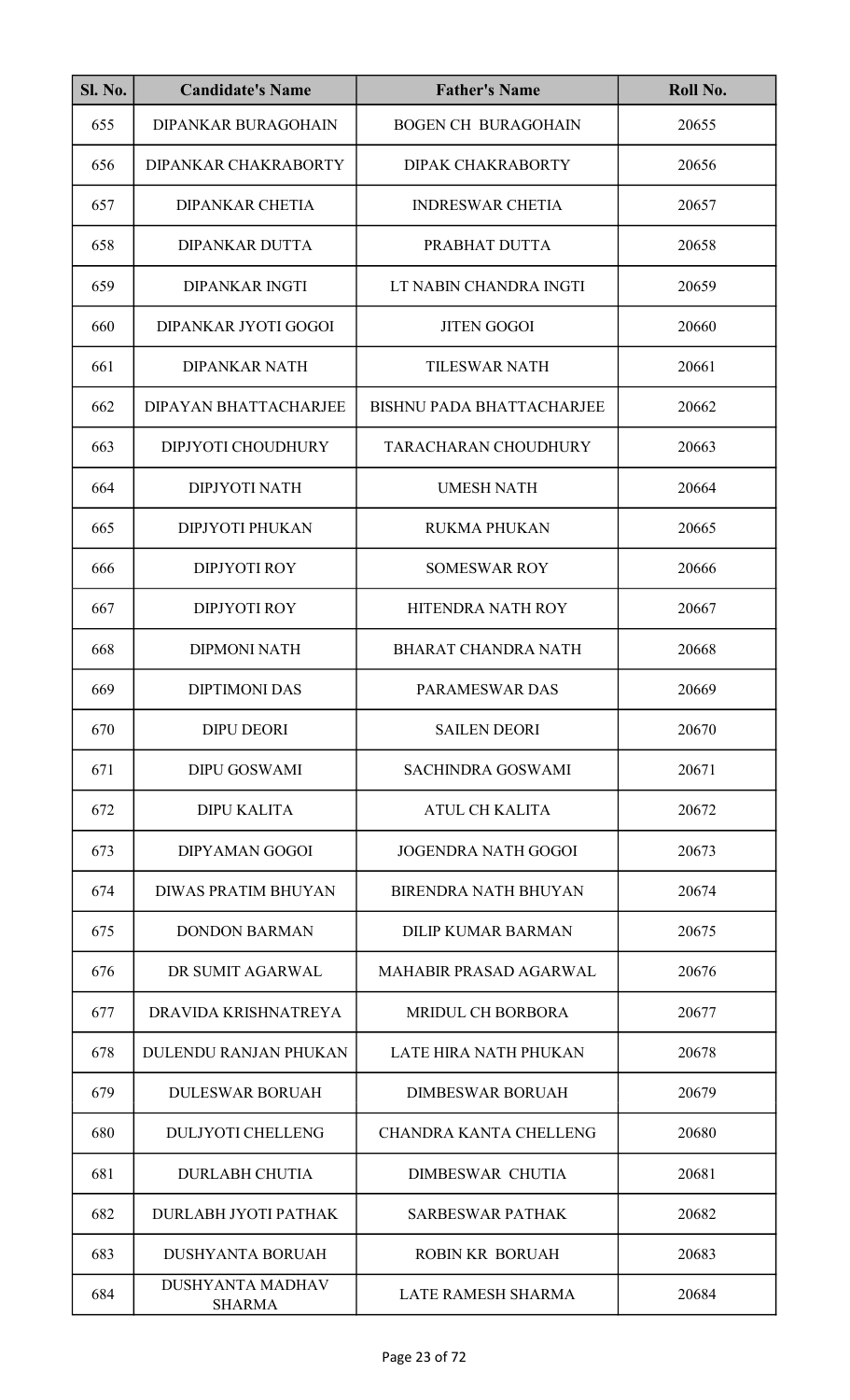| <b>Sl. No.</b> | <b>Candidate's Name</b>                  | <b>Father's Name</b>         | Roll No. |
|----------------|------------------------------------------|------------------------------|----------|
| 685            | <b>DWIMU ROJE BRAHMA</b>                 | DULAL CHANDRA BRAHMA         | 20685    |
| 686            | <b>EDWARD MAIBANGSA</b>                  | MUKTA MAIBANGSA              | 20686    |
| 687            | EKALABYA CHANGMAI                        | DAMUDAR CHANGMAI             | 20687    |
| 688            | <b>EKBAL HUSSAIN</b>                     | <b>TUFAEL ISLAM</b>          | 20688    |
| 689            | EMDADUL ISLAM MONDOL                     | LIAKAT ALI MONDOL            | 20689    |
| 690            | <b>ENAMUL ISLAM MONDOL</b>               | LIAKAT ALI MONDOL            | 20690    |
| 691            | <b>ERSHAD HUSSAIN</b><br><b>MAZUMDER</b> | <b>BADRUL HOQUE MAZUMDER</b> | 20691    |
| 692            | <b>ESHANJYOTI GOGOI</b>                  | <b>CHANDRA KANTA GOGOI</b>   | 20692    |
| 693            | <b>ESTAK AHMED</b>                       | <b>ABDUL SHAHID</b>          | 20693    |
| 694            | <b>EZAZ AHMED</b>                        | <b>ABDUL HAMID</b>           | 20694    |
| 695            | <b>FAHADBIN ALI ANSARI</b>               | LIYAQUAT ALI ANSARI          | 20695    |
| 696            | <b>FAKHRUL ISLAM</b><br><b>CHOUDHURY</b> | ATIQUR RAHMAN CHOUDHURY      | 20696    |
| 697            | <b>FANNAR ISSAK AHMED</b>                | <b>GIASUDDIN AHMED</b>       | 20697    |
| 698            | <b>FARHINA AHMED</b>                     | <b>RAKIBUDDIN AHMED</b>      | 20698    |
| 699            | FARUK ALAM AHMED                         | MD ALIMUDDIN AHMED           | 20699    |
| 700            | <b>FARUK HUSSAIN</b>                     | <b>NEQUE HUSSAIN</b>         | 20700    |
| 701            | <b>FARUQUE AHMED</b>                     | <b>FAIZ ALI</b>              | 20701    |
| 702            | <b>FARUQUE AZIZ</b>                      | <b>AZIZAR RAHMAN</b>         | 20702    |
| 703            | <b>FAYEZ AHMED</b>                       | <b>MD ABDUS SALAM</b>        | 20703    |
| 704            | FOYEZ AHMED BARBHUIYA                    | NUR AHMED BARBHUIYA          | 20704    |
| 705            | <b>FRANKY KUMAR KALIA</b>                | NIRMAL KUMAR KALIA           | 20705    |
| 706            | <b>FUNGJA BASUMATARY</b>                 | DHIREN CHANDRA BASUMATARY    | 20706    |
| 707            | <b>GAFFER AHMED</b>                      | <b>NOZMAL HUSSAIN</b>        | 20707    |
| 708            | <b>GAGAN RAJBANGSHI</b>                  | MAHENDRA RAJBANGSHI          | 20708    |
| 709            | <b>GAGAN CHANDRA DAS</b>                 | <b>GOBINDA CHANDRA DAS</b>   | 20709    |
| 710            | <b>GAURANGA DEKA</b>                     | <b>UDDHAB DEKA</b>           | 20710    |
| 711            | <b>GAURANGA DUTTA</b>                    | <b>CHENIRAM DUTTA</b>        | 20711    |
| 712            | <b>GAURANGA KUMAR SAIKIA</b>             | <b>BUDHESWAR SAIKIA</b>      | 20712    |
| 713            | <b>GAURAV BHASKAR SARMAH</b>             | BIRINCHI KUMAR SARMAH        | 20713    |
| 714            | <b>GAURAV BORAH</b>                      | <b>MANTU BORAH</b>           | 20714    |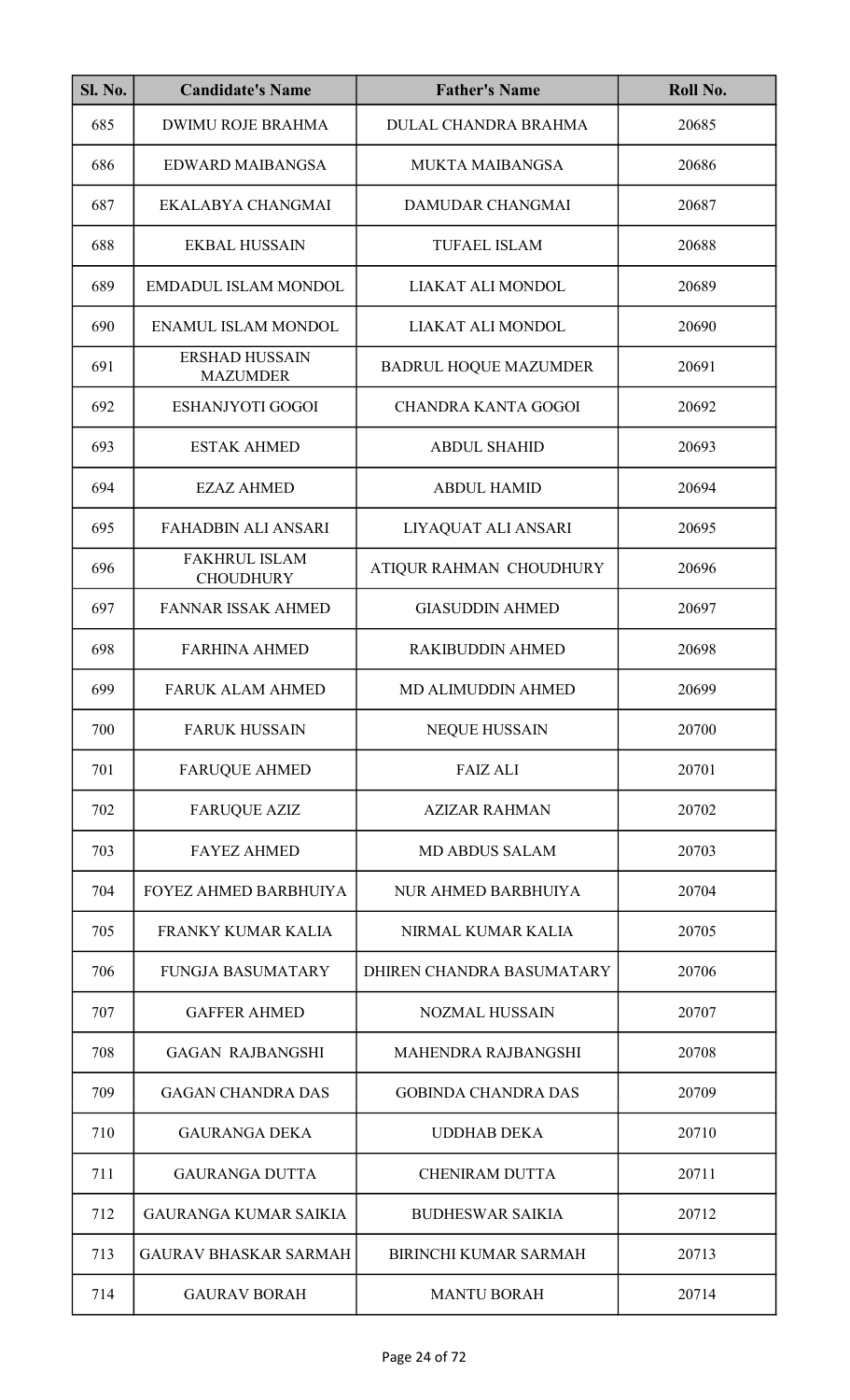| <b>Sl. No.</b> | <b>Candidate's Name</b>                     | <b>Father's Name</b>           | Roll No. |
|----------------|---------------------------------------------|--------------------------------|----------|
| 715            | <b>GAURAV BORUAH</b>                        | <b>SIBA BORUAH</b>             | 20715    |
| 716            | <b>GAURAV CHOUDHURY</b>                     | KULADA NANDA CHOUDHURY         | 20716    |
| 717            | <b>GAURAV GOSWAMI</b>                       | <b>UPEN GOSWAMI</b>            | 20717    |
| 718            | <b>GAURAV GOSWAMI</b>                       | <b>BHUPENDRA GOSWAMI</b>       | 20718    |
| 719            | <b>GAURAV KONWAR</b>                        | PADMANATH KONWAR               | 20719    |
| 720            | <b>GAURAV NARAYAN DEKA</b>                  | KHAGENDRA NATH DEKA            | 20720    |
| 721            | <b>GAURAV PANGING</b>                       | LATE KHUDIRAM PANGING          | 20721    |
| 722            | <b>GAURAV SAIKIA</b>                        | <b>UDAY SAIKIA</b>             | 20722    |
| 723            | <b>GAURAV SHIKHAR DAS</b>                   | <b>GIRISH DAS</b>              | 20723    |
| 724            | <b>GAURISANKAR BURAGOHAIN</b>               | <b>MONI BURAGOHAIN</b>         | 20724    |
| 725            | <b>GAURISHANKAR</b><br><b>BHATTACHARYYA</b> | TAPAN CH BHATTACHARYYA         | 20725    |
| 726            | <b>GAUROV JYOTI GOGOI</b>                   | <b>BINOY KUMAR GOGOI</b>       | 20726    |
| 727            | <b>GAUTAM BARMAN</b>                        | <b>BANESWAR BARMAN</b>         | 20727    |
| 728            | <b>GAUTAM BARUAH</b>                        | <b>BHAGABATI PRASAD BARUAH</b> | 20728    |
| 729            | <b>GAUTAM DAS</b>                           | <b>MAHENDRA CH DAS</b>         | 20729    |
| 730            | <b>GAUTAM KUMAR BAISHYA</b>                 | KESHAB CHANDRA BAISHYA         | 20730    |
| 731            | <b>GAUTAM SANKAR HAZARIKA</b>               | <b>TARUN HAZARIKA</b>          | 20731    |
| 732            | <b>GAUTAM SINGHA</b>                        | <b>GOUR KISHORE SINGHA</b>     | 20732    |
| 733            | <b>GAYATRI GOGOI</b>                        | <b>PUSPA DHAR GOGOI</b>        | 20733    |
| 734            | <b>GAYATRI HAZARIKA</b>                     | <b>BOLIN HAZARIKA</b>          | 20734    |
| 735            | <b>GAYATRI PAYUN</b>                        | <b>NOGEN PAYUN</b>             | 20735    |
| 736            | <b>GAYOTREE SARMA</b>                       | PROBIN CHANDRA SARMA           | 20736    |
| 737            | <b>GAZIBAR RAHMAN</b>                       | <b>TOYEM ALI</b>               | 20737    |
| 738            | <b>GEORGE CORNEL</b>                        | <b>NURUL ISLAM AHMED</b>       | 20738    |
| 739            | <b>GEREMCHA NARZARY</b>                     | TARANI KANTA NARZARY           | 20739    |
| 740            | <b>GOKUL MOCHAHARY</b>                      | CHANDRA MOHAN MOCHAHARY        | 20740    |
| 741            | <b>GOPAL MONI KONWAR</b>                    | <b>BIREN KONWAR</b>            | 20741    |
| 742            | <b>GOPAL TRIPATHI</b>                       | <b>BHARAT TRIPATHI</b>         | 20742    |
| 743            | <b>GOURAB SINHA</b>                         | <b>GOPINATH SINHA</b>          | 20743    |
| 744            | <b>GOURAV BANIK</b>                         | PREMTOSH BANIK                 | 20744    |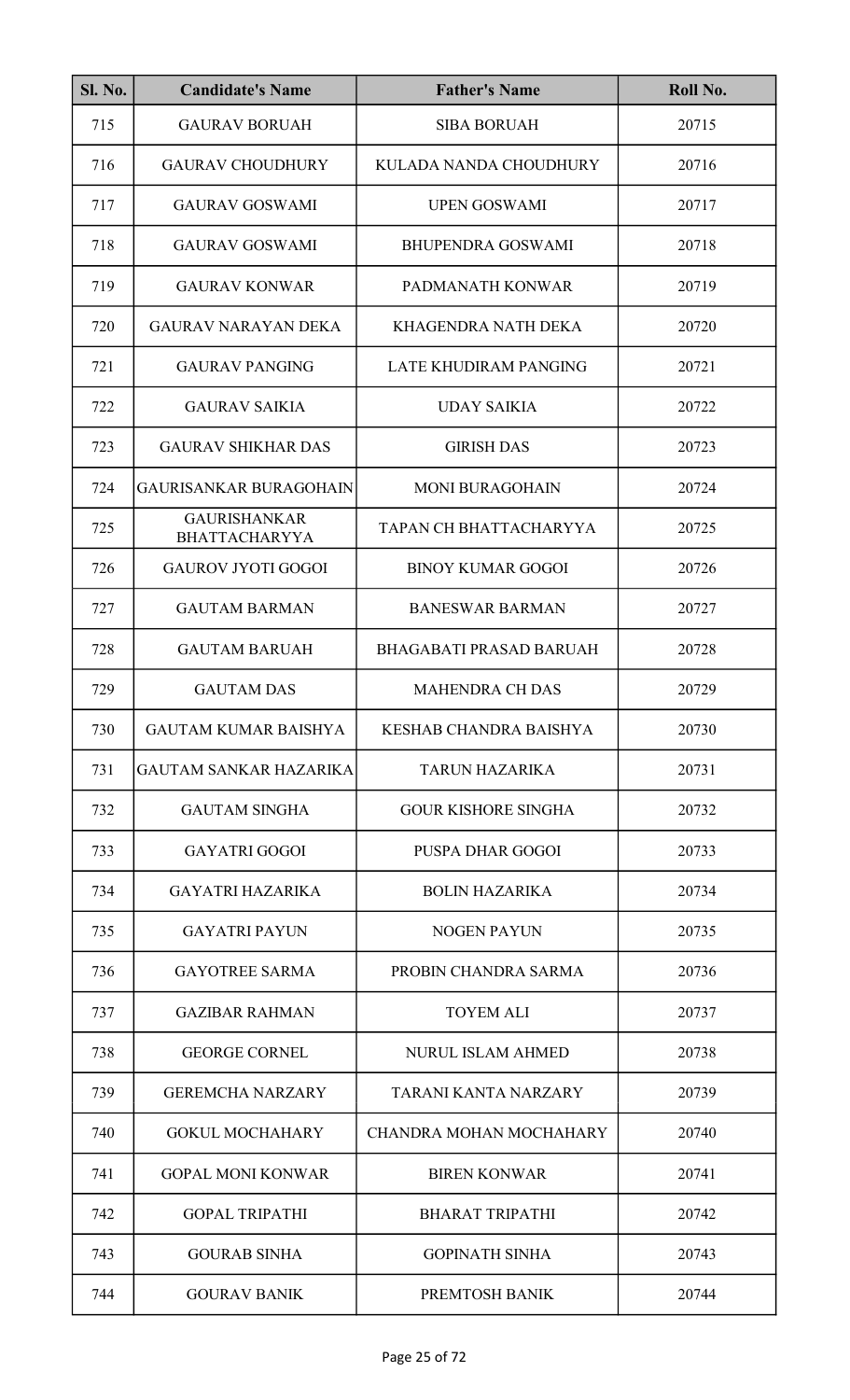| <b>Sl. No.</b> | <b>Candidate's Name</b>                  | <b>Father's Name</b>           | Roll No. |
|----------------|------------------------------------------|--------------------------------|----------|
| 745            | <b>GOURAV HIRA</b>                       | <b>GOPESWAR HIRA</b>           | 20745    |
| 746            | <b>GOURAV KUMAR BHOWMICK</b>             | <b>GOAPAL CHANDRA BHOWMICK</b> | 20746    |
| 747            | <b>GOVINDA BALLAV SAIKIA</b>             | <b>TULSHI SAIKIA</b>           | 20747    |
| 748            | <b>GUNA GUBINDA BORA</b>                 | <b>SANJIB BORA</b>             | 20748    |
| 749            | <b>GUNAMANI NATH</b>                     | <b>KUMUD NATH</b>              | 20749    |
| 750            | <b>GYANDEEP BORUAH</b>                   | <b>JATIN BORUAH</b>            | 20750    |
| 751            | <b>GYANDEEP DEHINGIA</b>                 | HEM KANTA DEHINGIA             | 20751    |
| 752            | <b>GYANDEEP GOGOI</b>                    | <b>ABONI GOGOI</b>             | 20752    |
| 753            | <b>HAMMAD SYDI LASKAR</b>                | <b>NAZIM UDDIN LASKAR</b>      | 20753    |
| 754            | HANIF MOHAMMAD TAHER<br><b>BARBHUIYA</b> | BODRUL HOQUE BARBHUIYA         | 20754    |
| 755            | HANIF MUHAMMAD<br><b>CHOUDHURY</b>       | NAZIM UDDIN CHOUDHURY          | 20755    |
| 756            | <b>HARAJIT DAS</b>                       | ANIRUDDHA KUMAR DAS            | 20756    |
| 757            | <b>HARI SINGH</b>                        | <b>HOOBLAL SINGH</b>           | 20757    |
| 758            | <b>HARIS JAMAL</b>                       | <b>JAMAL UDDIN AHMED</b>       | 20758    |
| 759            | HARPRIT SINGH                            | <b>MANJIT SINGH</b>            | 20759    |
| 760            | HARSH KUMAR PRITHANI                     | <b>JUGAL KISHORE AGARWALA</b>  | 20760    |
| 761            | <b>HARSHA BIJOY SONOWAL</b>              | <b>MOHIM CHANDRA SONOWAL</b>   | 20761    |
| 762            | <b>HASAN ALI FARUQUE</b>                 | <b>EUSUB ALI</b>               | 20762    |
| 763            | <b>HASAN IBNE SHERIF</b>                 | <b>SARIFUL HAQUE</b>           | 20763    |
| 764            | HASIN MIQUADAM                           | <b>SAJJAD AHSAN</b>            | 20764    |
| 765            | <b>HAYDAR H LASKAR</b>                   | <b>IBRAHIM A LASKAR</b>        | 20765    |
| 766            | HEERAKJYOTI KAUSHIK                      | <b>DILIP KUMAR SARMA</b>       | 20766    |
| 767            | <b>HEMABH ADHIKARY</b>                   | <b>DIPAK ADHIKARY</b>          | 20767    |
| 768            | <b>HEMANGA BORA</b>                      | <b>ANJAN BORA</b>              | 20768    |
| 769            | <b>HEMANGA CHUTIA</b>                    | <b>ACHYUT CHUTIA</b>           | 20769    |
| 770            | <b>HEMANGA DUTTA</b>                     | <b>JOGENDRA NATH DUTTA</b>     | 20770    |
| 771            | <b>HEMANTA DEKA</b>                      | KUMUD CHANDRA DEKA             | 20771    |
| 772            | <b>HEMANTA DEKA</b>                      | <b>SURESH DEKA</b>             | 20772    |
| 773            | <b>HEMANTA DOLEY</b>                     | <b>SUNIL KUMAR DOLEY</b>       | 20773    |
| 774            | HEMANTA KAKATI                           | <b>TARAK KAKATI</b>            | 20774    |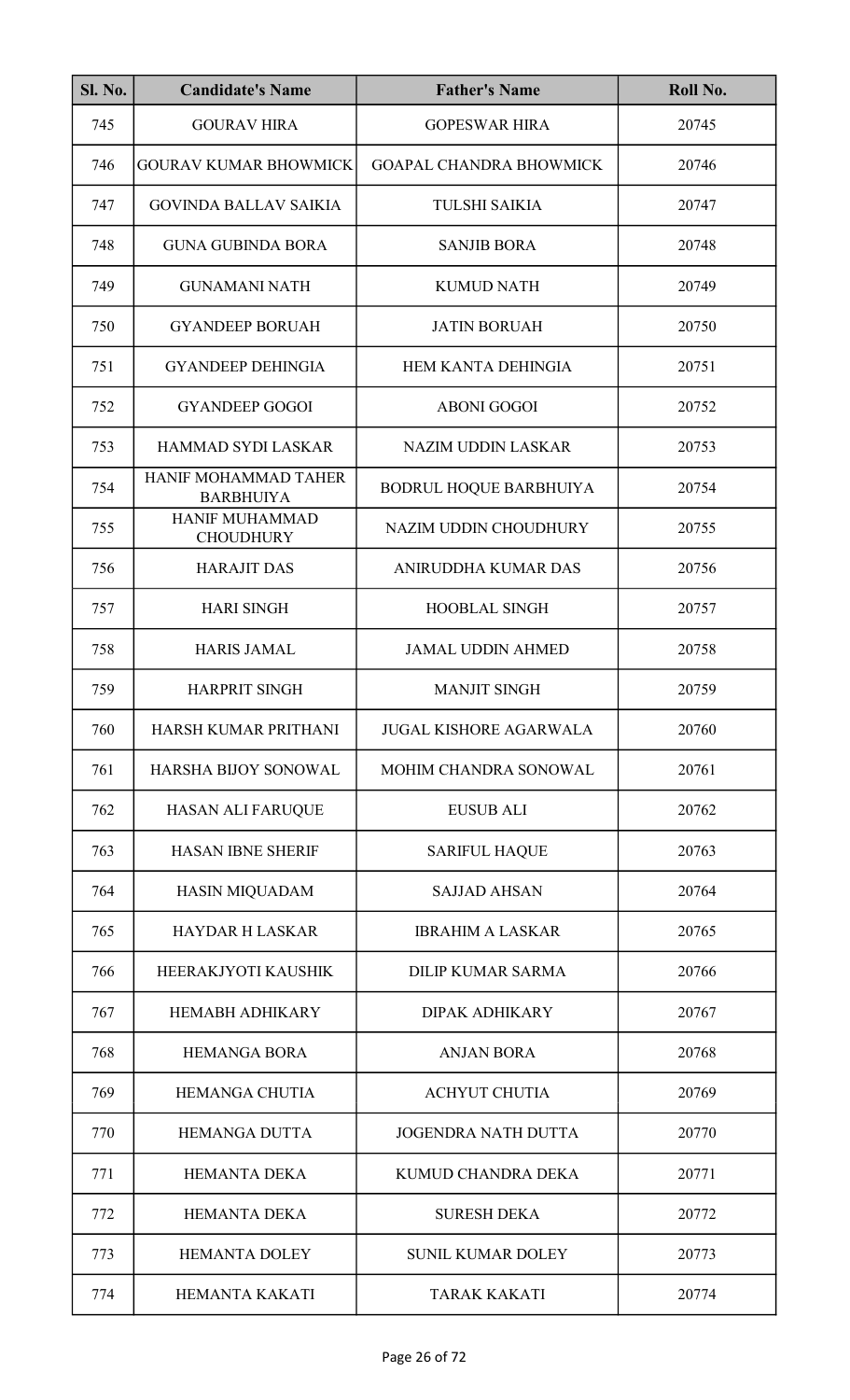| <b>Sl. No.</b> | <b>Candidate's Name</b>   | <b>Father's Name</b>        | Roll No. |
|----------------|---------------------------|-----------------------------|----------|
| 775            | <b>HEMANTA MOHESWARI</b>  | <b>DINDAYAL MAHESWARI</b>   | 20775    |
| 776            | <b>HEMANTA SINGHA</b>     | HORENDRA SINGHA             | 20776    |
| 777            | <b>HIM JYOTI KALITA</b>   | <b>MUKUNDA DAS</b>          | 20777    |
| 778            | HIMADRI SIKHAR DAS        | <b>BIJAN KUMAR DAS</b>      | 20778    |
| 779            | <b>HIMANGSHU BAISHNAB</b> | <b>LATE SUKKUR BAISHNAB</b> | 20779    |
| 780            | <b>HIMANGSHU BHUYAN</b>   | KHANINDRA NATH BHUYAN       | 20780    |
| 781            | <b>HIMANGSHU BORA</b>     | <b>BASANTA BORA</b>         | 20781    |
| 782            | <b>HIMANGSHU DEKA</b>     | <b>TARUN KUMAR DEKA</b>     | 20782    |
| 783            | <b>HIMANGSHU DEORI</b>    | <b>BIRA DEORI</b>           | 20783    |
| 784            | <b>HIMANGSHU NATH</b>     | HIRENDRA CHANDRA NATH       | 20784    |
| 785            | <b>HIMANGSHU PATGIRI</b>  | AMIYA KUMAR PATGIRI         | 20785    |
| 786            | HIMANGSHU SAIKIA          | <b>BIKRAM SAIKIA</b>        | 20786    |
| 787            | HIMANGSHU TALUKDAR        | <b>AMULYA TALUKDAR</b>      | 20787    |
| 788            | HIMANGSHU TALUKDAR        | NARENDRA NATH TALUKDAR      | 20788    |
| 789            | <b>HIMANGSU BORAH</b>     | <b>DIMBESWAR DAS</b>        | 20789    |
| 790            | <b>HIMANKA KALITA</b>     | <b>GIRIN KALITA</b>         | 20790    |
| 791            | HIMANSHU GOSWAMI          | <b>MONOJ KUMAR GOSWAMI</b>  | 20791    |
| 792            | <b>HIMSEKHAR DAS</b>      | <b>DHANESH DAS</b>          | 20792    |
| 793            | <b>HIMSUMI BARUAH</b>     | NRIPEN KUMAR BARUAH         | 20793    |
| 794            | <b>HIRAK JYOTI BARMAN</b> | <b>DWIJENDRA BARMAN</b>     | 20794    |
| 795            | HIRAK JYOTI KAKATI        | MUKUL CHANDRA KAKATI        | 20795    |
| 796            | HIRAK JYOTI KALITA        | <b>RAMESH CH KALITA</b>     | 20796    |
| 797            | HIRAK JYOTI MAHANTA       | <b>SARAT MAHANTA</b>        | 20797    |
| 798            | <b>HIRAKH JYOTI DAS</b>   | <b>JYOTISH DAS</b>          | 20798    |
| 799            | HIRAKJYOTI BARMAN         | PHANIDHAR BARMAN            | 20799    |
| 800            | <b>HIRAKJYOTI DEKA</b>    | KAMALESWAR DEKA             | 20800    |
| 801            | <b>HIRAKJYOTI KALITA</b>  | MAHI CHANDRA KALITA         | 20801    |
| 802            | HIRAKJYOTI SAIKIA         | <b>DUGDHA SAIKIA</b>        | 20802    |
| 803            | HIRAKJYOTI THAKURIA       | KHAGENDRA NATH THAKURIA     | 20803    |
| 804            | <b>HIRANMOY SARKAR</b>    | <b>BIPUL KUMAR SARKAR</b>   | 20804    |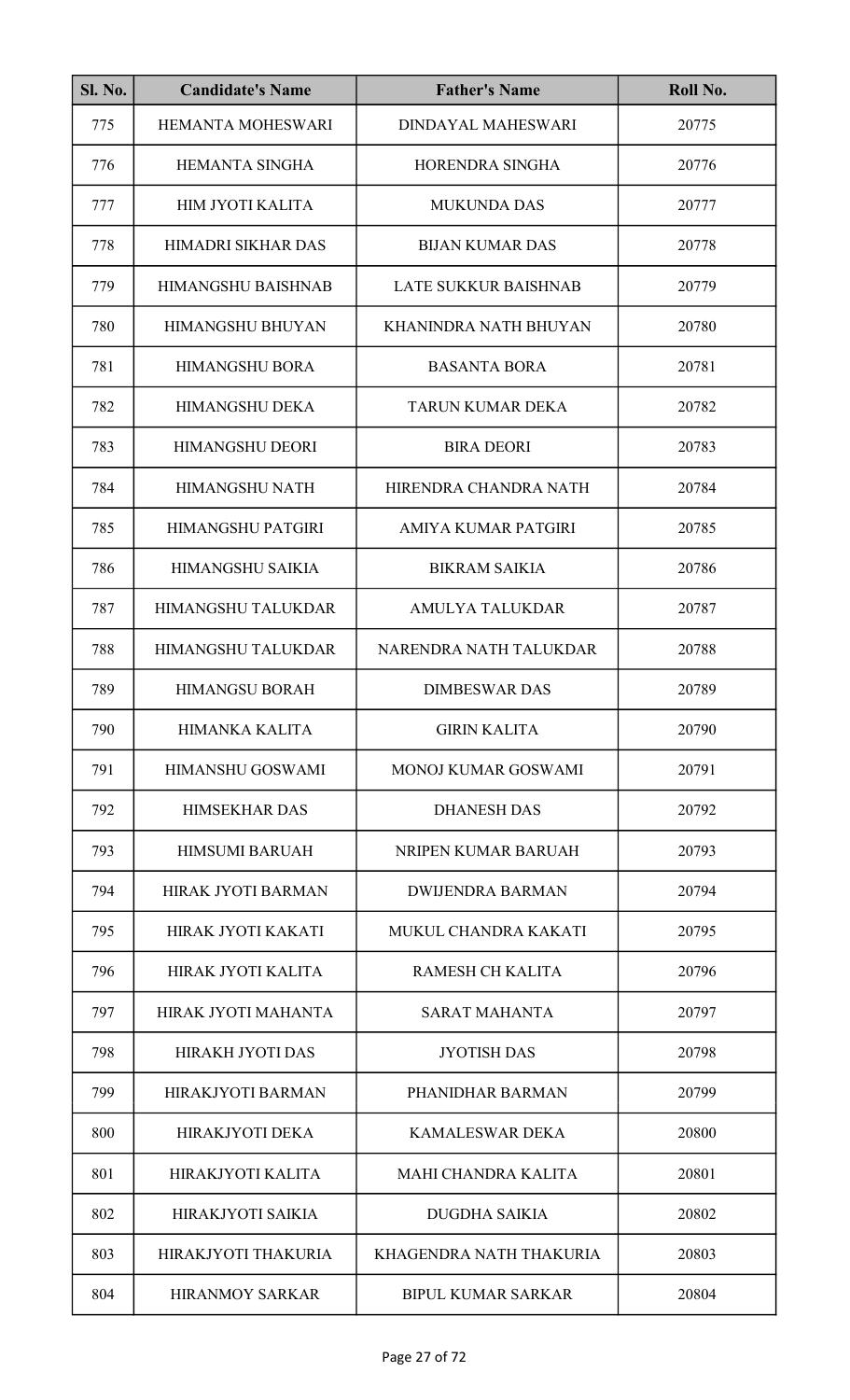| <b>Sl. No.</b> | <b>Candidate's Name</b>                      | <b>Father's Name</b>           | Roll No. |
|----------------|----------------------------------------------|--------------------------------|----------|
| 805            | <b>HIRANYA DEKA</b>                          | <b>DEBA KANTA DEKA</b>         | 20805    |
| 806            | HIRANYA KR CHOWDHURY                         | <b>RAJEN KR CHOWDHURY</b>      | 20806    |
| 807            | <b>HIRANYA KUMAR</b><br><b>DEVASARMA</b>     | ASHUTOSH DEVA SARMA            | 20807    |
| 808            | HIROK JYOTI KHOUND                           | <b>NOBIN KHOUND</b>            | 20808    |
| 809            | <b>HIROK JYOTI PATIR</b>                     | <b>HEM CHANDRA PATIR</b>       | 20809    |
| 810            | HIROK JYOTI SAIKIA                           | <b>GOBIN CHANDRA SAIKIA</b>    | 20810    |
| 811            | <b>HIRONMOY KUMAR BORA</b>                   | LATE KANAK CHANDRA BORA        | 20811    |
| 812            | HIRONMOYA DIHINGIA                           | PRADIP DIHINGIA                | 20812    |
| 813            | HIYASMITA MAHANTA                            | <b>GAHAN CH MAHANTA</b>        | 20813    |
| 814            | <b>HRIDAY PRATIM BARMAN</b>                  | <b>BIMAL NARAYAN BARMAN</b>    | 20814    |
| 815            | HRIDAYANANDA DUTTA                           | NOGEN CHANDRA DUTTA            | 20815    |
| 816            | <b>HRISHIKESH BARMAN</b>                     | <b>MAHENDRA BARMAN</b>         | 20816    |
| 817            | <b>HRISHIKESH DAS</b>                        | <b>SUBHASH CHANDRA DAS</b>     | 20817    |
| 818            | <b>HRISHIKESH DEKA</b>                       | <b>JITRA KANTA DEKA</b>        | 20818    |
| 819            | HRISHIKESH DUTTA                             | HARISH CHANDRA DUTTA           | 20819    |
| 820            | HRISHIKESH HAZARIKA                          | PULIN HAZARIKA                 | 20820    |
| 821            | HRISHIKESH SHARMA                            | <b>DWIPENDRA NATH SHARMA</b>   | 20821    |
| 822            | <b>HRISHIRAJ PATGIRI</b>                     | <b>BINOD PATGIRI</b>           | 20822    |
| 823            | <b>HRISHKESH TAMULY</b>                      | <b>JATIN TAMULY</b>            | 20823    |
| 824            | HUDRAKHINA MECH                              | <b>MANIK CHANDRA MECH</b>      | 20824    |
| 825            | <b>HUPRAN BORUAH</b>                         | <b>BHULA BORUAH</b>            | 20825    |
| 826            | HUSSAIN MAHAMED SAHED<br>MOSTAFA MAZARBHUIYA | <b>SAMJID ALI</b>              | 20826    |
| 827            | HUSSAIN SALMAN KHURSID                       | <b>SK MOHAMMAD HUSSAIN</b>     | 20827    |
| 828            | <b>IDUL HUSSAIN</b>                          | LATE JAMIRUDDIN SHEIKH         | 20828    |
| 829            | <b>IFTIKAR AHMED</b>                         | <b>ZIAUDDIN AHMED</b>          | 20829    |
| 830            | <b>IMDADULLAH AHMED</b><br><b>MAZUMDER</b>   | <b>JAHIR UDDIN MAZUMDER</b>    | 20830    |
| 831            | <b>IMRAN CHOUDHURY</b>                       | <b>AFZAL HUSSAIN CHOUDHURY</b> | 20831    |
| 832            | <b>INDRA JYOTI GAUTAM</b>                    | <b>TARUN CH BORTHAKUR</b>      | 20832    |
| 833            | <b>INDRA JYOTI PEGU</b>                      | <b>DILIP KUMAR PEGU</b>        | 20833    |
| 834            | <b>INDRAJIT KAR</b>                          | HARASINDHU KAR                 | 20834    |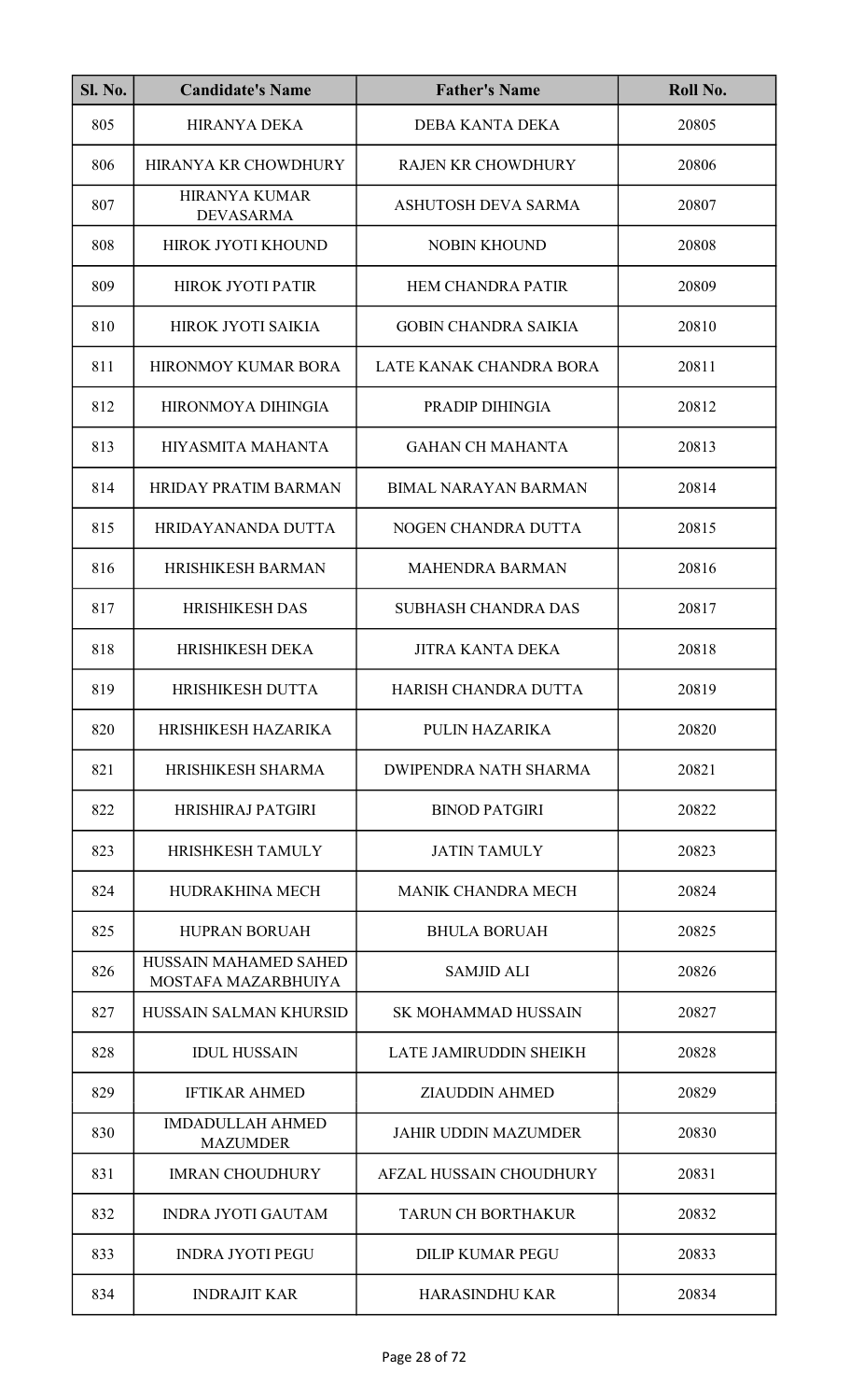| <b>Sl. No.</b> | <b>Candidate's Name</b>      | <b>Father's Name</b>        | Roll No. |
|----------------|------------------------------|-----------------------------|----------|
| 835            | <b>INDRANEEL KAKOTY</b>      | PROBIN CHANDRA KAKOTY       | 20835    |
| 836            | <b>INDRANI MAZUMDER</b>      | PRANAB KUMAR MAZUMDER       | 20836    |
| 837            | <b>IRSHAD ALAM</b>           | <b>ABDUL GAFFER</b>         | 20837    |
| 838            | <b>ISHAN DAS</b>             | <b>CHITTRANJAN DAS</b>      | 20838    |
| 839            | <b>ISHAN JYOTI BORAH</b>     | <b>CHANDRA DHAR BORAH</b>   | 20839    |
| 840            | <b>ISWAR SAIKIA</b>          | <b>NABIN CH SAIKIA</b>      | 20840    |
| 841            | <b>IVLINA CHOUDHURY</b>      | <b>BHUPATI CHOUDHURY</b>    | 20841    |
| 842            | <b>IZAZ HASAN SHAH</b>       | <b>ABDUL HASHIM SHAH</b>    | 20842    |
| 843            | <b>IZAZ YUSUF AHMED</b>      | <b>SALAHUDDIN AHMED</b>     | 20843    |
| 844            | <b>IZAZUR RAHMAN</b>         | <b>MAHIBAR RAHMAN</b>       | 20844    |
| 845            | <b>JABED ALI AHMED</b>       | HARUN ALI AHMED             | 20845    |
| 846            | <b>JADU MONI DAS</b>         | <b>SUREN DAS</b>            | 20846    |
| 847            | <b>JAFAR IQBAL</b>           | <b>ABDUL GHANI</b>          | 20847    |
| 848            | <b>JAGADISH BORUAH</b>       | <b>BHABAKANTA BORUAH</b>    | 20848    |
| 849            | <b>JAGESWAR CHUTIA</b>       | <b>BHUBUL CHUTIA</b>        | 20849    |
| 850            | <b>JAGRITI KAKATI</b>        | PRABIN CHANDRA KAKATI       | 20850    |
| 851            | <b>JAHANGIR ALOM</b>         | <b>ABDUL MOTLEB</b>         | 20851    |
| 852            | <b>JAHIDUL ISLAM</b>         | <b>SOBAHAN ALI</b>          | 20852    |
| 853            | <b>JAHIDUL ISLAM</b>         | <b>ANSER ALI</b>            | 20853    |
| 854            | <b>JAHIRUL HASSAN LASKAR</b> | <b>AMIR UDDIN LASKAR</b>    | 20854    |
| 855            | <b>JAHNABI BARUAH</b>        | <b>JATINDRA NATH BARUAH</b> | 20855    |
| 856            | <b>JAHNOB BORAH</b>          | <b>LATE DIPEN BORAH</b>     | 20856    |
| 857            | <b>JAHNU TAMULI</b>          | <b>BIJU TAMULI</b>          | 20857    |
| 858            | <b>JAKI J PEGU</b>           | <b>BANI KANTA PEGU</b>      | 20858    |
| 859            | <b>JAMES D RABHA</b>         | <b>DULU RAM RABHA</b>       | 20859    |
| 860            | <b>JATIN DEORI</b>           | PURNA KANTA DEORI           | 20860    |
| 861            | <b>JATINDRA NATH DEKA</b>    | HARENDRA NATH DEKA          | 20861    |
| 862            | <b>JAYANTA BHARALI</b>       | DIGAMBAR BHARALI            | 20862    |
| 863            | <b>JAYANTA DAS</b>           | <b>DEEP CHARAN DAS</b>      | 20863    |
| 864            | <b>JAYANTA GOGOI</b>         | <b>SURYA GOGOI</b>          | 20864    |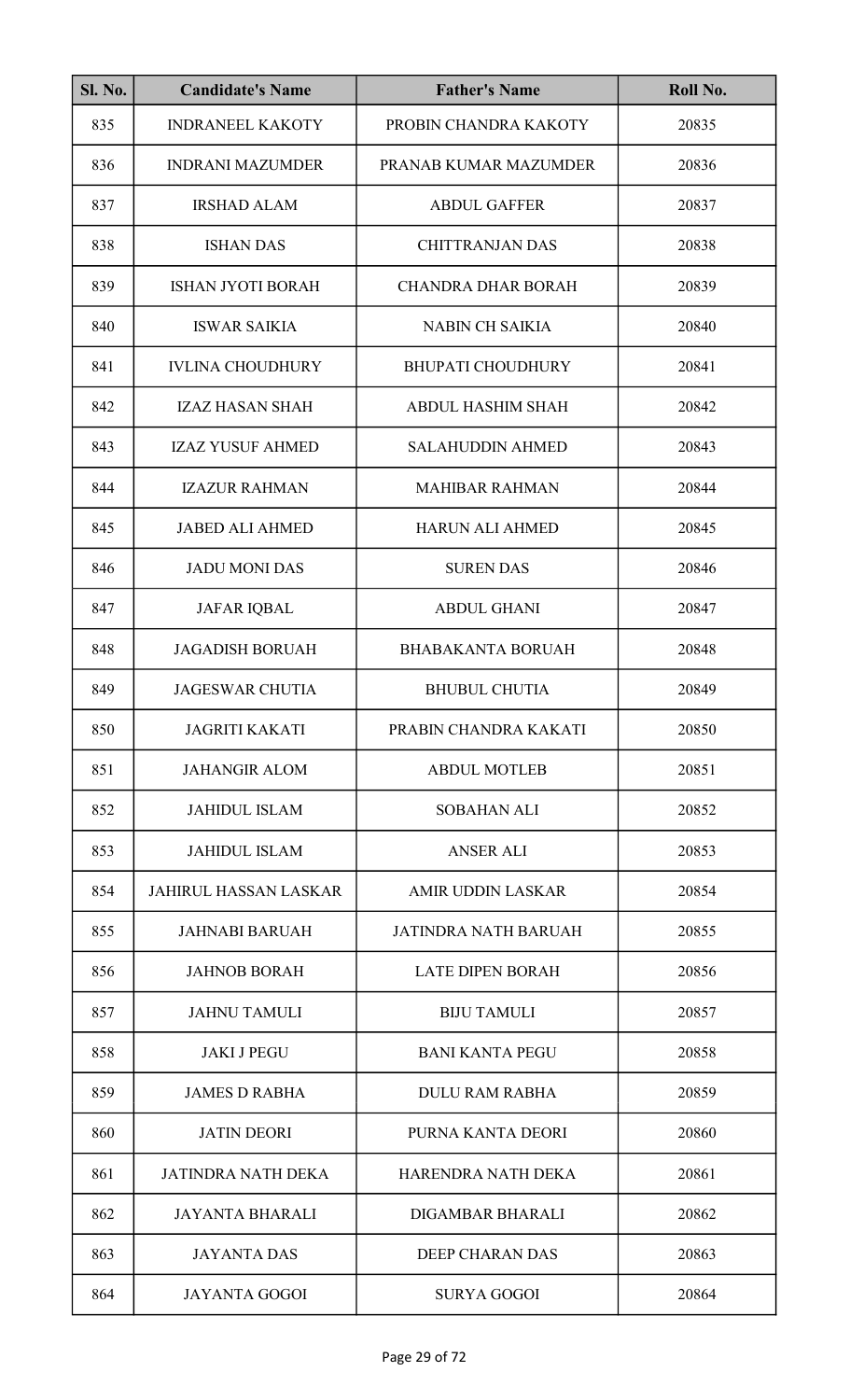| <b>Sl. No.</b> | <b>Candidate's Name</b>      | <b>Father's Name</b>         | Roll No. |
|----------------|------------------------------|------------------------------|----------|
| 865            | <b>JAYANTA SAIKIA</b>        | <b>TANKESWAR SAIKIA</b>      | 20865    |
| 866            | <b>JAYANTA TAYENG</b>        | <b>KANTA TAYENG</b>          | 20866    |
| 867            | <b>JAYASHRI BHUYAN</b>       | PRADEEP KUMAR BHUYAN         | 20867    |
| 868            | <b>JAYGICK DOHUTIA</b>       | <b>LALIT DOHUTIA</b>         | 20868    |
| 869            | <b>JAYJIT BHATTACHARJEE</b>  | <b>JAYANTA BHATTACHARJEE</b> | 20869    |
| 870            | <b>JEEMONI SAIKIA</b>        | <b>JATIN SAIKIA</b>          | 20870    |
| 871            | <b>JEET ABHISHEK GOGOI</b>   | <b>CHAITANYA GOGOI</b>       | 20871    |
| 872            | <b>JEHERUL ISLAM</b>         | <b>TAZIRUL ISLAM</b>         | 20872    |
| 873            | <b>JEMS AHMED</b>            | <b>ABDUS SOBUR AHMED</b>     | 20873    |
| 874            | <b>JEPUL REECE KALITA</b>    | NARENDRA NATH KALITA         | 20874    |
| 875            | <b>JEWEL ROY</b>             | <b>JAHAR KUMAR ROY</b>       | 20875    |
| 876            | <b>JIBAN JYOTI KALITA</b>    | <b>JYOTISH KALITA</b>        | 20876    |
| 877            | <b>JIBESH CHANDRA DAS</b>    | <b>JYOTISH CHANDRA DAS</b>   | 20877    |
| 878            | <b>JIBON BIKASH KHANIKAR</b> | <b>DEBAJEET KHANIKAR</b>     | 20878    |
| 879            | <b>JIKIRUL ZAMAN</b>         | ASKAR ALI                    | 20879    |
| 880            | <b>JIMPI ANAN</b>            | JATIN CHANDRA MAHANTA        | 20880    |
| 881            | <b>JIMU KUMAR DUTTA</b>      | <b>RATUL DUTTA</b>           | 20881    |
| 882            | <b>JINGANIA GOGOI</b>        | <b>ARUN GOGOI</b>            | 20882    |
| 883            | <b>JINTU BORGOHAIN</b>       | <b>JADAV BORGOHAIN</b>       | 20883    |
| 884            | <b>JINTU BORUAH</b>          | KARUNA KANTA BORUAH          | 20884    |
| 885            | <b>JINTU GOGOI</b>           | <b>THANESWAR GOGOI</b>       | 20885    |
| 886            | <b>JIOMANI TALUKDAR</b>      | NRIPENDRA NATH TALUKDAR      | 20886    |
| 887            | <b>JISHNU DUTTA GOSWAMI</b>  | DWIJENDRA GOSWAMI            | 20887    |
| 888            | <b>JITEN CHETRY</b>          | <b>NOREN CHETRY</b>          | 20888    |
| 889            | <b>JITENDRA NATH BORA</b>    | UPENDRA NATH BORA            | 20889    |
| 890            | <b>JITU DEKA</b>             | <b>KULADHAR DEKA</b>         | 20890    |
| 891            | <b>JITUMANI DEKA</b>         | <b>UPEN CHANDRA DEKA</b>     | 20891    |
| 892            | <b>JITUMONI HOQUE</b>        | <b>TAMJIT ALI</b>            | 20892    |
| 893            | <b>JITUMONI KALITA</b>       | <b>HARIDAS KALITA</b>        | 20893    |
| 894            | <b>JNANESH DEKA</b>          | NITYANANDA DEKA              | 20894    |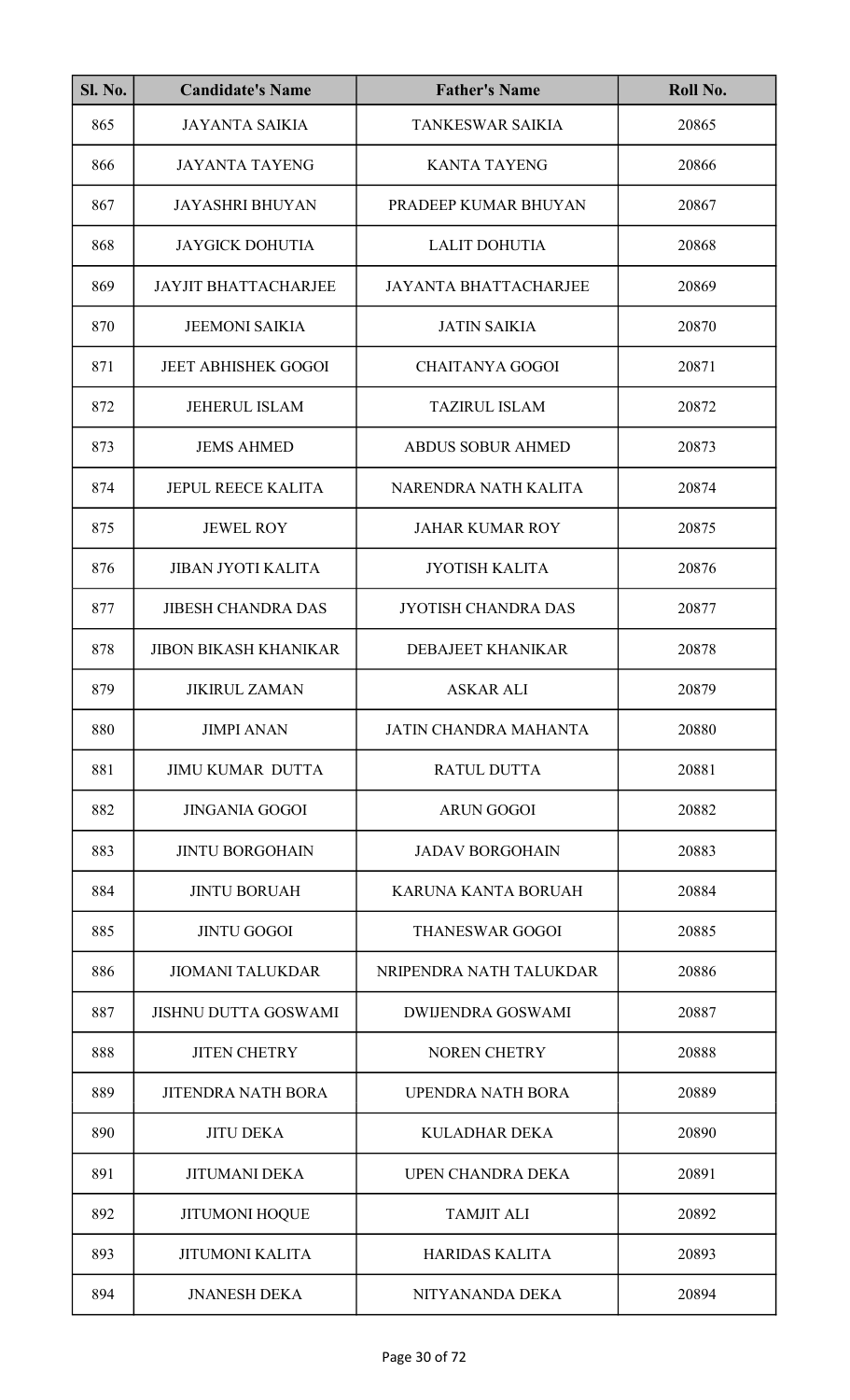| <b>Sl. No.</b> | <b>Candidate's Name</b>                  | <b>Father's Name</b>           | Roll No. |
|----------------|------------------------------------------|--------------------------------|----------|
| 895            | <b>JOHN MONI BAISHYA</b>                 | <b>BHUBANESWAR BAISHYA</b>     | 20895    |
| 896            | <b>JOHNSON MILI</b>                      | <b>KIRON MILI</b>              | 20896    |
| 897            | <b>JOHNY CHAMPRAMARY</b>                 | <b>BINESH CHAMPRAMARY</b>      | 20897    |
| 898            | <b>JONAED ALAM</b>                       | ZIAUL ALAM                     | 20898    |
| 899            | JONGKI HAZARIKA                          | <b>BIJON HAZARIKA</b>          | 20899    |
| 900            | <b>JOY NONDY</b>                         | <b>BINOY KUMAR NONDY</b>       | 20900    |
| 901            | JOYDEEP CHAKRABORTY                      | <b>JITENDRA CHAKRABORTY</b>    | 20901    |
| 902            | <b>JOYDEEP DEKA</b>                      | <b>HITESH DEKA</b>             | 20902    |
| 903            | <b>JOYDEEP ROY</b>                       | <b>NISHIT ROY</b>              | 20903    |
| 904            | <b>JUBAJYOTI CHUTIA</b>                  | <b>BIRENDRA NATH CHUTIA</b>    | 20904    |
| 905            | <b>JUBEID ZAMAN</b>                      | <b>GALIB UZ ZAMAN</b>          | 20905    |
| 906            | <b>JUBINA SULTANA</b>                    | <b>MANNAN ALI</b>              | 20906    |
| 907            | <b>JUBLI KONWAR</b>                      | <b>LUHIT KONWAR</b>            | 20907    |
| 908            | <b>JUENA GOGOI</b>                       | <b>RABIN GOGOI</b>             | 20908    |
| 909            | <b>JUMON DOWARAH</b>                     | <b>MUKUL DOWARAH</b>           | 20909    |
| 910            | <b>JUNALI GOGOI</b>                      | <b>SHRAJOO GOGOI</b>           | 20910    |
| 911            | <b>JUNAYEED AHMED</b><br><b>MAZUMDER</b> | <b>LATE ZIA UDDIN MAZUMDER</b> | 20911    |
| 912            | <b>JURI SONOWAL</b>                      | PHANINDRA NATH SONOWAL         | 20912    |
| 913            | <b>JUVARAJ GOGOI</b>                     | PURNANANDA GOGOI               | 20913    |
| 914            | <b>JUWEEL DEKA</b>                       | <b>CHARAN DEKA</b>             | 20914    |
| 915            | <b>JYOTI KALITA</b>                      | PRAFULLA KALITA                | 20915    |
| 916            | <b>JYOTI KAMAL DEKA</b>                  | KARUNA KANTA DEKA              | 20916    |
| 917            | <b>JYOTI PRAKASH SARMA</b>               | DHANESWAR SARMA                | 20917    |
| 918            | <b>JYOTI PRASHAD DAS</b>                 | <b>SUNIL KUMAR DAS</b>         | 20918    |
| 919            | <b>JYOTI TALUKDAR</b>                    | <b>BIPIN CHANDRA TALUKDAR</b>  | 20919    |
| 920            | <b>JYOTIKALPA BORA</b>                   | PRAFULLA BORA                  | 20920    |
| 921            | <b>JYOTIMOI KAKOTI</b>                   | PRAKASH CHANDRA KAKOTI         | 20921    |
| 922            | <b>JYOTIMOY DAS</b>                      | <b>LILADHAR DAS</b>            | 20922    |
| 923            | <b>JYOTIMOY HAZARIKA</b>                 | <b>DIPEN HAZARIKA</b>          | 20923    |
| 924            | <b>JYOTIPRIYAM BARUAH</b>                | LATE HEMANGA BARUAH            | 20924    |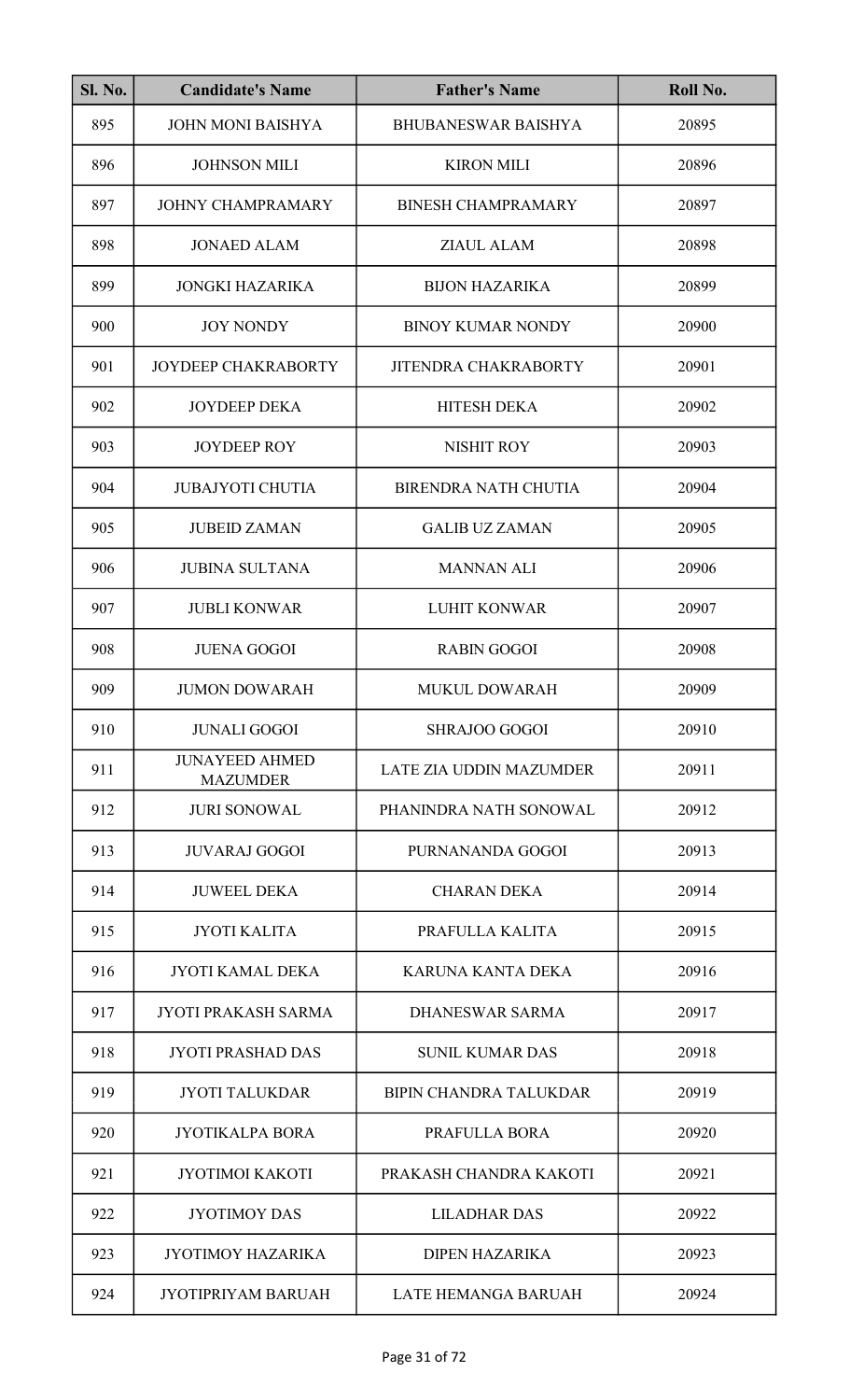| <b>Sl. No.</b> | <b>Candidate's Name</b>                   | <b>Father's Name</b>        | Roll No. |
|----------------|-------------------------------------------|-----------------------------|----------|
| 925            | <b>JYOTIRMAY BARMAN</b>                   | PRAMOD BARMAN               | 20925    |
| 926            | <b>JYOTIRMAY NARAYAN</b><br><b>MANDAL</b> | SAILENDRA NARAYAN MANDAL    | 20926    |
| 927            | <b>JYOTIRMOY BARMAN</b>                   | PRATAP CHANDRA BARMAN       | 20927    |
| 928            | <b>JYOTIRMOY BORA</b>                     | <b>TAPAN KUMAR BORA</b>     | 20928    |
| 929            | <b>JYOTIRMOY BRAHMA</b>                   | RAJKUMAR BRAHMA             | 20929    |
| 930            | <b>JYOTIRMOY DEKA</b>                     | <b>SUREN CHANDRA DEKA</b>   | 20930    |
| 931            | <b>JYOTIRMOY DEKA</b>                     | <b>SUREN CHANDRA DEKA</b>   | 20931    |
| 932            | <b>JYOTIRMOY DUTTA</b>                    | <b>JOY PRASAD DUTTA</b>     | 20932    |
| 933            | <b>JYOTIRMOY KALITA</b>                   | <b>DHANI KALITA</b>         | 20933    |
| 934            | <b>JYOTIRMOY SARMA</b>                    | <b>DURGANAN SARMA</b>       | 20934    |
| 935            | <b>JYOTIRMOY TAMULY</b>                   | PROMOD CHANDRA TAMULY       | 20935    |
| 936            | <b>JYOTISAI SAIKIA</b>                    | HEROMBA PRASAD SAIKIA       | 20936    |
| 937            | <b>JYOTISH KUMAR NATH</b>                 | <b>DINESWAR NATH</b>        | 20937    |
| 938            | JYOTISHMAN HAZARIKA                       | <b>AKHIL HAZARIKA</b>       | 20938    |
| 939            | <b>JYOTISHMAN KALITA</b>                  | <b>ARUN KALITA</b>          | 20939    |
| 940            | <b>JYOTISHMAN PAUL</b>                    | <b>GOPAL PAUL</b>           | 20940    |
| 941            | <b>JYOTISHMAN SARMA</b>                   | <b>DIMBESWAR SARMA</b>      | 20941    |
| 942            | <b>JYOTISHMANYU KAKOTI</b>                | NOREN CHANDRA KAKOTI        | 20942    |
| 943            | <b>JYOTISMAN BHATTACHARYA</b>             | MONOJ KUMAR BHATTACHARYA    | 20943    |
| 944            | <b>JYOTISMAN BORAH</b>                    | <b>BADAN CHANDRA BORAH</b>  | 20944    |
| 945            | <b>JYOTISMAN BORDOLOI</b>                 | SATYANANDA BORDOLOI         | 20945    |
| 946            | <b>JYOTISMAN HAZARIKA</b>                 | PRADEEP HAZARIKA            | 20946    |
| 947            | <b>JYOTSNA KALITA</b>                     | <b>UDDHAB CH KALITA</b>     | 20947    |
| 948            | <b>JYOTSNA KHOUND</b>                     | <b>LATE GOLAP KHOUND</b>    | 20948    |
| 949            | <b>KABIN KUMAR BORA</b>                   | <b>DIMBESWAR BORA</b>       | 20949    |
| 950            | <b>KABITA RAY</b>                         | <b>UTTAM RAY</b>            | 20950    |
| 951            | <b>KABYAJYOTI DAS</b>                     | <b>UPEN KUMAR</b>           | 20951    |
| 952            | <b>KAILASH GOGOI</b>                      | <b>SARBESWAR GOGOI</b>      | 20952    |
| 953            | <b>KAKOLIDAS</b>                          | <b>ROHINI KUMAR ROY</b>     | 20953    |
| 954            | <b>KALYAN BARUAH</b>                      | LATE NIRENDRA KR BURAGOHAIN | 20954    |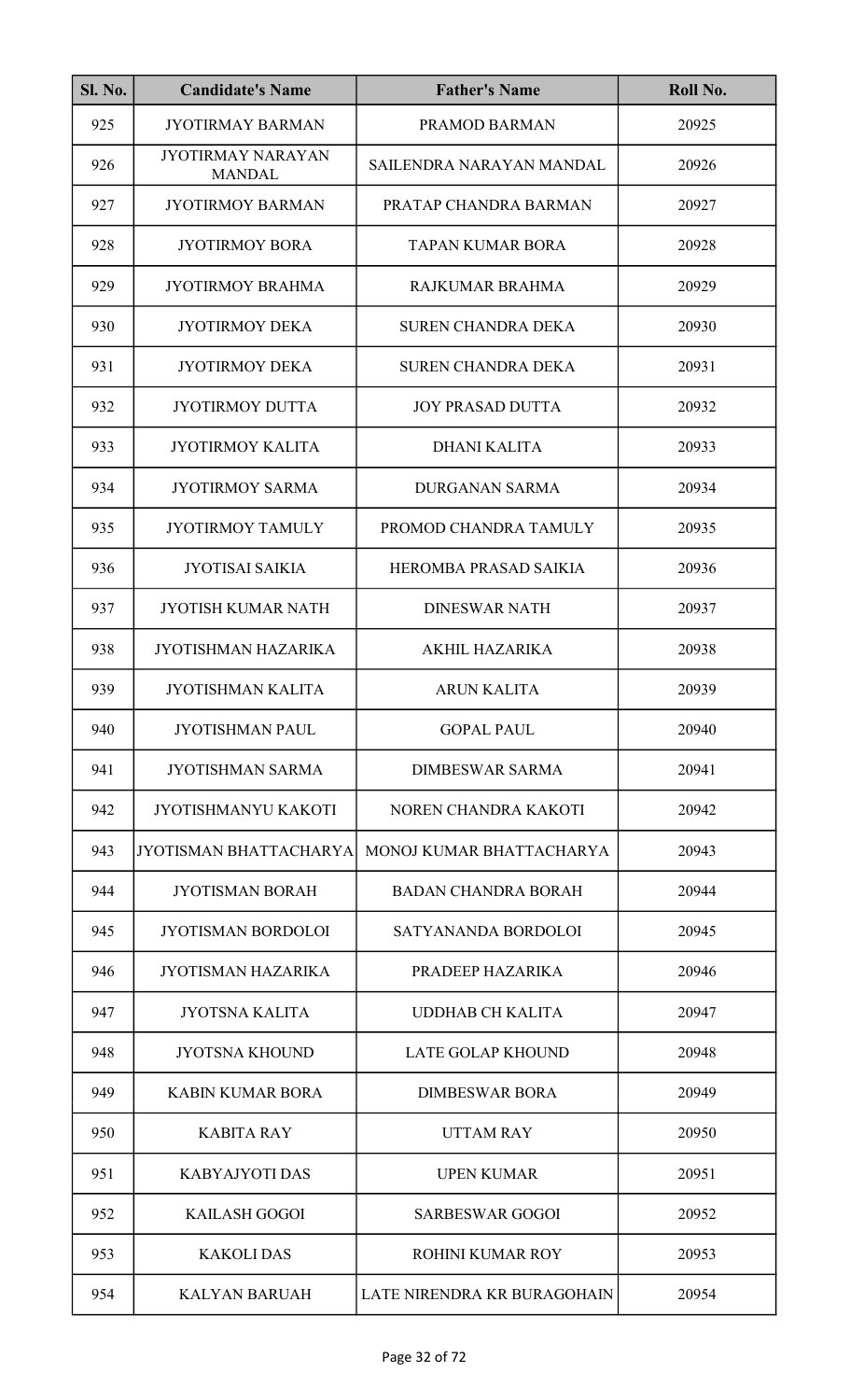| <b>Sl. No.</b> | <b>Candidate's Name</b>      | <b>Father's Name</b>                   | Roll No. |
|----------------|------------------------------|----------------------------------------|----------|
| 955            | <b>KALYAN BORUAH</b>         | KHIRENDRA BORUAH                       | 20955    |
| 956            | <b>KALYAN DAS</b>            | <b>LATE BIREN CHANDRA DAS</b>          | 20956    |
| 957            | <b>KALYAN KONWAR</b>         | <b>SONARAM KONWAR</b>                  | 20957    |
| 958            | KALYANI KAUSHIK              | <b>BALBAHADUR CHETRI</b>               | 20958    |
| 959            | <b>KAMAL CHOUDHURY</b>       | CHATRADHAR CHOUDHURY                   | 20959    |
| 960            | KAMAL HASAN BULBUL           | <b>KALIM UDDIN AHMED</b>               | 20960    |
| 961            | KAMAL JYOTI SARMA            | HIRANYA PRASAD SARMA                   | 20961    |
| 962            | KAMAL KRISHNA SARMA          | <b>SARBESWAR SARMA</b>                 | 20962    |
| 963            | <b>KAMAL RAJBANGSHI</b>      | <b>KARUNA RAJBANGSHI</b>               | 20963    |
| 964            | KAMAL UPADHAYA               | MEGHNATH UPADHAYA                      | 20964    |
| 965            | KAMALAKHYA BANIK             | <b>UTTAM BANIK</b>                     | 20965    |
| 966            | KAMALDEEP KALITA             | <b>JADAB CHANDRA KALITA</b>            | 20966    |
| 967            | <b>KAMALESH SARMAH</b>       | <b>LATE GAKUL SARMA</b>                | 20967    |
| 968            | <b>KAMALESWAR DEKA</b>       | <b>ANIL DEKA</b>                       | 20968    |
| 969            | KAMRAN AHMED LASKAR          | ABDUL KAYUM LASKAR                     | 20969    |
| 970            | <b>KAN DEKA</b>              | NARENDRA NATH DEKA                     | 20970    |
| 971            | KANDARPA KUMAR SARMA         | BIRENDRA KUMAR SARMA                   | 20971    |
| 972            | <b>KANGKAN GOHAIN</b>        | PREMANANDA GOHAIN                      | 20972    |
| 973            | KANGKAN JYOTI BARUAH         | DIGEN CHANDRA BARUAH                   | 20973    |
| 974            | KANGKAN KISHORE NATH         | <b>INDRA PRASAD NATH</b>               | 20974    |
| 975            | KANGKAN OJAH                 | DHANAJOY OJAH                          | 20975    |
| 976            | KANGKANA KALITA              | LATE GHANASHYAM KALITA                 | 20976    |
| 977            | <b>KANGKANA UZIR</b>         | NIKUNJA UZIR                           | 20977    |
| 978            | <b>KANKAN JYOTI DAS</b>      | <b>NABADWIP DAS</b>                    | 20978    |
| 979            | KANKAN KRISHORE PATHAK       | ARUN KUMAR PATHAK                      | 20979    |
| 980            | KANKANA KAUSHIK PUZARI       | PABITRA PUZARI                         | 20980    |
| 981            | <b>KARAM CHAD BASUMATARY</b> | PABITRA BASUMATARY                     | 20981    |
| 982            | <b>KARANJIT KAPILA</b>       | PHOUDA BAHADUR BOHORA<br><b>CHETRY</b> | 20982    |
| 983            | <b>KARISHMA DAS</b>          | DR KISHORI MOHAN DAS                   | 20983    |
| 984            | <b>KARISHMA KANDOI</b>       | <b>SUSHIL KUMAR KANDOI</b>             | 20984    |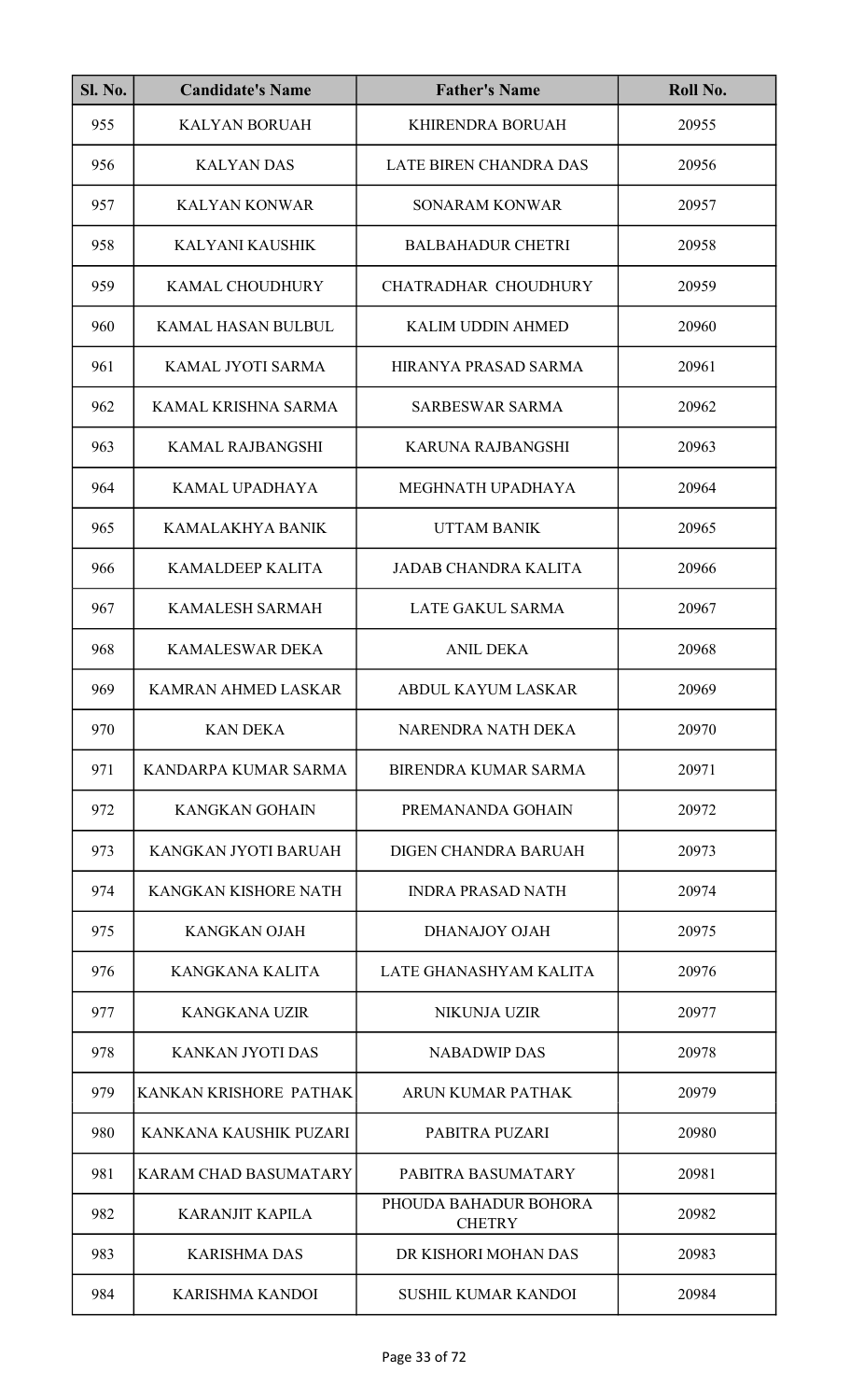| <b>Sl. No.</b> | <b>Candidate's Name</b>   | <b>Father's Name</b>         | Roll No. |
|----------------|---------------------------|------------------------------|----------|
| 985            | <b>KARISHMA MITTAL</b>    | RAJENDRA PRASAD MITTAL       | 20985    |
| 986            | <b>KARNIKA DAS</b>        | <b>BHADRESWAR DAS</b>        | 20986    |
| 987            | <b>KARNVEER</b>           | <b>SARBJIT KUMAR</b>         | 20987    |
| 988            | <b>KASHMIRI DEKA</b>      | <b>SUNANDA DEKA</b>          | 20988    |
| 989            | KASHYAP HARLALKA          | PAWAN KUMAR HARLALKA         | 20989    |
| 990            | <b>KASHYAP KUNTAL DAS</b> | PRABIN CHANDRA DAS           | 20990    |
| 991            | <b>KASHYAP TALUKDAR</b>   | NRIPEN TALUKDAR              | 20991    |
| 992            | <b>KASTURI BARMAN</b>     | PRADIP KUMAR BARMAN          | 20992    |
| 993            | <b>KATIMONG JAMIR</b>     | R LONGRITEMJEN JAMIR         | 20993    |
| 994            | <b>KAUSHIK BHUYAN</b>     | DHARANIDHAR BHUYAN           | 20994    |
| 995            | <b>KAUSHIK BORUAH</b>     | <b>GANESH CHANDRA BARUAH</b> | 20995    |
| 996            | <b>KAUSHIK DEKA</b>       | <b>MRIDUL DEKA</b>           | 20996    |
| 997            | <b>KAUSHIK KALITA</b>     | HAREN CHANDRA KALITA         | 20997    |
| 998            | KAUSHIK KUMAR PHUKAN      | <b>UDOY PHUKAN</b>           | 20998    |
| 999            | KAUSHIK MAHANTA           | <b>BINOY CHANDRA MAHANTA</b> | 20999    |
| 1000           | KAUSHIK NAYAN SARMAH      | ANIL KUMAR SARMAH            | 21000    |
| 1001           | KAUSHIK PRASAD SARMAH     | RAJENDRA PRASAD SARMAH       | 21001    |
| 1002           | <b>KAUSHIK RABHA</b>      | HEMEN CHANDRA RABHA          | 21002    |
| 1003           | KAUSHIK RANJAN SAIKAI     | LATE KHAGENDRA NATH SAIKIA   | 21003    |
| 1004           | <b>KAUSHIK SARMAH</b>     | <b>RAJANI SARMAH</b>         | 21004    |
| 1005           | KAUSTABH KIRAN DEKA       | <b>MATI RAM DEKA</b>         | 21005    |
| 1006           | <b>KAUSTAV BHUYAN</b>     | <b>TARUN BHUYAN</b>          | 21006    |
| 1007           | <b>KAUSTAV BORDOLOI</b>   | <b>KAILASH BORDOLOI</b>      | 21007    |
| 1008           | KAUSTAV DEVA SARMA        | PRADIP KUMAR SARMA           | 21008    |
| 1009           | <b>KAUSTAV SAIKIA</b>     | DAYANANDA SAIKIA             | 21009    |
| 1010           | <b>KAUSTAV SAIKIA</b>     | TARUN CHANDRA SAIKIA         | 21010    |
| 1011           | <b>KAUSTUV BARUAH</b>     | PRADEEP KUMAR BARUAH         | 21011    |
| 1012           | <b>KAVITA CHETRY</b>      | <b>DOL RAJ CHETRY</b>        | 21012    |
| 1013           | KAWSHIK KUMAR SARMAH      | <b>BIRENDRA NATH SARMAH</b>  | 21013    |
| 1014           | <b>KAYENAT UL AMIN</b>    | <b>ROUJUL HOQUE</b>          | 21014    |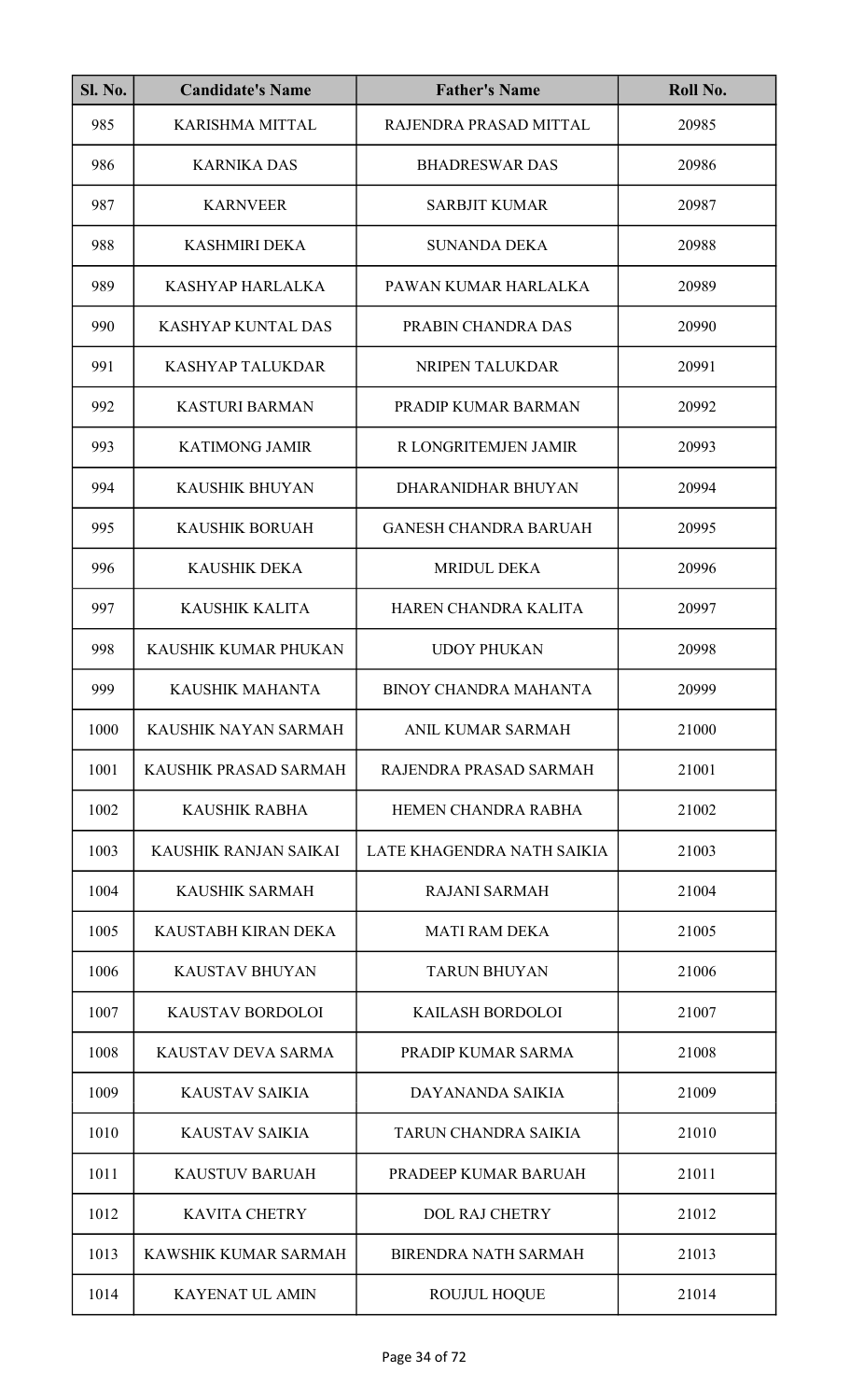| <b>Sl. No.</b> | <b>Candidate's Name</b>               | <b>Father's Name</b>                    | Roll No. |
|----------------|---------------------------------------|-----------------------------------------|----------|
| 1015           | <b>KEDAR CHETRY</b>                   | <b>DILIP KUMAR CHETRY</b>               | 21015    |
| 1016           | <b>KESHAB BISWAKARMA</b>              | HARSHA BAHADUR BISWAKARMA               | 21016    |
| 1017           | <b>KESHABANANDA DUTTA</b>             | PARAMANANDA DUTTA                       | 21017    |
| 1018           | <b>KESHAR KASHYAP</b>                 | <b>DIGANTA BORTHAKUR</b>                | 21018    |
| 1019           | KHANDAKAR KHAIRUL<br><b>ISLAM</b>     | LATE KHANDAKAR HABIBAR<br><b>RAHMAN</b> | 21019    |
| 1020           | <b>KHANIN KUMAR DAS</b>               | <b>AMULYA KUMAR DAS</b>                 | 21020    |
| 1021           | <b>KHANJAN JYOTI DAS</b>              | <b>SONJIT KUMAR DAS</b>                 | 21021    |
| 1022           | KHENGTHAI LONG RONGMAI                | <b>KACHAK FUN RONGMAI</b>               | 21022    |
| 1023           | KHIRANGA PRAN HAZARIKA                | PRAFULLA HAZARIKA                       | 21023    |
| 1024           | <b>KHIREN KACHARI</b>                 | PRABHAT KACHARI                         | 21024    |
| 1025           | <b>KHIRUD GOGOI</b>                   | <b>JIBON GOGOI</b>                      | 21025    |
| 1026           | KHUSHAL SIKTIA                        | PAWAN KUMAR SIKTIA                      | 21026    |
| 1027           | <b>KHWRWMDAW</b><br><b>BASUMATARY</b> | <b>SARAT BASUMATARY</b>                 | 21027    |
| 1028           | KINGKAR JYOTI BARMAN                  | PRAMOD BARMAN                           | 21028    |
| 1029           | <b>KIRAN BORAH</b>                    | <b>SUSHIL BORAH</b>                     | 21029    |
| 1030           | <b>KIRIP DEKA</b>                     | <b>KANAK DEKA</b>                       | 21030    |
| 1031           | <b>KIRIP DEKA</b>                     | <b>GAJENDRA NATH DEKA</b>               | 21031    |
| 1032           | KIRTI KAMAL SAIKIA                    | KRISHNA KAMAL SAIKIA                    | 21032    |
| 1033           | <b>KIRTI NARZARY</b>                  | <b>RAJENDRA NARZARY</b>                 | 21033    |
| 1034           | <b>KISHOR BAISHYA</b>                 | <b>HEM CHANDRA BAISHYA</b>              | 21034    |
| 1035           | <b>KISHOR PATOWARY</b>                | <b>BAPUKAN PATOWARY</b>                 | 21035    |
| 1036           | <b>KISHORE GUPTA</b>                  | <b>TARKESHWAR PRASAD</b>                | 21036    |
| 1037           | <b>KISHORE SARMA</b>                  | RATNESWAR SARMA                         | 21037    |
| 1038           | <b>KISLAY</b>                         | <b>KK CHAUDHARY</b>                     | 21038    |
| 1039           | <b>KONOK DAS</b>                      | <b>KRIPESH CHANDRA DAS</b>              | 21039    |
| 1040           | <b>KOUSHIK BORA</b>                   | <b>RABIRAM BORA</b>                     | 21040    |
| 1041           | KOUSHIK BORGOHAIN                     | <b>DURGANATH BORGOHAIN</b>              | 21041    |
| 1042           | <b>KOUSHIK RABHA</b>                  | <b>RAJKUMAR RABHA</b>                   | 21042    |
| 1043           | KOUSTAV MONI DEKA                     | <b>KHIROD KUMAR DEKA</b>                | 21043    |
| 1044           | KOUSTOVE JYOTI GOGOI                  | LATE LAKSHMESWAR GOGOI                  | 21044    |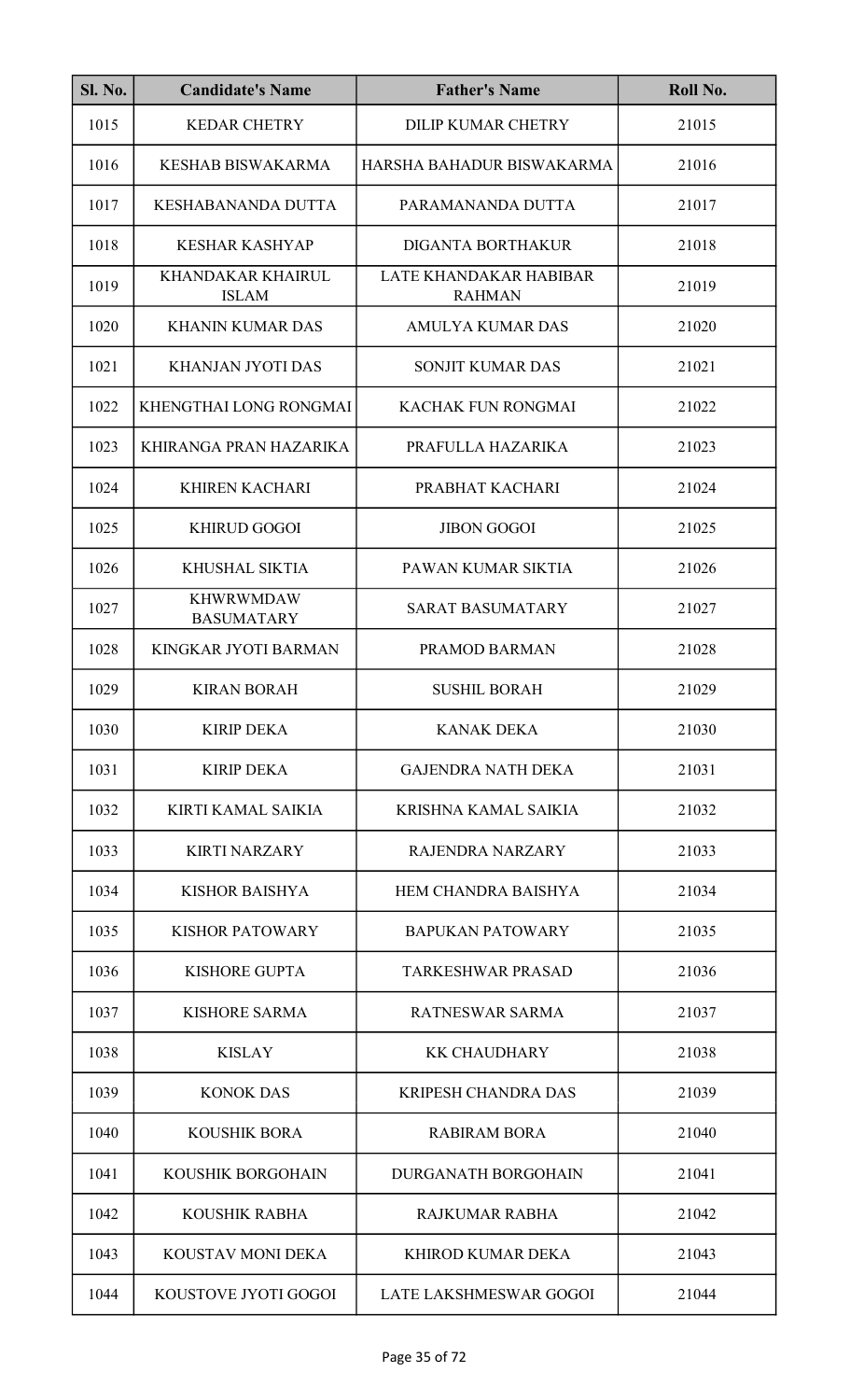| <b>Sl. No.</b> | <b>Candidate's Name</b>     | <b>Father's Name</b>         | Roll No. |
|----------------|-----------------------------|------------------------------|----------|
| 1045           | <b>KRIPESH DUTTA</b>        | PHULENDRA CHANDRA DUTTA      | 21045    |
| 1046           | <b>KRISHANU SARMAH</b>      | <b>BIRENDRA NATH SARMAH</b>  | 21046    |
| 1047           | <b>KRISHNA BALLAV GOGOI</b> | <b>CHANDRA MOHAN GOGOI</b>   | 21047    |
| 1048           | <b>KRISHNA KALITA</b>       | <b>BIDYARAM KALITA</b>       | 21048    |
| 1049           | KRISHNA RANI GOGOI          | <b>KIRTI NATH GOGOI</b>      | 21049    |
| 1050           | <b>KRISHNA UPADHYAY</b>     | PHATIK UPADHYAY              | 21050    |
| 1051           | <b>KRISHNANGA GOGOI</b>     | PRABHAT CHANDRA GOGOI        | 21051    |
| 1052           | KSHOUNISH BRAHMA            | <b>BIMALENDU BRAHMA</b>      | 21052    |
| 1053           | KUKIL KISHAN BORAH          | <b>LATE SUREN BORAH</b>      | 21053    |
| 1054           | <b>KULDEEP BARUAH</b>       | HARI CHANDRA BARUAH          | 21054    |
| 1055           | <b>KULDEEP KALITA</b>       | KAMINI MOHAN KALITA          | 21055    |
| 1056           | <b>KULDIP BARMAN</b>        | <b>DILIP BARMAN</b>          | 21056    |
| 1057           | <b>KULDIP DAS</b>           | LATE KAILASH CHANDRA DAS     | 21057    |
| 1058           | <b>KULDIP KALITA</b>        | <b>ATUL KALITA</b>           | 21058    |
| 1059           | KULESH TALUKDAR             | <b>SURESH TALUKDAR</b>       | 21059    |
| 1060           | <b>KUMAR PIJUSH KATAKY</b>  | <b>BASANTA KATAKY</b>        | 21060    |
| 1061           | <b>KUMAR SANJEEV</b>        | AMBIKA PRASAD SINGH          | 21061    |
| 1062           | KUNAL DEEP NATH             | <b>BIPIN CHANDRA NATH</b>    | 21062    |
| 1063           | <b>KUNDIL PHUKAN</b>        | <b>GOLESWAR PHUKAN</b>       | 21063    |
| 1064           | L GAURAV SINGHA             | <b>GOBIND CHANDRA SINGHA</b> | 21064    |
| 1065           | <b>LAI CHENG CHETIA</b>     | <b>SURENDRA NATH CHETIA</b>  | 21065    |
| 1066           | LAISHRAM GAUTAM SINGH       | L GUNADHAR SINGH             | 21066    |
| 1067           | <b>LAKHYAJEET MORAN</b>     | <b>BINOD MORAN</b>           | 21067    |
| 1068           | <b>LAKHYAJIT HANDIQUE</b>   | <b>LATE JATIN HANDIQUE</b>   | 21068    |
| 1069           | LAKHYAJYOTI SHARMAH         | <b>ATUL SHARMA</b>           | 21069    |
| 1070           | LAKSHI NANDAN BORAH         | <b>GONESH BORAH</b>          | 21070    |
| 1071           | LAKSHMI NARAYAN DHARA       | NITYANANDA DHARA             | 21071    |
| 1072           | LAKSHYA PROTIM SAIKIA       | <b>BIPUL SAIKIA</b>          | 21072    |
| 1073           | <b>LANGUANG THANMEI</b>     | <b>SINGUIPOW THANMEI</b>     | 21073    |
| 1074           | LEEPANTER BHAGAWATI         | <b>JATIN BHAGAWATI</b>       | 21074    |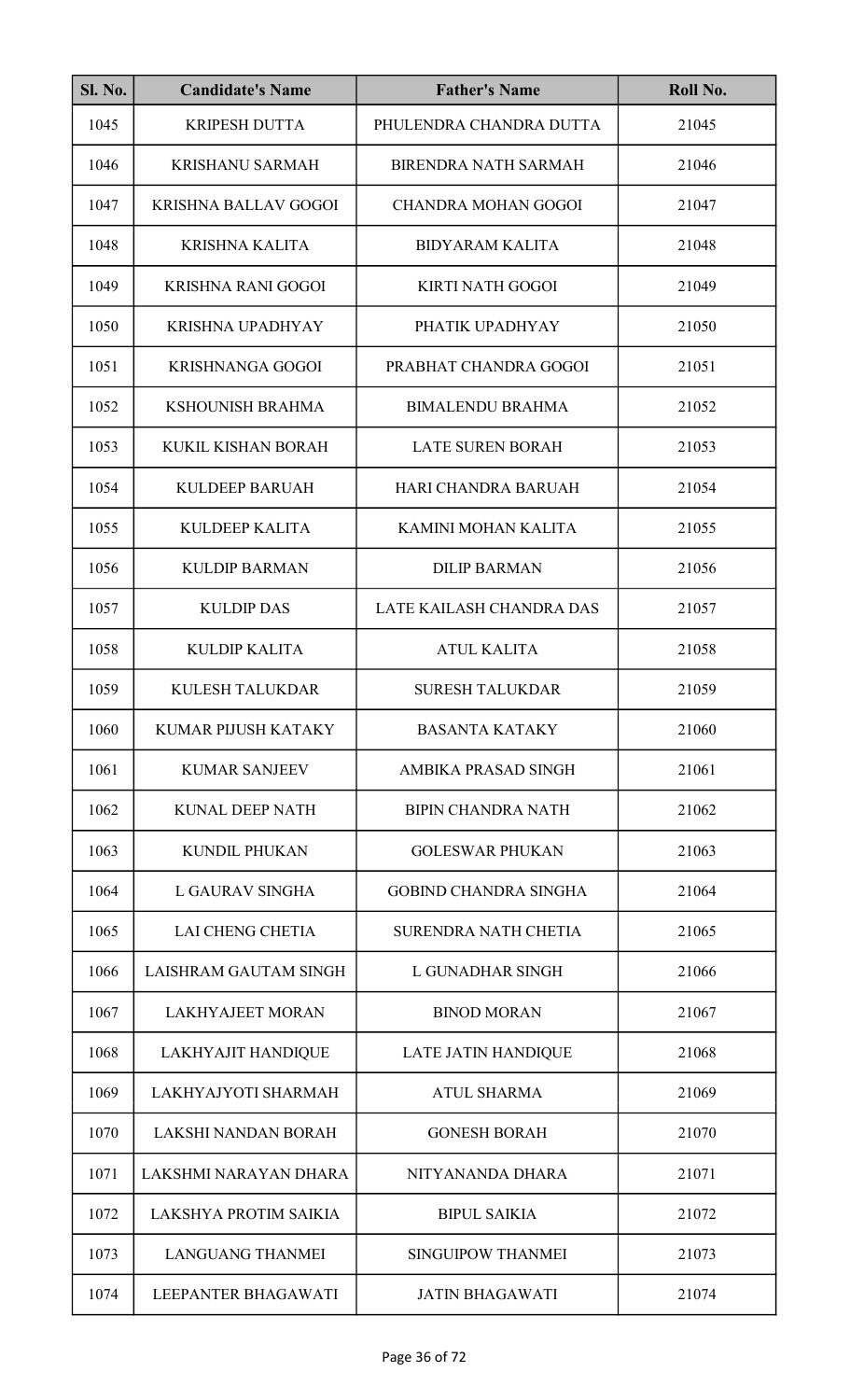| <b>Sl. No.</b> | <b>Candidate's Name</b>                     | <b>Father's Name</b>      | Roll No. |
|----------------|---------------------------------------------|---------------------------|----------|
| 1075           | LINGUDU RAVI RAO                            | LINGUDU LAKSHMAN RAO      | 21075    |
| 1076           | <b>LINKU SARMA</b>                          | <b>JAGADISH SARMA</b>     | 21076    |
| 1077           | <b>LIPTON HAZARIKA</b>                      | LT JAGADISH HAZARIKA      | 21077    |
| 1078           | LISHMA RANI TAYE                            | <b>HEMAN KUMAR TAYE</b>   | 21078    |
| 1079           | <b>LITON DAS</b>                            | <b>RATAN DAS</b>          | 21079    |
| 1080           | <b>LOKESH PUZARI</b>                        | <b>BHUBAN PUZARI</b>      | 21080    |
| 1081           | <b>LONGSING ENGLENG</b>                     | <b>DILIP ENGLENG</b>      | 21081    |
| 1082           | LOPAMUDRA BARUAH                            | <b>SURAJIT BARUAH</b>     | 21082    |
| 1083           | LOUIS LOCHAN DOWARAH                        | PRADIP DOWARAH            | 21083    |
| 1084           | LUIS SONOWAL                                | <b>LOMBIT SONOWAL</b>     | 21084    |
| 1085           | <b>MAANASH PROTIM</b><br><b>HAZARIKA</b>    | <b>SHUKUMAR HAZARIKA</b>  | 21085    |
| 1086           | <b>MADHAB BASUMATARY</b>                    | KUNJANATH BASUMATARY      | 21086    |
| 1087           | MADHABENDRA THOUSEN                         | <b>KAMAIDHAN THOUSEN</b>  | 21087    |
| 1088           | MADHUDWESH KASHYAP<br><b>BORUAH</b>         | DURLOV CHANDRA BARUAH     | 21088    |
| 1089           | MADHUJYA CHAKRAVORTY                        | RANA CHAKRAVORTY          | 21089    |
| 1090           | <b>MADHUJYA DAS</b>                         | <b>RAMESH DAS</b>         | 21090    |
| 1091           | MADHURIMA SARMAH                            | HEMA KANTA SARMAH         | 21091    |
| 1092           | MADHURJYA BARUAH                            | <b>NIRANJAN BARUAH</b>    | 21092    |
| 1093           | MADHURJYA BHAGAWATI                         | <b>ROMEN BHAGAWATI</b>    | 21093    |
| 1094           | <b>MADHURJYA BORAH</b>                      | PREMA BORAH               | 21094    |
| 1095           | <b>MADHURJYA DUTTA</b>                      | <b>KUKIL DUTTA</b>        | 21095    |
| 1096           | <b>MADHURJYA GOGOI</b>                      | <b>BISWAJIT GOGOI</b>     | 21096    |
| 1097           | MADHURJYA GOHAIN<br><b>MAZUMDAR</b>         | <b>GOLAP MAZUMDAR</b>     | 21097    |
| 1098           | MADHURJYA KALITA                            | <b>HIRANYA KALITA</b>     | 21098    |
| 1099           | MADHURJYA PRATIM BORAH                      | PREMANANDA BORAH          | 21099    |
| 1100           | MADHURJYA PRATIM<br><b>KASHYAP</b>          | <b>HARI CHARAN KALITA</b> | 21100    |
| 1101           | <b>MADHURJYA SARKAR</b>                     | <b>SUKUMAR SARKAR</b>     | 21101    |
| 1102           | <b>MADHURJYA SARMA</b><br><b>PHUKAN</b>     | <b>ANIL SARMA PHUKAN</b>  | 21102    |
| 1103           | <b>MADHURYA NATH</b>                        | <b>MUKUT NATH</b>         | 21103    |
| 1104           | <b>MAHAMINUR RAHMAN</b><br><b>CHOUDHURY</b> | MOINUL HOQUE CHOUDHURY    | 21104    |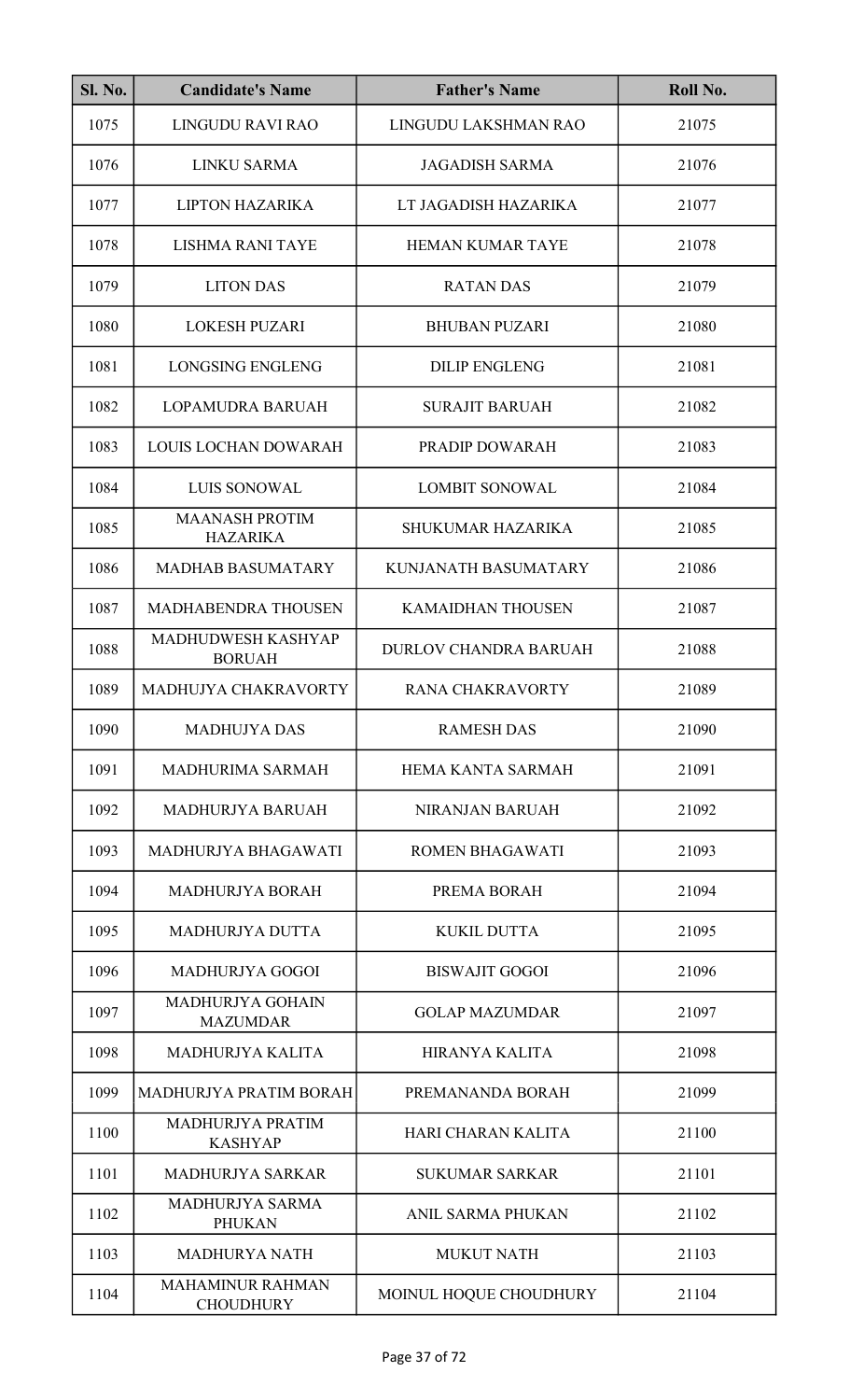| Sl. No. | <b>Candidate's Name</b>                  | <b>Father's Name</b>                  | Roll No. |
|---------|------------------------------------------|---------------------------------------|----------|
| 1105    | <b>MAHAMMAD ACHIF</b>                    | <b>GIASUDDIN AHMED</b>                | 21105    |
| 1106    | MAHANUBHAV BORTHAKUR                     | <b>BHARATJYOTI BORTHAKUR</b>          | 21106    |
| 1107    | <b>MAHARNAV</b><br><b>BHATTACHARYYA</b>  | AMIYA KR BHATTACHARYYA                | 21107    |
| 1108    | <b>MAHARSHI</b><br><b>BHATTACHARYYA</b>  | DR HERAMBA KR<br><b>BHATTACHARYYA</b> | 21108    |
| 1109    | MAHBUBUL ALAM LASKAR                     | MOINUL HAQUE LASKAR                   | 21109    |
| 1110    | <b>MAHESH DOLEY</b>                      | <b>LAKHAN DOLEY</b>                   | 21110    |
| 1111    | <b>MAINUL ISLAM</b>                      | <b>MANIRUL ISLAM</b>                  | 21111    |
| 1112    | <b>MAKBOOL AHMED LASKAR</b>              | <b>ISHAQUE ALI LASKAR</b>             | 21112    |
| 1113    | <b>MAKIB AHMED</b>                       | <b>AYUB ALI MAZUMDAR</b>              | 21113    |
| 1114    | <b>MANAB JYOTI DEKA</b>                  | LATE AJIT CHANDRA DEKA                | 21114    |
| 1115    | MANABJYOTI SHARMA                        | MAHENDRA CHANDRA SHARMA               | 21115    |
| 1116    | MANAKH JYOTI PHUKAN                      | <b>BINOD PHUKAN</b>                   | 21116    |
| 1117    | <b>MANALI BORA</b>                       | <b>GAUTAM BORA</b>                    | 21117    |
| 1118    | <b>MANANJOY DAIMARI</b>                  | KAMALA KANTA DAIMARI                  | 21118    |
| 1119    | <b>MANAS JYOTI KALITA</b>                | <b>MOHEN KALITA</b>                   | 21119    |
| 1120    | <b>MANAS PRATIM BARA</b>                 | DEBENDRA KUMAR BARA                   | 21120    |
| 1121    | <b>MANAS PRATIM DAS</b>                  | <b>RANJIT DAS</b>                     | 21121    |
| 1122    | <b>MANAS PRATIM DAS</b>                  | <b>CHANDRA KUMAR DAS</b>              | 21122    |
| 1123    | <b>MANAS PRATIM SARMA</b>                | UPENDRA NATH SARMA                    | 21123    |
| 1124    | <b>MANASH BARMAN</b>                     | <b>KAILASH BARMAN</b>                 | 21124    |
| 1125    | <b>MANASH DEKA</b>                       | <b>DWIJENDRA DEKA</b>                 | 21125    |
| 1126    | MANASH JYOTI BAISHYA                     | <b>MANORANJAN BAISHYA</b>             | 21126    |
| 1127    | <b>MANASH JYOTI BHUYAN</b>               | <b>DIPAK BHUYAN</b>                   | 21127    |
| 1128    | <b>MANASH JYOTI CHALIHA</b>              | NABIN CHANDRA CHALIHA                 | 21128    |
| 1129    | <b>MANASH JYOTI GOGOI</b>                | <b>ARUP KUMAR GOGOI</b>               | 21129    |
| 1130    | <b>MANASH JYOTI KALITA</b>               | <b>MAHESH KALITA</b>                  | 21130    |
| 1131    | <b>MANASH PRASAD DAS</b>                 | <b>CHAKRADHAR DAS</b>                 | 21131    |
| 1132    | <b>MANASH PRATIM BARMAN</b>              | PHATIK CHANDRA BARMAN                 | 21132    |
| 1133    | <b>MANASH PRATIM BHARALI</b>             | DINESH CHANDRA BHARALI                | 21133    |
| 1134    | <b>MANASH PRATIM</b><br><b>BORGOHAIN</b> | <b>BIREN BORGOHAIN</b>                | 21134    |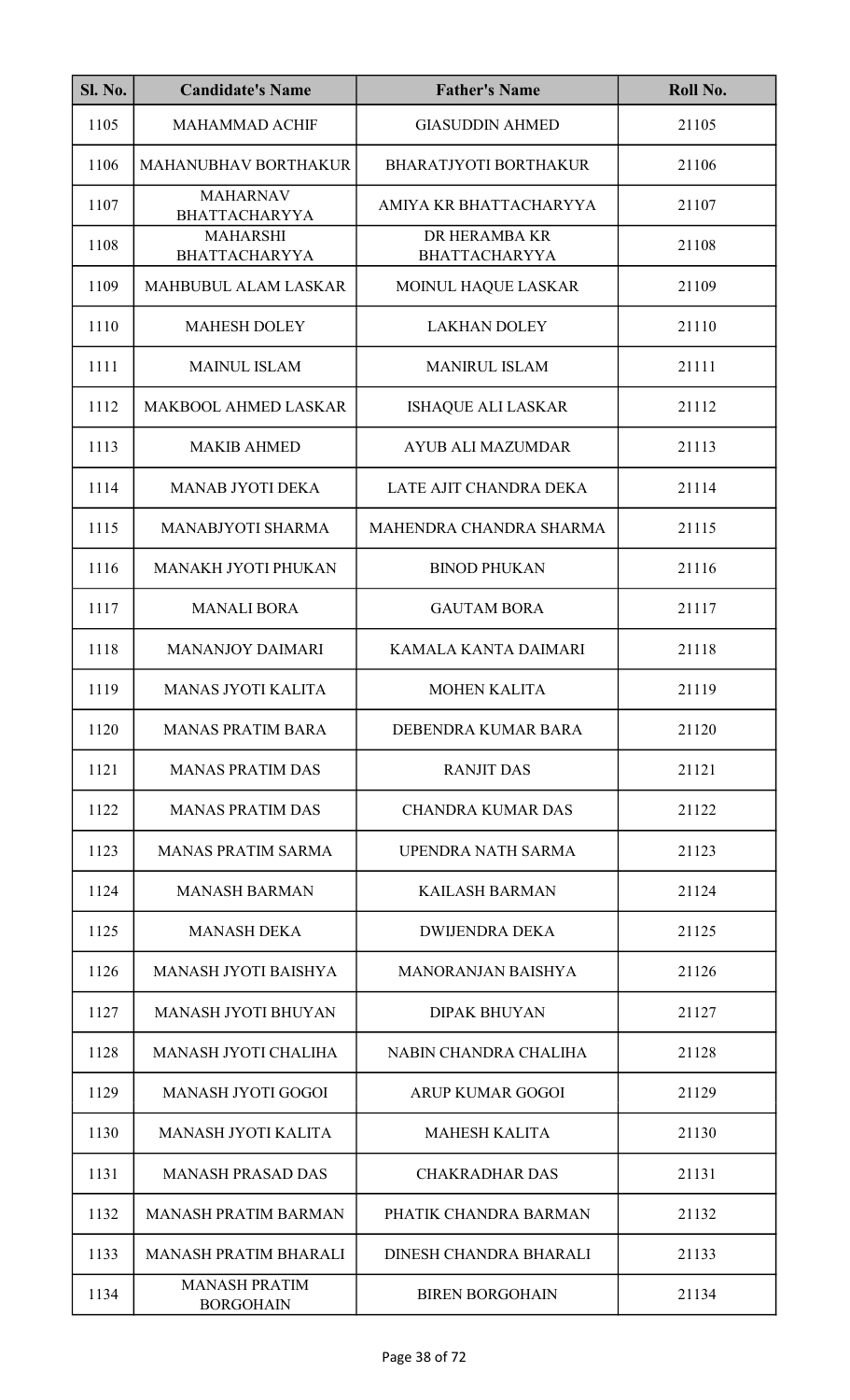| <b>Sl. No.</b> | <b>Candidate's Name</b>                 | <b>Father's Name</b>           | Roll No. |
|----------------|-----------------------------------------|--------------------------------|----------|
| 1135           | <b>MANASH PRATIM GHOSH</b>              | <b>SWARUP KUMAR GHOSH</b>      | 21135    |
| 1136           | <b>MANASH PRATIM HALOI</b>              | <b>LATE GUNAJIT HALOI</b>      | 21136    |
| 1137           | MANASH PRATIM HAZARIKA                  | DHANESWAR HAZARIKA             | 21137    |
| 1138           | <b>MANASH PRATIM PATHAK</b>             | KUMUD CHANDRA PATHAK           | 21138    |
| 1139           | <b>MANASH PROTIM BARUAH</b>             | PARAG JYORI BARUAH             | 21139    |
| 1140           | <b>MANASH PROTIM BORDOLOI</b>           | <b>HARI PRASAD BORDOLOI</b>    | 21140    |
| 1141           | <b>MANASH PROTIM BORSAIKIA</b>          | PULENDRA BORSAIKIA             | 21141    |
| 1142           | <b>MANASH PROTIM DAS</b>                | <b>BONSHI DAS</b>              | 21142    |
| 1143           | <b>MANASH PROTIM GOHAIN</b>             | <b>LEELA GOHAIN</b>            | 21143    |
| 1144           | <b>MANASH THAKURIA</b>                  | <b>BAIKUNTHA NATH THAKURIA</b> | 21144    |
| 1145           | <b>MANASJYOTI BARMAN</b>                | NAGENDRA NATH BARMAN           | 21145    |
| 1146           | <b>MANASJYOTI DAS</b>                   | <b>MUKUNDA DAS</b>             | 21146    |
| 1147           | MANAV JYOTI BORAH                       | <b>TARUN CHANDRA BORAH</b>     | 21147    |
| 1148           | <b>MANIDEEP SARMA</b>                   | KABINDRA NATH SARMA            | 21148    |
| 1149           | <b>MANISH MAHANTA</b>                   | <b>BIJOY KRISHNA MAHANTA</b>   | 21149    |
| 1150           | <b>MANJIT DAS</b>                       | LT SAMBHU RAM DAS              | 21150    |
| 1151           | <b>MANJIT KUMAR SINGH</b>               | PREM SINGH                     | 21151    |
| 1152           | <b>MANOJ NAIDU</b>                      | <b>DHANIRAM NAIDU</b>          | 21152    |
| 1153           | <b>MANOJ NATH</b>                       | KHAGEN CHANDRA NATH            | 21153    |
| 1154           | <b>MANOJ SAIKIA</b>                     | POWAL SAIKIA                   | 21154    |
| 1155           | <b>MANOJIT CHAKDAR</b>                  | <b>BADAL KRISHNA CHAKDAR</b>   | 21155    |
| 1156           | <b>MANOS PROTIM MAHANTA</b>             | TANKESWAR MAHANTA              | 21156    |
| 1157           | <b>MANPRITA BASUMATARY</b>              | PRASAD CHANDRA BASUMATARY      | 21157    |
| 1158           | <b>MANURANJAN GOGOI</b>                 | <b>TUPIDHAR GOGOI</b>          | 21158    |
| 1159           | <b>MANURANJAN HOWBORAH</b>              | <b>CHENIRAM HOWBORAH</b>       | 21159    |
| 1160           | <b>MASHUD KARIM</b><br><b>CHOUDHURY</b> | MONOWAR HUSSAIN CHOUDHURY      | 21160    |
| 1161           | <b>MASKURA HASIN</b>                    | <b>MUHIBUL ISLAM</b>           | 21161    |
| 1162           | <b>MASUDUR RAHMAN</b>                   | <b>NAJIBUR RAHMAN</b>          | 21162    |
| 1163           | <b>MASUM CHOUDHURY</b>                  | <b>AJIT CHOUDHURY</b>          | 21163    |
| 1164           | <b>MATIUR RAHMAN</b>                    | <b>ABDUL LATIF AHMED</b>       | 21164    |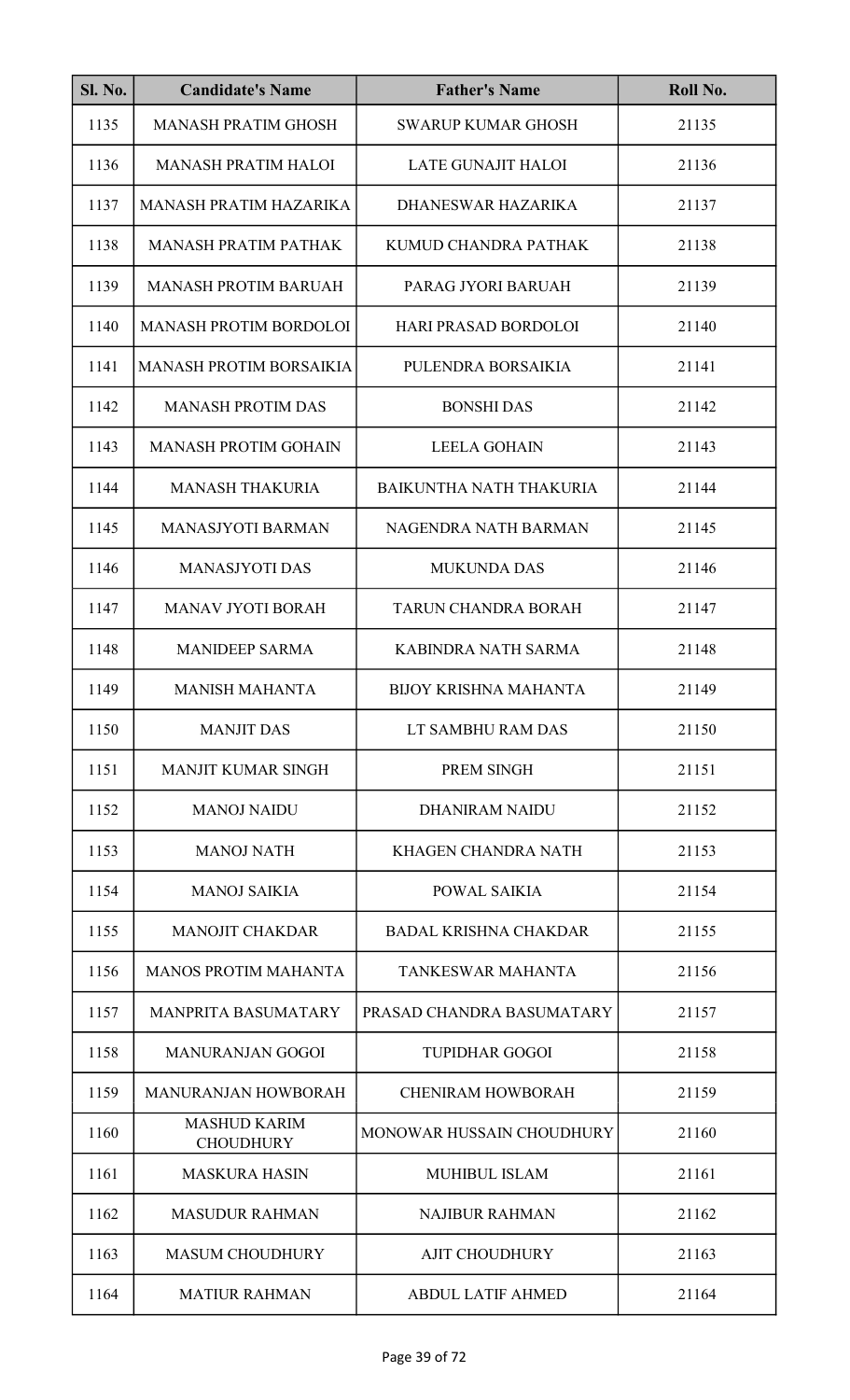| Sl. No. | <b>Candidate's Name</b>   | <b>Father's Name</b>      | Roll No. |
|---------|---------------------------|---------------------------|----------|
| 1165    | MAUSSAM CHAKRAVARTY       | SISHIR KUMAR CHAKRAVARTY  | 21165    |
| 1166    | <b>MAUSUM RITAM DUTTA</b> | <b>DULAL DUTTA</b>        | 21166    |
| 1167    | <b>MAYUKH RAJ DEV</b>     | <b>MANIK LAL DEV</b>      | 21167    |
| 1168    | <b>MAYUR KRISHNA BORA</b> | <b>BINOD CHANDRA BORA</b> | 21168    |
| 1169    | MD AASHIF IKBAL AHMED     | <b>AMIR UDDIN AHMED</b>   | 21169    |
| 1170    | <b>MD ABDUL MAZED</b>     | <b>MD ZAMER ALI</b>       | 21170    |
| 1171    | MD AHSAN ALI              | <b>MD ASHRAF ALI</b>      | 21171    |
| 1172    | <b>MD AL FORID HUDA</b>   | <b>MD ALIUR MUDA</b>      | 21172    |
| 1173    | <b>MD ALAMGIR HUSSAIN</b> | MD NAUSAD ALI SHEIKH      | 21173    |
| 1174    | <b>MD AZIZUR RAHMAN</b>   | <b>MD ZIAUL RAHMAN</b>    | 21174    |
| 1175    | <b>MD AZNUR ALI</b>       | <b>MD AMIR ALI</b>        | 21175    |
| 1176    | <b>MD HANIF AHMED</b>     | <b>AMIRUDDIN AHMED</b>    | 21176    |
| 1177    | <b>MD KHALID ANWAR</b>    | MD MERAJUDDIN ANSARI      | 21177    |
| 1178    | MD MUFAJJEL HAQUE         | <b>ABDUL MANNAN</b>       | 21178    |
| 1179    | MD NAJRUL HAQUE           | <b>MAHMUD ALI</b>         | 21179    |
| 1180    | <b>MD NURUL ISLAM</b>     | <b>MD KHARSAN ALI</b>     | 21180    |
| 1181    | MD RAKIBUDDIN AHMED       | <b>SAMIRUDDIN AHMED</b>   | 21181    |
| 1182    | <b>MD SABIR ALAM</b>      | <b>MUKIBUR RAHMAN</b>     | 21182    |
| 1183    | <b>MD SAIDUL ISLAM</b>    | <b>TAZNUR ALI</b>         | 21183    |
| 1184    | <b>MD SAIFUDDIN AHMED</b> | <b>MD ABDUR REZZAK</b>    | 21184    |
| 1185    | <b>MD SAMAUN AHMED</b>    | <b>MD WAZED ALI AHMED</b> | 21185    |
| 1186    | MD TARIQUDDIN AHMED       | MD KAZIMUDDIN AHMED       | 21186    |
| 1187    | <b>MD ZAID</b>            | <b>ZUBAIR AHMAD</b>       | 21187    |
| 1188    | <b>MD ZAKIR HUSSAIN</b>   | <b>MD YEASIN ALI</b>      | 21188    |
| 1189    | <b>MD ZUBAIR HUSSAIN</b>  | <b>MD IKBAL HUSSAIN</b>   | 21189    |
| 1190    | MEHDI TAYAB RAHMAN        | <b>TAYABUR RAHMAN</b>     | 21190    |
| 1191    | <b>MEHDIUZ ZAMAN</b>      | <b>RASHIDUZ ZAMAN</b>     | 21191    |
| 1192    | <b>MEHEDI RAHMAN</b>      | <b>MATIAR RAHMAN</b>      | 21192    |
| 1193    | <b>MEHTABUL ISLAM</b>     | <b>TAZUL ISLAM</b>        | 21193    |
| 1194    | MEHTAJ RIDWANA SAHIN      | <b>SAKENDAR ALI</b>       | 21194    |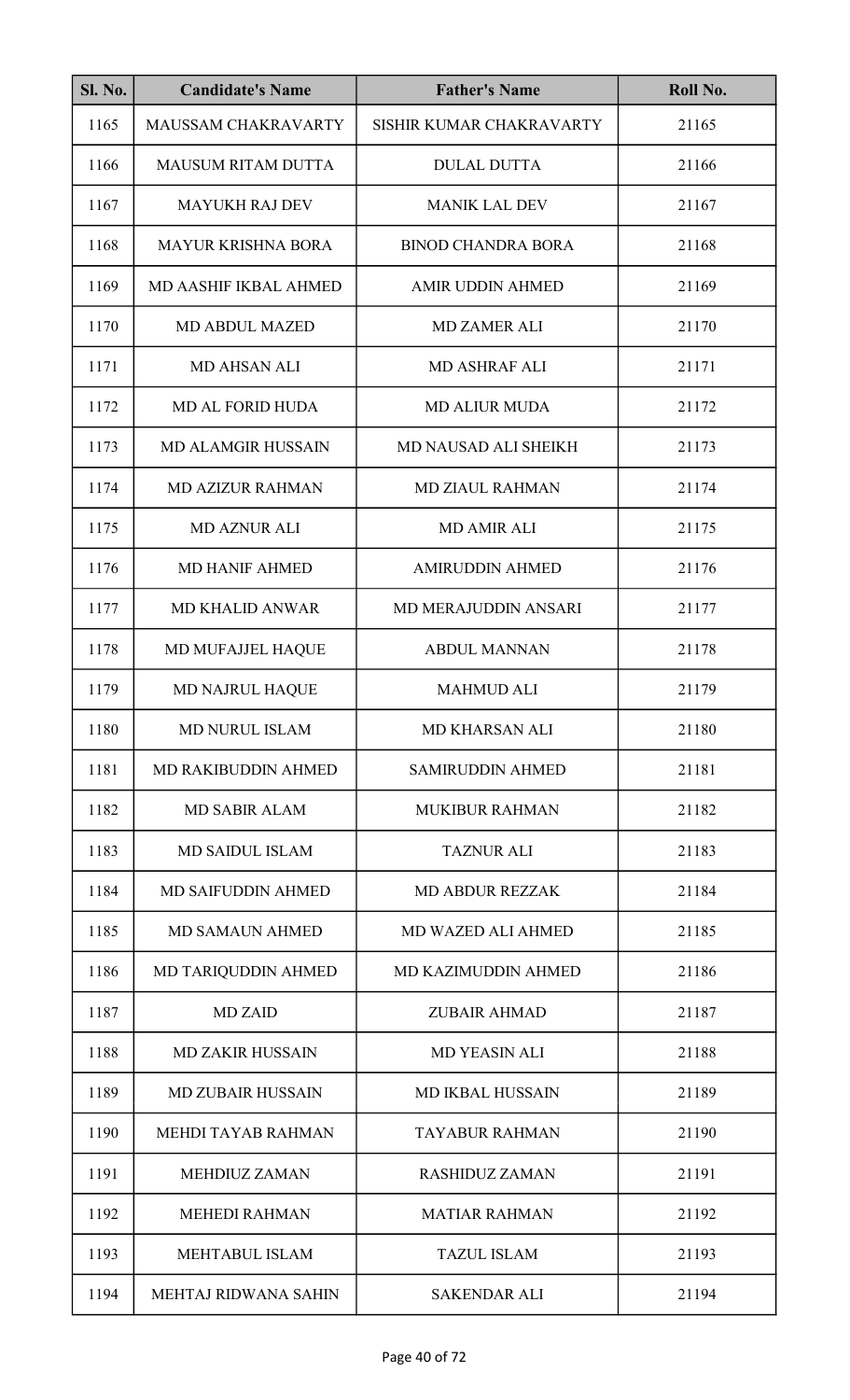| <b>Sl. No.</b> | <b>Candidate's Name</b>           | <b>Father's Name</b>        | Roll No. |
|----------------|-----------------------------------|-----------------------------|----------|
| 1195           | MENONJYOTI KALITA                 | <b>CHIDANANDA KALITA</b>    | 21195    |
| 1196           | <b>MERCY SUMI</b>                 | <b>TOLUVI SUMI</b>          | 21196    |
| 1197           | <b>MILAN BARTHAKUR</b>            | <b>BHUBAN BARTHAKUR</b>     | 21197    |
| 1198           | MINAKSHI GOGOI                    | APURBA KR GOGOI             | 21198    |
| 1199           | <b>MINMOY RAJKONWAR</b>           | DEBANANDA RAJKONWAR         | 21199    |
| 1200           | <b>MINTU MORAN</b>                | PHULESWAR MORAN             | 21200    |
| 1201           | MIRZA MOHAMMAD IKBAL              | <b>ABID ALI</b>             | 21201    |
| 1202           | <b>MITALI GOHAIN</b>              | <b>ANANDA BURAGOHAIN</b>    | 21202    |
| 1203           | MITHINGA BASUMATARY               | RAJIB KUMAR BASUMATARY      | 21203    |
| 1204           | MITJYOTI KOCH                     | <b>SUDEV KUMAR KOCH</b>     | 21204    |
| 1205           | MOHAMMAD GHUFRAN<br><b>SABIRI</b> | <b>MA SABIRI</b>            | 21205    |
| 1206           | MOHAMMAD SUHEL LASKAR             | <b>FOIZUR RAHMAN LASKAR</b> | 21206    |
| 1207           | MOHAMMED WAHIDUL<br><b>ISLAM</b>  | <b>SAHIDUL ISLAM</b>        | 21207    |
| 1208           | <b>MOHESWAR BORAH</b>             | <b>LALIT BORAH</b>          | 21208    |
| 1209           | <b>MOHIT</b>                      | RAJ KAPOOR TATERWAY         | 21209    |
| 1210           | <b>MOHIT CHOUDHURY</b>            | <b>TAPAN CHOUDHURY</b>      | 21210    |
| 1211           | <b>MOHSHIN RAHMAN</b>             | <b>MUHIBUR RAHMAN</b>       | 21211    |
| 1212           | <b>MOLOY SAMEER DUTTA</b>         | <b>MUKUL KUMAR DUTTA</b>    | 21212    |
| 1213           | <b>MOMIN AHMED</b>                | ASKARI ALI AHMED            | 21213    |
| 1214           | <b>MON MAYUR KALITA</b>           | <b>MOHEN KALITA</b>         | 21214    |
| 1215           | <b>MONIDEEP GOSWAMI</b>           | PRADIP KR GOSWAMI           | 21215    |
| 1216           | <b>MONISHA DAHANGA</b>            | PETER DAHANGA               | 21216    |
| 1217           | <b>MONISHI NAHAR DEKA</b>         | <b>NAHAR DEKA</b>           | 21217    |
| 1218           | <b>MONJEET GOGOI</b>              | <b>DIMBESWAR GOGOI</b>      | 21218    |
| 1219           | <b>MONOJ KUMAR BORA</b>           | <b>BIJOY KUMAR BORA</b>     | 21219    |
| 1220           | <b>MONOTOSH DAS</b>               | MONINDRA CHANDRA DAS        | 21220    |
| 1221           | <b>MONSOON DIBRAGEDE</b>          | <b>LABCHAND DIBRAGEDE</b>   | 21221    |
| 1222           | <b>MONTU BORAH</b>                | <b>SUREN BORAH</b>          | 21222    |
| 1223           | <b>MONUJ KUMAR RAJUWAR</b>        | DATARAM RAJUWAR             | 21223    |
| 1224           | <b>MOUSAM BARUAH</b>              | <b>MUKUL BARUAH</b>         | 21224    |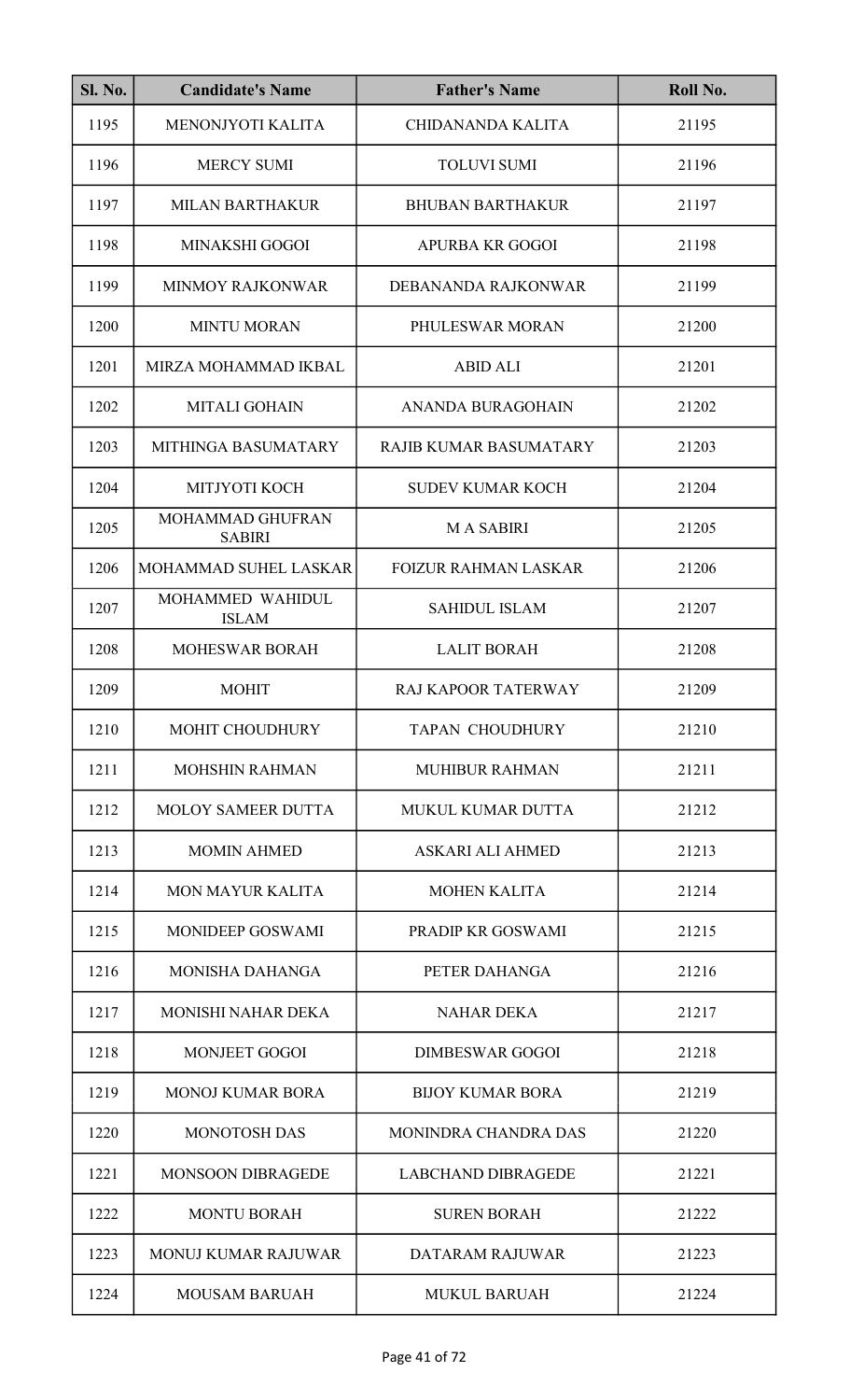| <b>Sl. No.</b> | <b>Candidate's Name</b>                 | <b>Father's Name</b>                        | Roll No. |
|----------------|-----------------------------------------|---------------------------------------------|----------|
| 1225           | MOZAFFAR SHANI AKHTAR                   | <b>MD BAHADUR ISLAM</b>                     | 21225    |
| 1226           | <b>MRIDU PAWAN MEDHI</b>                | <b>LATE DULAL MEDHI</b>                     | 21226    |
| 1227           | MRIDUDAVAN GOGOI                        | <b>BIREN GOGOI</b>                          | 21227    |
| 1228           | <b>MRIDUL DAS</b>                       | <b>BIRENDRA DAS</b>                         | 21228    |
| 1229           | <b>MRIDUL KALITA</b>                    | PADMESWAR KALITA                            | 21229    |
| 1230           | <b>MRIDUL KARMAKAR</b>                  | LATE MUKUL CHANDRA<br><b>KARMAKAR</b>       | 21230    |
| 1231           | MRIDUPALLAB BORA                        | <b>BOLINDRA NATH BORA</b>                   | 21231    |
| 1232           | MRIDUPAVAN GOGOI                        | <b>BIREN GOGOI</b>                          | 21232    |
| 1233           | MRIGAKHI HAZARIKA                       | <b>SASHI DHAR HAZARIKA</b>                  | 21233    |
| 1234           | MRIGANAV DEBNATH                        | ANIL CHANDRA DEBNATH                        | 21234    |
| 1235           | <b>MRIGANKA DAS</b>                     | <b>BHUPENDRA KUMAR DAS</b>                  | 21235    |
| 1236           | MRIGANKA DEKA                           | LATE PROMOD CHANDRA DEKA                    | 21236    |
| 1237           | <b>MRIGANKA DUTTA</b>                   | <b>DILIP DUTTA</b>                          | 21237    |
| 1238           | MRIGANKA JYOTI CHETIA                   | <b>HORESH CHETIA</b>                        | 21238    |
| 1239           | MRIGANKA KUMAR DAS                      | PRAFULLA KUMAR DAS                          | 21239    |
| 1240           | MRIGANKA RAJ SAIKIA                     | DEBENDRA NATH SAIKIA                        | 21240    |
| 1241           | <b>MRIGANKA SAIKIA</b>                  | <b>MRIDUL SAIKIA</b>                        | 21241    |
| 1242           | MRIGANKA SEKHAR<br><b>MAHANTA</b>       | <b>SURESH MAHANTA</b>                       | 21242    |
| 1243           | <b>MRIGANKA TALUKDAR</b>                | <b>BAPUDHAN TALUKDAR</b>                    | 21243    |
| 1244           | MRIGARAJ KARAM                          | MRIDUL KUMAR BAISHYA                        | 21244    |
| 1245           | <b>MRIGEN BEZBARUAH</b>                 | PRADIP KUMAR SEAL                           | 21245    |
| 1246           | MRIGEN CHAKRABARTY                      | HAREKRISHNA CHAKRABARTY                     | 21246    |
| 1247           | <b>MRIGEN MALAKAR</b>                   | PRADYUMNA MALAKAR                           | 21247    |
| 1248           | MRINAL JYOTI GOHAIN                     | SARBANANDA GOHAIN                           | 21248    |
| 1249           | MRINAL JYOTI SARMA                      | <b>ABINASH SARMA</b>                        | 21249    |
| 1250           | <b>MRINAL KUMAR</b>                     | <b>BASUDEV KUMAR</b>                        | 21250    |
| 1251           | MRINAL KUMAR ADHIKARY                   | <b>BHUPENDRA NARAYAN</b><br><b>ADHIKARY</b> | 21251    |
| 1252           | <b>MRINAL KUMAR BARMAN</b>              | ARUN KUMAR BARMAN                           | 21252    |
| 1253           | <b>MRINAL KUMAR</b><br><b>BORTHAKUR</b> | SATYABRATA BORTHAKUR                        | 21253    |
| 1254           | <b>MRINMOY DEY</b>                      | <b>MIHIR KIRAN DEY</b>                      | 21254    |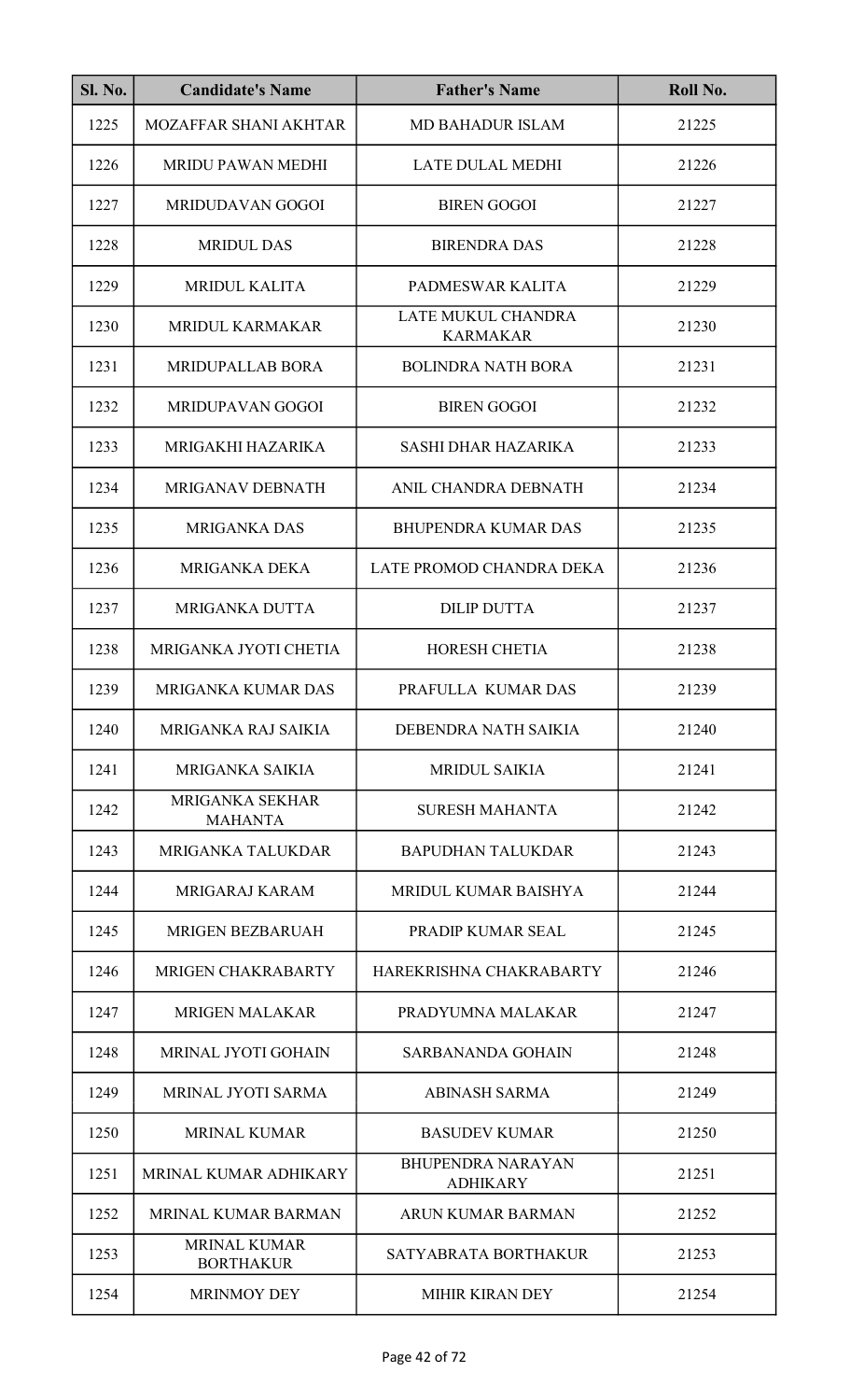| <b>Sl. No.</b> | <b>Candidate's Name</b>            | <b>Father's Name</b>           | Roll No. |
|----------------|------------------------------------|--------------------------------|----------|
| 1255           | MRINMOY GOUTOM BARUAH              | AKHIL KUMAR BARUAH             | 21255    |
| 1256           | <b>MRINMOY KALITA</b>              | <b>BINOD CHANDRA KALITA</b>    | 21256    |
| 1257           | MRINMOY NANDAN SAIKIA              | <b>CHANDRA SAIKIA</b>          | 21257    |
| 1258           | MUBARAQUE ALI                      | <b>ABDUL KHALEK</b>            | 21258    |
| 1259           | <b>MUFTI AZMI</b>                  | <b>FAZLUL HOQUE</b>            | 21259    |
| 1260           | MUKTI MANGAL DEVA<br><b>SHARMA</b> | <b>GOBINDRA CHANDRA SHARMA</b> | 21260    |
| 1261           | <b>MUKTIRAM GOGOI</b>              | PRONAB GOGOI                   | 21261    |
| 1262           | MUKUT CHANDRA MEDHI                | LATE CHARU MOHAN MEDHI         | 21262    |
| 1263           | MUNMI CHOUDHURY                    | ALOK KUMAR CHOUDHURY           | 21263    |
| 1264           | <b>MURCHANA BARUAH</b>             | <b>BHOBESH CHANDRA BARUAH</b>  | 21264    |
| 1265           | MURCHANA CHOUDHURY                 | ARINDOM CHOUDHURY              | 21265    |
| 1266           | <b>MURCHANA RAJ BORA</b>           | <b>LATE RUPJYOTI BORA</b>      | 21266    |
| 1267           | MUSA AHMED BARBHUIYA               | REJAUL KARIM BARBHUIYA         | 21267    |
| 1268           | <b>MUSTAFA ALI</b>                 | <b>KHOKA ALI</b>               | 21268    |
| 1269           | <b>MUSTAFUR RAHMAN</b>             | <b>ABDUL RAHMAN</b>            | 21269    |
| 1270           | MUSTAK UDDIN AHMED                 | <b>HASHIM UDDIN AHMED</b>      | 21270    |
| 1271           | <b>MUSTAKIM AHMED</b>              | <b>ABDUL KHELIL</b>            | 21271    |
| 1272           | <b>MUZZAMMIL HOQUE</b>             | <b>ANJAMUL HAQUE</b>           | 21272    |
| 1273           | <b>NABA JYOTI DAS</b>              | <b>SARAT CH DAS</b>            | 21273    |
| 1274           | <b>NABA KR MISSONG</b>             | <b>AJIT KR MISSONG</b>         | 21274    |
| 1275           | <b>NABAB FAZLUL ISLAM</b>          | <b>IMDADUL HOQUE</b>           | 21275    |
| 1276           | <b>NABADEEP SAIKIA</b>             | <b>BIPUL SAIKIA</b>            | 21276    |
| 1277           | <b>NABAJEET DEY</b>                | <b>NANI GOPAL DEY</b>          | 21277    |
| 1278           | NABAJIT DEV CHOUDHURY              | RAJENDRA DEV CHOUDHURY         | 21278    |
| 1279           | <b>NABAJIT GOGOI</b>               | <b>BHOLA NATH GOGOI</b>        | 21279    |
| 1280           | <b>NABAJIT SARMA</b>               | HAREKRISHNA SARMA              | 21280    |
| 1281           | NABAJYOTI KUMAR BARUAH             | LATE TIRTHA NATH BARUAH        | 21281    |
| 1282           | NABAJYOTI LAHKAR                   | NABIN CHANDRA LAHKAR           | 21282    |
| 1283           | NABAJYOTI LASKAR                   | LT SONARAM LASKAR              | 21283    |
| 1284           | NABAJYOTI MAHANTA                  | LT MATHUR MAHANTA              | 21284    |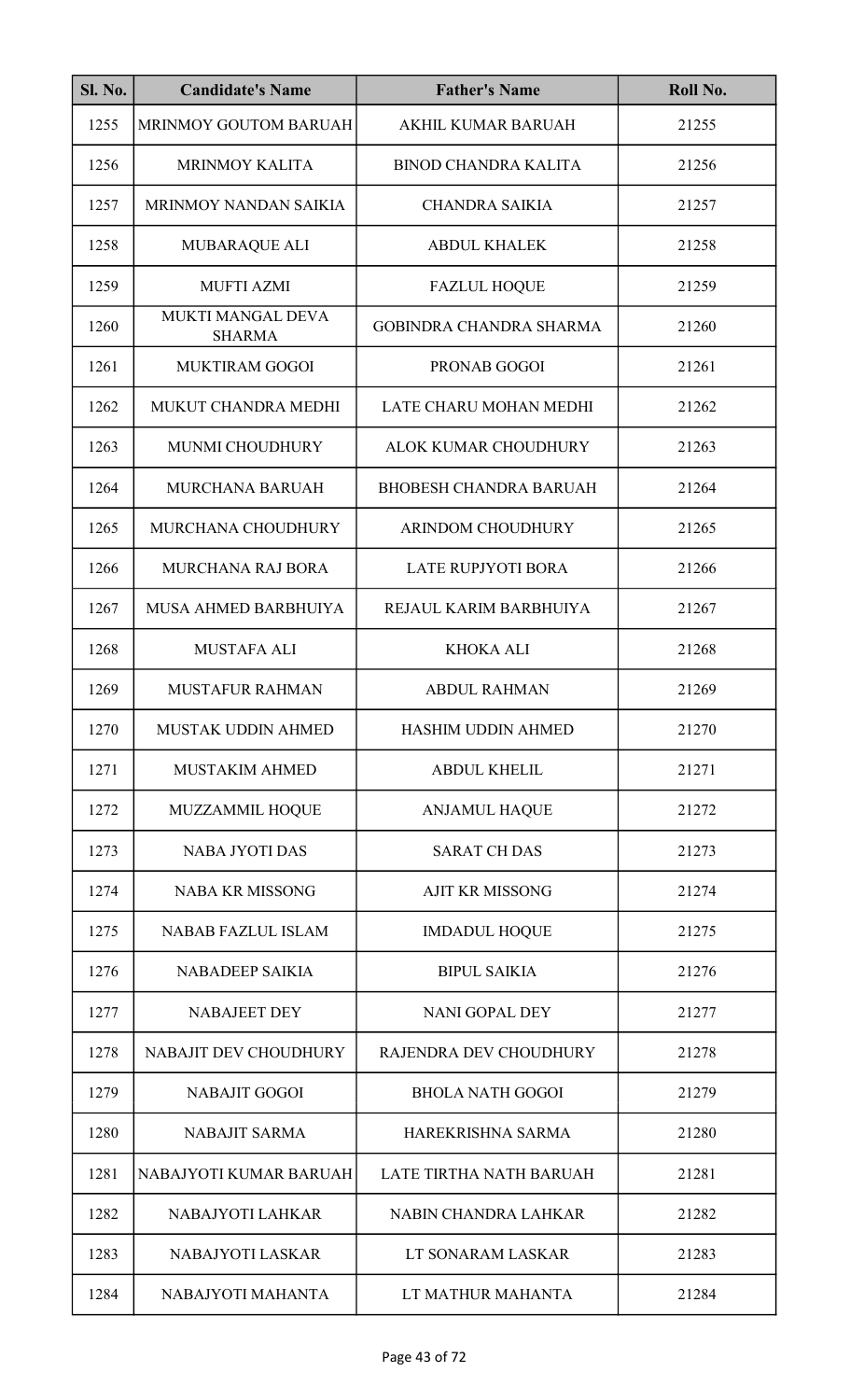| <b>Sl. No.</b> | <b>Candidate's Name</b>                 | <b>Father's Name</b>                             | Roll No. |
|----------------|-----------------------------------------|--------------------------------------------------|----------|
| 1285           | NABAJYOTI SAIKIA                        | <b>ML SAIKIA</b>                                 | 21285    |
| 1286           | NABAJYOTI TALUKDAR                      | <b>DIMBESWAR TALUKDAR</b>                        | 21286    |
| 1287           | NABANEEROJ SAIKIA                       | <b>NABADIP SAIKIA</b>                            | 21287    |
| 1288           | <b>NABANIL RAI</b>                      | <b>ALOK RAI</b>                                  | 21288    |
| 1289           | <b>NABANITA DAS</b>                     | <b>JADU RAM DAS</b>                              | 21289    |
| 1290           | <b>NABANITA DAS</b>                     | <b>ADITYA DAS</b>                                | 21290    |
| 1291           | NABARUN RAJKHOWA                        | UDAYADITYA RAJKHOWA                              | 21291    |
| 1292           | <b>NABENDU DEY</b>                      | <b>SAMIR DEY</b>                                 | 21292    |
| 1293           | <b>NAMASHYA KHAMON</b>                  | PADMA DHAR KHAMON                                | 21293    |
| 1294           |                                         | NAMRATA DEB CHOUDHURY PANKAJ KUMAR DEB CHOUDHURY | 21294    |
| 1295           | <b>NAND KISHORE SAH</b>                 | <b>VINOD KUMAR SAH</b>                           | 21295    |
| 1296           | <b>NANDINI LAHON</b>                    | <b>LALIT CH LAHON</b>                            | 21296    |
| 1297           | NANG KHAM CHOWPU                        | <b>LATE UPEN CHOWPU</b>                          | 21297    |
| 1298           | NANGLUHOMSENG CHIRING<br><b>DAOSONG</b> | PROMOD SHYAM                                     | 21298    |
| 1299           | <b>NAPUR BARUAH</b>                     | <b>GUNA KANTA BARUAH</b>                         | 21299    |
| 1300           | <b>NASHEEM AMIN</b>                     | <b>ABDUL RAJEK</b>                               | 21300    |
| 1301           | <b>NASIM AKRAM</b>                      | <b>MUSTAFA AHMED</b>                             | 21301    |
| 1302           | <b>NASIM RAJ AHMED</b>                  | <b>TAIZUDDIN AHMED</b>                           | 21302    |
| 1303           | <b>NAVADEEP GIRI</b>                    | <b>MANOJ KR GIRI</b>                             | 21303    |
| 1304           | NAVAJYOTI DEVA SARMA                    | DUGDHA PRASAD SARMA                              | 21304    |
| 1305           | NAVAJYOTI GOGOI                         | NILAKANTA GOGOI                                  | 21305    |
| 1306           | NAVAJYOTI GOSWAMI                       | <b>DILIP GOSWAMI</b>                             | 21306    |
| 1307           | NAVAJYOTI MAZUMDAR                      | <b>GHANAKANTA MAZUMDAR</b>                       | 21307    |
| 1308           | NAVIN KUMAR JHA                         | ARVIND KUMAR JHA                                 | 21308    |
| 1309           | NAVJOT SINGH                            | <b>SARABJEET SINGH</b>                           | 21309    |
| 1310           | <b>NAWAB ASIF AHMED</b>                 | <b>BODORUDDIN AHMED</b>                          | 21310    |
| 1311           | <b>NAYAN JYOTI DAS</b>                  | <b>MAHADEV DAS</b>                               | 21311    |
| 1312           | <b>NAYAN JYOTI DAS</b>                  | <b>DILIP KUMAR DAS</b>                           | 21312    |
| 1313           | NAYAN JYOTI DEKA                        | <b>TARINI CHARAN DEKA</b>                        | 21313    |
| 1314           | NAYAN JYOTI RABHA                       | <b>MADHAB CHANDRA RABHA</b>                      | 21314    |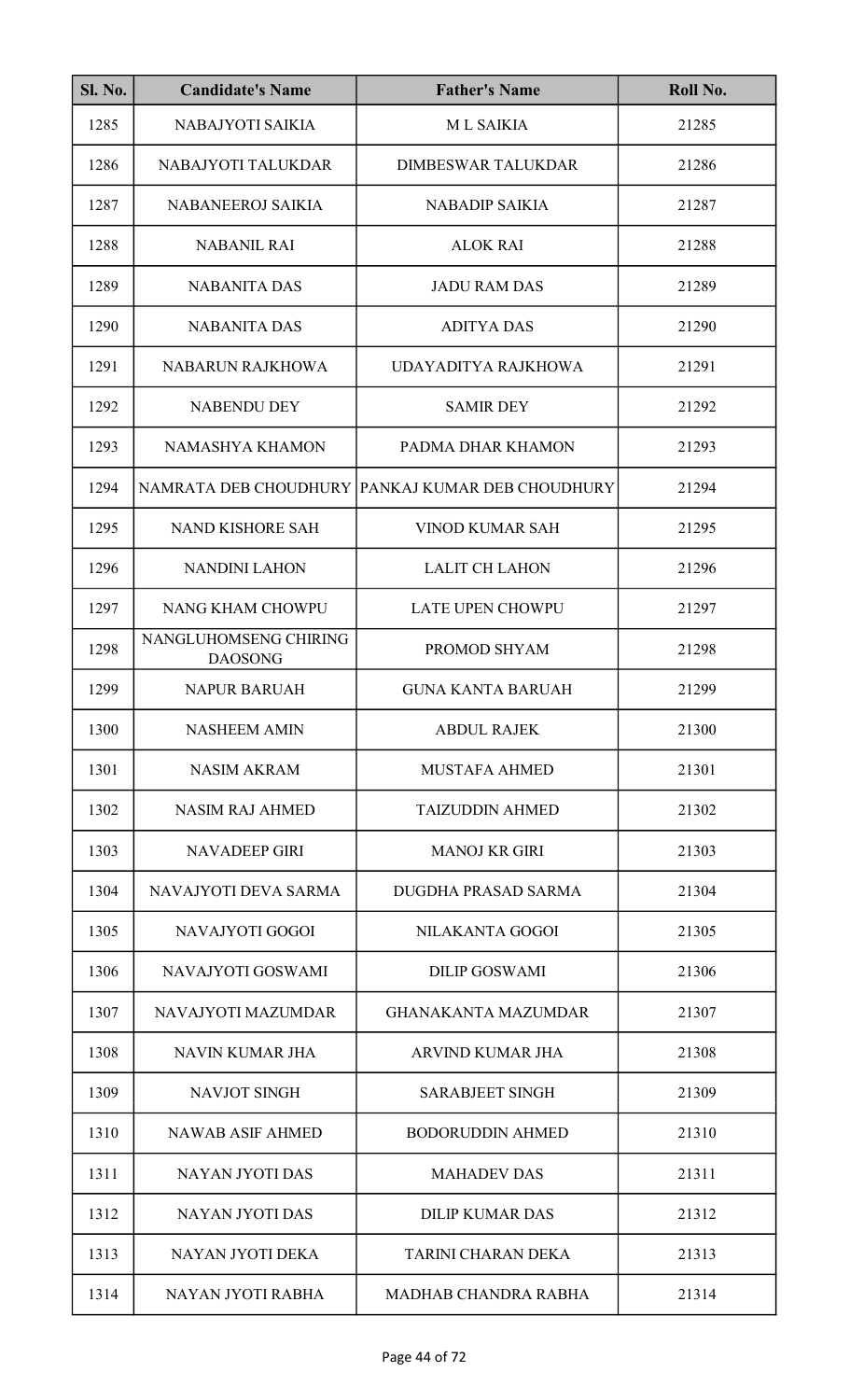| <b>Sl. No.</b> | <b>Candidate's Name</b>                  | <b>Father's Name</b>        | Roll No. |
|----------------|------------------------------------------|-----------------------------|----------|
| 1315           | <b>NAYAN MECH</b>                        | <b>SARU SHYAM MECH</b>      | 21315    |
| 1316           | NAYAN MONI BORDOLOI                      | <b>BHABEN BORDOLOI</b>      | 21316    |
| 1317           | <b>NAYAN MONI DAS</b>                    | <b>NAREN CHANDRA DAS</b>    | 21317    |
| 1318           | <b>NAYAN PRASAD SAIKIA</b>               | <b>LOK NATH SAIKIA</b>      | 21318    |
| 1319           | NAYANDIPTA CHETIA                        | NAREN CHANDRA CHETIA        | 21319    |
| 1320           | <b>NAYANJYOTI DAS</b>                    | <b>RAMESH CHANDRA DAS</b>   | 21320    |
| 1321           | NAYANJYOTI DEKA                          | LATE LOKSHYAPATI DEKA       | 21321    |
| 1322           | NAYANJYOTI HALOI                         | <b>MOHAN HALOI</b>          | 21322    |
| 1323           | NAYANJYOTI KALITA                        | <b>JAGADISH KALITA</b>      | 21323    |
| 1324           | NAYANMONI GOSWAMI                        | LATE MAHANANDA GOSWAMI      | 21324    |
| 1325           | <b>NAZIM UDDIN AHMED</b>                 | <b>MOHIBUDDIN AHMED</b>     | 21325    |
| 1326           | NEEL KAMAL BASUMATARY                    | <b>ANANDA BASUMATARY</b>    | 21326    |
| 1327           | <b>NEELAM BORA</b>                       | <b>KHAGEN BORA</b>          | 21327    |
| 1328           | NEELIM KUMAR LAHON                       | PRANESH KUMAR LAHON         | 21328    |
| 1329           | NEELUTPAL RAJKHOWA                       | LATE PULIN RAJKHOWA         | 21329    |
| 1330           | <b>NEIL DEY</b>                          | <b>SHIBU DEY</b>            | 21330    |
| 1331           | <b>NEKIBUZ ZAMAN</b>                     | <b>ANWAR HUSSAIN</b>        | 21331    |
| 1332           | NELABH JYOTI KASHYAP                     | <b>HAREN CHOUDHURY</b>      | 21332    |
| 1333           | <b>NESHAR AHMED</b>                      | <b>KARIMUDDIN AHMED</b>     | 21333    |
| 1334           | NETRAMONI BARUAH                         | <b>JIBON CHANDRA BARUAH</b> | 21334    |
| 1335           | <b>NEVILLE MAIBANGSA</b>                 | DR. SUBAL MAIBANGSA         | 21335    |
| 1336           | <b>NEWTON GOGOI</b>                      | <b>BHUPEN KUMAR GOGOI</b>   | 21336    |
| 1337           | <b>NIBEDITA DAS</b>                      | <b>DINESH CHANDRA DAS</b>   | 21337    |
| 1338           | NIBEDITA THINSIN                         | <b>SIMSON THINSIN</b>       | 21338    |
| 1339           | <b>NIBIR SAHA</b>                        | NIHARENDU SAHA              | 21339    |
| 1340           | NICHILEKH BHUYAN                         | <b>PUSPA BHUYAN</b>         | 21340    |
| 1341           | <b>NIDARSHANA</b><br><b>CHAKRAVARTTY</b> | NIPUN CHAKRAVARTTY          | 21341    |
| 1342           | NIHARAN DUTTA                            | <b>CHAMPAK DUTTA</b>        | 21342    |
| 1343           | NIHARJYOTI KALITA                        | <b>HARESWAR KALITA</b>      | 21343    |
| 1344           | <b>NIKESH BORAH</b>                      | NABAJYOTI BORAH             | 21344    |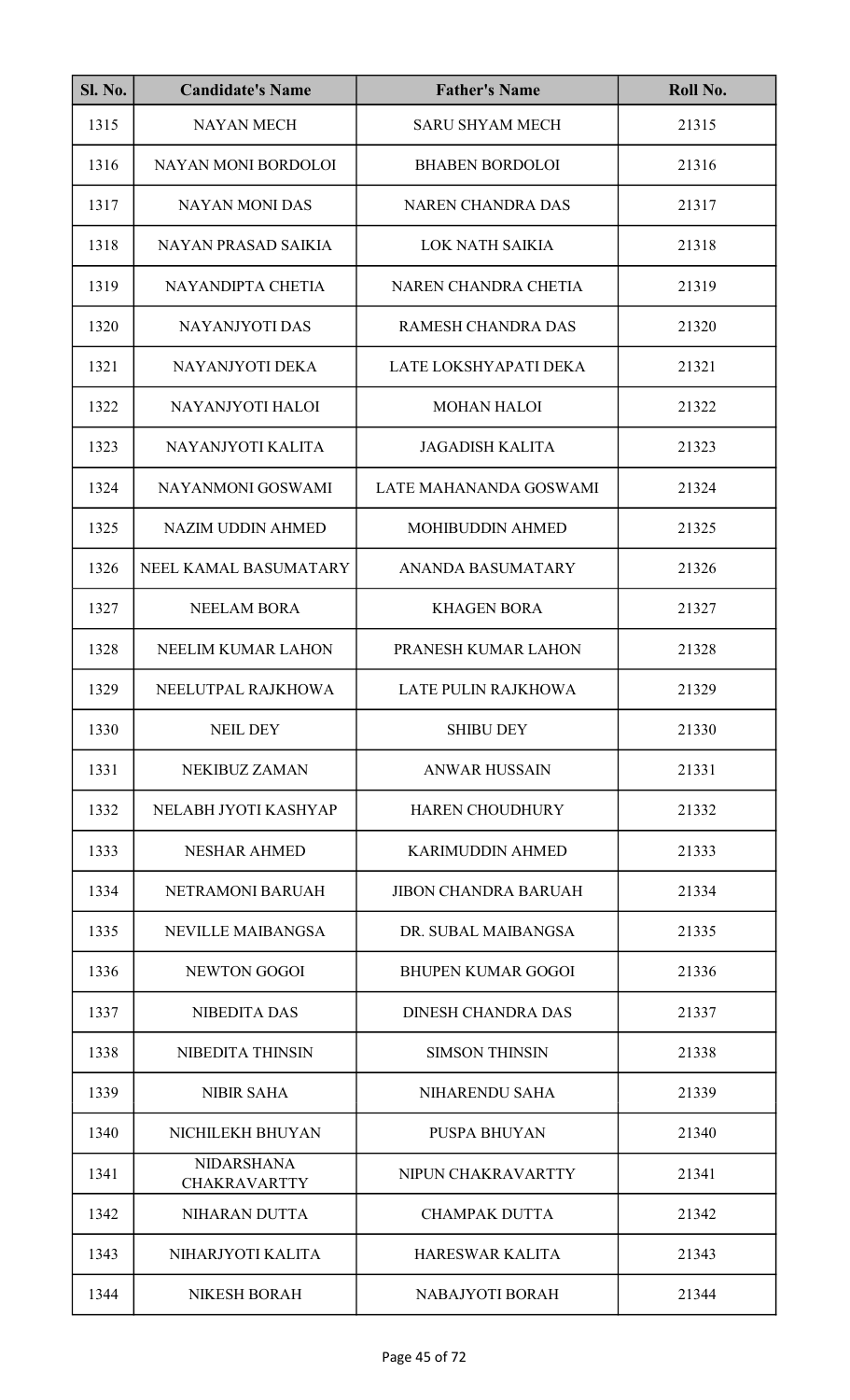| <b>Sl. No.</b> | <b>Candidate's Name</b> | <b>Father's Name</b>     | Roll No. |
|----------------|-------------------------|--------------------------|----------|
| 1345           | <b>NIKIMONI DAS</b>     | <b>INDRESWAR DAS</b>     | 21345    |
| 1346           | NIKITA KATHARPI         | <b>NAPOLEON KATHAR</b>   | 21346    |
| 1347           | NILADRI MAHANTA         | ROJONI KANTA MAHANTA     | 21347    |
| 1348           | NILAM JYOTI DAS         | <b>GAJENDRA NATH DAS</b> | 21348    |
| 1349           | <b>NILAY BARMAN</b>     | PARESH BARMAN            | 21349    |
| 1350           | NILIM KR GOSWAMI        | <b>GIRIDHAR GOSWAMI</b>  | 21350    |
| 1351           | <b>NILIMOY NATH</b>     | <b>UPENDRA DEBNATH</b>   | 21351    |
| 1352           | NILKAMAL KALITA         | <b>KUKHESWAR KALITA</b>  | 21352    |
| 1353           | NILOTPAL CHANGMAI       | KUSHUM KUMAR CHANGMAI    | 21353    |
| 1354           | NILOTPAL KHATANIAR      | AKHIL CHANDRA KHATANIAR  | 21354    |
| 1355           | NILOTPAL MEDHI          | <b>RAMESH MEDHI</b>      | 21355    |
| 1356           | NILOTPAL NAUG           | NIRMALENDU NAUG          | 21356    |
| 1357           | NILOTPAL PATGIRI        | AKHIL CHANDRA PATGIRI    | 21357    |
| 1358           | NILOTPAL RAJKHOWA       | PADMADHAR RAJKHOWA       | 21358    |
| 1359           | NILOTPAL SARMA          | MONO MOHAN DEV SARMA     | 21359    |
| 1360           | NILOTPAL TALUKDAR       | TANU RAM TALUKDAR        | 21360    |
| 1361           | NILOTPAL THAKURIA       | <b>DINESH THAKURIA</b>   | 21361    |
| 1362           | <b>NILOY DEKA</b>       | <b>APURBA DEKA</b>       | 21362    |
| 1363           | <b>NILOY DEKA</b>       | <b>NIKHIL DEKA</b>       | 21363    |
| 1364           | <b>NILOY DUTTA</b>      | AMARENDRA DUTTA          | 21364    |
| 1365           | NILUTJWAL SAIKIA        | HARICHANDRA SAIKIA       | 21365    |
| 1366           | NILUTPAL GOGOI          | LT DILIP KUMAR GOGOI     | 21366    |
| 1367           | NIPAM CHANDRA DEKA      | <b>AKSHAY KUMAR DEKA</b> | 21367    |
| 1368           | <b>NIPAM NATH</b>       | KUMUD CHANDRA NATH       | 21368    |
| 1369           | NIPPU TAYENG            | <b>ANANTA KR TAYENG</b>  | 21369    |
| 1370           | <b>NIPU BAISHYA</b>     | <b>AKAN BAISHYA</b>      | 21370    |
| 1371           | NIR MURTAZA JAHAN       | <b>MUKIT JAHAN</b>       | 21371    |
| 1372           | <b>NIRAJ BAILUNG</b>    | <b>SUREN BAILUNG</b>     | 21372    |
| 1373           | NIRAJ JYOTI PATAR       | <b>SONARAM PATAR</b>     | 21373    |
| 1374           | NIRAJ KASHYAP           | MRIDUL KUMAR SARMA       | 21374    |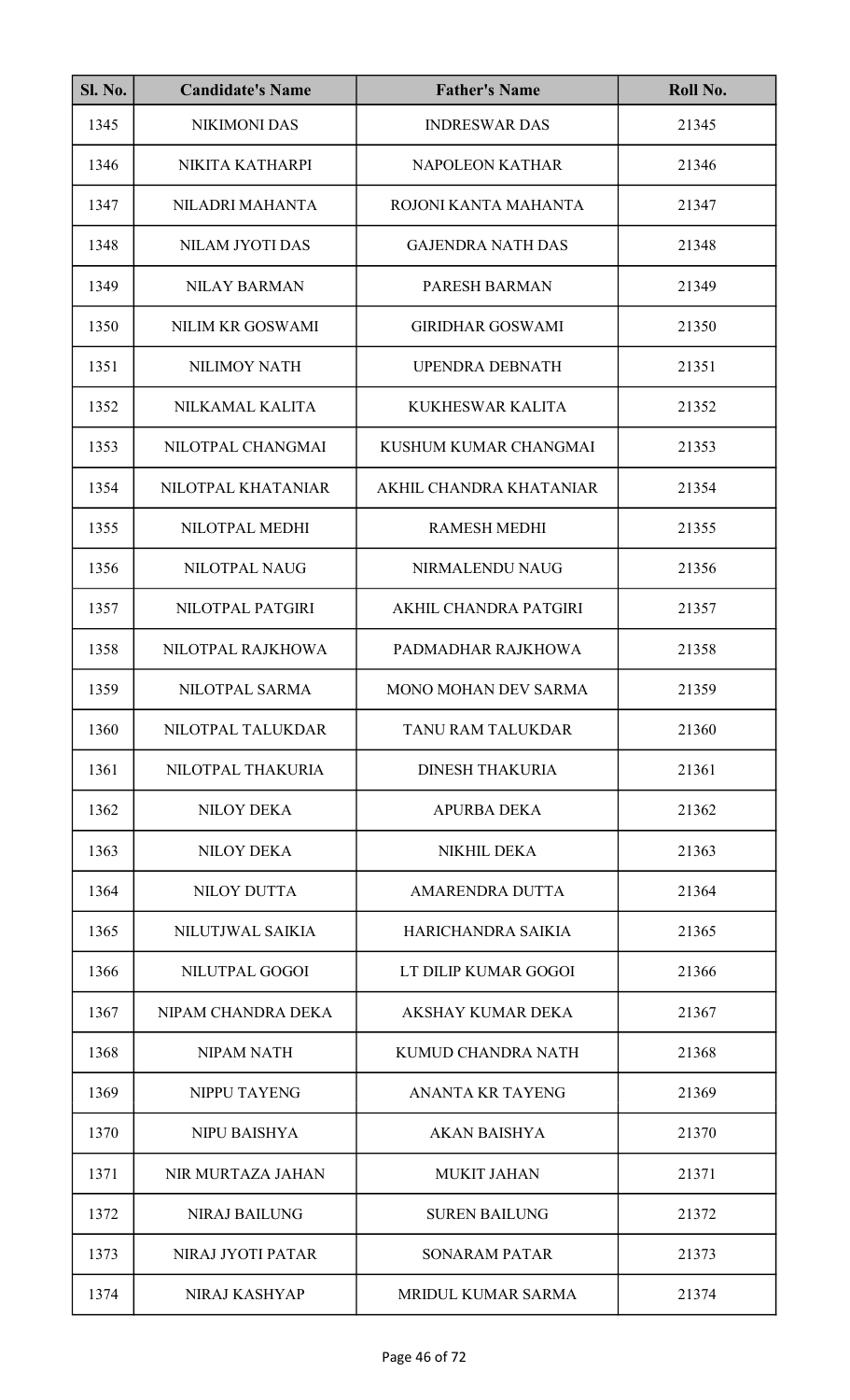| <b>Sl. No.</b> | <b>Candidate's Name</b>          | <b>Father's Name</b>        | Roll No. |
|----------------|----------------------------------|-----------------------------|----------|
| 1375           | NISHANTA KUMAR BASISTHA          | LATE PRAMOD KUMAR SHARMA    | 21375    |
| 1376           | NISHIBONYA KAKOTI                | PLABON KAKOTI               | 21376    |
| 1377           | NISHIGANDHA MISRA                | <b>JITEN MISRA</b>          | 21377    |
| 1378           | NITESH CHAKRABORTY               | NIBAS CHAKRABORTY           | 21378    |
| 1379           | <b>NITIN KUMAR DAS</b>           | <b>JUGAL CHANDRA DAS</b>    | 21379    |
| 1380           | NITIRAJ SAHARIAH                 | DULAL CHANDRA SAHARIA       | 21380    |
| 1381           | <b>NITISH DAS</b>                | PRANAB KUMAR DAS            | 21381    |
| 1382           | NITISH KUMAR DAS                 | <b>SIDDHARTHA ROY</b>       | 21382    |
| 1383           | <b>NITON DAS</b>                 | <b>NIRMAL DAS</b>           | 21383    |
| 1384           | NITUL TALUKDAR                   | <b>MANMATH TALUKDAR</b>     | 21384    |
| 1385           | NITUMANI BHUYAN                  | <b>HARIPAD BHUYAN</b>       | 21385    |
| 1386           | <b>NITUMONI DAS</b>              | <b>BARUN CHANDRA DAS</b>    | 21386    |
| 1387           | NOBAJYOTI SARKAR                 | <b>BHOLA NATH SARKAR</b>    | 21387    |
| 1388           | NOYAN JYOTI SARMAH               | <b>SUREN SARMAH</b>         | 21388    |
| 1389           | NRIPESH SENGYUNG                 | NRIPENDRA SENGYUNG          | 21389    |
| 1390           | <b>NUPUR BORAH</b>               | <b>BISHNU PRASAD BORAH</b>  | 21390    |
| 1391           | <b>NUR ALI</b>                   | <b>MAJIB ALI</b>            | 21391    |
| 1392           | NUR MOHAMMAD ALI<br><b>AHMED</b> | <b>HASEN ALI SARKAR</b>     | 21392    |
| 1393           | NURUZZAMAN CHOUDHURY             | NIZAM UDDIN CHOUDHURY       | 21393    |
| 1394           | PABAN KUMAR TAMANG               | <b>MON BAHADUR TAMANG</b>   | 21394    |
| 1395           | PABITRA GHOSH                    | <b>BIJOY GHOSH</b>          | 21395    |
| 1396           | PABITRA RONGPI                   | <b>HEMARI RONGPI</b>        | 21396    |
| 1397           | PADMA BIKASH SAIKIA              | <b>MALBHOG SAIKIA</b>       | 21397    |
| 1398           | PAHI HAZARIKA                    | PRADHAN CHANDRA HAZARIKA    | 21398    |
| 1399           | PALASH SAIKIA                    | KAMALESWAR SAIKIA           | 21399    |
| 1400           | PALLAB MEDHI                     | HIRENDRA PRASAD MEDHI       | 21400    |
| 1401           | PALLABI DAS                      | <b>BHAGABAN CHANDRA DAS</b> | 21401    |
| 1402           | PALLABI GOGOI                    | PURNANANDA GOGOI            | 21402    |
| 1403           | PALLABI HAZARIKA                 | KHUDIRAM HAZARIKA           | 21403    |
| 1404           | <b>PALLAV BARUAH</b>             | UDAYA NANDA BARUAH          | 21404    |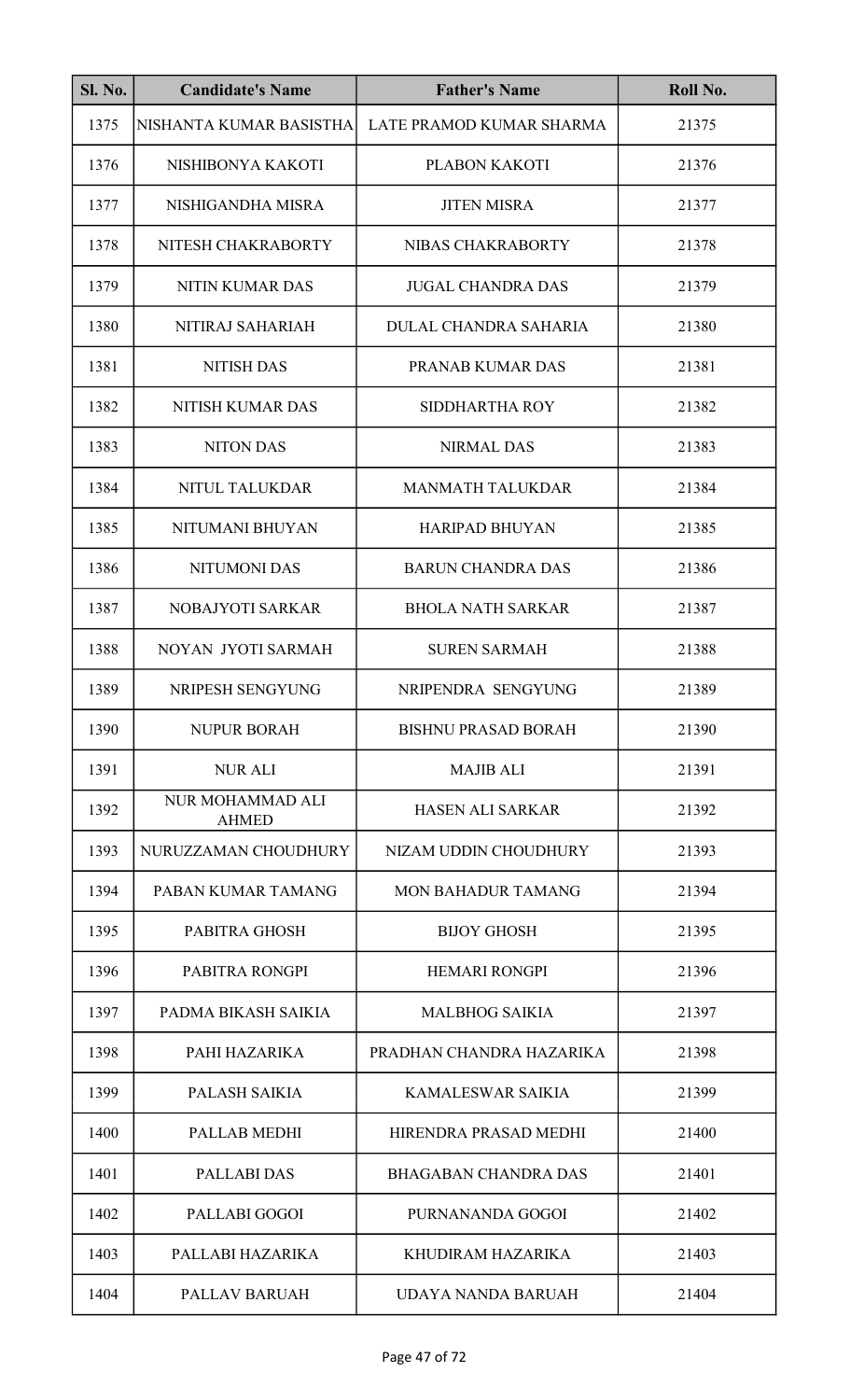| <b>Sl. No.</b> | <b>Candidate's Name</b> | <b>Father's Name</b>        | Roll No. |
|----------------|-------------------------|-----------------------------|----------|
| 1405           | PALLAV GOGOI            | <b>BADAN CHANDRA GOGOI</b>  | 21405    |
| 1406           | PALLAVI KAKOTI          | <b>JAGADISH KAKOTI</b>      | 21406    |
| 1407           | PANKAJ BARMAN           | AMULYA CHANDRA BARMAN       | 21407    |
| 1408           | PANKAJ GOGOI            | <b>UMA KANTA GOGOI</b>      | 21408    |
| 1409           | PANKAJ HAZARIKA         | DHANI RAM HAZARIKA          | 21409    |
| 1410           | PANKAJ JYOTI BARUAH     | <b>BIPUL KUMAR BARUAH</b>   | 21410    |
| 1411           | PANKAJ KUMAR GUPTA      | LATE ISHWAR CHAND GUPTA     | 21411    |
| 1412           | PANKAJ PRASHAR          | <b>ASHOK KUMAR</b>          | 21412    |
| 1413           | PANKAJ RAJKUMAR         | <b>INDRESWAR RAJBANGSHY</b> | 21413    |
| 1414           | PANKAJ SARMA            | <b>RAMANI SARMAH</b>        | 21414    |
| 1415           | PANTHA PRADIP DAS       | <b>AJIT KUMAR DAS</b>       | 21415    |
| 1416           | PARAG JYOTI BORAH       | <b>BISHNU BORAH</b>         | 21416    |
| 1417           | PARAGJYOTI BAISHYA      | PRADIP KUMAR BAISHYA        | 21417    |
| 1418           | PARAGJYOTI BARMAN       | <b>DIMBESWAR BARMAN</b>     | 21418    |
| 1419           | PARAGJYOTI KAKATI       | MANORANJAN KAKATI           | 21419    |
| 1420           | PARAMARTHA NATH         | <b>BIDHAN CHANDRA NATH</b>  | 21420    |
| 1421           | PARAN JYOTI GOGOI       | <b>HARIPADA GOGOI</b>       | 21421    |
| 1422           | PARBEEN ARA AHMED       | <b>SAMIUDDIN AHMED</b>      | 21422    |
| 1423           | PARBISH MAHEDI ALAM     | <b>JAHARUL HOQUE</b>        | 21423    |
| 1424           | PARCHAJIT SAIKIA        | KRISHNA KANTA SAIKIA        | 21424    |
| 1425           | PARIJAT DIHINGIA        | PROFULLA CHANDRA DIHINGIA   | 21425    |
| 1426           | PARIKSHIT BARUAH        | <b>BASANTA BARUAH</b>       | 21426    |
| 1427           | PARINEETA BORPUJARI     | <b>RIPUN PUJARI</b>         | 21427    |
| 1428           | PARISHMITA BHUYAN       | <b>SAMUDRA KUMAR BHUYAN</b> | 21428    |
| 1429           | PARLIE DUTTA            | <b>JITEN CHANDRA DUTTA</b>  | 21429    |
| 1430           | PARSWA JYOTI BORGOHAIN  | <b>HIREN BORGOHAIN</b>      | 21430    |
| 1431           | PARTHA AICH             | PRANTOSH AICH               | 21431    |
| 1432           | PARTHA BORAH            | <b>MONIRAM BORAH</b>        | 21432    |
| 1433           | PARTHA DEKA             | PRONAB DEKA                 | 21433    |
| 1434           | PARTHA JYOTI DUTTA      | <b>BIJIT DUTTA</b>          | 21434    |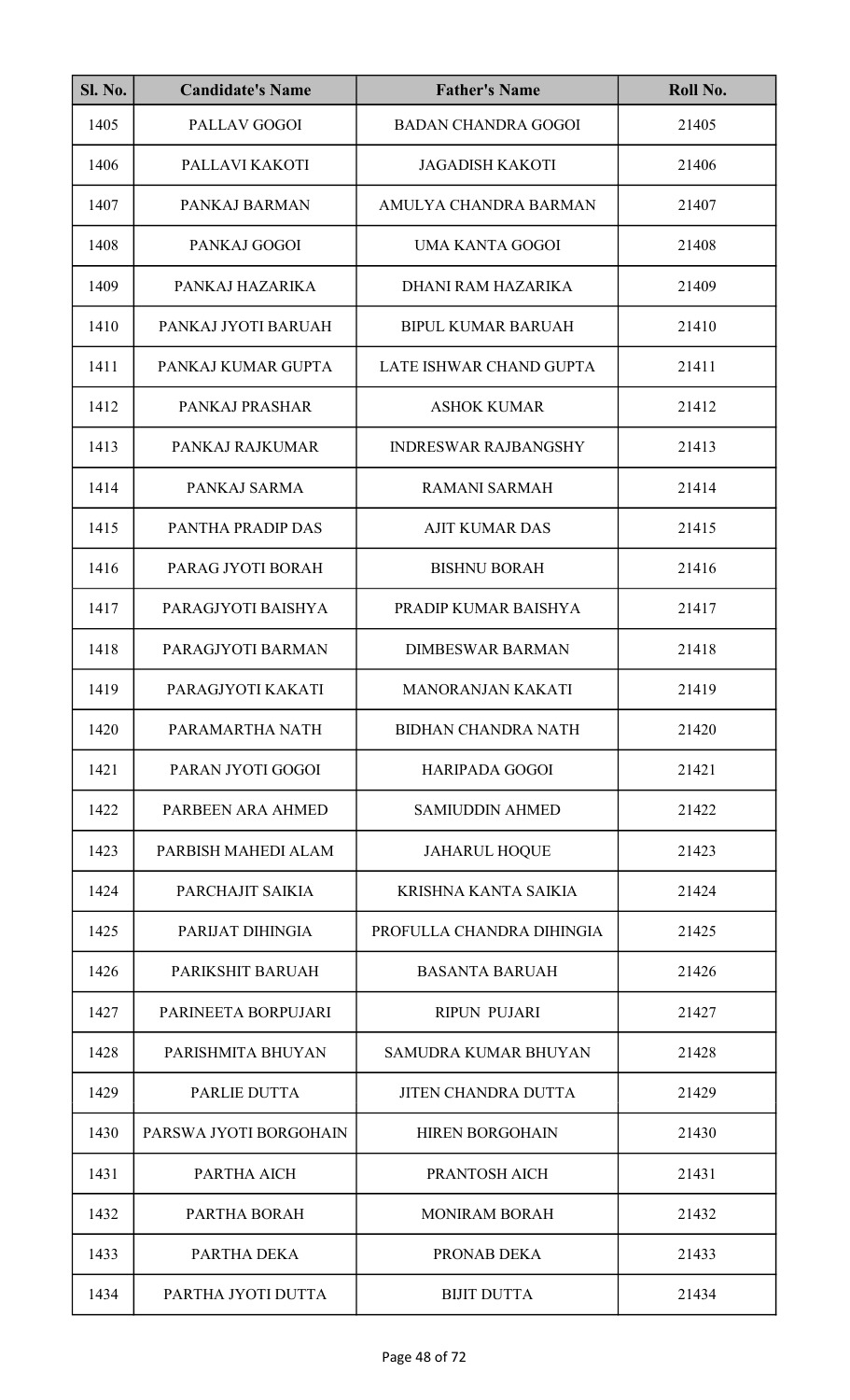| <b>Sl. No.</b> | <b>Candidate's Name</b>           | <b>Father's Name</b>         | Roll No. |
|----------------|-----------------------------------|------------------------------|----------|
| 1435           | PARTHA JYOTI LOYING               | <b>MUKESH CH LOYING</b>      | 21435    |
| 1436           | PARTHA KISHOR BORA                | <b>DIPAK BORA</b>            | 21436    |
| 1437           | PARTHA PRATIM BORA                | <b>PRABIN BORA</b>           | 21437    |
| 1438           | PARTHA PRATIM BORAH               | <b>BUDHINDRA NATH BORAH</b>  | 21438    |
| 1439           | PARTHA PRATIM BORAH               | <b>GIRISH CHANDRA BORAH</b>  | 21439    |
| 1440           | PARTHA PRATIM BORAH               | <b>DEBADHAR BORAH</b>        | 21440    |
| 1441           | PARTHA PRATIM DAS                 | PRASANNA KUMAR DAS           | 21441    |
| 1442           | PARTHA PRATIM DEKA                | KHAGEN CHANDRA DEKA          | 21442    |
| 1443           | PARTHA PRATIM DEY                 | PRADIP KUMAR DEY             | 21443    |
| 1444           | PARTHA PRATIM GOSWAMI             | <b>RAM GOAPL GOSWAMI</b>     | 21444    |
| 1445           | PARTHA PRATIM KALITA              | <b>BIPIN CH KALITA</b>       | 21445    |
| 1446           | PARTHA PRATIM SAIKIA              | <b>ANKUR SAIKIA</b>          | 21446    |
| 1447           | PARTHA PRATIM SARMAH              | MADHAB CHANDRA SARMAH        | 21447    |
| 1448           | PARTHA PRATIM TALUKDAR            | <b>GIRIDHAR TALUKDAR</b>     | 21448    |
| 1449           | PARTHA PROTIM BARUAH              | <b>NOGEN BARUAH</b>          | 21449    |
| 1450           | PARTHA PROTIM<br><b>BORTHAKUR</b> | <b>JYOTI BORTHAKUR</b>       | 21450    |
| 1451           | PARTHA PROTIM TAMULI              | <b>CHANDRA PRASAD TAMULI</b> | 21451    |
| 1452           | PARTHA SARATHI NATH               | LT KHAGENDRA NATH            | 21452    |
| 1453           | PARTHA SARATHI SAIKIA             | <b>JOGESHWAR SAIKIA</b>      | 21453    |
| 1454           | PARTHA SARTHI BORAH               | <b>BHODRA KANTA BORAH</b>    | 21454    |
| 1455           | PARTHADEEP CHANGMAI               | DEEP KUMAR CHANGMAI          | 21455    |
| 1456           | PARTHAJIT DUTTA                   | PRATUL CHANDRA DUTTA         | 21456    |
| 1457           | PARTHAPRATIM BARMAN               | <b>ANIL BARMAN</b>           | 21457    |
| 1458           | PARTHO BARUAH                     | PRADIP KUMAR BARUAH          | 21458    |
| 1459           | PARTHO PROTIM SAIKIA              | PRABIN SAIKIA                | 21459    |
| 1460           | PH SANATHOY SINGHA                | PH BIRENDRA SINGHA           | 21460    |
| 1461           | PHALGU PRATIM BORAH               | <b>LATE BAPDHAN BORAH</b>    | 21461    |
| 1462           | PHANI BHUSAN SAIKIA               | <b>BIMAN CHANDRA SAIKIA</b>  | 21462    |
| 1463           | PINAK JYOTI DEKA                  | <b>DHIREN CH DEKA</b>        | 21463    |
| 1464           | PINAK PANI BARUAH                 | <b>CHITTA RANJAN BARUAH</b>  | 21464    |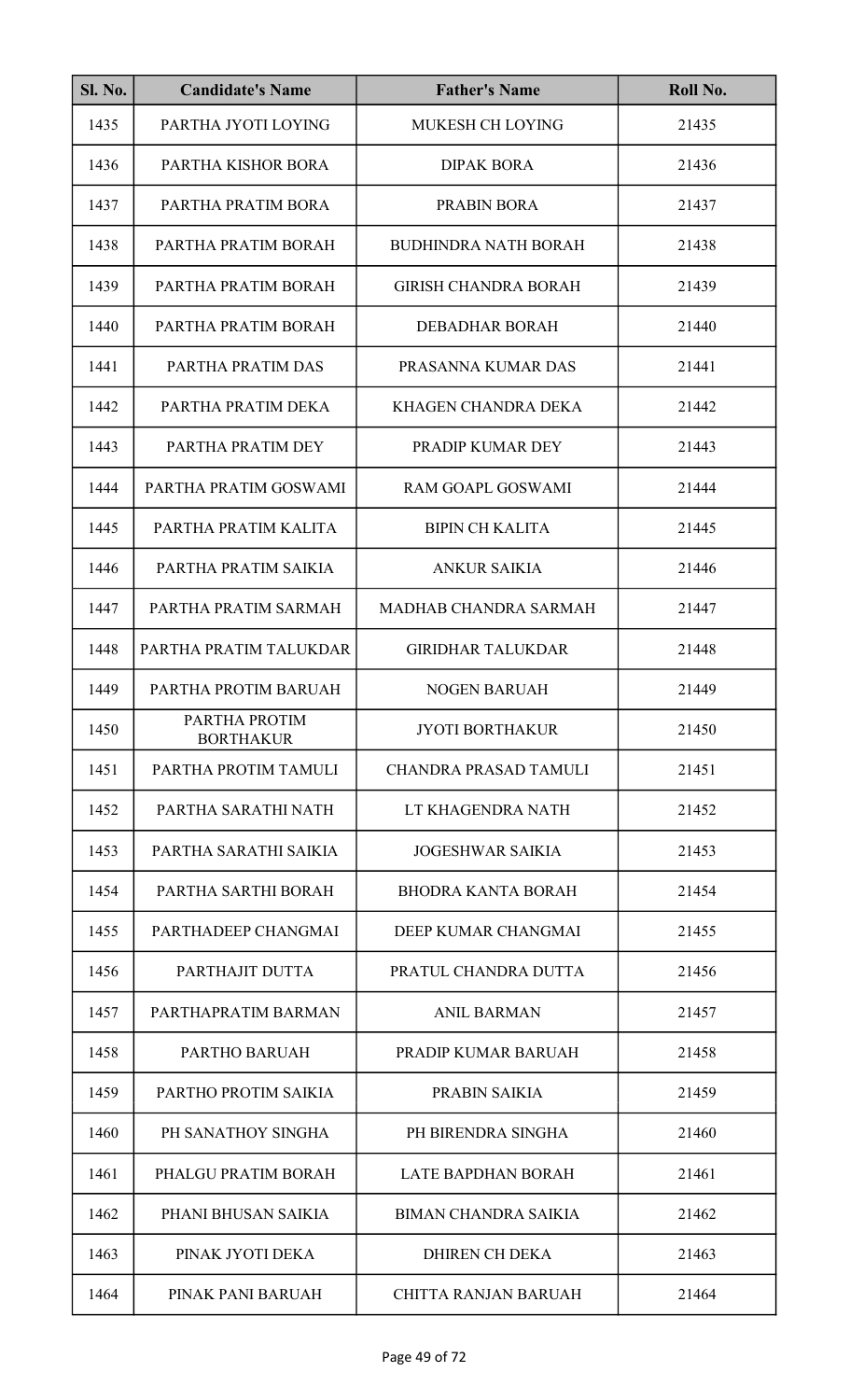| <b>Sl. No.</b> | <b>Candidate's Name</b>              | <b>Father's Name</b>         | Roll No. |
|----------------|--------------------------------------|------------------------------|----------|
| 1465           | PINKU GOHAIN                         | <b>ABANI KR GOHAIN</b>       | 21465    |
| 1466           | PITAR NATH                           | PRADYOT KANTI NATH           | 21466    |
| 1467           | PIYALI DAS                           | PARIMAL DAS                  | 21467    |
| 1468           | PIYUSH KANTI BORDOLOI                | DR BUBUL BORDOLOI            | 21468    |
| 1469           | PLABITA SONOWAL                      | <b>KUMUD SONOWAL</b>         | 21469    |
| 1470           | PLABON TAMULY                        | <b>JITEN TAMULY</b>          | 21470    |
| 1471           | POLITRAJ SONOWAL                     | <b>DIBYA SONOWAL</b>         | 21471    |
| 1472           | POMPEE HAZARIKA                      | TARA NATH HAZARIKA           | 21472    |
| 1473           | POMPI BORAH                          | <b>ANNA RAM BORA</b>         | 21473    |
| 1474           | PONCHANON BORAH                      | <b>BOGAI BORAH</b>           | 21474    |
| 1475           | PONNALA VIMAL MOSAHARI               | P CHINNASWAMI                | 21475    |
| 1476           | POOJA DUTTA                          | PUSPA DUTTA                  | 21476    |
| 1477           | PORIKHIT GOGOI                       | <b>INDIBOR GOGOI</b>         | 21477    |
| 1478           | PRABAHAN GOGOI                       | <b>BROJENDRA NATH GOGOI</b>  | 21478    |
| 1479           | PRABIN KUMAR SHARMA                  | SHIV SHANKAR SHARMA          | 21479    |
| 1480           | PRABUDDHA BORUAH                     | <b>MRIDUL BORUAH</b>         | 21480    |
| 1481           | PRACHAJYA JYOTI BORBORA              | PANKAJ BORBORA               | 21481    |
| 1482           | PRACHUJYA PRATIM<br><b>BHARADWAJ</b> | RONJIT KUMAR ADHYAPAK        | 21482    |
| 1483           | PRACHURSYA PRASAD<br><b>SARMA</b>    | <b>BISHNU PRASAD SARMA</b>   | 21483    |
| 1484           | PRADIPTA KUMAR<br><b>BURAGOHAIN</b>  | NAGENDRA NATH BURAGOHAIN     | 21484    |
| 1485           | PRADIPTA PRABAL SAIKIA               | SURENDRA NATH SAIKIA         | 21485    |
| 1486           | PRAGYAN KUMAR SARMA                  | <b>SAILENDRA KUMAR SARMA</b> | 21486    |
| 1487           | PRAKASH MILI                         | <b>GOPAL CHANDRA MILI</b>    | 21487    |
| 1488           | PRALAHPANA DEVI                      | DUGDHA NATH SARMA BORDOLOI   | 21488    |
| 1489           | PRAN JYOTI SAIKIA                    | <b>ATUL SAIKIA</b>           | 21489    |
| 1490           | PRANAB BARMAN                        | <b>HUMESHWAR BARMAN</b>      | 21490    |
| 1491           | PRANAB BHOWAL                        | <b>BADAL CHANDRA BHOWAL</b>  | 21491    |
| 1492           | PRANAB DAS                           | PABITRA CH DAS               | 21492    |
| 1493           | <b>PRANAB DAS</b>                    | <b>KUMUD CH DAS</b>          | 21493    |
| 1494           | PRANAB JYOTI CHOUDHURY               | <b>BAKUL CHANDRA BARO</b>    | 21494    |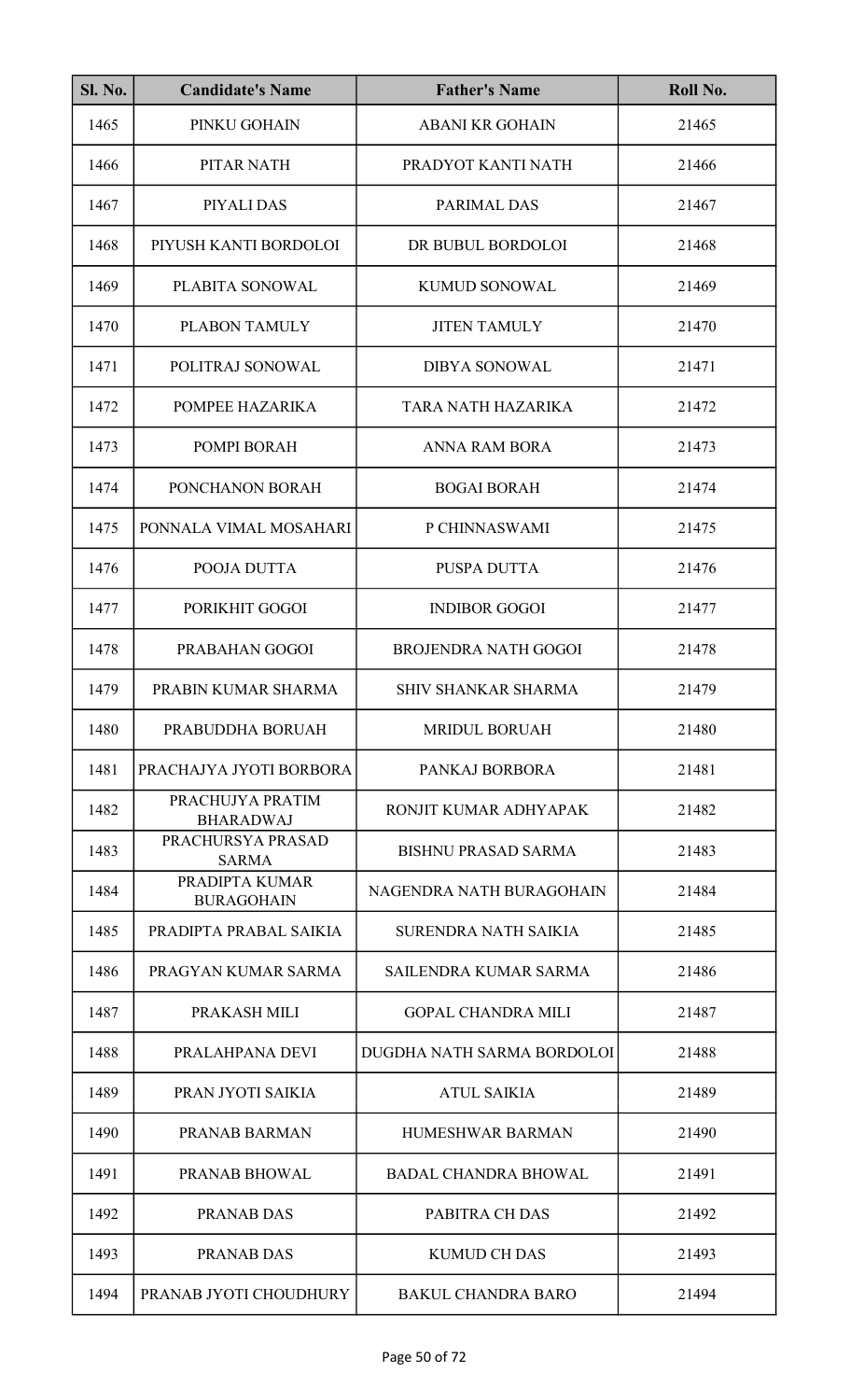| <b>Sl. No.</b> | <b>Candidate's Name</b> | <b>Father's Name</b>         | Roll No. |
|----------------|-------------------------|------------------------------|----------|
| 1495           | PRANAB JYOTI GOGOI      | PRADIP GOGOI                 | 21495    |
| 1496           | PRANAB JYOTI NATH       | <b>LATE PURANDAR NATH</b>    | 21496    |
| 1497           | PRANAB JYOTI PATGIRI    | <b>ARABINDA PATGIRI</b>      | 21497    |
| 1498           | PRANAB KUMAR GOGOI      | RAMESH CHANDRA GOGOI         | 21498    |
| 1499           | PRANAB MAHANTA          | <b>JOYDEV MAHANTA</b>        | 21499    |
| 1500           | PRANAB SAIKIA           | <b>MAHENDRA SAIKIA</b>       | 21500    |
| 1501           | PRANAB SUTRADHAR        | <b>SHOVA RAM SUTRADHAR</b>   | 21501    |
| 1502           | PRANABJYOTI DAS         | <b>SOMESWAR DAS</b>          | 21502    |
| 1503           | PRANABJYOTI DAS         | <b>DILIP NAMASUDRA</b>       | 21503    |
| 1504           | PRANABJYOTI DUTTA       | <b>BIPIN DUTTA</b>           | 21504    |
| 1505           | PRANAMI BHUYAN          | <b>MRIDUL BHUYAN</b>         | 21505    |
| 1506           | PRANAMI KURMI           | <b>DURGA PRASAD KURMI</b>    | 21506    |
| 1507           | PRANAMI RAJKHOWA        | <b>RAJANI RAJKHOWA</b>       | 21507    |
| 1508           | PRANAY DAS              | <b>NANDA GOPAL DAS</b>       | 21508    |
| 1509           | PRANAY DAS              | <b>DAYAL DAS</b>             | 21509    |
| 1510           | PRANDEEP GOSWAMI        | HORENDRA NATH GOSWAMI        | 21510    |
| 1511           | PRANDEEP HAZARIKA       | <b>JADAV HAZARIKA</b>        | 21511    |
| 1512           | PRANDEEP SAIKIA         | <b>JAGOT CHANDRA KACHARI</b> | 21512    |
| 1513           | PRANEET DUTTA           | PRODIP KUMAR DUTTA           | 21513    |
| 1514           | <b>PRANGON DAS</b>      | PRABHAT DAS                  | 21514    |
| 1515           | PRANJAL BHUYAN          | MUKUL CHANDRA BHUYAN         | 21515    |
| 1516           | PRANJAL BORAH           | KAMAL CHANDRA BORAH          | 21516    |
| 1517           | PRANJAL BORDOLOI        | DILIP BORDOLOI               | 21517    |
| 1518           | PRANJAL BORGOHAIN       | <b>DIGANTA BORGOHAIN</b>     | 21518    |
| 1519           | PRANJAL DAS             | <b>AJIT DAS</b>              | 21519    |
| 1520           | PRANJAL DUTTA           | <b>BHUBAN DUTTA</b>          | 21520    |
| 1521           | PRANJAL KUMAR BORAH     | <b>ABONI BORAH</b>           | 21521    |
| 1522           | PRANJAL KUMAR DEKA      | UTSHAB CHANDRA DEKA          | 21522    |
| 1523           | PRANJAL KUMAR PATHAK    | <b>BIBEKANANDA PATHAK</b>    | 21523    |
| 1524           | PRANJAL KUMAR SAIKIA    | KIRAN CHANDRA SAIKIA         | 21524    |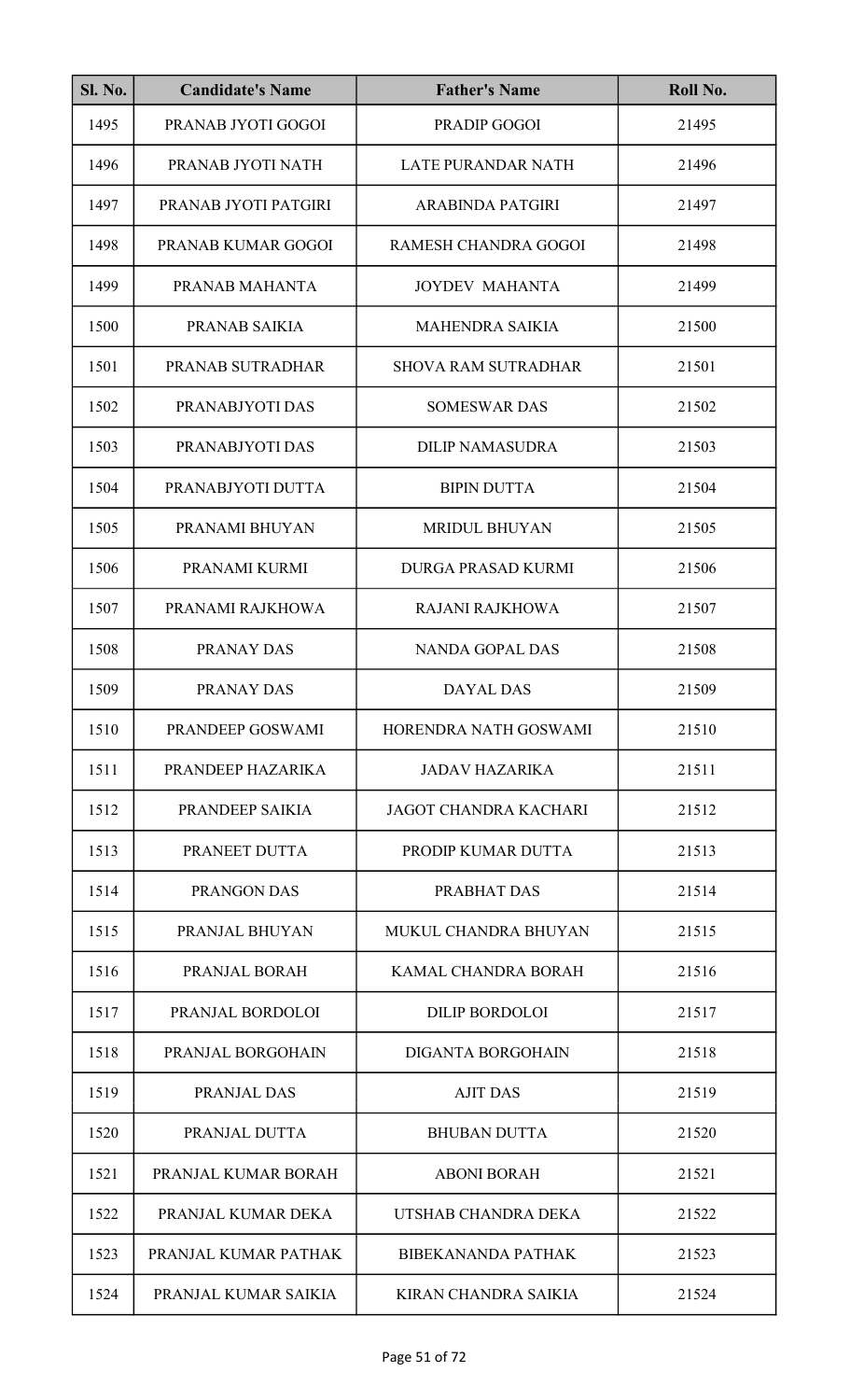| SI. No. | <b>Candidate's Name</b> | <b>Father's Name</b>      | Roll No. |
|---------|-------------------------|---------------------------|----------|
| 1525    | PRANJAL MAHANTA         | <b>AJIT MAHANTA</b>       | 21525    |
| 1526    | PRANJAL PRATIM KALITA   | <b>HARIHAR KALITA</b>     | 21526    |
| 1527    | PRANJAL SAIKIA          | <b>KAMAL SAIKIA</b>       | 21527    |
| 1528    | PRANJAL SAIKIA          | LAKSHMI KANTA SAIKIA      | 21528    |
| 1529    | PRANJEET KR ADHIKARY    | DILIP KUMAR ADHIKARY      | 21529    |
| 1530    | PRANJIB SARMA           | <b>SANJIB LAL SARMA</b>   | 21530    |
| 1531    | PRANJIT PATHAK          | <b>DWIJEN PATHAK</b>      | 21531    |
| 1532    | PRANJYOTI DAS           | <b>TARANI KANTA DAS</b>   | 21532    |
| 1533    | PRANOB BORAIK           | <b>GHANASHYAM BORAIK</b>  | 21533    |
| 1534    | PRANOB JYOTI BORUAH     | PHATIC CHANDRA BORUAH     | 21534    |
| 1535    | PRANOB SON BARMUCH      | SONTOSH BARMUCH           | 21535    |
| 1536    | PRANOY JYOTI SAIKIA     | PRAFULLA CHANDRA SAIKIA   | 21536    |
| 1537    | PRANTAB SARMAH KASHYAP  | <b>SUKUMAR SARMA</b>      | 21537    |
| 1538    | PRANTAR PRATIM KALITA   | PRABHAT KALITA            | 21538    |
| 1539    | PRANTIK KALITA          | BENUDHAR KALITA           | 21539    |
| 1540    | PRASANTA BARUAH         | HEM CHANDRA BARUAH        | 21540    |
| 1541    | PRASANTA CHOUDHURY      | <b>BOLEN CHOUDHURY</b>    | 21541    |
| 1542    | PRASANTA DAS            | <b>DHIRESWAR DAS</b>      | 21542    |
| 1543    | PRASANTA KUMAR BORA     | <b>SURYA BORA</b>         | 21543    |
| 1544    | PRASANTA KUMAR DAS      | <b>TARUN CHANDRA DAS</b>  | 21544    |
| 1545    | PRASANTA KUMAR SARMA    | <b>AMLENDU SARMA</b>      | 21545    |
| 1546    | PRASENJIT ROY           | <b>JITENDRA ROY</b>       | 21546    |
| 1547    | PRASENJIT SAHA          | <b>BADAL CHANDRA SAHA</b> | 21547    |
| 1548    | PRATIK DAS              | <b>PRADIP KUMAR DAS</b>   | 21548    |
| 1549    | PRATIM BANERJEE         | <b>PULAK BANERJEE</b>     | 21549    |
| 1550    | PRATIM KUMAR BARKATAKI  | NABIN CHANDRA BARKATAKI   | 21550    |
| 1551    | PRATYUSH KUMAR NEOG     | <b>ANADOR NEOG</b>        | 21551    |
| 1552    | PRATYUSHA SAIKIA        | LATE NIRUD KUMAR SAIKIA   | 21552    |
| 1553    | PRAYAG RAJ CHANDA       | <b>GAURANGA CHANDA</b>    | 21553    |
| 1554    | PRAYASH PROTIM SHARMA   | ROBIN CHANDRA SHARMA      | 21554    |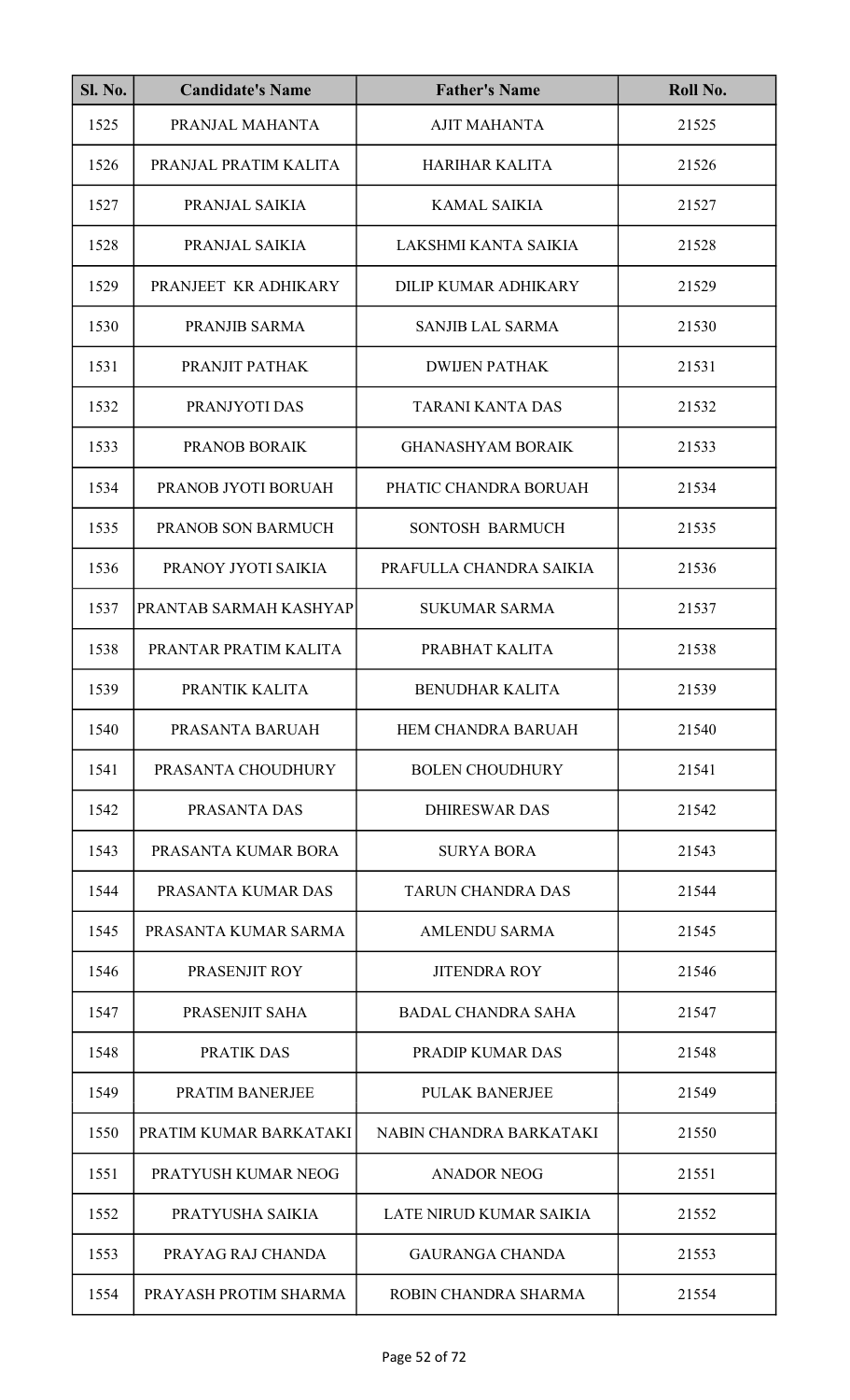| <b>Sl. No.</b> | <b>Candidate's Name</b>              | <b>Father's Name</b>        | Roll No. |
|----------------|--------------------------------------|-----------------------------|----------|
| 1555           | PREETI DAS                           | <b>ANIL KUMAR DAS</b>       | 21555    |
| 1556           | PREETI RANI BORUAH                   | <b>BIKASH BORUAH</b>        | 21556    |
| 1557           | PREETOM GOGOI                        | <b>GUNA KANTA GOGOI</b>     | 21557    |
| 1558           | PREM BAHADUR                         | <b>D B CHETRY</b>           | 21558    |
| 1559           | <b>PREMANGSHU</b><br>MUKHOPADHYAY    | ANUP KUMAR MUKHOPADHYAY     | 21559    |
| 1560           | PRERONA KHANIKAR                     | SOBHA KHANIKAR              | 21560    |
| 1561           | PRITAM BARUAH                        | <b>BIPUL KUMAR BARUAH</b>   | 21561    |
| 1562           | PRITAM BORUAH                        | ANANTA KUMAR BARUAH         | 21562    |
| 1563           | PRITAM BORUAH                        | <b>AMULYA BORUAH</b>        | 21563    |
| 1564           | PRITAM JYOTI SAIKIA                  | <b>BIPUL SAIKIA</b>         | 21564    |
| 1565           | PRITAM KUMAR<br><b>BHATTACHARJYA</b> | JAGANNATH BHATTACHARJYA     | 21565    |
| 1566           | PRITAM ROY                           | PRAMODE RAY                 | 21566    |
| 1567           | PRITOM GOGOI                         | <b>DIMBESWAR GOGOI</b>      | 21567    |
| 1568           | PRITU KUNJAN PATGIRI                 | <b>UPENDRA PATGIRI</b>      | 21568    |
| 1569           | PRITY RAJKHOWA                       | <b>RAJEN RAJKHOWA</b>       | 21569    |
| 1570           | PRIYAKSHI BOROOAH                    | AMALENDRA NATH BOROOAH      | 21570    |
| 1571           | PRIYAKSHI RAJKHOWA                   | <b>BIMAL RAJKHOWA</b>       | 21571    |
| 1572           | PRIYAM BAGTI                         | <b>LEKHAN BAGTI</b>         | 21572    |
| 1573           | PRIYAM BORAH                         | <b>MUHI BORAH</b>           | 21573    |
| 1574           | PRIYAM PANDEY                        | <b>SANTOSH KUMAR PANDEY</b> | 21574    |
| 1575           | PRIYANGSHU PALLAV<br><b>PACHANI</b>  | <b>RAJIB PACHANI</b>        | 21575    |
| 1576           | PRIYANGSHU SAHARIA                   | <b>BANI KANTA SAHARIA</b>   | 21576    |
| 1577           | PRIYANKA DAS                         | <b>DEBA KUMAR DAS</b>       | 21577    |
| 1578           | PRIYANKA HAZARIKA                    | AMRIT KUMAR HAZARIKA        | 21578    |
| 1579           | PRIYANKA MEDHI                       | KUMUD CHANDRA MEDHI         | 21579    |
| 1580           | PRIYANKA NATH                        | <b>LOHIRAM NATH</b>         | 21580    |
| 1581           | PRIYANKAR DAS                        | <b>RATNESWAR DAS</b>        | 21581    |
| 1582           | PRIYANKU BHARADWAJ                   | <b>BINOY KUMAR SARMA</b>    | 21582    |
| 1583           | PRIYANKU PROBAL BORAH                | PRODIP BORAH                | 21583    |
| 1584           | PRIYANKU RAJ LAHON                   | <b>BHUPEN LAHON</b>         | 21584    |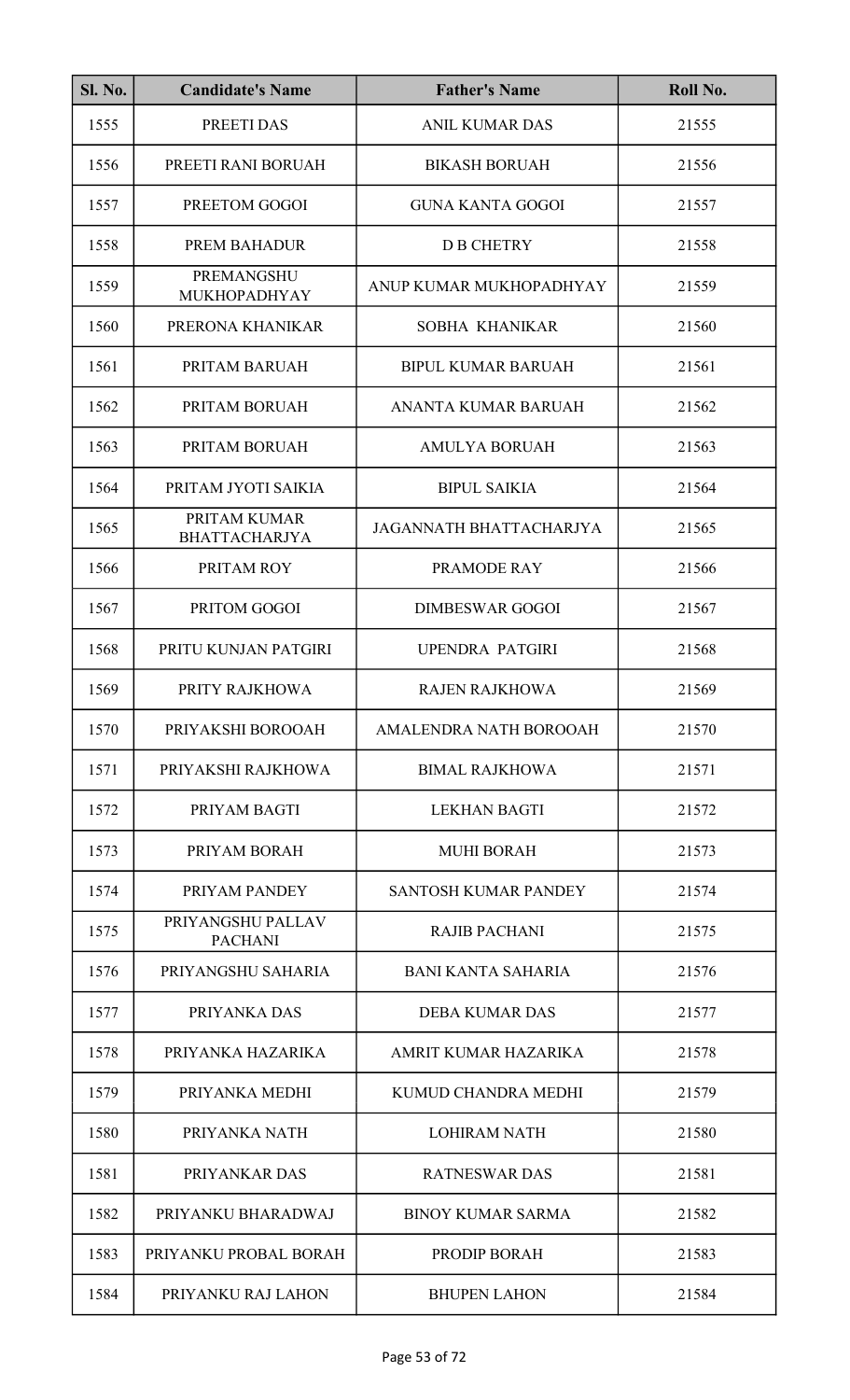| <b>Sl. No.</b> | <b>Candidate's Name</b> | <b>Father's Name</b>      | Roll No. |
|----------------|-------------------------|---------------------------|----------|
| 1585           | PRIYANOOSE SHARMA       | LATE ANIMESH SHARMA       | 21585    |
| 1586           | PRIYANUJ SARMAH         | POBON KUMAR SARMAH        | 21586    |
| 1587           | PRIYATOSH SARKAR        | PRASANNA KUMAR SARMAR     | 21587    |
| 1588           | PRIYOM GOSWAMI          | <b>ROMEN GOSWAMI</b>      | 21588    |
| 1589           | PRIYONKA DUTTA          | TUREN CHANDRA DUTTA       | 21589    |
| 1590           | PRODIPTI DUTTA          | <b>MUNIN DUTTA</b>        | 21590    |
| 1591           | PROJJAL BHARADWAJ       | PRABIR PURKAYASTHA        | 21591    |
| 1592           | PRONAMIKA BORTHAKUR     | <b>BIKASH BORTHAKUR</b>   | 21592    |
| 1593           | PRONITA SAIKIA          | <b>BOLIN SAIKIA</b>       | 21593    |
| 1594           | PRONUJ BISWAS           | <b>LOKESH BISWAS</b>      | 21594    |
| 1595           | PROSONJIT RONGPI        | <b>DILIP RONGPI</b>       | 21595    |
| 1596           | <b>PUJA KOCH</b>        | <b>BUDHEN KOCH</b>        | 21596    |
| 1597           | PUJA PARBANA SARMA      | <b>ARABINDA SARMA</b>     | 21597    |
| 1598           | <b>PUJAN DAS</b>        | PRITHWISH RANJAN DAS      | 21598    |
| 1599           | PULAK JYOTI BHUYAN      | <b>INDRESWAR BHUYAN</b>   | 21599    |
| 1600           | PULAKESH CHETIA         | <b>SWEET KUMAR CHETIA</b> | 21600    |
| 1601           | <b>PULAKESH DAS</b>     | <b>GOLAP KUMAR DAS</b>    | 21601    |
| 1602           | PULAKESH SAIKIA         | PRADIP SAIKIA             | 21602    |
| 1603           | PULAKESH TAHBILDAR      | <b>LABANYA TAHBILDAR</b>  | 21603    |
| 1604           | PULEN DAIMARY           | <b>HIREMBO DAIMARY</b>    | 21604    |
| 1605           | <b>PULIN PEGU</b>       | <b>BHIMBAR PEGU</b>       | 21605    |
| 1606           | PUNAKAN GOGOI           | <b>JITEN GOGOI</b>        | 21606    |
| 1607           | <b>PUNEET KEDAR</b>     | <b>DHANRAJ KEDAR</b>      | 21607    |
| 1608           | PUNYAJIT BEZBARUAH      | HARIKANTA BEZBARUAH       | 21608    |
| 1609           | PURUSHATTAM MAIBANGSA   | PRADIP MAIBANGSA          | 21609    |
| 1610           | PUSHKAL TIWARI          | OM PRAKASH DUTT TIWARI    | 21610    |
| 1611           | PUSHPARAJ NEWAR         | DEV NARAYAN NEWAR         | 21611    |
| 1612           | PUSPAMALA INGTI         | NAREN CHANDRA INGTI       | 21612    |
| 1613           | <b>RAFIKUL ISLAM</b>    | <b>RAMESH ALI</b>         | 21613    |
| 1614           | <b>RAFIQUL HUSSAIN</b>  | <b>HAZARAT ALI</b>        | 21614    |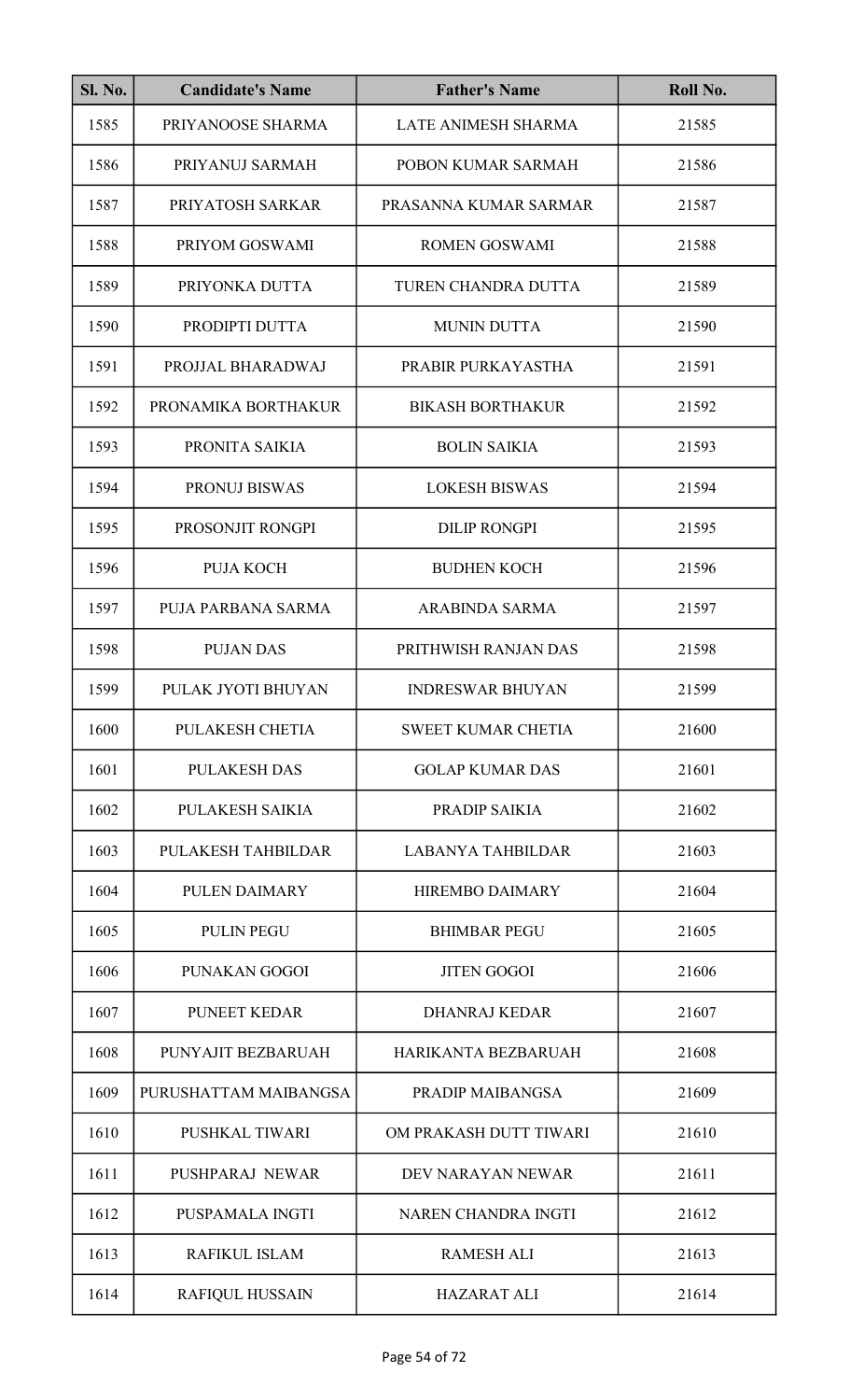| <b>Sl. No.</b> | <b>Candidate's Name</b>   | <b>Father's Name</b>         | Roll No. |
|----------------|---------------------------|------------------------------|----------|
| 1615           | RAHMAN SADDAM MUZIB       | <b>MUZIBUR RAHMAN</b>        | 21615    |
| 1616           | <b>RAHUL BARMAN</b>       | <b>SARAT BARMAN</b>          | 21616    |
| 1617           | RAHUL BORPATRA            | ANANDA BORPATRA              | 21617    |
| 1618           | <b>RAHUL DAS</b>          | <b>RABEN DAS</b>             | 21618    |
| 1619           | <b>RAHUL GHOSH</b>        | <b>RATAN KUMAR GHOSH</b>     | 21619    |
| 1620           | <b>RAHUL JHA</b>          | <b>RAMANAND JHA</b>          | 21620    |
| 1621           | <b>RAHUL JYOTI DAS</b>    | <b>RATNESWAR DAS</b>         | 21621    |
| 1622           | RAHUL KALITA              | <b>UDAY CH KALITA</b>        | 21622    |
| 1623           | RAHUL KHAKHLARY           | <b>SUPRASAD KHAKHLARY</b>    | 21623    |
| 1624           | <b>RAHUL KUMAR DUBEY</b>  | <b>GAURI SHANKAR DUBEY</b>   | 21624    |
| 1625           | RAHUL MALAKAR             | <b>SATYA NATH MALAKAR</b>    | 21625    |
| 1626           | <b>RAHUL NAYAK</b>        | <b>KAMAL NAYAK</b>           | 21626    |
| 1627           | <b>RAHUL RITURAJ</b>      | <b>KUMAR KRISHNA NAND</b>    | 21627    |
| 1628           | <b>RAHUL SAHNI</b>        | <b>SURESH PRASAD</b>         | 21628    |
| 1629           | RAHUL SHARMA              | PREM NATH SHARMA             | 21629    |
| 1630           | <b>RAHUL TAMULY</b>       | PUTUL TAMULY                 | 21630    |
| 1631           | <b>RAHUL TIWARI</b>       | <b>SUGRIM TIWARI</b>         | 21631    |
| 1632           | <b>RAHUL YADAV</b>        | PARAS NATH YADAV             | 21632    |
| 1633           | RAJ KAMAL BORA            | <b>MUKUL CHANDRA BORA</b>    | 21633    |
| 1634           | <b>RAJ KAMAL DAS</b>      | <b>BHABESH CHANDRA DAS</b>   | 21634    |
| 1635           | <b>RAJ KISHOR THAKUR</b>  | <b>LALLAN THAKUR</b>         | 21635    |
| 1636           | <b>RAJ KISHORE DUTTA</b>  | THANESWAR DUTTA              | 21636    |
| 1637           | <b>RAJANYA BORUAH</b>     | <b>DIPOK BORUAH</b>          | 21637    |
| 1638           | <b>RAJARSHI DAS</b>       | <b>AJOY KUMAR DAS</b>        | 21638    |
| 1639           | <b>RAJARSHI BARUAH</b>    | <b>JWALA BARUAH</b>          | 21639    |
| 1640           | <b>RAJARSHI BORUAH</b>    | <b>BHABEN CHANDRA BORUAH</b> | 21640    |
| 1641           | <b>RAJARSHI CHOUDHURY</b> | MRITYUNJOY CHOUDHURY         | 21641    |
| 1642           | <b>RAJARSHI DAS</b>       | <b>JUGAL KISHORE DAS</b>     | 21642    |
| 1643           | RAJARSHI KALITA           | ANIL KUMAR KALITA            | 21643    |
| 1644           | <b>RAJARSHI PHUKAN</b>    | <b>BASANTA KUMAR PHUKAN</b>  | 21644    |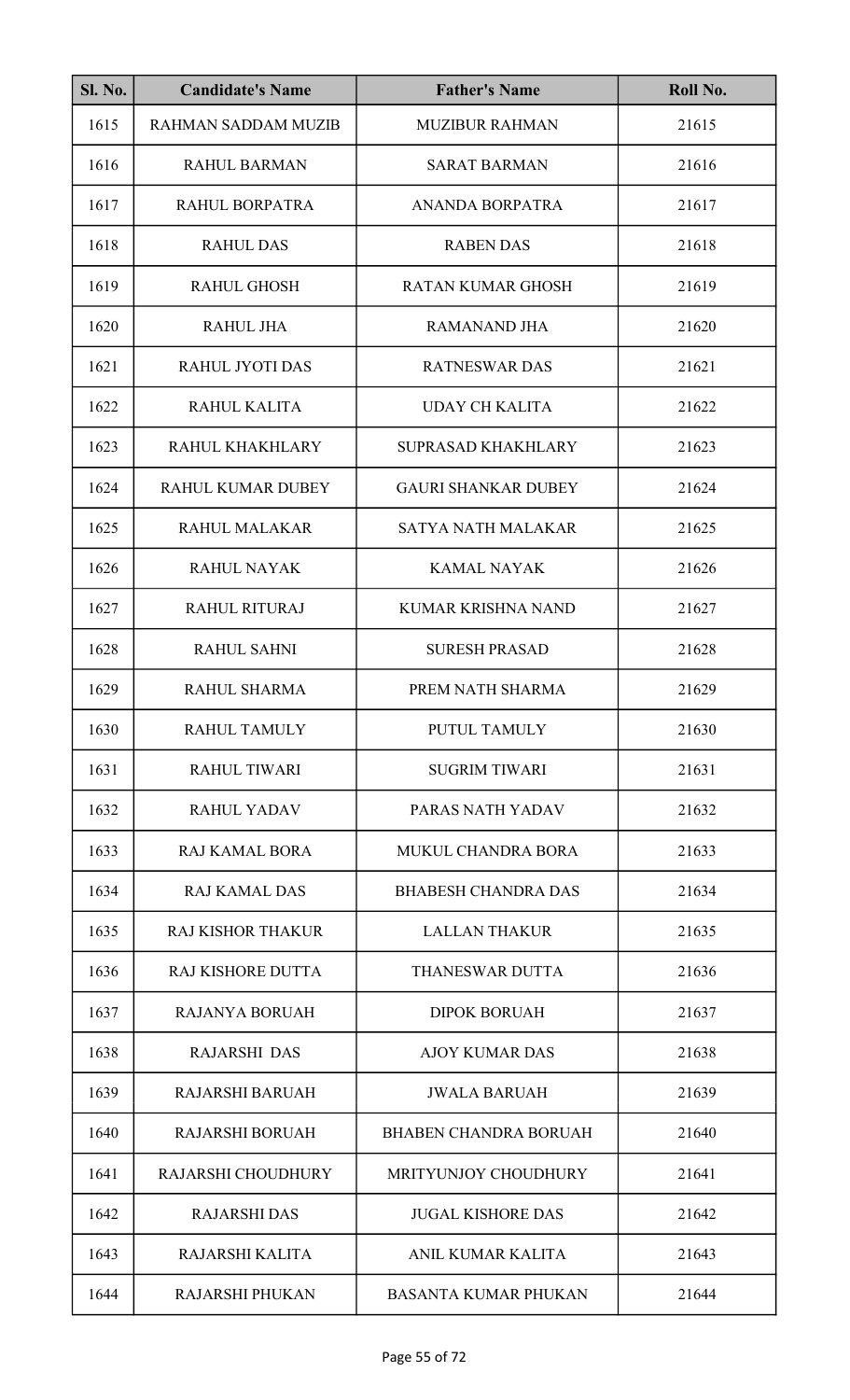| <b>Sl. No.</b> | <b>Candidate's Name</b>                | <b>Father's Name</b>          | Roll No. |
|----------------|----------------------------------------|-------------------------------|----------|
| 1645           | <b>RAJASHREE BORAH</b>                 | PRAFULLA BORAH                | 21645    |
| 1646           | <b>RAJASHREE GAYAN</b>                 | <b>GAKUL GAYAN</b>            | 21646    |
| 1647           | <b>RAJASHRI PEGU</b>                   | <b>BISHNU KUMAR PEGU</b>      | 21647    |
| 1648           | RAJAT KAMAL KAKATI                     | PUSPENDRA KAKATI              | 21648    |
| 1649           | <b>RAJDEEP DAS</b>                     | <b>KESHAB CHANDRA DAS</b>     | 21649    |
| 1650           | <b>RAJDEEP GOON</b>                    | RANENDRA CHANDRA GOON         | 21650    |
| 1651           | RAJDEEP SHARMA                         | <b>RAMESH SHARMA</b>          | 21651    |
| 1652           | <b>RAJDIP DAS</b>                      | <b>SAMIR KUMAR DAS</b>        | 21652    |
| 1653           | <b>RAJESH BARUAH</b>                   | <b>SARAT CHANDRA BARUAH</b>   | 21653    |
| 1654           | <b>RAJESH SAHA</b>                     | RABINDRA NATH SAHA            | 21654    |
| 1655           | <b>RAJIB BHOWMIK</b>                   | KRISHNA KISHORE BHOWMIK       | 21655    |
| 1656           | <b>RAJIB BORA</b>                      | LT RITUMONI BORA              | 21656    |
| 1657           | <b>RAJIB DAS</b>                       | LATE DHARANI DHAR DAS         | 21657    |
| 1658           | <b>RAJIB KAR</b>                       | <b>RAMKRISHNA KAR</b>         | 21658    |
| 1659           | <b>RAJIB KR GOGOI</b>                  | LATE RUHINI KUMAR GOGOI       | 21659    |
| 1660           | <b>RAJIB KUMAR RAY</b>                 | <b>BASUDEV RAY</b>            | 21660    |
| 1661           | RAJIB LOCHAN PATHAK                    | <b>SATYA NATH PATHAK</b>      | 21661    |
| 1662           | <b>RAJIB SINGHA</b>                    | <b>CHANDRA MOHAN SINGHA</b>   | 21662    |
| 1663           | <b>RAJIUAL HOQUE</b>                   | <b>RULAMIN HOQUE</b>          | 21663    |
| 1664           | <b>RAJIV SAIKIA</b>                    | PARAGDHAR SAIKIA              | 21664    |
| 1665           | RAJJYOTI MAZUMDAR                      | <b>NABARUP MAZUMDAR</b>       | 21665    |
| 1666           | RAJKAMAL PATHAK                        | NAGEN CHANDRA PATHAK          | 21666    |
| 1667           | <b>RAJMONI CHETIA</b>                  | <b>LAKHI NATH CHETIA</b>      | 21667    |
| 1668           | RAJONJYOTI BHUYAN                      | <b>SUSHIL KUMAR BHUYAN</b>    | 21668    |
| 1669           | <b>RAJU DEKA</b>                       | PHULESWAR DEKA                | 21669    |
| 1670           | <b>RAKESH BISHNOI</b>                  | HANUMAN RAM BISHNOI           | 21670    |
| 1671           | <b>RAKESH NATH</b>                     | <b>ANANTA KUMAR NATH</b>      | 21671    |
| 1672           | <b>RAKTIM DAS</b>                      | <b>RAMENDRA DAS</b>           | 21672    |
| 1673           | RAKTIM JYOTI BARPATRA<br><b>GOHAIN</b> | <b>GIRISH BARPATRA GOHAIN</b> | 21673    |
| 1674           | RAKTIM JYOTI SAIKIA                    | PHANINDRA SAIKIA              | 21674    |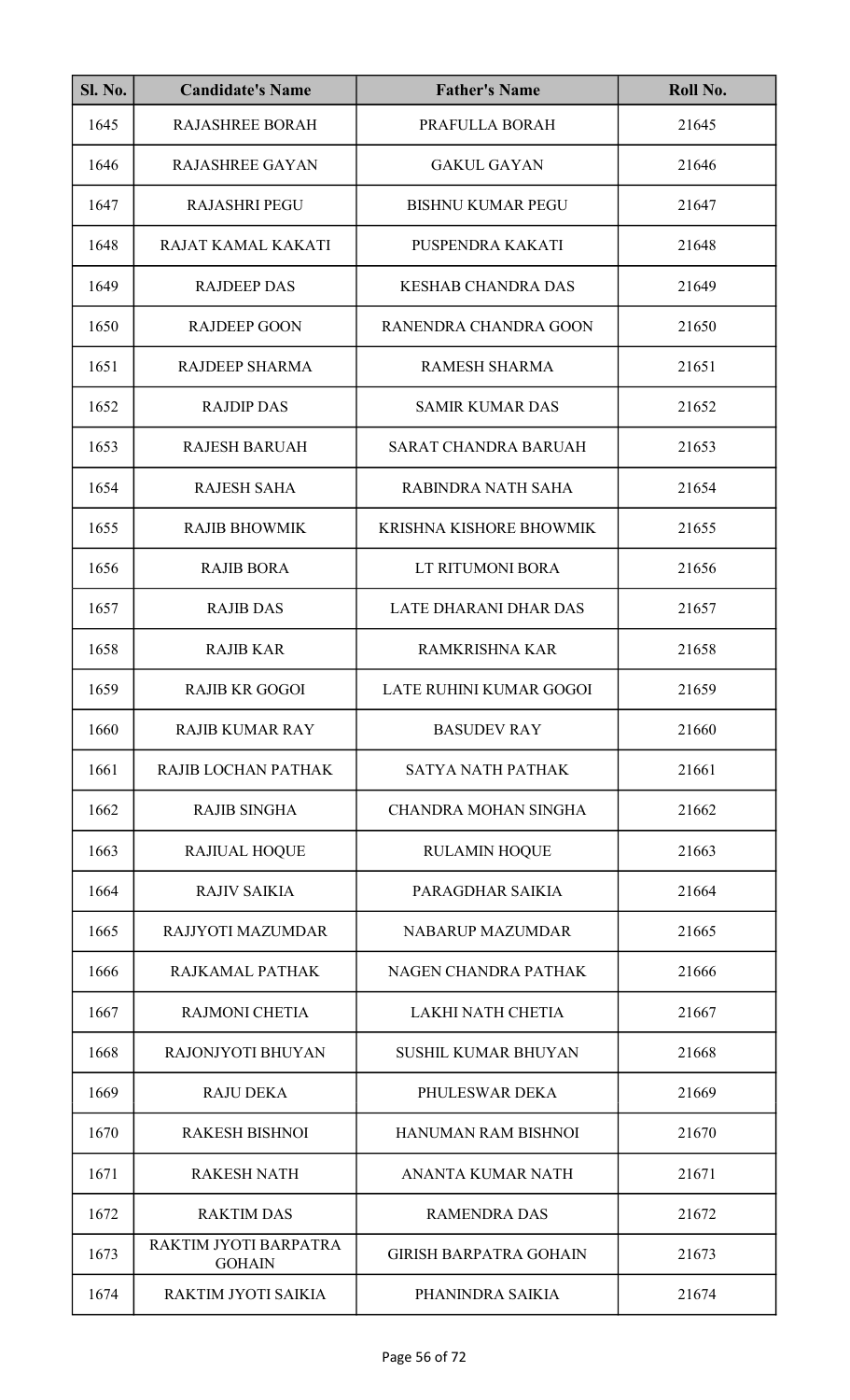| <b>Sl. No.</b> | <b>Candidate's Name</b>      | <b>Father's Name</b>      | Roll No. |
|----------------|------------------------------|---------------------------|----------|
| 1675           | <b>RAKTIM PRAKASH KARJEE</b> | DHIRENDRA NATH KARJEE     | 21675    |
| 1676           | <b>RAKTIM SAIKIA</b>         | <b>BIPUL KUMAR SAIKIA</b> | 21676    |
| 1677           | <b>RAKTIM THAKURIA</b>       | DHARMESWAR THAKURIA       | 21677    |
| 1678           | <b>RAM PRASAD GOGOI</b>      | HORENDRA NATH GOGOI       | 21678    |
| 1679           | <b>RAMANUJ BHUYAN</b>        | <b>KAMLESWAR BHUYAN</b>   | 21679    |
| 1680           | <b>RAMASHIS BARMAN</b>       | <b>JAGADISH BARMAN</b>    | 21680    |
| 1681           | RAMDULAL MAZUMDAR            | <b>GOPAL MAZUMDAR</b>     | 21681    |
| 1682           | <b>RANA KULDEP</b>           | RAJENDRA NATH SARMA       | 21682    |
| 1683           | <b>RANANJOY DEKA</b>         | <b>BHADRA KANTA DEKA</b>  | 21683    |
| 1684           | RANGAMJEET KHOUND            | RABINDRA KUMAR KHOUND     | 21684    |
| 1685           | <b>RASHID HASSAN</b>         | ABUL KALAM SHAMSUDDIN     | 21685    |
| 1686           | <b>RATAN KUMAR JHA</b>       | <b>KUMAR KANT JHA</b>     | 21686    |
| 1687           | <b>RATHIN DUTTA</b>          | <b>RAVI DUTTA</b>         | 21687    |
| 1688           | <b>RATUL GOGOI</b>           | PUWARAM GOGOI             | 21688    |
| 1689           | RAVI KUMAR GUPTA             | LATE RAMANAND GUPTA       | 21689    |
| 1690           | <b>RAVI KUMAR SINHA</b>      | ASHWINI KUMAR SINHA       | 21690    |
| 1691           | <b>RAVI SAHU</b>             | <b>BISWAKARMA SAHU</b>    | 21691    |
| 1692           | RAVI SHANKAR DUTTA           | HARESH CHANDRA DUTTA      | 21692    |
| 1693           | <b>RAVI SONAR</b>            | <b>NAL BAHADUR SONAR</b>  | 21693    |
| 1694           | <b>RAYAAN DAS</b>            | <b>ROBIN DAS</b>          | 21694    |
| 1695           | <b>REJAOON AL REJAH</b>      | <b>AZIZUR RAHMAN</b>      | 21695    |
| 1696           | <b>REKIBUDDIN AHMED</b>      | <b>KAZIMUDDIN AHMED</b>   | 21696    |
| 1697           | <b>RETIZ BORDOLOI</b>        | <b>ABHIJIT BORDOLOI</b>   | 21697    |
| 1698           | RHEA GONDHIA PHUKAN          | PURANJOY GONDHIA PHUKAN   | 21698    |
| 1699           | <b>RHEA MATHEWS</b>          | <b>AJOY MATHEWS</b>       | 21699    |
| 1700           | <b>RIAJUL HUSSAIN</b>        | <b>SORIFUL HUSSAIN</b>    | 21700    |
| 1701           | RICHA RASHMI SARMAH          | <b>SADHAN SARMAH</b>      | 21701    |
| 1702           | <b>RIDIP KALITA</b>          | <b>NARAYAN KALITA</b>     | 21702    |
| 1703           | RIDIP RANJAN HAZARIKA        | RAJENDRA NATH HAZARIKA    | 21703    |
| 1704           | <b>RIDWAN AHMED</b>          | <b>TAIZUDDIN AHMED</b>    | 21704    |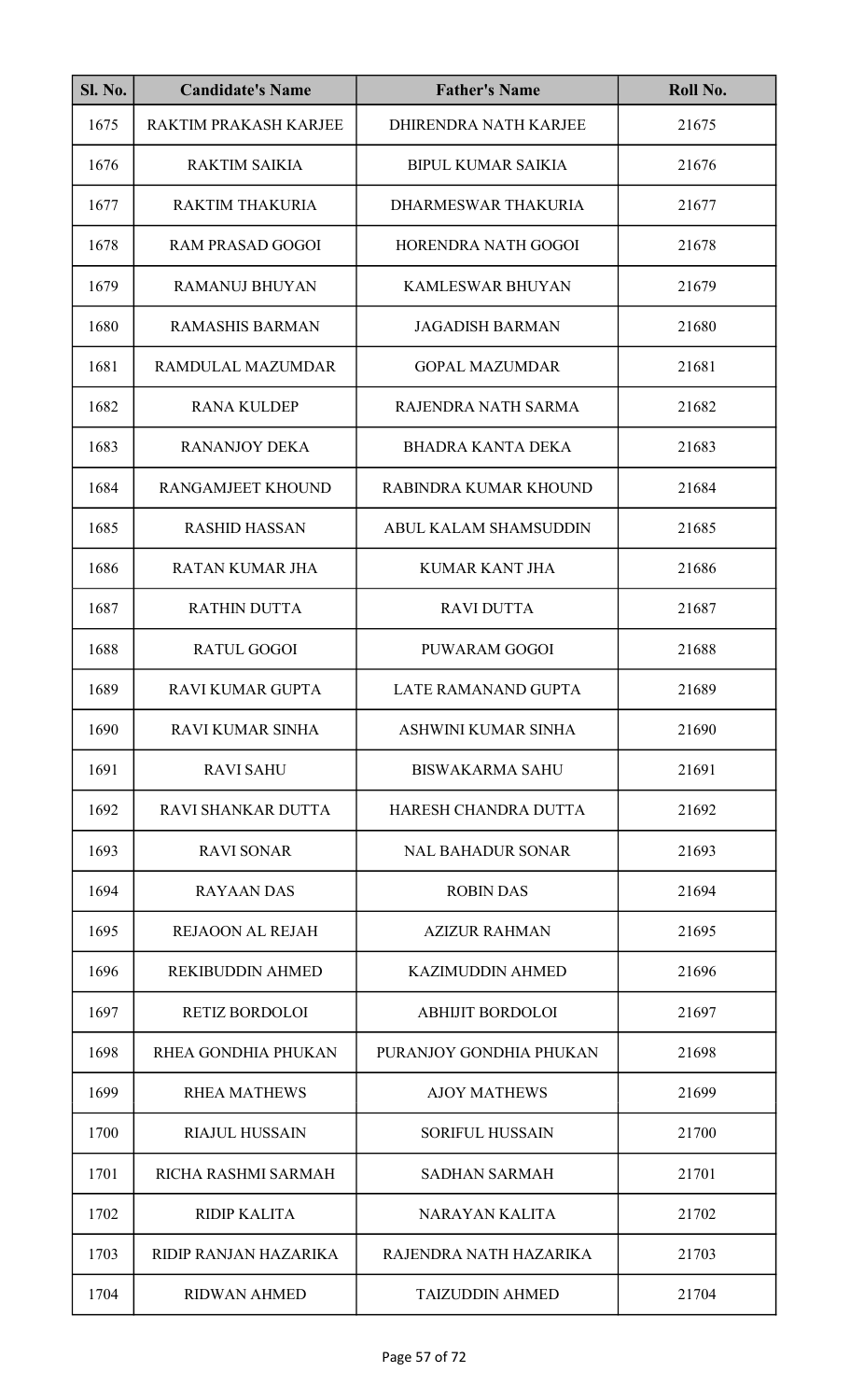| <b>Sl. No.</b> | <b>Candidate's Name</b>               | <b>Father's Name</b>                 | Roll No. |
|----------------|---------------------------------------|--------------------------------------|----------|
| 1705           | <b>RIKASHO RAJ DEKA</b>               | NAREN CHANDRA DEKA                   | 21705    |
| 1706           | RIMESHIKHA SAIKIA                     | <b>DEBESWAR SAIKIA</b>               | 21706    |
| 1707           | <b>RIMJHIM KONWAR</b>                 | ANIL PADUM KONWAR                    | 21707    |
| 1708           | <b>RIMO DEY</b>                       | <b>RANJIT KUMAR DEY</b>              | 21708    |
| 1709           | <b>RINGSAR GOYARY</b>                 | <b>KANAK GOYARY</b>                  | 21709    |
| 1710           | <b>RINKU BARMAN</b>                   | PARSHU RAM BARMAN                    | 21710    |
| 1711           | RINKU TALUKDAR                        | HOMESWAR TALUKDAR                    | 21711    |
| 1712           | <b>RIPON NANDI</b>                    | <b>NRIPEN NANDI</b>                  | 21712    |
| 1713           | <b>RIPUNJAY DEKA</b>                  | KABINDRA NATH DEKA                   | 21713    |
| 1714           | <b>RIPUNJAY HALOI</b>                 | <b>DINESH CHANDRA HALOI</b>          | 21714    |
| 1715           | RIPUNJAY TALUKDAR                     | <b>ATUL TALUKDAR</b>                 | 21715    |
| 1716           | RIPUNJOY KALITA                       | <b>ARABINDA KALITA</b>               | 21716    |
| 1717           | <b>RISHABH GAUTAM</b>                 | HIRANYA KUMAR SARMA                  | 21717    |
| 1718           | <b>RISHAV BEZBORUAH</b>               | <b>JAYANTA BEZBORUAH</b>             | 21718    |
| 1719           | RISHAV KUMAR GOSWAMI                  | LATE CHAMPAK KUMAR<br><b>GOSWAMI</b> | 21719    |
| 1720           | <b>RISHI RAJ PHUKAN</b>               | NITYA NANDA PHUKAN                   | 21720    |
| 1721           | RISHIKESH GOSWAMI                     | <b>MADHUKAR KUMAR SINHA</b>          | 21721    |
| 1722           | RISHIKESH MADHUKALYA<br><b>PUZARI</b> | LT MOHAN CHANDRA PUZARI              | 21722    |
| 1723           | <b>RITAM SARMA</b>                    | RAMADA MOHAN SARMA                   | 21723    |
| 1724           | <b>RITOM BORAH</b>                    | <b>SUSHIL KUMAR BORAH</b>            | 21724    |
| 1725           | RITUKESH SHARMA                       | DHIRENDRA NATH SARMA                 | 21725    |
| 1726           | RITUPAN KALITA                        | <b>BULU KALITA</b>                   | 21726    |
| 1727           | RITUPARNA CHABUKDHARA                 | NABAJYOTI CHABUKDHARA                | 21727    |
| 1728           | <b>RITUPARNA DAS</b>                  | <b>BIPUL CHANDRA DAS</b>             | 21728    |
| 1729           | <b>RITUPARNA DAS</b>                  | <b>BHABEN DAS</b>                    | 21729    |
| 1730           | RITUPARNA GOGOI                       | <b>ANIL GOGOI</b>                    | 21730    |
| 1731           | <b>RITURAJ MOHAN</b>                  | <b>ROMA MOHAN</b>                    | 21731    |
| 1732           | <b>RITURAJ NATH</b>                   | <b>NARESWAR NATH</b>                 | 21732    |
| 1733           | <b>RITURAJ SAIKIA</b>                 | RITUL KUMAR SAIKIA                   | 21733    |
| 1734           | <b>RITURAJ SAIKIA</b>                 | <b>RATAN SAIKIA</b>                  | 21734    |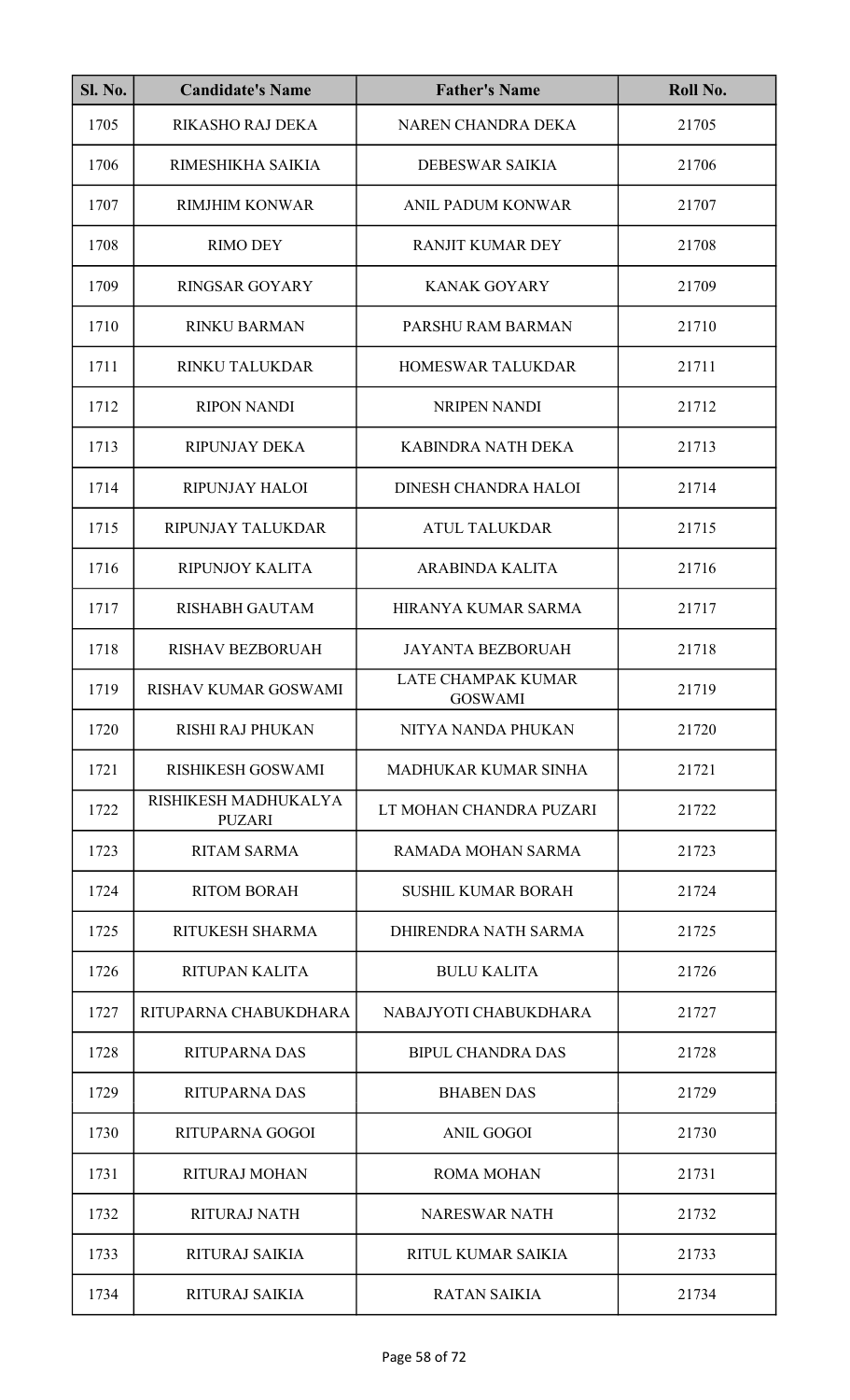| <b>Sl. No.</b> | <b>Candidate's Name</b> | <b>Father's Name</b>           | Roll No. |
|----------------|-------------------------|--------------------------------|----------|
| 1735           | <b>RITURAJ SAIKIA</b>   | <b>ATUL CH SAIKIA</b>          | 21735    |
| 1736           | RITURAJ SONOWAL         | <b>JITU SONOWAL</b>            | 21736    |
| 1737           | ROCKTIM DUTTA           | UTKARSHA SADHAN DUTTA          | 21737    |
| 1738           | ROFIQUL ISLAM           | <b>ANOWAR HOSSAIN</b>          | 21738    |
| 1739           | <b>ROHAN BORAH</b>      | <b>KESHABANANDA BORAH</b>      | 21739    |
| 1740           | ROHAN DUTTA             | DR. TAPAN KUMAR DUTTA          | 21740    |
| 1741           | <b>ROHAN SINGH</b>      | <b>DILIP KUMAR SINGH</b>       | 21741    |
| 1742           | <b>ROHIT BORAH</b>      | <b>BABUL BORAH</b>             | 21742    |
| 1743           | ROHIT LANGTHASA         | <b>BHADRAMANI LANGTHASA</b>    | 21743    |
| 1744           | ROHIT SHARMA            | BIRENDRA CHANDRA SARMAH        | 21744    |
| 1745           | <b>ROKTIM BORUAH</b>    | <b>BIJON KUMAR DAS</b>         | 21745    |
| 1746           | ROKTUTPAL BORAH         | <b>BASAB BORAH</b>             | 21746    |
| 1747           | <b>RONJOHN TIMUNG</b>   | <b>JOY TIMUNG</b>              | 21747    |
| 1748           | <b>RONY KUTUM</b>       | <b>SIBA KUTUM</b>              | 21748    |
| 1749           | <b>ROSHAN PRASAD</b>    | SHEO SHANKAR PRASAD            | 21749    |
| 1750           | <b>ROSHAN SANYASHI</b>  | <b>TIKARAM SANYASHI</b>        | 21750    |
| 1751           | <b>RUBUL DAS</b>        | <b>LAKHINATH DAS</b>           | 21751    |
| 1752           | <b>RUDRAJYOTI DAS</b>   | <b>KHANIN DAS</b>              | 21752    |
| 1753           | RUMISHREE MAHANTA       | HITESWAR MAHANTA               | 21753    |
| 1754           | <b>RUPAK JYOTI DAS</b>  | <b>BIPIN CHANDRA DAS</b>       | 21754    |
| 1755           | RUPAM CHANDRA RABHA     | <b>BIRAD CHANDRA RABHA</b>     | 21755    |
| 1756           | <b>RUPAM CHANGMAI</b>   | <b>BINANDA MADHAB CHANGMAI</b> | 21756    |
| 1757           | <b>RUPAM CHETIA</b>     | <b>LACHIT CHETIA</b>           | 21757    |
| 1758           | <b>RUPAM DEB</b>        | <b>RAKHAL DEB</b>              | 21758    |
| 1759           | RUPAM JYOTI SAIKIA      | <b>DILIP KUMAR SAIKIA</b>      | 21759    |
| 1760           | RUPAM JYOTI SARMAH      | <b>BHAIRAB CHANDRA SARMAH</b>  | 21760    |
| 1761           | <b>RUPAM RAJAK</b>      | <b>JATIN LAL RAJAK</b>         | 21761    |
| 1762           | <b>RUPEN BARMAN</b>     | <b>UTTAM BARMAN</b>            | 21762    |
| 1763           | <b>RUPJEET DAS</b>      | <b>BIRAJ DAS</b>               | 21763    |
| 1764           | RUPJYOTI BHUYAN         | <b>GOLAK CHANDRA BHUYAN</b>    | 21764    |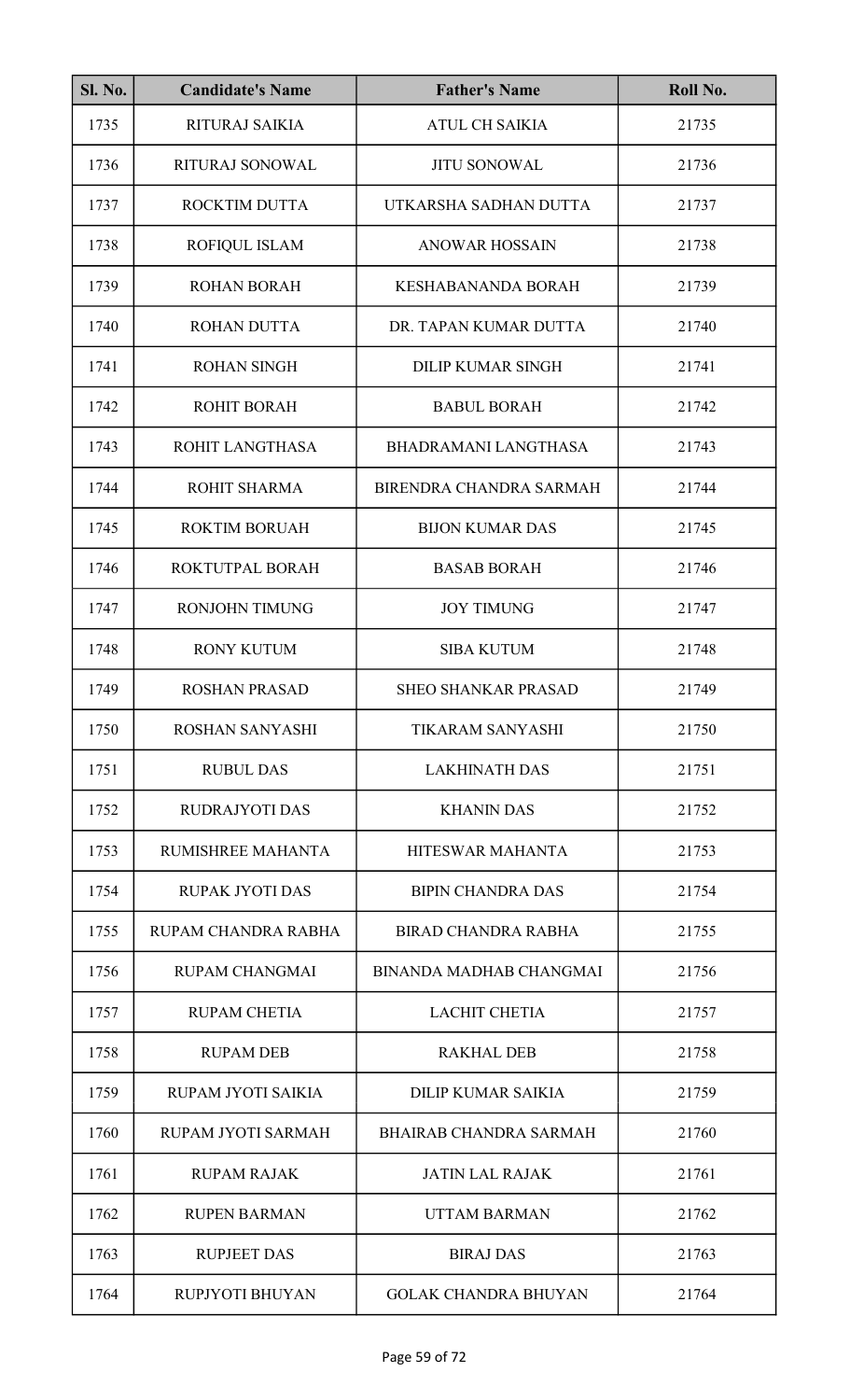| <b>Sl. No.</b> | <b>Candidate's Name</b>                   | <b>Father's Name</b>            | Roll No. |
|----------------|-------------------------------------------|---------------------------------|----------|
| 1765           | RUPJYOTI SARMA                            | MAHESH CHANDRA SARMA            | 21765    |
| 1766           | RUPJYOTI TALUKDAR                         | <b>CHAKRADHAR TALUKDAR</b>      | 21766    |
| 1767           | <b>RUPRESHA DEB</b>                       | MRINAL KANTI DEB                | 21767    |
| 1768           | RUPSMITA BORKOTOKY                        | AJIT CHANDRA BORKOTOKY          | 21768    |
| 1769           | S BISESWAR SINGHA                         | S BIRCHANDRA SINGHA             | 21769    |
| 1770           | <b>SABIR AHMED</b>                        | <b>GIAS UDDIN AHMED</b>         | 21770    |
| 1771           | <b>SABIR HUSSAIN CHOUDHURY</b>            | <b>BADRUL HUSSAIN CHOUDHURY</b> | 21771    |
| 1772           | SABYASACHI SARMA                          | <b>DINESH SARMA</b>             | 21772    |
| 1773           | <b>SACHIN KUMAR</b>                       | KAMAKHYA NARAYAN JHA            | 21773    |
| 1774           | <b>SADDAM HUSSEIN</b><br><b>TALUKDER</b>  | <b>ABUL KASHEM TALUKDER</b>     | 21774    |
| 1775           | SADIQUL ALAM<br><b>CHOWDHURY</b>          | ZAHIR AHMED CHOWDHURY           | 21775    |
| 1776           | <b>SAGARIKA BARUAH</b>                    | AMARENDRA MALLA BARUAH          | 21776    |
| 1777           | <b>SAGARIKA DEKA</b>                      | MOHAN CHANDRA DEKA              | 21777    |
| 1778           | SAHEERA AZMI HAZARIKA                     | <b>IMDAD HUSSAIN HAZARIKA</b>   | 21778    |
| 1779           | <b>SAHIL CHOUDHURY</b>                    | UTPAL CHOUDHURY                 | 21779    |
| 1780           | <b>SAHIL GUPTA</b>                        | NANDALAL GUPTA                  | 21780    |
| 1781           | <b>SAHJAHAN ALI</b>                       | <b>HAZARAT ALI</b>              | 21781    |
| 1782           | <b>SAHUL MUHIQUE</b>                      | <b>MAHTAB HUSSAIN</b>           | 21782    |
| 1783           | <b>SAIDUL HAQUE</b>                       | <b>JAFARUDDIN AHMED</b>         | 21783    |
| 1784           | <b>SAIFUDDIN MIRZA AHMED</b>              | <b>MOINUDDIN AHMED</b>          | 21784    |
| 1785           | <b>SAJITHPP</b>                           | <b>CHANDRAN PP</b>              | 21785    |
| 1786           | <b>SALEH MOHUMMUD</b><br><b>CHOWDHARY</b> | <b>ABDUS SUBHAN</b>             | 21786    |
| 1787           | <b>SALIM HUSSAIN</b>                      | <b>HADIR HUSSAIN</b>            | 21787    |
| 1788           | <b>SALIM IFTIKAR AHMED</b>                | <b>ABDUL KARIM</b>              | 21788    |
| 1789           | <b>SAMAR DAS</b>                          | PRADIP KUMAR DAS                | 21789    |
| 1790           | <b>SAMAR KALITA</b>                       | <b>JITENDRA KALITA</b>          | 21790    |
| 1791           | <b>SAMAR NATH</b>                         | LATE BHAGYESWAR NATH            | 21791    |
| 1792           | <b>SAMARJIT GOGOI</b>                     | PHANIDHAR GOGOI                 | 21792    |
| 1793           | <b>SAMARJIT NATH MAZUMDER</b>             | <b>AJOY NATH MAZUMDER</b>       | 21793    |
| 1794           | <b>SAMARJYOTI DEKA</b>                    | <b>GIRISH CHANDRA DEKA</b>      | 21794    |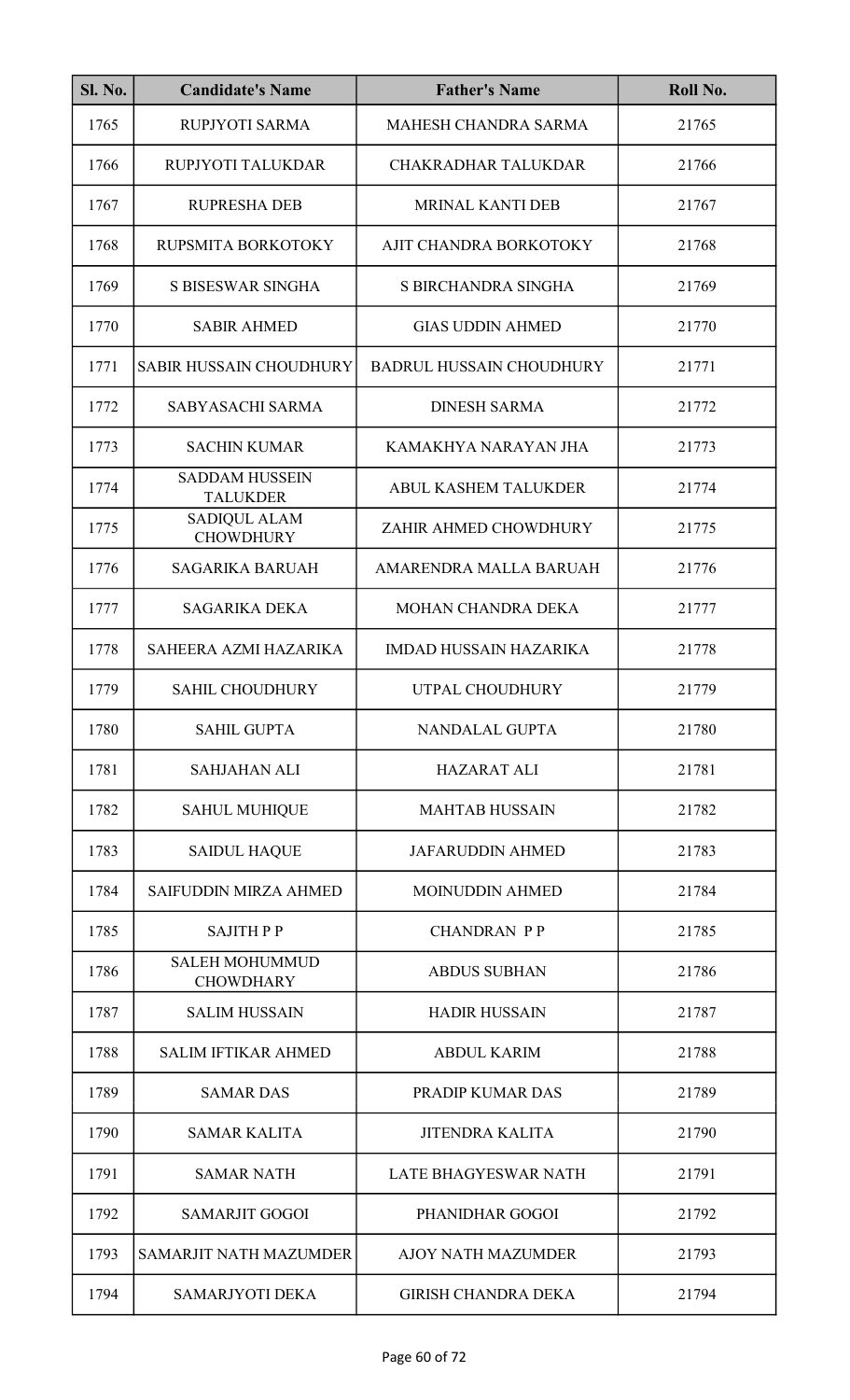| <b>Sl. No.</b> | <b>Candidate's Name</b>       | <b>Father's Name</b>                           | Roll No. |
|----------------|-------------------------------|------------------------------------------------|----------|
| 1795           | <b>SAMIR MAZUMDER</b>         | <b>SHYAMAL MAZUMDER</b>                        | 21795    |
| 1796           | <b>SAMIR SAHA</b>             | <b>SWAPAN KR SAHA</b>                          | 21796    |
| 1797           | <b>SAMIRAN BARUAH</b>         | <b>ASWINI BARUAH</b>                           | 21797    |
| 1798           | <b>SAMIRAN KALITA</b>         | <b>HALADHAR KALITA</b>                         | 21798    |
| 1799           | <b>SAMIRAN KAUSHIK</b>        | PORESH CHANDRA BORTHAKUR                       | 21799    |
| 1800           | <b>SAMIRAN SAIKIA</b>         | <b>CHANDRESWAR SAIKIA</b>                      | 21800    |
| 1801           | <b>SAMIRAN SANDILYA</b>       | <b>KEDARNATH PATHAK</b>                        | 21801    |
| 1802           | <b>SAMIRON NEOG</b>           | <b>BUDHESWAR NEOG</b>                          | 21802    |
| 1803           | <b>SAMIUL ISLAM</b>           | <b>WAZED ALI AHMED</b>                         | 21803    |
| 1804           | <b>SAMRAT DAS</b>             | <b>JAYANTA DAS</b>                             | 21804    |
| 1805           | <b>SAMSUZ ZAMAN</b>           | <b>LATE ANWAR UZZAMAN</b>                      | 21805    |
| 1806           | <b>SAMUDRA JYOTI NEOG</b>     | <b>HIREN NEOG</b>                              | 21806    |
| 1807           | <b>SAMUDYAM GOGOI</b>         | LUHIT KUMAR GOGOI                              | 21807    |
| 1808           | <b>SAMUJJAL DORA</b>          | <b>ASHOK DORA</b>                              | 21808    |
| 1809           | SAMUJJAL HANDIQUE             | HIRA NATH HANDIQUE                             | 21809    |
| 1810           | SAMUJJWAL SARMA               | <b>KAILASH SARMA</b>                           | 21810    |
| 1811           | <b>SANDEEP BORDOLOI</b>       | LATE KHIROD BORDOLOI                           | 21811    |
| 1812           | SANDEEP RAJ TAMULI            | RAJEN CHANDRA TAMULI                           | 21812    |
| 1813           | <b>SANDEEP SARMA MAZINDER</b> | <b>SUREN CHANDRA SARMAH</b><br><b>MAZINDER</b> | 21813    |
| 1814           | <b>SANDIP DAS</b>             | SITESH CHANDRA DAS                             | 21814    |
| 1815           | <b>SANDIP KUMAR TALUKDAR</b>  | PRADIP KUMAR TALUKDAR                          | 21815    |
| 1816           | <b>SANDIPAN BARUAH</b>        | <b>MRIDUL BARUAH</b>                           | 21816    |
| 1817           | <b>SANDIPAN DAS</b>           | <b>BIJAY KUMAR DAS</b>                         | 21817    |
| 1818           | <b>SANDIPAN SAIKIA</b>        | RAPHEL KUMAR SAIKIA                            | 21818    |
| 1819           | <b>SANGHAMITRA DAS</b>        | <b>ASHOK KUMAR DAS</b>                         | 21819    |
| 1820           | <b>SANGITA KAKOTI</b>         | <b>BIKASH CHANDRA KAKATI</b>                   | 21820    |
| 1821           | <b>SANJAY DAS</b>             | <b>SIB NATH DAS</b>                            | 21821    |
| 1822           | <b>SANJAY DAS</b>             | <b>SANJIB DAS</b>                              | 21822    |
| 1823           | <b>SANJAY DAS</b>             | PRADIP CHANDRA DAS                             | 21823    |
| 1824           | <b>SANJAY KUMAR DOLEY</b>     | <b>SURAJ KUMAR DOLEY</b>                       | 21824    |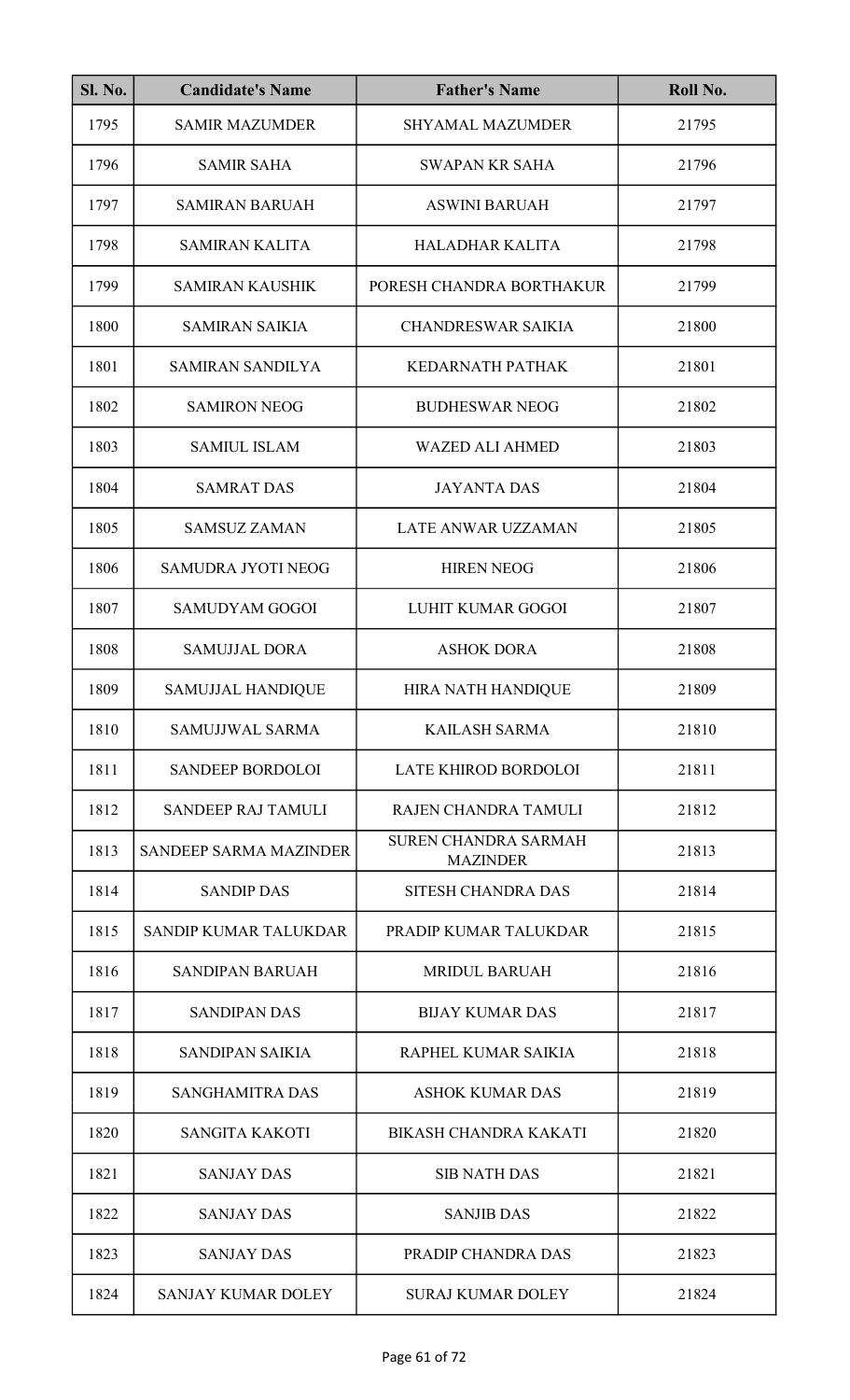| <b>Sl. No.</b> | <b>Candidate's Name</b>       | <b>Father's Name</b>                  | Roll No. |
|----------------|-------------------------------|---------------------------------------|----------|
| 1825           | <b>SANJAY MAZUMDAR</b>        | SONESWAR MAZUMDAR                     | 21825    |
| 1826           | <b>SANJAY MEDHI</b>           | <b>KSHUDIRAM MEDHI</b>                | 21826    |
| 1827           | <b>SANJAY TALUKDAR</b>        | LATE AMARENDRA TALUKDAR               | 21827    |
| 1828           | <b>SANJEEB PATGIRI</b>        | <b>SARBESHWAR PATGIRI</b>             | 21828    |
| 1829           | <b>SANJEET KUMAR</b>          | <b>RAMESHWAR SINGH</b>                | 21829    |
| 1830           | SANJEEV KUMAR BORDOLOI        | ABONI KUMAR BORDOLOI                  | 21830    |
| 1831           | <b>SANJEEV ROY</b>            | <b>SUSANTA ROY</b>                    | 21831    |
| 1832           | <b>SANJIB BISWAS</b>          | <b>LOKESH BISWAS</b>                  | 21832    |
| 1833           | <b>SANJIB KALITA</b>          | DIGEN CHANDRA KALITA                  | 21833    |
| 1834           | <b>SANJIB KR BORO</b>         | <b>SATYA RAM BORO</b>                 | 21834    |
| 1835           | <b>SANJIB KR RAJBONGSHI</b>   | <b>LATE RAJANI KT ROY</b>             | 21835    |
| 1836           | <b>SANJIB KUMAR DEKA</b>      | PARESH CHANDRA DEKA                   | 21836    |
| 1837           | <b>SANJIB NATH</b>            | <b>NABA KUMAR NATH</b>                | 21837    |
| 1838           | <b>SANJIB PANDIT</b>          | <b>ADHIR PANDIT</b>                   | 21838    |
| 1839           | SANJIPON BORPUJARI            | RATUL KUMAR BORPUJARI                 | 21839    |
| 1840           | SANJIVAN KISHORE SINHA        | <b>SUNIL KUMAR SINHA</b>              | 21840    |
| 1841           | <b>SANJU KASHYAP</b>          | NAGEN CHANDRA KALITA                  | 21841    |
| 1842           | SANKALP DEV SARMAH            | PRABHASH CHANDRA DEV<br><b>SARMAH</b> | 21842    |
| 1843           | SANKARI HAZARIKA              | <b>GHANA HAZARIKA</b>                 | 21843    |
| 1844           | <b>SANTANU BORGOHAIN</b>      | <b>MUNIN BORGOHAIN</b>                | 21844    |
| 1845           | <b>SANTOSH HAZARIKA</b>       | PRABHAT HAZARIKA                      | 21845    |
| 1846           | <b>SANTOSH LUNGELI</b>        | NIREN LUNGELI                         | 21846    |
| 1847           | SANZIDA TASMIN ALI            | <b>SHAHID ALI</b>                     | 21847    |
| 1848           | <b>SAPAM NINGTHEMBA SINGH</b> | <b>SAPAM KHAMBA SINGH</b>             | 21848    |
| 1849           | <b>SAPTARSHI BISWAS</b>       | SIDDHARTHA BISWAS                     | 21849    |
| 1850           | SAPTARSHI BORKAKOTI           | <b>RUPAM BORKAKOTI</b>                | 21850    |
| 1851           | <b>SARAB JYOTI KHANIKAR</b>   | <b>LUHIT CH KHANIKAR</b>              | 21851    |
| 1852           | <b>SARIFUL HUSSAIN</b>        | <b>SOFIULLA HUSSAIN</b>               | 21852    |
| 1853           | <b>SARLONGKI ENGTI</b>        | <b>MOHORI ENGTI</b>                   | 21853    |
| 1854           | <b>SARLONGKI TERANG</b>       | <b>RAMSING TERANG</b>                 | 21854    |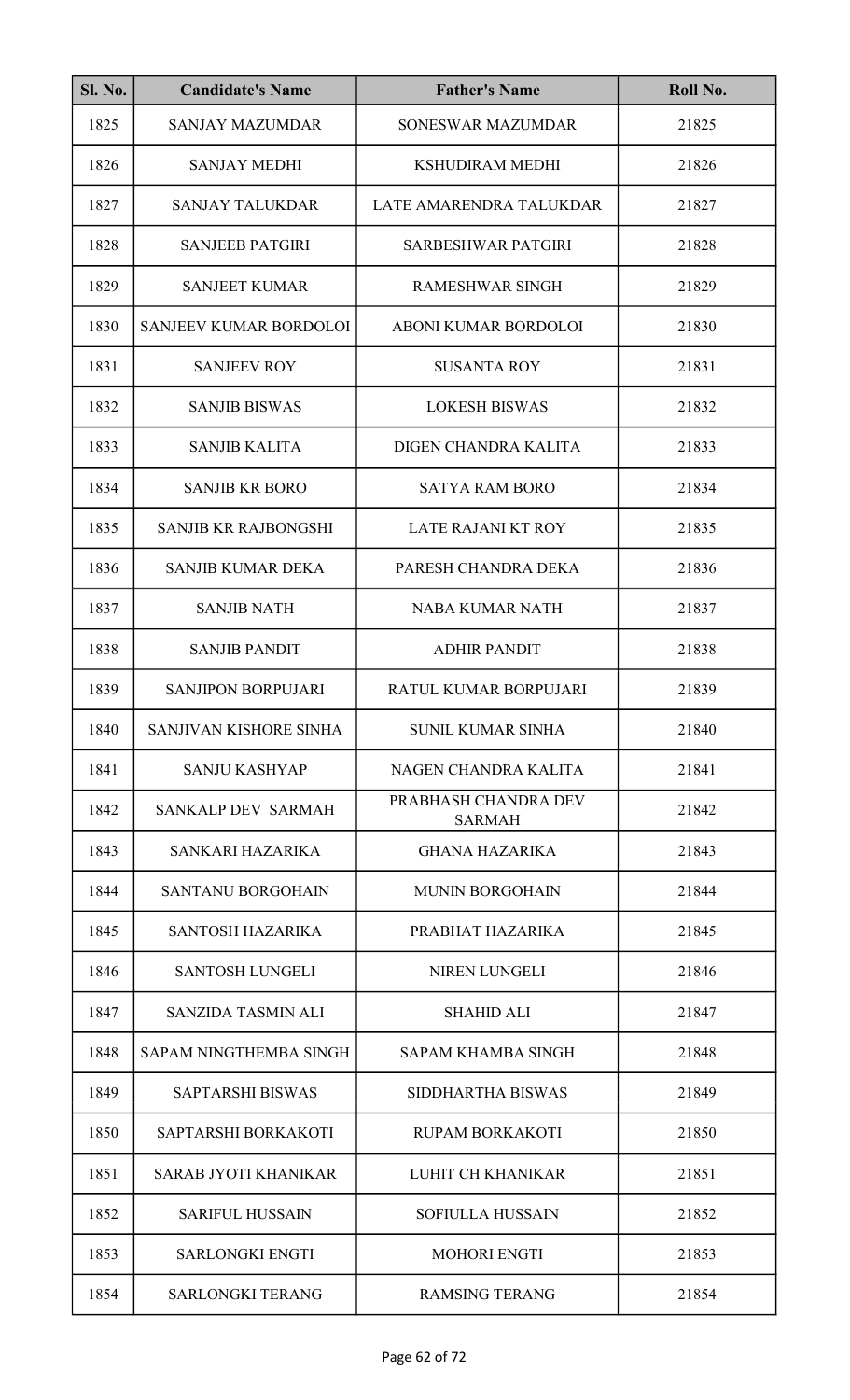| SI. No. | <b>Candidate's Name</b>      | <b>Father's Name</b>          | Roll No. |
|---------|------------------------------|-------------------------------|----------|
| 1855    | <b>SAROWAR ALAM LASKAR</b>   | <b>MANIK LASKAR</b>           | 21855    |
| 1856    | <b>SASANGKAJEET KONWAR</b>   | <b>RAJIB KONWAR</b>           | 21856    |
| 1857    | SASANKA SEKHAR KALITA        | ANIL CHANDRA KALITA           | 21857    |
| 1858    | <b>SASWAT RAJOWAR</b>        | <b>ARUN KUMAR RAJOWAR</b>     | 21858    |
| 1859    | SATYABRAT MAHANTA            | <b>BHAGINDRA NATH MAHANTA</b> | 21859    |
| 1860    | <b>SATYAJEET DAS</b>         | <b>SUNIL KUMAR DAS</b>        | 21860    |
| 1861    | SATYAJIT KAKOTI              | <b>LATE BABUL SALOI</b>       | 21861    |
| 1862    | SATYAJYOTI SONOWAL           | <b>DWIJEN SAIKIA</b>          | 21862    |
| 1863    | <b>SATYAKAM DUTTA</b>        | <b>RANJAN KUMAR DUTTA</b>     | 21863    |
| 1864    | <b>SAURADEEP ROY</b>         | <b>BIRAJ KUMAR ROY</b>        | 21864    |
| 1865    | <b>SAURAV BORA</b>           | <b>UMA BORA</b>               | 21865    |
| 1866    | <b>SAURAV BORUAH</b>         | <b>NAGEN BORUAH</b>           | 21866    |
| 1867    | <b>SAURAV BURAGOHAIN</b>     | PRANOB BURAGOHAIN             | 21867    |
| 1868    | <b>SAURAV DEKA</b>           | <b>RIPUNJAY DEKA</b>          | 21868    |
| 1869    | <b>SAURAV DUTTA</b>          | KAMAI DUTTA                   | 21869    |
| 1870    | <b>SAURAV GAUTAM KATAKI</b>  | <b>ANANTA KATAKI</b>          | 21870    |
| 1871    | <b>SAURAV KONWAR</b>         | <b>KAMAL KONWAR</b>           | 21871    |
| 1872    | <b>SAURAV OZAH</b>           | <b>ELVAI OZAH</b>             | 21872    |
| 1873    | <b>SAURAV ROY</b>            | <b>BHAIRAB CHANDRA ROY</b>    | 21873    |
| 1874    | <b>SAYANTAN CHATTERJEE</b>   | <b>DEBASIS CHATTERJEE</b>     | 21874    |
| 1875    | SAYEDUR RAHMAN ANCHARI       | <b>LATE HAMIDUR RAHMAN</b>    | 21875    |
| 1876    | <b>SAYEED ABRAR RAHMAN</b>   | <b>ALIBUR RAHMAN</b>          | 21876    |
| 1877    | <b>SAZID AHMED</b>           | <b>ABDUL MATIN MOLLAH</b>     | 21877    |
| 1878    | <b>SAZZID HUSSAIN</b>        | <b>NOOR HUSSAIN</b>           | 21878    |
| 1879    | <b>SEEMANTA NATH</b>         | <b>LATE INDRESWAR NATH</b>    | 21879    |
| 1880    | <b>SEJUTI ROY</b>            | <b>SATYAJIT ROY</b>           | 21880    |
| 1881    | <b>SEUJ PALLAV KHATANIAR</b> | PRAFULLA KHATANIAR            | 21881    |
| 1882    | SHAH MUSFIQUL ISLAM          | <b>NAZRUL ISLAM</b>           | 21882    |
| 1883    | <b>SHAH RIZAUR RAHMAN</b>    | <b>MIZANUR RAHMAN</b>         | 21883    |
| 1884    | <b>SHAHADATH ALI</b>         | <b>MOFIZ UDDIN</b>            | 21884    |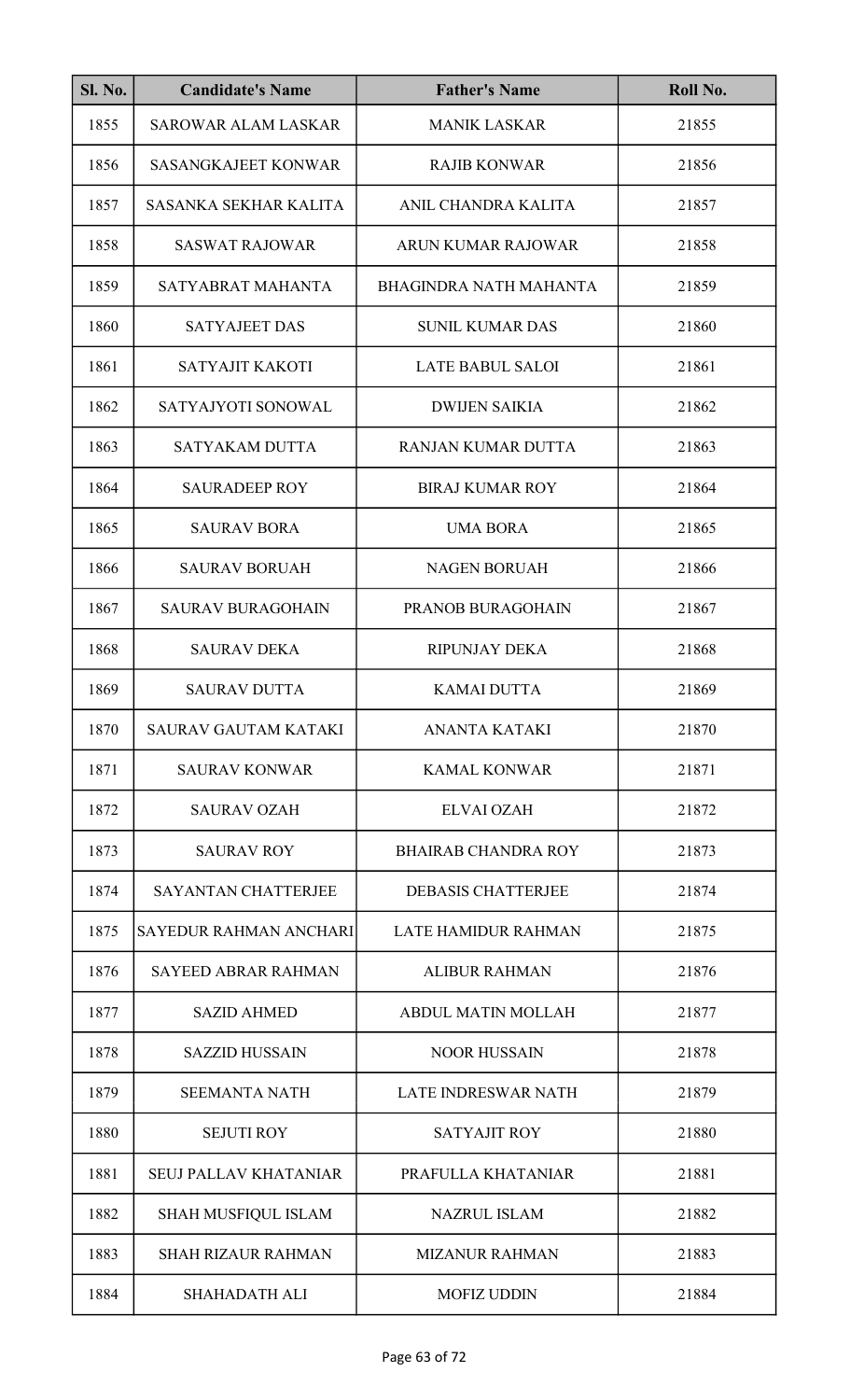| <b>Sl. No.</b> | <b>Candidate's Name</b>                     | <b>Father's Name</b>       | Roll No. |
|----------------|---------------------------------------------|----------------------------|----------|
| 1885           | <b>SHAHANA PARBIN</b>                       | <b>SHAHJAHAN ALI</b>       | 21885    |
| 1886           | <b>SHAHINUR ISLAM</b>                       | <b>AFZAL HUSSAIN</b>       | 21886    |
| 1887           | <b>SHAHNOWAJ AHMED</b>                      | <b>MD JOYNAL ABDIN</b>     | 21887    |
| 1888           | <b>SHAHRUKH ALOM</b>                        | <b>ALAM SHAHJAHAN</b>      | 21888    |
| 1889           | <b>SHAKEEL AHMED</b>                        | <b>ABDUR RASHID AHMED</b>  | 21889    |
| 1890           | <b>SHAKIL ZAMAN SAIKIA</b>                  | MONOWAR ALI SAIKIA         | 21890    |
| 1891           | <b>SHANIYA AHMED</b>                        | <b>MIR SALIM UDDIN</b>     | 21891    |
| 1892           | <b>SHANTA MOYEE</b><br><b>BHATTACHARJEE</b> | PRANAB KUMAR BHATTACHARJEE | 21892    |
| 1893           | <b>SHANTANU DAS</b>                         | PRAFULLA CHANDRA DAS       | 21893    |
| 1894           | <b>SHANTANU KAUSHIK</b><br><b>BORBORA</b>   | <b>BISHNU BORBORA</b>      | 21894    |
| 1895           | <b>SHARIFUL ISLAM</b>                       | <b>RAFIQUL ISLAM</b>       | 21895    |
| 1896           | <b>SHARIFUR RAHMAN</b>                      | <b>OMAR ALI AHMED</b>      | 21896    |
| 1897           | <b>SHARMI DEV SHARMA</b>                    | <b>SUKUMAR DEV SHARMA</b>  | 21897    |
| 1898           | <b>SHASHANKA KABIR BORAH</b>                | MUKHESWAR BORAH            | 21898    |
| 1899           | <b>SHASWATI DEBI</b>                        | LATE KSHITI BHUSHAN NATH   | 21899    |
| 1900           | <b>SHAYANTAN DAS</b>                        | <b>SAMIRAN DAS</b>         | 21900    |
| 1901           | SHEIKH SABIR MOHAMMAD                       | <b>SHEKH JAN MOHAMMAD</b>  | 21901    |
| 1902           | SHEKHAR JYOTI DUTTA                         | <b>BINOD CHANDRA DUTTA</b> | 21902    |
| 1903           | <b>SHILPI DAS</b>                           | <b>LOHIT KUMAR DAS</b>     | 21903    |
| 1904           | SHITAL CHANDRA DAS                          | <b>SHIROLAL DAS</b>        | 21904    |
| 1905           | <b>SHIVASISH SAVARNI</b>                    | <b>LATE JITEN SARMA</b>    | 21905    |
| 1906           | <b>SHOSHANK BORAH</b>                       | LOLIT CHANDRA BORAH        | 21906    |
| 1907           | <b>SHOTKIRI TERANG</b>                      | <b>RUPESH TERANG</b>       | 21907    |
| 1908           | SHPRATIM KALITA                             | <b>LAKHYAN KALITA</b>      | 21908    |
| 1909           | <b>SHRABAN KUMAR SINGHA</b>                 | <b>BHUBAN MOHAN SINGHA</b> | 21909    |
| 1910           | <b>SHRABAN KUMAR SINGHA</b>                 | <b>BHUBAN MOHAN SINGHA</b> | 21910    |
| 1911           | <b>SHRESHKAR KUMAR</b>                      | <b>ASHOK KUMAR</b>         | 21911    |
| 1912           | <b>SHUBAM GHOSH</b>                         | <b>SHIBU CHANDRA GHOSH</b> | 21912    |
| 1913           | <b>SHUBHAM KUMAR</b>                        | OM PRAKASH SONKAR          | 21913    |
| 1914           | <b>SHUBHOM PAUL</b>                         | SHYAMAL KANTI PAUL         | 21914    |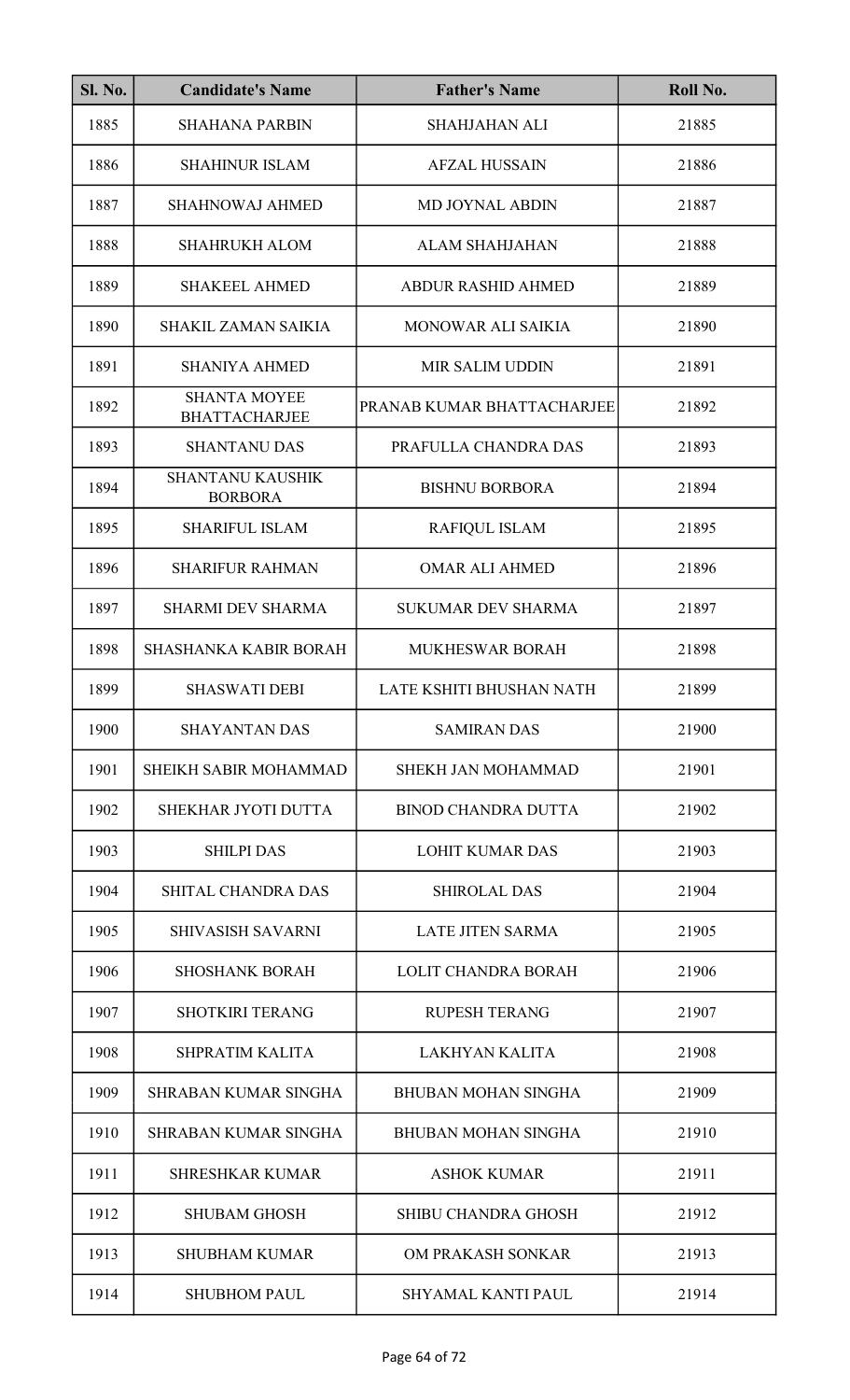| <b>Sl. No.</b> | <b>Candidate's Name</b>                 | <b>Father's Name</b>       | Roll No. |
|----------------|-----------------------------------------|----------------------------|----------|
| 1915           | <b>SHUBHRO JYOTI HALDER</b>             | <b>SATYA BRATA HALDER</b>  | 21915    |
| 1916           | <b>SHUMANJITA BASAK</b>                 | <b>KAJAL BASAK</b>         | 21916    |
| 1917           | <b>SHWAVALI RABHA</b>                   | <b>BASANTA RABHA</b>       | 21917    |
| 1918           | SHYAM JYOTI KALITA                      | <b>JOGENDRA KALITA</b>     | 21918    |
| 1919           | <b>SHYAM KUMAR DUTTA</b>                | DHIREN KUMAR DUTTA         | 21919    |
| 1920           | <b>SHYAM KUTUM</b>                      | <b>BILASH KUTUM</b>        | 21920    |
| 1921           | <b>SHYAMOL DIHINGIA</b>                 | MOHENDRA DIHINGIA          | 21921    |
| 1922           | <b>SIDDHARTH DAS</b>                    | <b>HAREN DAS</b>           | 21922    |
| 1923           | SIDDHARTH PRATIM BARUAH                 | <b>LALIT KUMAR BORUAH</b>  | 21923    |
| 1924           | SIDDHARTH SAIKIA                        | <b>BIKUL SAIKIA</b>        | 21924    |
| 1925           | SIDDHARTHA BHUYAN                       | <b>TILAK BHUYAN</b>        | 21925    |
| 1926           | <b>SIDDHARTHA</b><br><b>CHAKRABORTY</b> | ARUP CHAKRABORTY           | 21926    |
| 1927           | SIDDHARTHA DAS                          | PANKAJ DAS                 | 21927    |
| 1928           | SIDDHARTHA JYOTI BORA                   | <b>CHANDRA KANTA BORA</b>  | 21928    |
| 1929           | SIDDHARTHA KATAKI                       | KAMALA KATAKI              | 21929    |
| 1930           | SIDDHARTHA KUMAR                        | <b>JAGAN NATH KUMAR</b>    | 21930    |
| 1931           | SIDDHARTHA MONMON<br><b>HAZARIKA</b>    | SRIMANTA HAZARIKA          | 21931    |
| 1932           | SIDDHARTHA RAJKHOWA                     | LAKHINDRA RAJKHOWA         | 21932    |
| 1933           | SIDDHARTHA SAGAR BORA                   | <b>LOHIT CHANDRA BORA</b>  | 21933    |
| 1934           | SIDDHARTHA SANKAR DEKA                  | PROMOD DEKA                | 21934    |
| 1935           | SIDDHESWAR BHARALI                      | HITESWAR BHARALI           | 21935    |
| 1936           | SIDHARTHA CHOWDHURY                     | <b>SARUT CHOWDHURY</b>     | 21936    |
| 1937           | <b>SIDHARTHA DAS</b>                    | <b>GOBINDA CHANDRA DAS</b> | 21937    |
| 1938           | <b>SIDHARTHA DAS</b>                    | <b>NIRAB KUMAR DAS</b>     | 21938    |
| 1939           | <b>SIKHARANI BORAH</b>                  | <b>HARI PRASAD BORAH</b>   | 21939    |
| 1940           | SIMANTA BAISHYA                         | <b>BHARAT BAISHYA</b>      | 21940    |
| 1941           | <b>SIMANTA DAS</b>                      | PARAMESH CHANDRA DAS       | 21941    |
| 1942           | <b>SIMANTA DEKA</b>                     | <b>SANTI RAM DEKA</b>      | 21942    |
| 1943           | SIMANTAJEET BORAH                       | <b>GANGADHAR BORAH</b>     | 21943    |
| 1944           | <b>SIMI GOGOI</b>                       | KUKIL KUMAR GOGOI          | 21944    |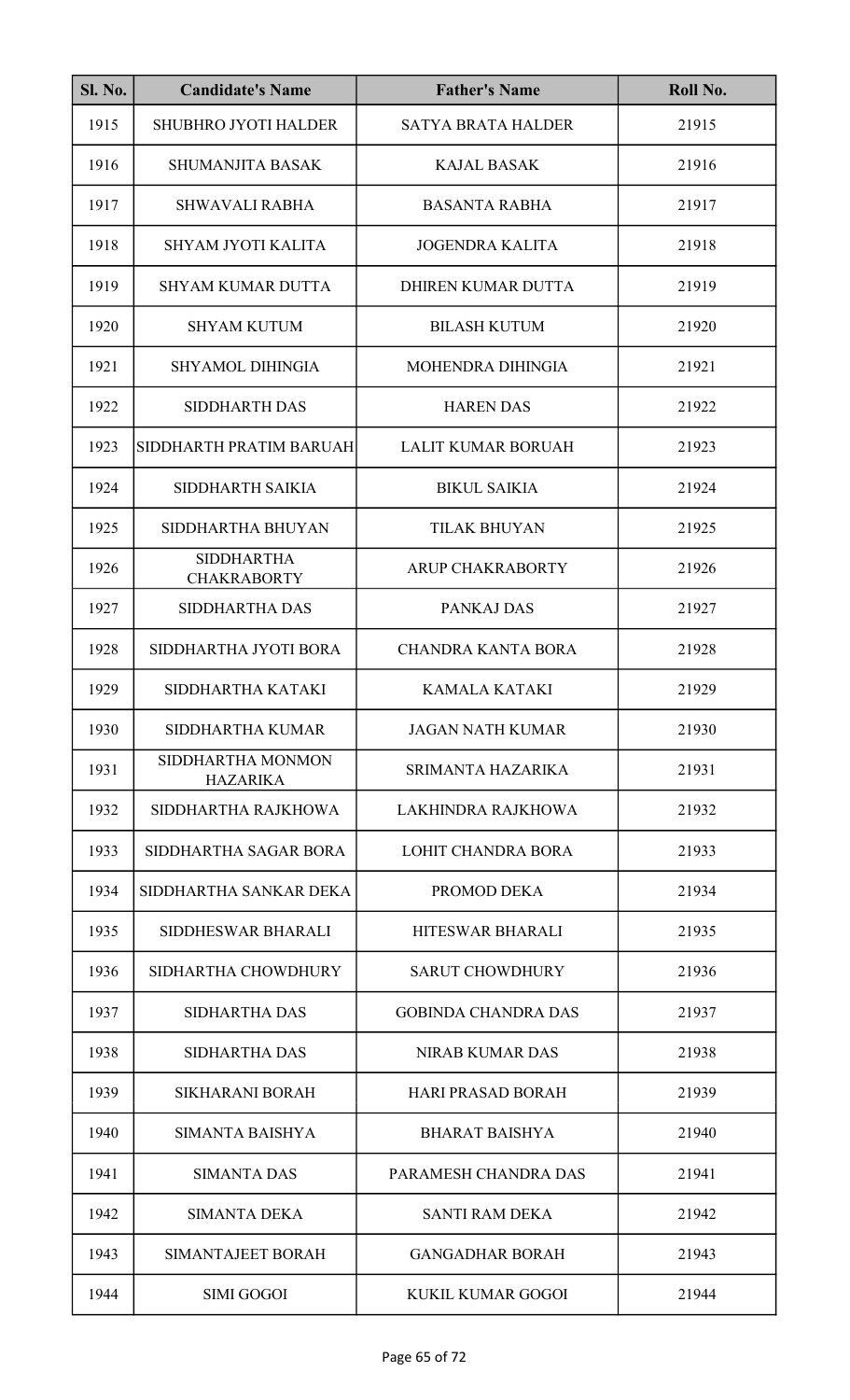| <b>Sl. No.</b> | <b>Candidate's Name</b>                    | <b>Father's Name</b>           | Roll No. |
|----------------|--------------------------------------------|--------------------------------|----------|
| 1945           | <b>SMRITY CHOUDHURY</b>                    | KARUNA KANTA CHOUDHURY         | 21945    |
| 1946           | <b>SNEHA ACHARYA</b>                       | SHYAMOLENDU ACHARYA            | 21946    |
| 1947           | <b>SNEHANSHU DAS</b>                       | <b>DILIP KUMAR DAS</b>         | 21947    |
| 1948           | SNEHASHES HAZARIKA                         | LATE RANJAN HAZARIKA           | 21948    |
| 1949           | <b>SNEHASISH BORAH</b>                     | <b>BHARAT BORAH</b>            | 21949    |
| 1950           | <b>SOMIRON BORKOTOKY</b>                   | <b>BHOBEN BORKOTOKY</b>        | 21950    |
| 1951           | <b>SONAM KUMAR GUPTA</b>                   | <b>BISHAMBHAR PRASAD GUPTA</b> | 21951    |
| 1952           | <b>SONGITA BORAH</b>                       | LATE RAJIB CHANDRA BORAH       | 21952    |
| 1953           | <b>SONISON HANSE</b>                       | <b>DAHUI HANSE</b>             | 21953    |
| 1954           | <b>SONMANI SAUD</b>                        | <b>ARABINDA SAUD</b>           | 21954    |
| 1955           | <b>SONTI TALUKDAR</b>                      | RADHA KANTA TALUKDAR           | 21955    |
| 1956           | <b>SOUMIK DEY</b>                          | <b>GOBINDA DAS DEY</b>         | 21956    |
| 1957           | <b>SOUMYABRATA</b><br><b>BHATTACHARJEE</b> | <b>SANJIB BHATTACHARJEE</b>    | 21957    |
| 1958           | <b>SOURADEEP BHOWMICK</b>                  | <b>SWAPAN KUMAR BHOWMICK</b>   | 21958    |
| 1959           | <b>SOURAV DEKA</b>                         | UMESH CHANDRA DEKA             | 21959    |
| 1960           | <b>SOURAV GOGOI</b>                        | <b>ROBIN CHANDRA GOGOI</b>     | 21960    |
| 1961           | SOURAV NARAYAN BORAH                       | <b>HARI NARAYAN BORAH</b>      | 21961    |
| 1962           | <b>SOURAV PAUL</b>                         | <b>SUNIL PAUL</b>              | 21962    |
| 1963           | <b>SPANDAN KUMAR SARMA</b>                 | <b>MRINAL KUMAR SARMA</b>      | 21963    |
| 1964           | SPANDANA CHAKRABORTTY                      | <b>JAYANTA CHAKRABORTTY</b>    | 21964    |
| 1965           | <b>SREEDEEP MOHANTA</b>                    | DIPAK KUMAR MOHANTA            | 21965    |
| 1966           | <b>SRIMANTA DUTTA</b>                      | <b>BADAN CHANDRA DUTTA</b>     | 21966    |
| 1967           | <b>SRIRAM CHAUHAN</b>                      | <b>BIKRAM CHAUHAN</b>          | 21967    |
| 1968           | <b>SRUTIRANJAN BEURA</b>                   | RABINDRA NATH BEURA            | 21968    |
| 1969           | <b>SUBHA SANKAR NATH</b>                   | HARENDRA KUMAR NATH            | 21969    |
| 1970           | SUBHADEEP CHAKRABORTY                      | NILMANI CHAKRABORTY            | 21970    |
| 1971           | <b>SUBHAJIT DHAR</b>                       | <b>SUSHANTA DHAR</b>           | 21971    |
| 1972           | <b>SUBHAM BHATTACHARJEE</b>                | <b>SANJOY BHATTACHARJEE</b>    | 21972    |
| 1973           | <b>SUBHAM KUMAR DAFTERY</b>                | PUNAM CHAND DAFTERY            | 21973    |
| 1974           | <b>SUBHAM TALUKDAR</b>                     | <b>KUMUD TALUKDAR</b>          | 21974    |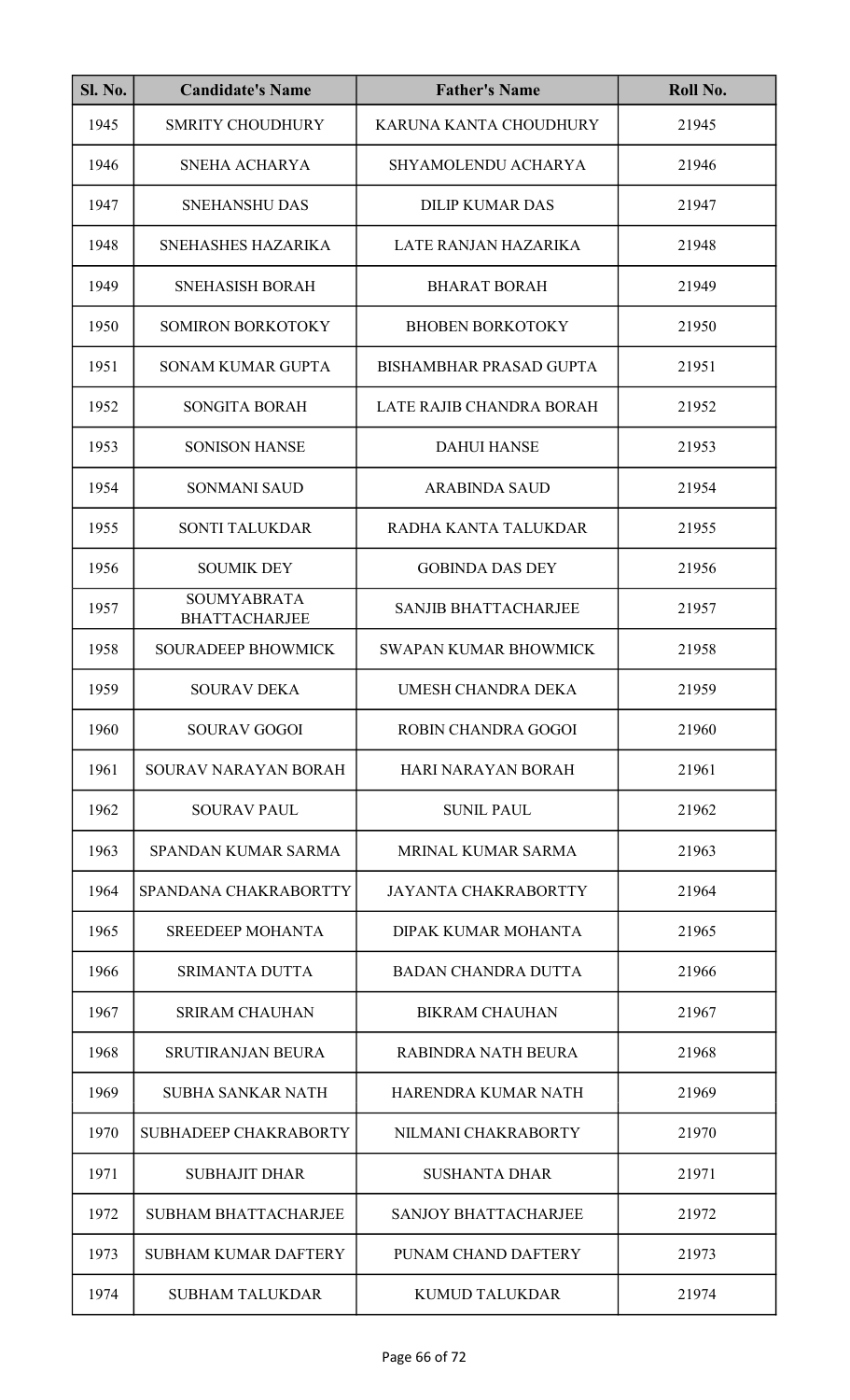| <b>Sl. No.</b> | <b>Candidate's Name</b>                     | <b>Father's Name</b>          | Roll No. |
|----------------|---------------------------------------------|-------------------------------|----------|
| 1975           | <b>SUBHAM TALUKDAR</b>                      | <b>SATYEN TALUKDAR</b>        | 21975    |
| 1976           | <b>SUBHANGAM RAI</b>                        | <b>SUBODH RAI</b>             | 21976    |
| 1977           | <b>SUBHANKAR DAS</b>                        | <b>ACHINTA NATH DAS</b>       | 21977    |
| 1978           | <b>SUBHANKAR ROY</b>                        | LATE SHIBENDRA ROY            | 21978    |
| 1979           | <b>SUBHANKUR DUTTA</b>                      | <b>MANIK MOHAN DUTTA</b>      | 21979    |
| 1980           | SUBHASIS CHAKRAVARTHY                       | SHYAMADAS CHAKRAVARTHY        | 21980    |
| 1981           | <b>SUBHASISH DAS</b>                        | <b>SUBODH DAS</b>             | 21981    |
| 1982           | <b>SUBHRA JYOTI</b><br><b>BHATTACHARYYA</b> | PRANAB RAM BHATTACHARYYA      | 21982    |
| 1983           | <b>SUBHRAJIT SARMA</b>                      | RANJAN KUMAR SARMAH           | 21983    |
| 1984           | <b>SUBHRAMAN</b><br><b>BHATTACHARYYA</b>    | UTPAL BHATTACHARYYA           | 21984    |
| 1985           | <b>SUBRATA KUSHARI</b>                      | <b>SUBODH KUSHARI</b>         | 21985    |
| 1986           | <b>SUBRATA SARKAR</b>                       | <b>SHYAMAL SARKAR</b>         | 21986    |
| 1987           | <b>SUCHETA BRAHMA</b>                       | <b>BINOY KUMAR BRAHMA</b>     | 21987    |
| 1988           | <b>SUCHIBRAT BORA</b>                       | <b>BIREN BORA</b>             | 21988    |
| 1989           | <b>SUCHIBROTA BORDOLOI</b>                  | <b>GOHIN CHANDRA BORDOLOI</b> | 21989    |
| 1990           | SUDIPTA BIJOY SARMAH                        | <b>BIJOY KUMAR SARMAH</b>     | 21990    |
| 1991           | <b>SUDIPTA GHOSH</b>                        | <b>DEBA PRASAD GHOSH</b>      | 21991    |
| 1992           | <b>SUFI SAFIUL RAHMOTULLA</b>               | <b>ABDUL KADER</b>            | 21992    |
| 1993           | SUJAY PAUL PURKAYASTHA                      | SUKHOMOY PAUL PURKAYASTHA     | 21993    |
| 1994           | <b>SUJAY UPAMANYU</b>                       | <b>ARABINDA BARUAH</b>        | 21994    |
| 1995           | <b>SUJEET KUMAR GURUNG</b>                  | PREM KUMAR GURUNG             | 21995    |
| 1996           | <b>SUKLADHWAJ ROY</b><br><b>PRODHANI</b>    | <b>BHUPAL ROY PRODHANI</b>    | 21996    |
| 1997           | <b>SUKUMAR DEY</b>                          | LATE SHYAMAL KUMAR DEY        | 21997    |
| 1998           | <b>SULAKSHANA BORGOHAIN</b>                 | <b>BIREN BORGOHAIN</b>        | 21998    |
| 1999           | <b>SULEMAN HUSSAIN</b><br><b>BARBHUIYA</b>  | HASIM UDDIN BARBHUIYA         | 21999    |
| 2000           | <b>SULTAN AHMED</b><br><b>CHOWDHURY</b>     | SHAMSUJJAMAN CHOUDHURY        | 22000    |
| 2001           | <b>SUMAN PAUL</b>                           | <b>SAMIR PAUL</b>             | 22001    |
| 2002           | <b>SUMAN ROY</b>                            | <b>SWADESH ROY</b>            | 22002    |
| 2003           | <b>SUMANJIT RAJBONGSHI</b>                  | <b>RANJIT RAJBONGSHI</b>      | 22003    |
| 2004           | <b>SUMANTA MADHAB</b><br><b>MAHANTA</b>     | <b>LATE DIMBESWAR MAHANTA</b> | 22004    |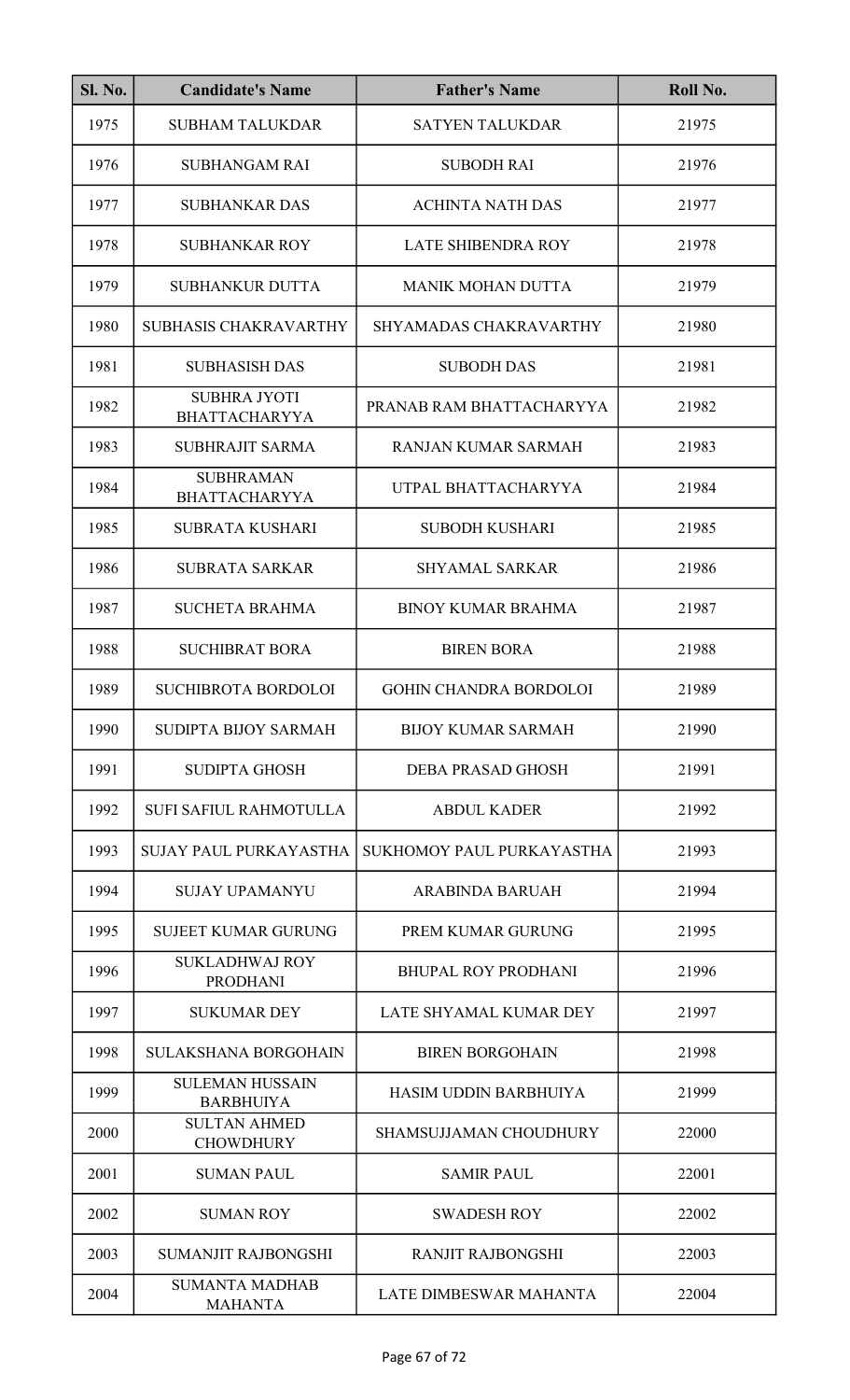| <b>Sl. No.</b> | <b>Candidate's Name</b>                    | <b>Father's Name</b>        | Roll No. |
|----------------|--------------------------------------------|-----------------------------|----------|
| 2005           | <b>SUMANTA SARATHI</b><br><b>BORTHAKUR</b> | <b>MRIDUL BORTHAKUR</b>     | 22005    |
| 2006           | <b>SUMIDAS</b>                             | <b>LATE MAHENDRA CH DAS</b> | 22006    |
| 2007           | <b>SUMIT BHADRA</b>                        | UTTAM KUMAR BHADRA          | 22007    |
| 2008           | <b>SUMIT CHETRI</b>                        | <b>SURJYADHAR CHETRI</b>    | 22008    |
| 2009           | <b>SUNITA PAUL</b>                         | <b>BADAL PAUL</b>           | 22009    |
| 2010           | <b>SUNONDINI GOGOI</b>                     | LT BISWAJIT GOGOI           | 22010    |
| 2011           | <b>SUPRIYA DUTTA</b>                       | PRATAP CHANDRA DUTTA        | 22011    |
| 2012           | <b>SURAJ BAIDYA</b>                        | <b>SUVASH CH BAIDYA</b>     | 22012    |
| 2013           | <b>SURAJ TIWARI</b>                        | <b>SRIKANTA TIWARI</b>      | 22013    |
| 2014           | <b>SURAJEET BHAGOWATI</b>                  | NAREN CHANDRA BHAGOWATI     | 22014    |
| 2015           | <b>SURAJIT DAS</b>                         | <b>ARUN CHANDRA DAS</b>     | 22015    |
| 2016           | <b>SURUJ DAS</b>                           | <b>THANESWAR DAS</b>        | 22016    |
| 2017           | <b>SURYA BHUYAN</b>                        | <b>SUNIL BHUYAN</b>         | 22017    |
| 2018           | <b>SURYA PRAKASH PAREEK</b>                | KISHORE KUMAR PAREEK        | 22018    |
| 2019           | <b>SUSANTA KUMAR KAKOTI</b>                | DIGANTA KUMAR KAKATI        | 22019    |
| 2020           | <b>SUSHRABYA BORUAH</b>                    | <b>DURGA BORUAH</b>         | 22020    |
| 2021           | <b>SUVRA JYOTI BARUAH</b>                  | PRASAD CHANDRA BARUAH       | 22021    |
| 2022           | <b>SWAGATA DUTTA</b>                       | SURJYA KUMAR DUTTA          | 22022    |
| 2023           | <b>SWAGOT PROBIN SAIKIA</b>                | PROBIN CHANDRA SAIKIA       | 22023    |
| 2024           | SWAKSHAR JYOTI HAZARIKA                    | RATNESWAR HAZARIKA          | 22024    |
| 2025           | <b>SWAPNANEEL SARMA</b>                    | <b>GAJEN CHANDRA SARMA</b>  | 22025    |
| 2026           | <b>SWARUP KUMAR KALITA</b>                 | LATE CHANDRA KALITA         | 22026    |
| 2027           | <b>SWDWMSRI BRAHMA</b>                     | ASHINI CHARAN BRAHMA        | 22027    |
| 2028           | <b>SWEET HUSSAIN</b>                       | <b>AYUB HUSSAIN</b>         | 22028    |
| 2029           | <b>SWRANG MUSHAHARY</b>                    | PRANESWAR MUSHAHARY         | 22029    |
| 2030           | <b>SYAD NOOR MOHAMMAD</b>                  | <b>ANOWAR AHMED</b>         | 22030    |
| 2031           | <b>SYED ABOU ILTAF HUSSAIN</b>             | <b>SYED NAZIM HUSSAIN</b>   | 22031    |
| 2032           | <b>SYED ASFAK ALAM</b>                     | <b>SYED TOKIUR RAHMAN</b>   | 22032    |
| 2033           | <b>SYED ASHIQUE RAHMAN</b>                 | <b>SYED SYEDUR RAHMAN</b>   | 22033    |
| 2034           | <b>SYED IRFAN MIRZA RAHMAN</b>             | SYED TOUFIQUE MIRZA ROHMAN  | 22034    |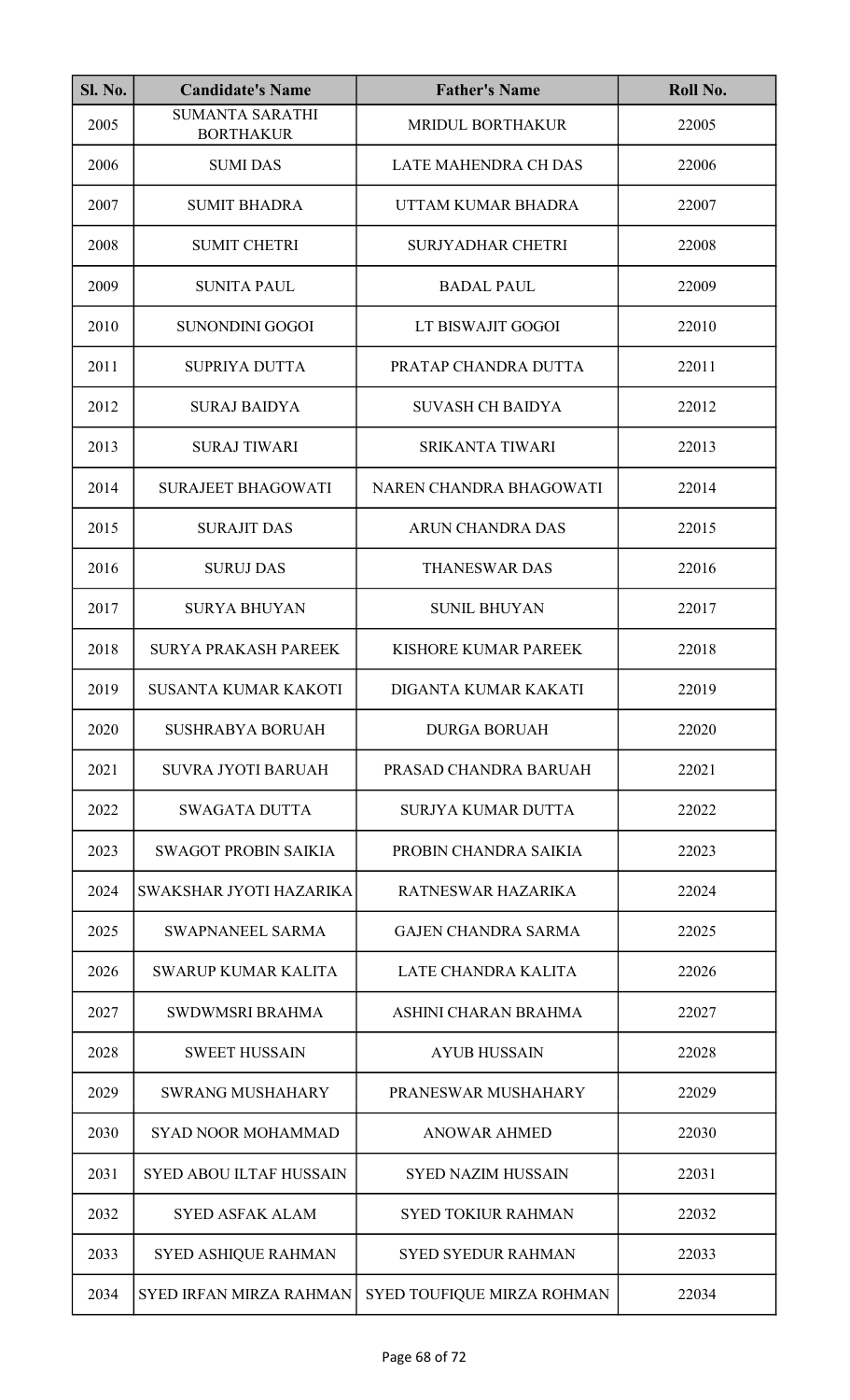| <b>Sl. No.</b> | <b>Candidate's Name</b>               | <b>Father's Name</b>         | Roll No. |
|----------------|---------------------------------------|------------------------------|----------|
| 2035           | <b>SYED JAVED IFTIKAR AHMED</b>       | <b>SYED ISHAQUE AHMED</b>    | 22035    |
| 2036           | <b>SYED JAVED MASUM HAQUE</b>         | <b>SYED KUDDUSUL HAQUE</b>   | 22036    |
| 2037           | <b>SYED MAZIDUL HASSAN</b>            | <b>SYED INAMUL HUSSAIN</b>   | 22037    |
| 2038           | <b>TKM SARWAR</b>                     | KAMAL UDDIN AHMED TAPADAR    | 22038    |
| 2039           | <b>TABRAJ ISLAM</b>                   | <b>TAYEJ ALI</b>             | 22039    |
| 2040           | TALUKDAR ABDULLAH AL<br><b>MAMOON</b> | NASIR UDDIN TALUKDAR         | 22040    |
| 2041           | TANMAY JYOTI DEKA                     | <b>THANESWAR DEKA</b>        | 22041    |
| 2042           | <b>TANMOY DUTTA</b>                   | NITISH CHANDRA DUTTA         | 22042    |
| 2043           | <b>TANSEN TALEN TAYE</b>              | <b>DOLESWAR TAYE</b>         | 22043    |
| 2044           | <b>TANVIR AHMED</b>                   | <b>NURUL ISLAM AHMED</b>     | 22044    |
| 2045           | TAPAN JYOTI SARMA                     | <b>SARAT CHANDRA SARMA</b>   | 22045    |
| 2046           | <b>TAPAN TALUKDAR</b>                 | MRIGENDRA NATH TALUKDAR      | 22046    |
| 2047           | <b>TAPAS JYOTI GOGOI</b>              | <b>KULA DHAR GOGOI</b>       | 22047    |
| 2048           | <b>TAPASH CHOUDHURY</b>               | <b>JATINDRA CHOUDHURY</b>    | 22048    |
| 2049           | TAPASH JYOTI KALITA                   | <b>JIBAN CHANDRA KALITA</b>  | 22049    |
| 2050           | <b>TAPASH KUMAR DAS</b>               | <b>KOKIL KUMAR DAS</b>       | 22050    |
| 2051           | <b>TAPASHI KALITA</b>                 | LT DEBENDRA CH KALITA        | 22051    |
| 2052           | TARANGA KALLOL BARUA                  | <b>AJIT SARMA BARUA</b>      | 22052    |
| 2053           | <b>TARIQUE AZIZ</b>                   | NUR MOHAMMAD ALI             | 22053    |
| 2054           | <b>TARUN MALIK</b>                    | <b>RANJAY MALIK</b>          | 22054    |
| 2055           | <b>TENZING PRADHAN</b>                | <b>GOPAL CHANDRA PRADHAN</b> | 22055    |
| 2056           | <b>TENZING TERON</b>                  | <b>KABOR TERON</b>           | 22056    |
| 2057           | TH GAUTAM SINGHA                      | TH GOURMANI SINGHA           | 22057    |
| 2058           | THANANGKA CHUTIA                      | <b>GHANA KANTA CHUTIA</b>    | 22058    |
| 2059           | THOUN CHET CHAKHAP                    | <b>CHAM LEK GOHAIN</b>       | 22059    |
| 2060           | <b>TILAK PHUKAN</b>                   | <b>DEBEN PHUKAN</b>          | 22060    |
| 2061           | TILUTTAMA HAZARIKA                    | RAMANANDA HAZARIKA           | 22061    |
| 2062           | <b>TINKU GOGOI</b>                    | <b>TULSHI GOGOI</b>          | 22062    |
| 2063           | TINKU RAJ TALUKDAR                    | <b>HIREN TALUKDAR</b>        | 22063    |
| 2064           | <b>TINKU SAIKIA</b>                   | PHANIDHAR SAIKIA             | 22064    |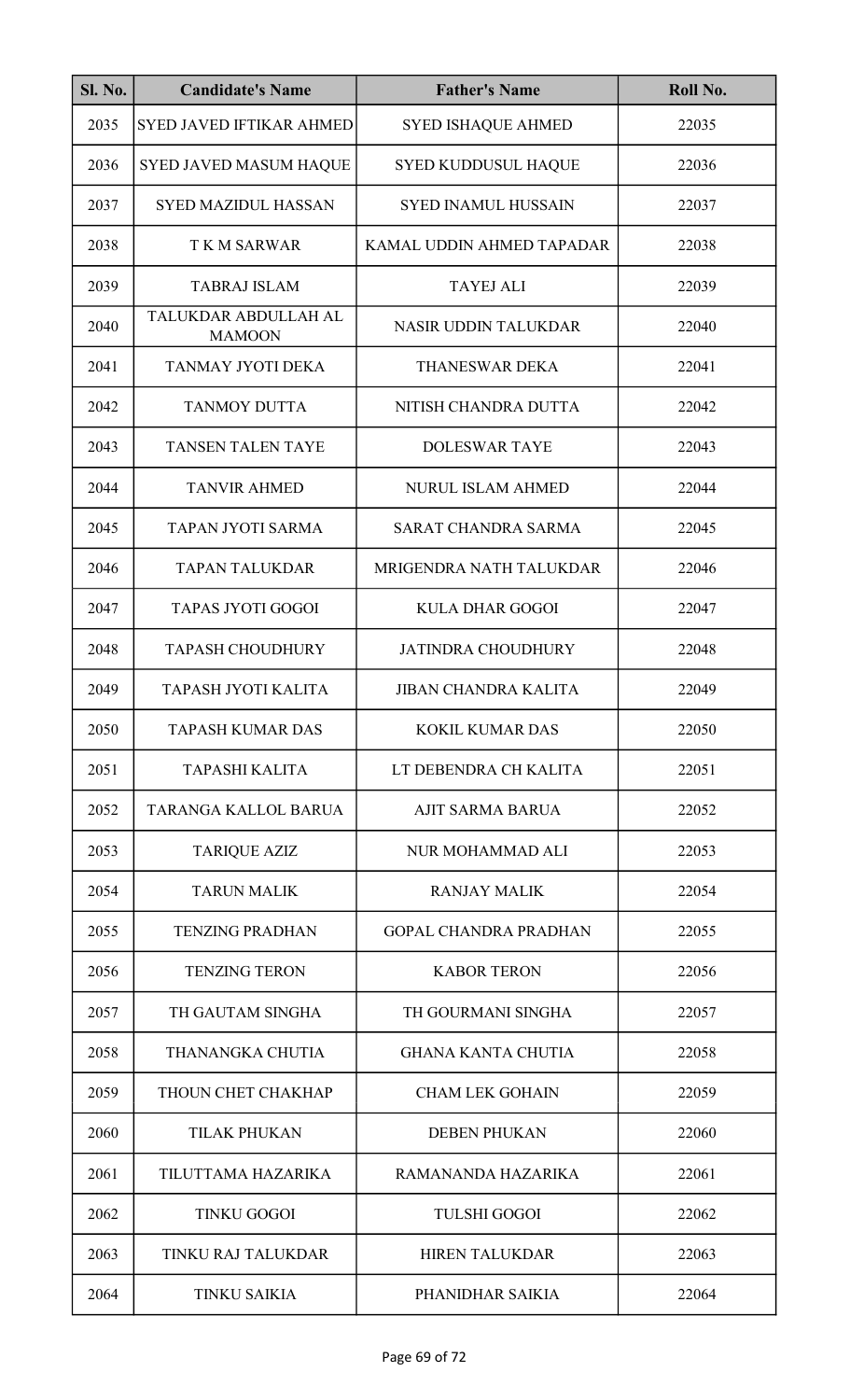| <b>Sl. No.</b> | <b>Candidate's Name</b>                  | <b>Father's Name</b>        | Roll No. |
|----------------|------------------------------------------|-----------------------------|----------|
| 2065           | TINKUJYOTI BARUAH                        | <b>BASANTA KUMAR BARUAH</b> | 22065    |
| 2066           | <b>TONMOI BORA</b>                       | <b>THIRESWAR BORA</b>       | 22066    |
| 2067           | <b>TONMOI DAS</b>                        | <b>HEMANTA KUMAR DAS</b>    | 22067    |
| 2068           | <b>TONMOY BAISHYA</b>                    | CHANDRA DHAR BAISHYA        | 22068    |
| 2069           | <b>TONMOY BHATTACHARJEE</b>              | <b>TAPAN BHATTACHARJEE</b>  | 22069    |
| 2070           | <b>TONMOY CHOUDHURY</b>                  | <b>BIREN CHOUDHURY</b>      | 22070    |
| 2071           | <b>TONMOY DEKA</b>                       | <b>TAPAN DEKA</b>           | 22071    |
| 2072           | <b>TONMOY KONWAR</b>                     | <b>AMAL PODUM KONWAR</b>    | 22072    |
| 2073           | <b>TOUSIF MEHDI</b>                      | <b>MD ABDUL SALAM</b>       | 22073    |
| 2074           | TRIDIP RAKTIM HAZOWARY                   | <b>BIREN HAZOWARY</b>       | 22074    |
| 2075           | TRINAKSHEE SARMAH                        | ANNADA PRASAD SARMAH        | 22075    |
| 2076           | <b>TRINAYAN GOGOI</b>                    | <b>ABHIJIT KUMAR GOGOI</b>  | 22076    |
| 2077           | TRIRANJAN PATGIRI                        | <b>KHARGESWAR PATGIRI</b>   | 22077    |
| 2078           | TSILEZONUO SUZANA BELHO                  | KEVI TUONYU SIMON BELHO     | 22078    |
| 2079           | TUHIN CHAKRABORTY                        | <b>TAPAN CHAKRABORTY</b>    | 22079    |
| 2080           | <b>TUSHAR BISWAS</b>                     | <b>TAPAN BISWAS</b>         | 22080    |
| 2081           | <b>TUSHAR RANJAN BORA</b>                | <b>RANJIT KUMAR BORA</b>    | 22081    |
| 2082           | UDANGCHA BARO                            | <b>MADHU RAM BARO</b>       | 22082    |
| 2083           | <b>UDAY SAIKIA</b>                       | DIMBESWAR SAIKIA            | 22083    |
| 2084           | <b>UDDEPMAN CHANDRA</b><br><b>BARUAH</b> | PRANAB CHANDRA BARUAH       | 22084    |
| 2085           | <b>UDDIPAM MEDHI</b>                     | <b>ANIL MEDHI</b>           | 22085    |
| 2086           | UDDIPTA DUTTA                            | RANJIT KUMAR DUTTA          | 22086    |
| 2087           | UDDIPTA GAUTAM                           | <b>TILAK SARMA</b>          | 22087    |
| 2088           | <b>UDDIPTA KRISHNA DAS</b>               | KAMAL KRISHNA DAS           | 22088    |
| 2089           | <b>UDIP KRISHNA DAS</b>                  | <b>DILIP DAS</b>            | 22089    |
| 2090           | <b>UDIPTA KUMAR BORAH</b>                | <b>BIRAJ KUMAR BORAH</b>    | 22090    |
| 2091           | <b>UDIPTA SAIKIA</b>                     | <b>LAKHINANDAN SAIKIA</b>   | 22091    |
| 2092           | UDIPTAJYOTI GOGOI                        | <b>RAMAKANTA GOGOI</b>      | 22092    |
| 2093           | <b>UDIT KUMAR DEKA</b>                   | <b>DAMODAR DEKA</b>         | 22093    |
| 2094           | UDIT PADMA KASHYAP                       | PADMA KANTA HAZARIKA        | 22094    |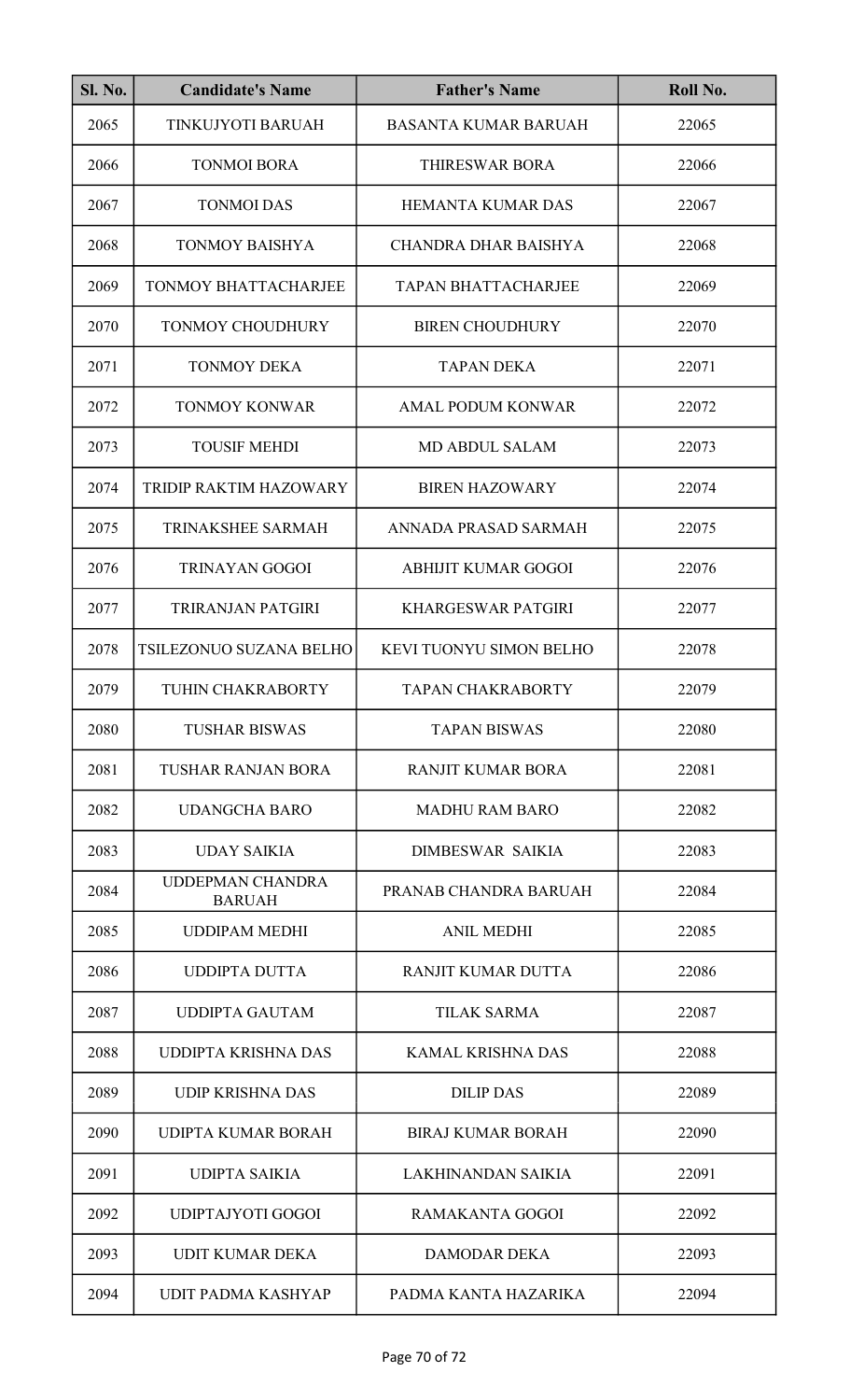| SI. No. | <b>Candidate's Name</b>   | <b>Father's Name</b>        | Roll No. |
|---------|---------------------------|-----------------------------|----------|
| 2095    | <b>UDITYA BORAH</b>       | <b>KAMALESWAR BORAH</b>     | 22095    |
| 2096    | UDOYANANDA BORGOHAIN      | PRADIP CHANDRA BORGOHAIN    | 22096    |
| 2097    | UJJAL BARUAH              | <b>LACHIT BARUAH</b>        | 22097    |
| 2098    | <b>UJJAL KR BORA</b>      | <b>RATNESWAR BORA</b>       | 22098    |
| 2099    | UJJAL KUMAR SEN           | <b>KAJAL CHANDRA SEN</b>    | 22099    |
| 2100    | <b>UJJIBAN KAKATI</b>     | RAJENNDRA NATH KAKATI       | 22100    |
| 2101    | <b>UKIL BASUMATARY</b>    | <b>DAIMALU BASUMATARY</b>   | 22101    |
| 2102    | <b>UMEE SALMA</b>         | <b>SHAHNUR ALI</b>          | 22102    |
| 2103    | <b>UMESH GUPTA</b>        | <b>RAM BRIKSH GUPTA</b>     | 22103    |
| 2104    | UNINDRA KUMAR DAS         | <b>BHARAT CHANDRA DAS</b>   | 22104    |
| 2105    | UPANANYU KAKOTI           | NOREN CHANDRA KAKOTI        | 22105    |
| 2106    | UPASANA TALUKDAR          | <b>SARAT TALUKDAR</b>       | 22106    |
| 2107    | <b>UPASHANA GOGOI</b>     | <b>NAVA KUMAR GOGOI</b>     | 22107    |
| 2108    | URBASHI BORDOLOI          | HEMANTA MANGAL BORDOLOI     | 22108    |
| 2109    | <b>USHA MILI</b>          | <b>JIVA KUMAR MILI</b>      | 22109    |
| 2110    | <b>USHAM SUJIT SINGHA</b> | <b>JAYANTA MOHAN SINGHA</b> | 22110    |
| 2111    | UTPAL JYOTI BORA          | <b>BHABEN CHANDRA BORA</b>  | 22111    |
| 2112    | UTPAL KUMAR DUTTA         | <b>BIPIN CHANDRA DUTTA</b>  | 22112    |
| 2113    | UTPAL KUMAR RABHA         | <b>SUBAL CHANDRA RABHA</b>  | 22113    |
| 2114    | UTTARAN SONOWAL           | <b>SANJIB KUMAR SONOWAL</b> | 22114    |
| 2115    | <b>VANROPARVUL THIEK</b>  | HELMUT MICHAEL THIEK        | 22115    |
| 2116    | VICTORJIT GOGOI           | <b>ANANDA GOGOI</b>         | 22116    |
| 2117    | <b>VIKASH KUMAR RAY</b>   | <b>SURESH PRASAD RAY</b>    | 22117    |
| 2118    | <b>VIKRAMJIT BORA</b>     | <b>INDRA MOHAN BORA</b>     | 22118    |
| 2119    | <b>VINAYAK THAKUR</b>     | <b>SANTANU THAKUR</b>       | 22119    |
| 2120    | <b>VINEET GOGOI</b>       | <b>MRIDUL GOGOI</b>         | 22120    |
| 2121    | <b>VIPIN KATEWA</b>       | <b>HARENDRA SINGH</b>       | 22121    |
| 2122    | <b>VISHAL PANDEY</b>      | <b>RAJENDRA PANDEY</b>      | 22122    |
| 2123    | <b>VISHAL PRASAD</b>      | RAGHUNATH PRASAD            | 22123    |
| 2124    | <b>VIVEK JYOTI KONWAR</b> | ARUN CHANDRA KONWAR         | 22124    |